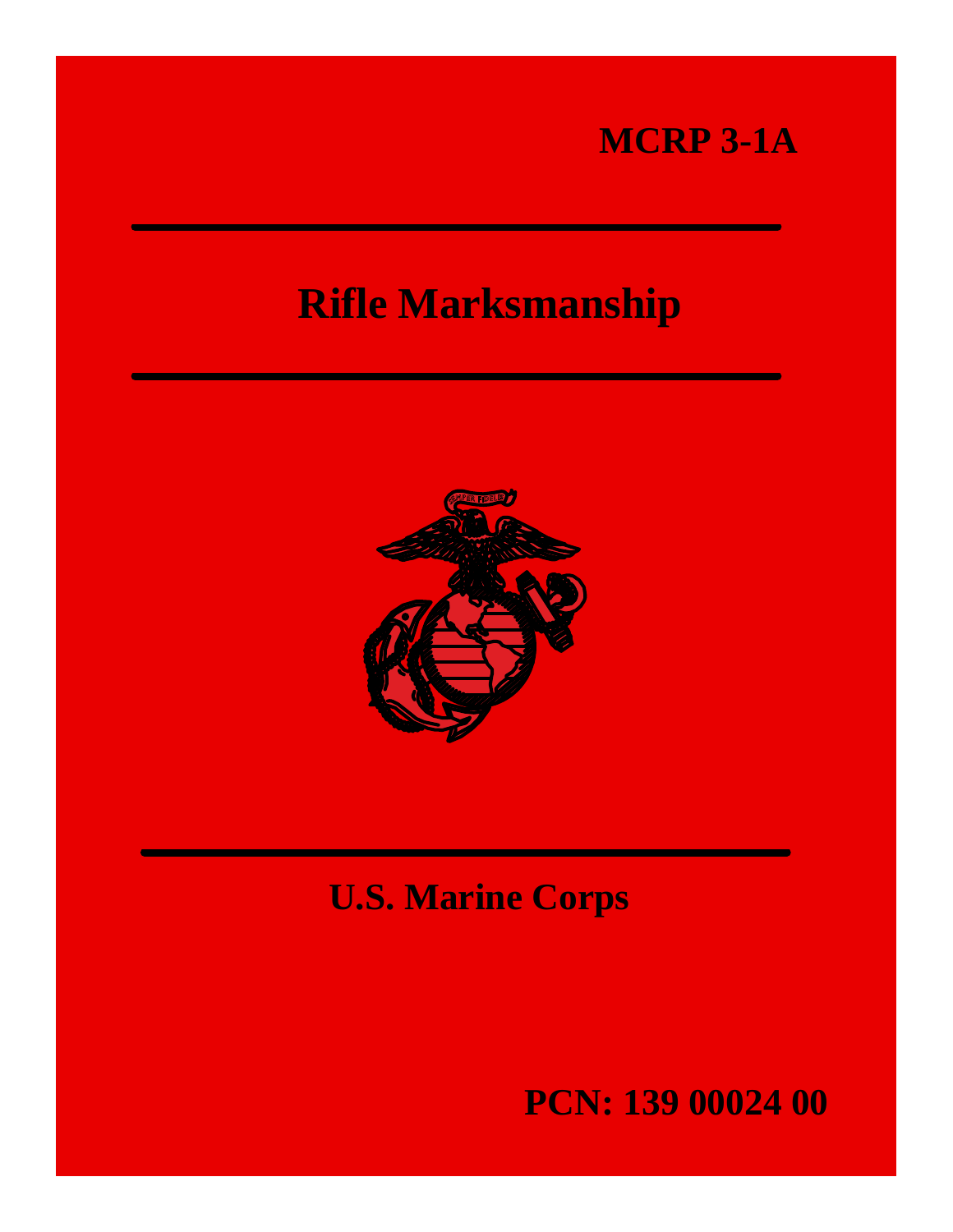#### DEPARTMENT OF THE NAVY Headquarters, United States Marine Corps Washington, DC 20380-0001

23 Feb 1999

#### FOREWORD

#### 1. PURPOSE

Marine Corps Reference Publication (MCRP) 3-01A, *Rifle Marksmanship,* provides the doctrine, techniques, and procedures for Marine Corps rifle marksmanship.

#### 2. SCOPE

Every Marine is first and foremost, a rifleman. MCRP 3-01A reflects this ethos and the Marine Corps warfighting philosophy. This publication discusses the individual skills required for effective rifle marksmanship, and standardizes the techniques and procedures throughout the Marine Corps. It constitutes, the doctrinal basis for all entry level and sustainment level rifle marksmanship training.

#### 3. SUPERSESSION

MCRP 3-01A supersedes the discussion of rifle marksmanship in Fleet Marine Force Manual (FMFM) 0-8, *Basic Marksmanship* and FMFM 0-9, *Field Firing for the M16A2 Rifle*. (The discussion of pistol marksmanship in FMFM 0-8 remains in effect until until superseded by MCRP 3-01B, *Pistol Marksmanship*, which is currently under development.)

#### 4. CHANGES

Recommendations for improving this manual are invited from commands as well as directly from individuals. Forward suggestions using the User Suggestion Form format to:

> **DIRECTOR** C422 MCCDC DOCTRINE DIVISION 3300 RUSSELL ROAD SUITE 318A QUANTICO VA 22134-5021

#### 5. CERTIFICATION

Reviewed and approved this date.

#### BY DIRECTION OF THE COMMANDANT OF THE MARINE CORPS J. E. RHODES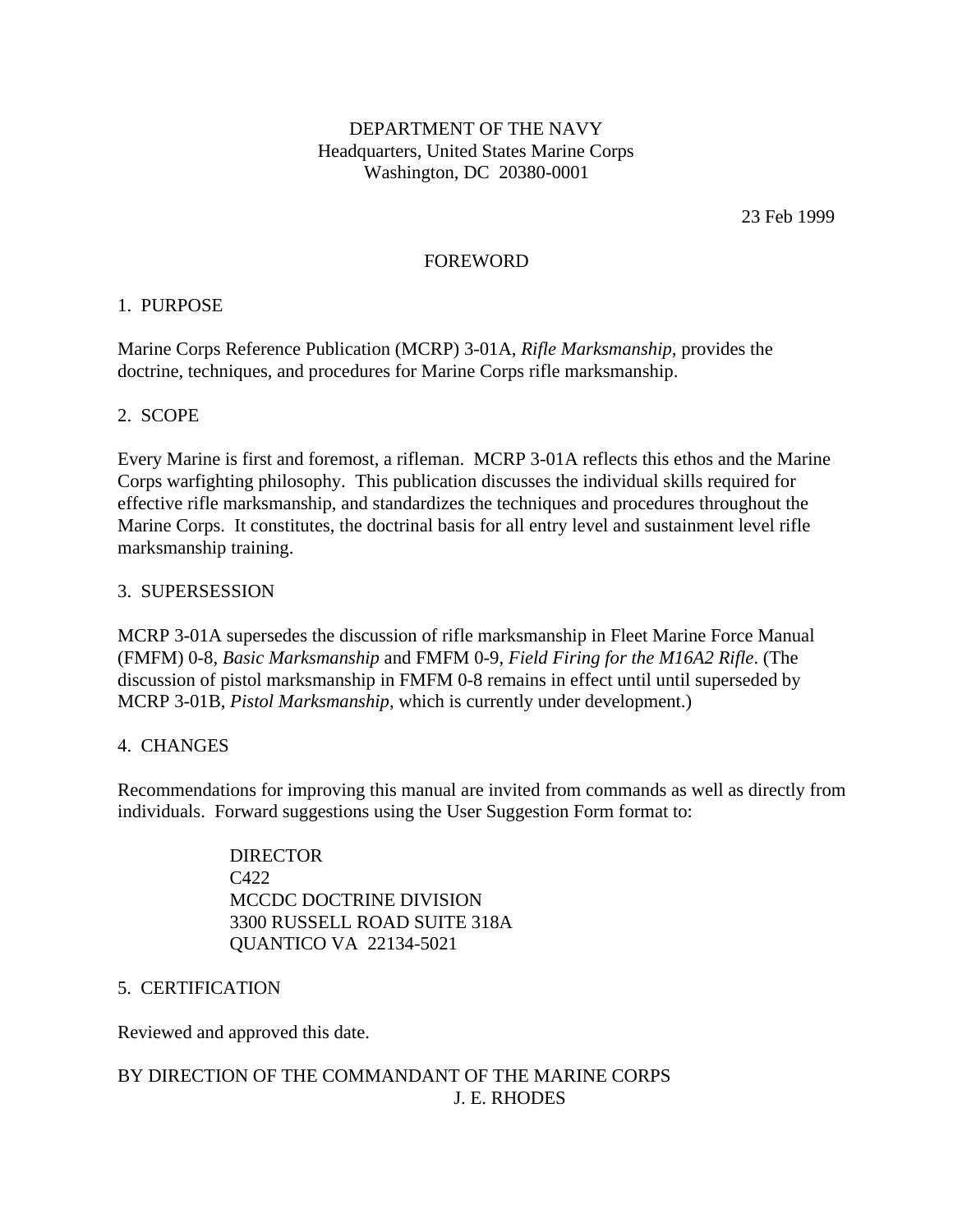Lieutenant General, U. S. Marine Corps Commanding General Marine Corps Combat Development Command Quantico, Virginia

DISTRIBUTION: 139 000024 00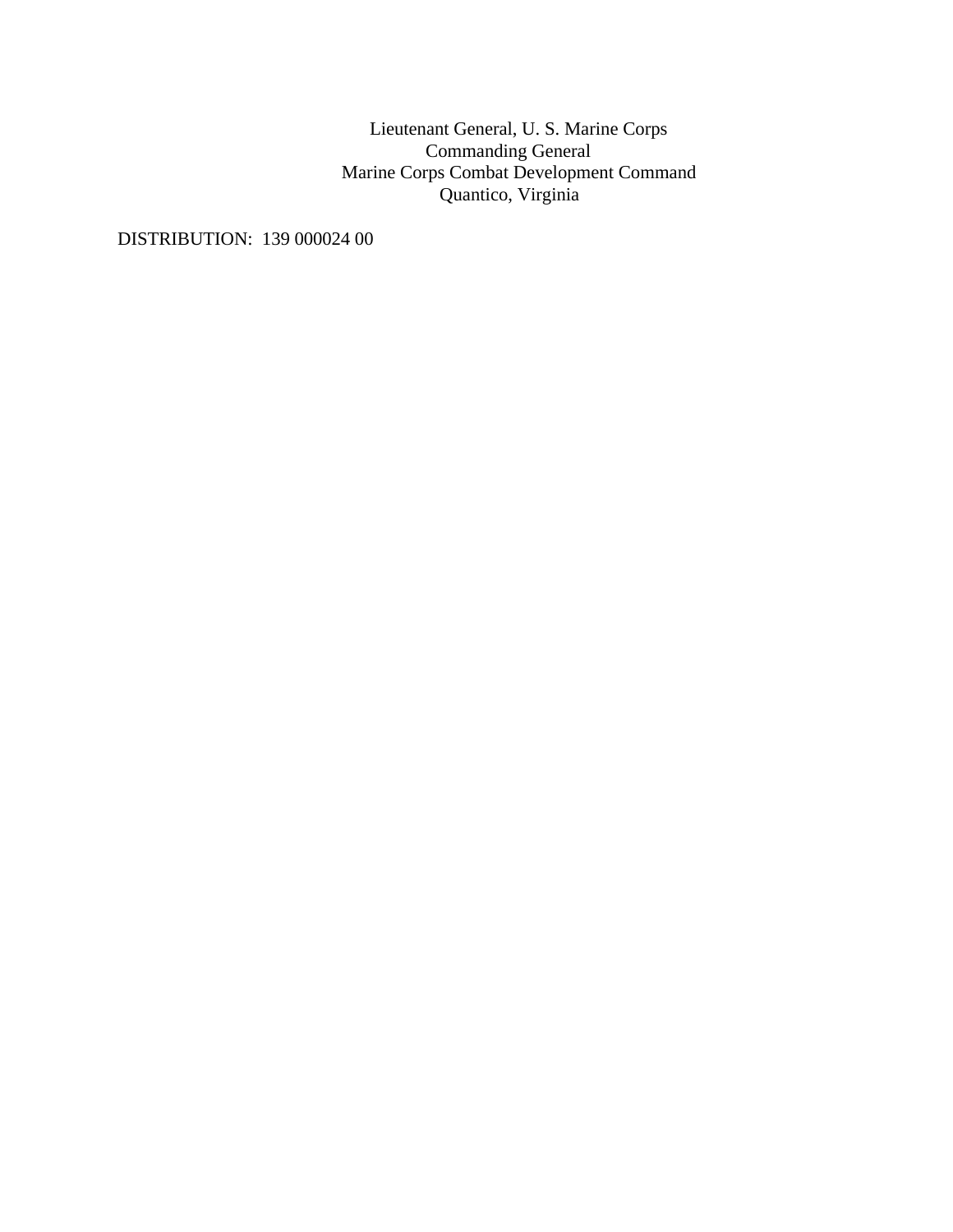# **Rifle Marksmanship**

# **Table of Contents**

# **Chapter 1. Introduction**

| 1001 Role of the Marine Rifleman                 |         |
|--------------------------------------------------|---------|
| 1002 Conditions Affecting Marksmanship in Combat | $1 - 2$ |
| 1003 Combat Mindset                              | $1-2$   |

## **Chapter 2. M16A2 Service Rifle**

| 2001 Characteristics/Capabilities              | $2 - 1$  |
|------------------------------------------------|----------|
| 2002 Nomenclature                              | $2 - 1$  |
| 2003 Operational Controls                      | $2 - 2$  |
| 2004 Cycle of Operation                        | $2 - 3$  |
| 2005 Ammunition                                | $2 - 4$  |
| 2006 Preventive Maintenance                    | $2 - 5$  |
| 2007 Function Check                            | $2 - 12$ |
| 2008 User Serviceability Inspection            | $2 - 12$ |
| 2009 Field Maintenance                         | $2 - 13$ |
| 2010 Cleaning the Rifle in Abnormal Conditions | $2 - 13$ |

## **Chapter 3. Weapons Handling**

| 3001 | <b>Safety Rules</b>                              | $3-1$    |
|------|--------------------------------------------------|----------|
| 3002 | <b>Weapons Conditions</b>                        | $3-1$    |
| 3003 | Determining a Weapon's Condition (Chamber Check) | $3 - 2$  |
| 3004 | <b>Weapons Commands</b>                          | $3 - 3$  |
| 3005 | Loading the Rifle                                | $3 - 3$  |
| 3006 | Making the Rifle Ready                           | $3-4$    |
| 3007 | Fire                                             | $3 - 4$  |
| 3008 | Cease Fire                                       | $3 - 4$  |
| 3009 | Unloading the Rifle                              | $3-4$    |
| 3010 | Unloading and Showing the Rifle Clear            | $3 - 5$  |
| 3011 | Filling and Storing Magazines                    | $3-6$    |
| 3012 | Reloading the Rifle                              | $3 - 8$  |
| 3013 | <b>Remedial Action</b>                           | $3-9$    |
| 3014 | <b>Weapons Carries</b>                           | $3 - 11$ |
| 3015 | <b>Weapons Transports</b>                        | $3 - 12$ |
| 3016 | Transferring the Rifle                           | $3 - 13$ |
|      |                                                  |          |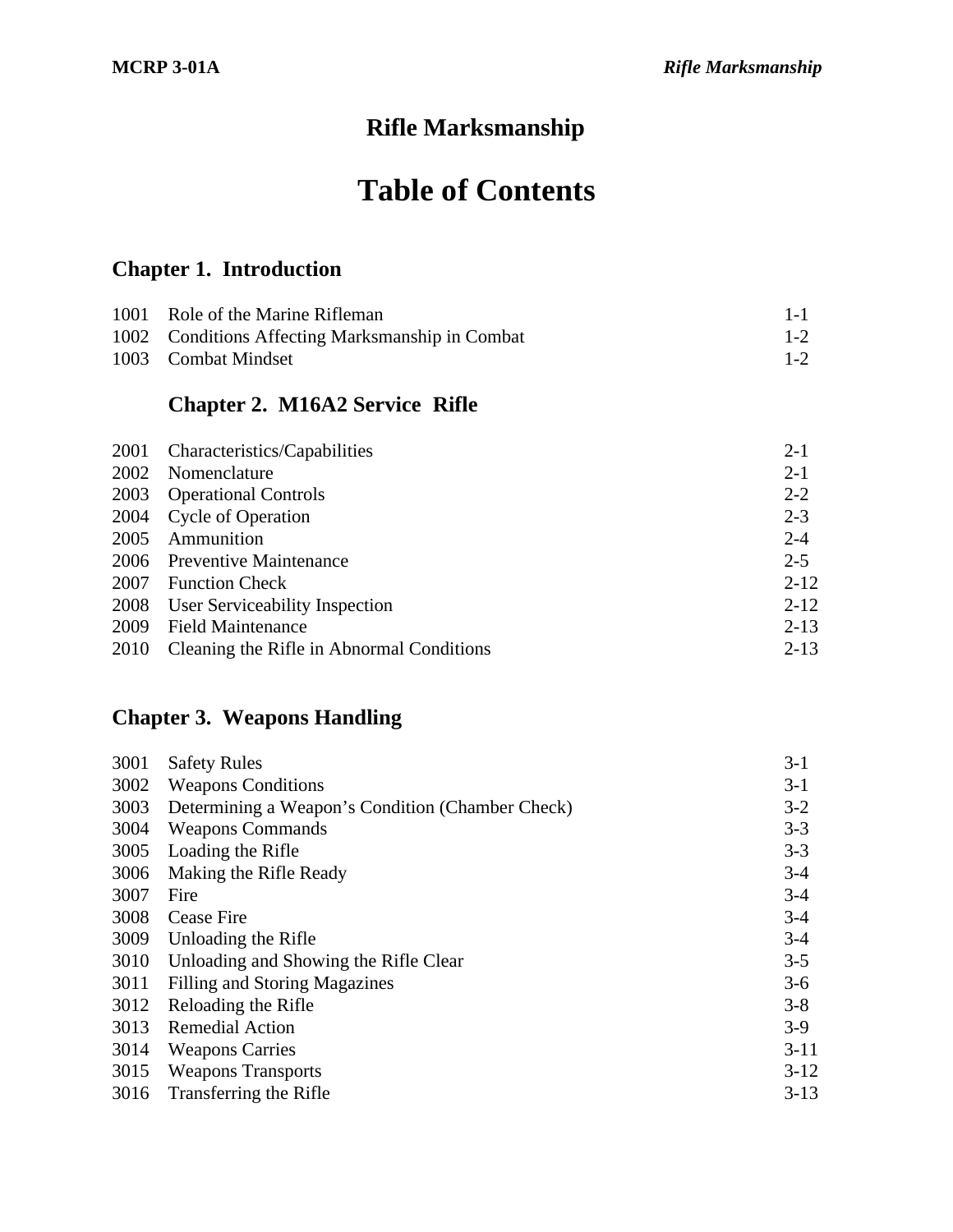3017 Clearing Barrel Procedures 3-14

## **Chapter 4. Fundamentals of Marksmanship**

| 4001 Aiming                  | $4 - 1$ |
|------------------------------|---------|
| 4002 Breath Control          | $4 - 4$ |
| 4003 Trigger Control         | $4 - 5$ |
| 4004 Follow-Through/Recovery | $4-6$   |
|                              |         |

## **Chapter 5. Rifle Firing Positions**

| 5001 Select a Firing Position              | $5-1$    |
|--------------------------------------------|----------|
| 5002 Types and Uses of the Rifle Web Sling | $5-1$    |
| 5003 Hasty Sling                           | $5 - 2$  |
| 5004 Loop Sling                            | $5-6$    |
| 5005 Prone Position                        | $5 - 10$ |
| 5006 Kneeling Position                     | $5 - 15$ |
| 5007 Sitting Position                      | $5 - 18$ |
| 5008 Standing Position                     | $5 - 24$ |

## **Chapter 6. Use of Cover and Concealment**

| 6001 Cover and Concealment                                     | $6-1$  |
|----------------------------------------------------------------|--------|
| 6002 Supported Firing Positions                                | $6-4$  |
| 6003 Searching for Targets and Engaging Them From Behind Cover | $6-9$  |
| 6004 Moving Out From Behind Cover                              | $6-10$ |

## **Chapter 7. Rifle Presentation**

| 7001 Presentation of the Rifle | $7-1$   |
|--------------------------------|---------|
| 7002 Search and Assess         | $7 - 5$ |

# **Chapter 8. Effects of Weather**

| 8001 Physical Effects of Wind on the Bullet                                        | $8-1$ |
|------------------------------------------------------------------------------------|-------|
| 8002 Physical Effects of Temperature and Precipitation on the Bullet and the Rifle | $8-3$ |
| 8003 Physical and Psychological Effects of Weather on Marines                      | $8-4$ |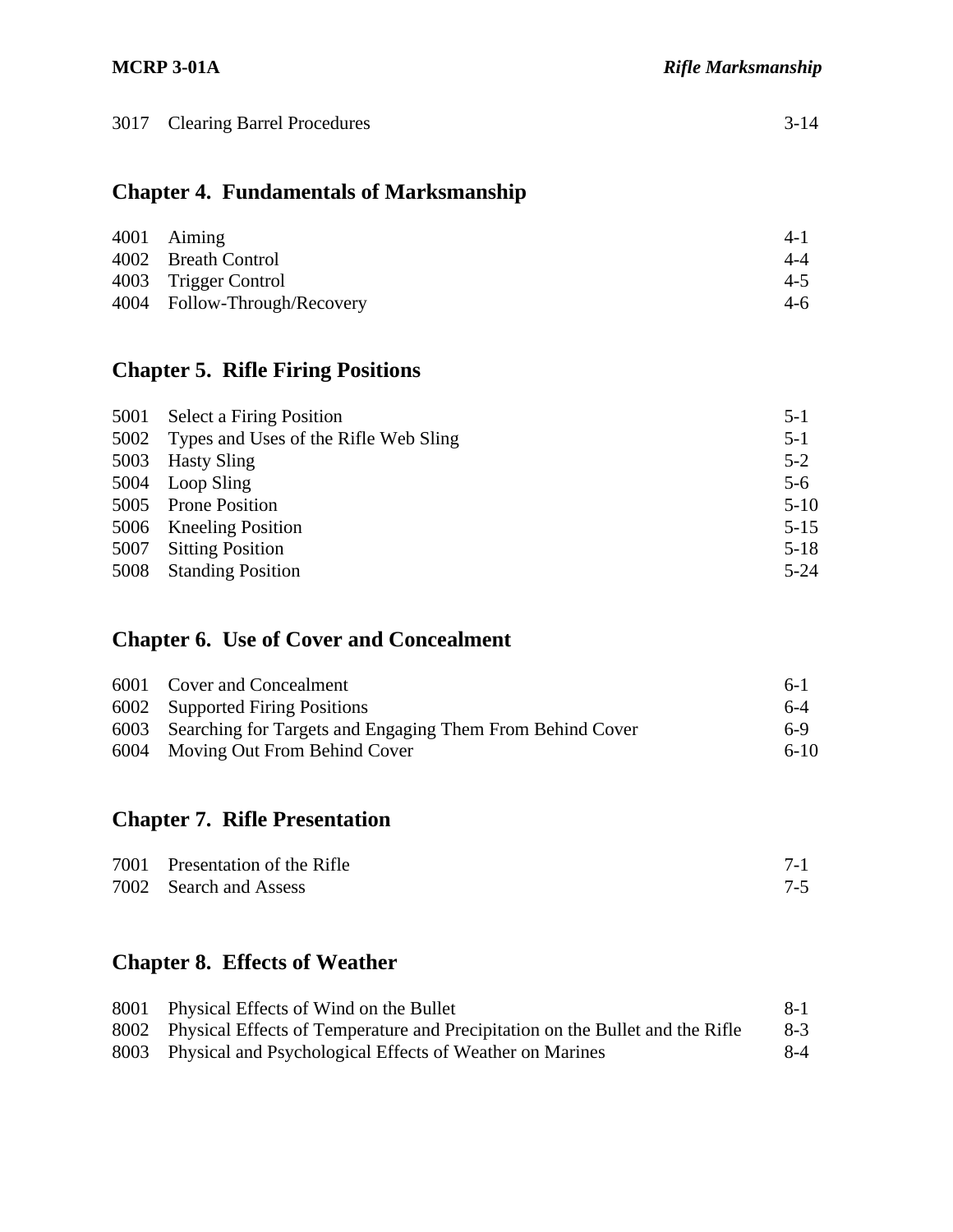# **Chapter 9. Zeroing**

| 9001 Elements of Zeroing                     | $9-1$   |
|----------------------------------------------|---------|
| 9002 Battlesight Zero (BZO)                  | $9-1$   |
| 9003 M16A2 Sighting System                   | $9 - 2$ |
| 9004 Windage and Elevation Rules             | $9 - 3$ |
| 9005 Initial Sight Settings                  | $9-4$   |
| 9006 Zeroing Process                         | $9-4$   |
| 9007 Field Expedient Battlesight Zeroing     | $9 - 5$ |
| 9008 Factors Causing a BZO to be Reconfirmed | $9-6$   |
| 9009 Factors Affecting the Accuracy of a BZO | $9 - 7$ |

# **Chapter 10. Engagement Techniques**

| 10001 Target Detection                                         | $10-1$    |
|----------------------------------------------------------------|-----------|
| 10002 Range Estimation                                         | $10 - 4$  |
| 10003 Offset Aiming                                            | $10-7$    |
| 10004 Techniques of Fire                                       | $10-9$    |
| 10005 Engaging Immediate Threat Targets                        | $10 - 10$ |
| 10006 Engaging Multiple Targets                                | $10 - 10$ |
| 10007 Engaging Moving Targets                                  | $10-12$   |
| 10008 Engaging Targets at Unknown Distances                    | $10-15$   |
| 10009 Engaging Targets During Low Light and Darkness           | $10-16$   |
| 10010 Engaging Targets While Wearing the Field Protective Mask | $10-19$   |
|                                                                |           |

Appendix A Glossary of Terms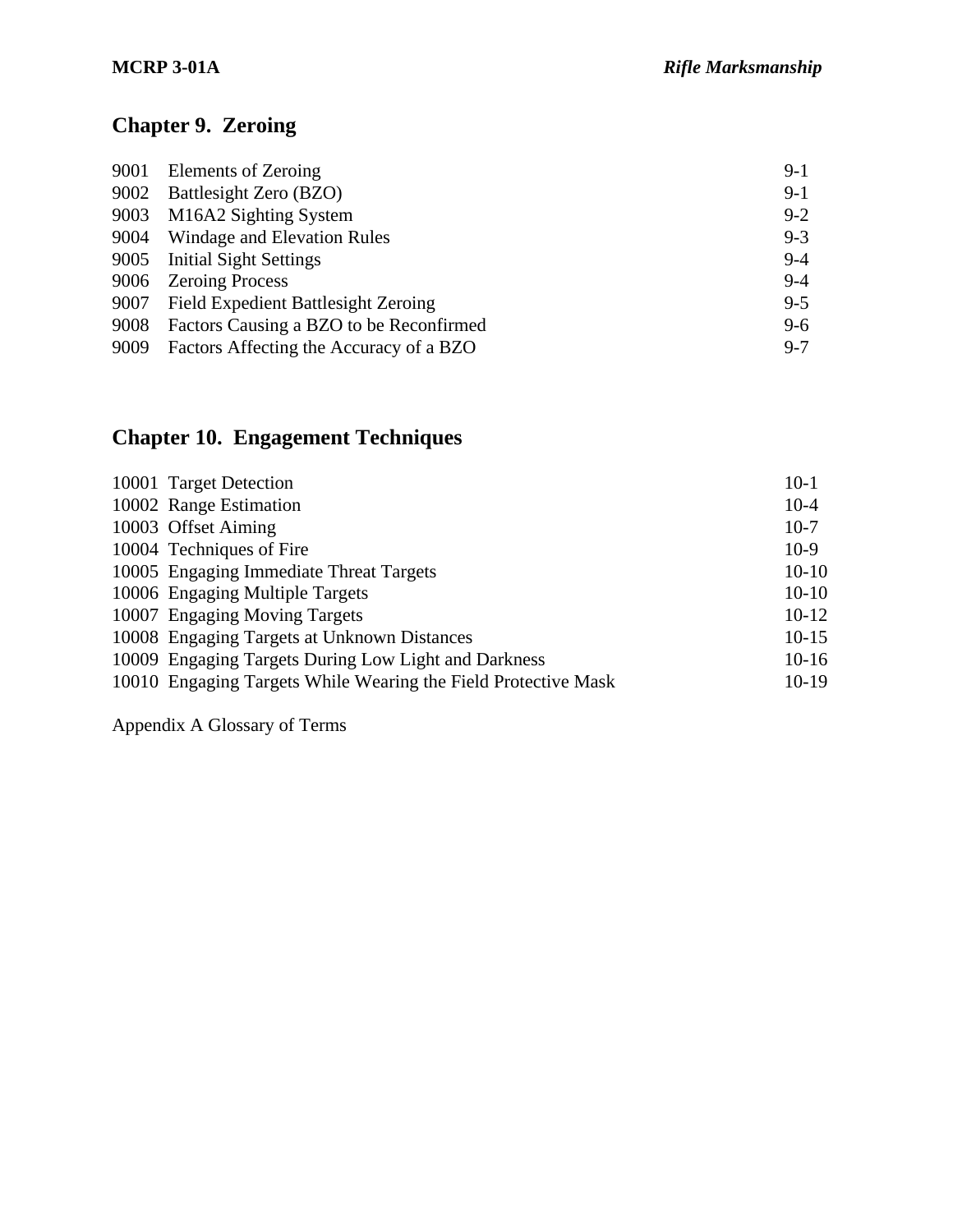#### **Chapter 1 Introduction to Rifle Marksmanship**

#### **1001. Role of the Marine Rifleman**

 yet powerful credo: " Every Marine a rifleman." In other words, every Marine, regardless of specialty, has a fundamental purpose. All Marines are forged from a common experience, share are no "rear area" Marines. The range, mobility, and lethality of modern weapons ensure that no one is too far from potentially life threatening situations when Marines respond to a crisis. The Marine rifleman of the next conflict will be, as in the past, among the first to confront the enemy and last to hang his weapon on the rack after hostilities cease. All Marines share a common warfighting belief. The essence of this belief is captured by a simple a common set of values, and are trained as members of an expeditionary force in readiness. There

To be successful, Marine Corps forces must control the battlespace. In most cases, this involves

control of the ground. This cannot be done without the rifleman who seizes terrain from the

enemy by fire and maneuver during offensive operations. In defensive operations, the rifleman's

 ability to occupy and control terrain is also very dependent upon his skill in delivering accurate fires that repel enemy assaults. Therefore, marksmanship proficiency is an essential key to

military effectiveness in ground combat operations. Armed conflicts will continue to be fought in

various parts of the world, from urban to jungle to desert environments. It can be assumed that

the Marine Corps will be involved in these conflicts whenever national interests are threatened.

The role of the Marine rifleman is to assist his unit in accomplishing its mission. The rifle is the

 primary means by which Marines do this.

 The range of military operations stretches from war to military operations other than war.

Conflict within the range of military operations can take a wide range of forms reflecting the

degree of violence involved. At one end is war. War is characterized by large-scale, sustained

combat consisting of engagements, battles, and campaigns among organized groups. At the other

end of the scale are those actions referred to as military operations other than war. Military

operations other than war focus on deterring aggression, resolving conflict, promoting peace, and

supporting civil authorities. Use of military forces in peacetime helps keep the day-to-day

tensions of competing groups below the threshold of armed conflict. However, whenever the

situation warrants the application of deadly force, the Marine rifleman must be able to deliver well

 aimed shots to eliminate the threat. Sometimes the need for a well aimed shot may even be heightened by the presence of noncombatants in close proximity to the target. The proficient

rifleman handles this challenge without escalating the level of violence or causing collateral

damage unnecessarily. The Marine rifleman must have the versatility, flexibility, and skills to deal

with a situation at any level of intensity across the entire range of military operations.

To be combat ready, the Marine must be skilled in the techniques and procedures of rifle

marksmanship. Although equipped with the best rifle in the world, a unit with poorly trained

riflemen cannot be depended upon to accomplish its mission. A poorly trained rifleman can lack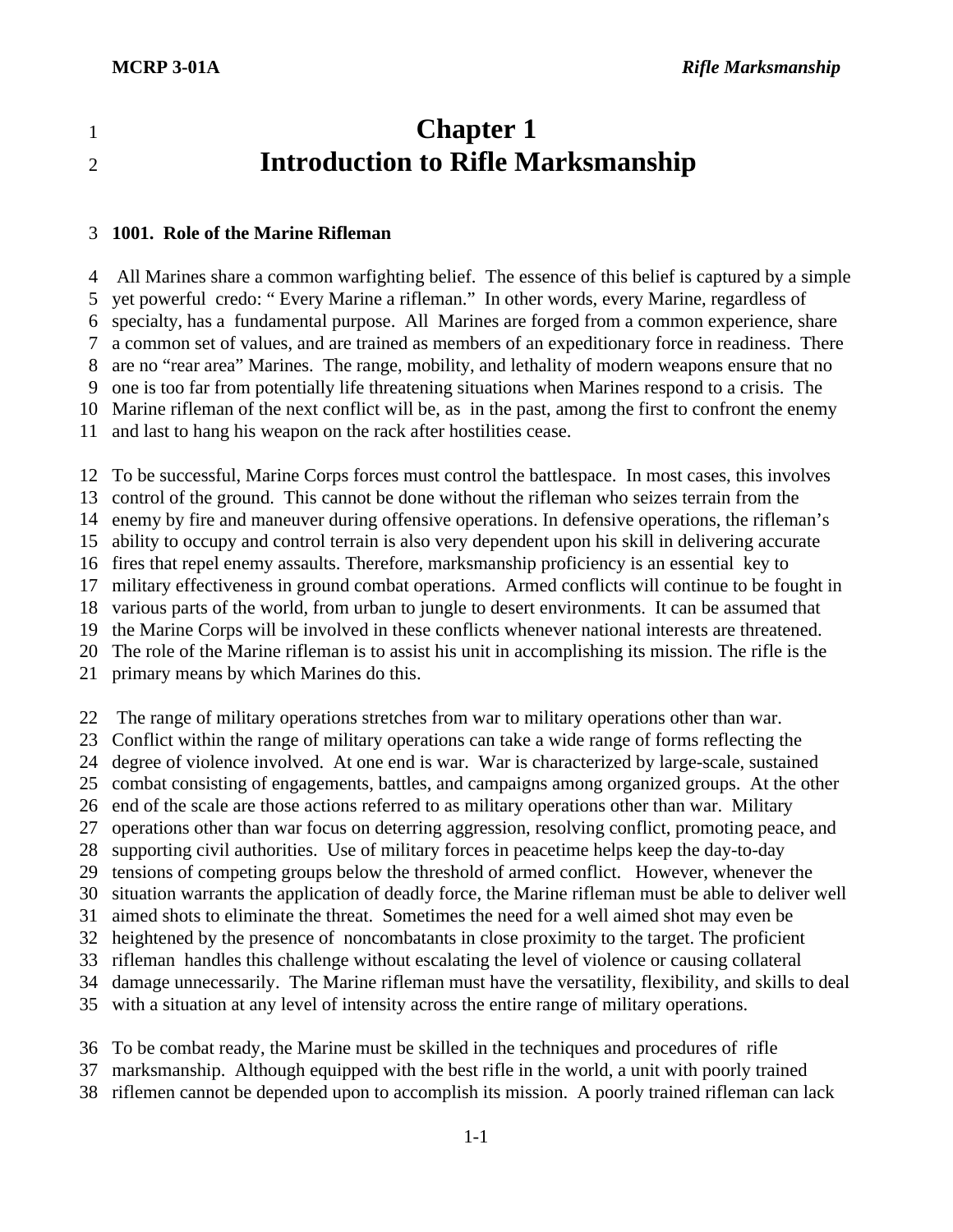- confidence or may even possess false confidence. Usually, the poorly trained rifleman either fails
- to fire his weapon or fires ineffectively the general direction of the enemy. To send Marines into
- harm's way, without thorough training in the use of their individual weapons carries undue risks
- for every Marine in that unit. On the other hand, a well trained rifleman has confidence and can
- usually deliver accurate fire under the most adverse battle conditions. It is the latter who can best
- contribute to mission accomplishment.

#### **1002. Conditions Affecting Marksmanship in Combat**

 There are many factors that affect the application of marksmanship in combat. The more common of these are:

- a. Most targets are linear in nature and will consist of a number of men or objects irregularly spaced along covered or concealed areas.
- b. Most targets can be detected by smoke, flash, dust, noise, or movement, but will only be
- visible for a brief moment before taking cover.

 c. The nature of the target, irregularities of terrain and vegetation will generally require a rifleman to use a position other than prone in order to fire effectively on the target.

d. The time in which a target can be engaged is often fleeting.

#### **1003. Combat Mindset**

In a combat environment, the Marine must be constantly prepared to engage targets. When a

target presents itself, there may be little time to take action. The target must be engaged quickly

and accurately. Combat presents a unique set of demands on a Marine. Common experiences

include: violence, danger, fear, stress, uncertainty, pain, rapidly changing situations, and death.

Marines must be both physically and mentally prepared to face these horrors. It will not be

enough to simply know marksmanship techniques. The Marine must have the ability to eliminate

their own hesitancy, fear, or uncertainty of action and focus on the actions required to fire

well-aimed shots. The combat mindset requires both physical and mental preparation.

**a. Physical Preparation**. In combat, targets can present themselves without warning.

Therefore, it is essential for the Marine to maintain proper balance and control of his weapon at

all times so he can quickly assume a firing position, present the weapon, and accurately engage

- the target. However, speed alone does not equate to effective target engagement. The Marine
- should fire only as fast as he can fire accurately, never exceeding his physical capabilities to
- assume a good firing position and to apply the fundamentals of marksmanship. To be effective in
- combat, the Marine must train to perfect the physical skills of shooting so they become second
- nature. The more physical skills that can be performed automatically, the more concentration that
- can be given to the mental side of target engagement.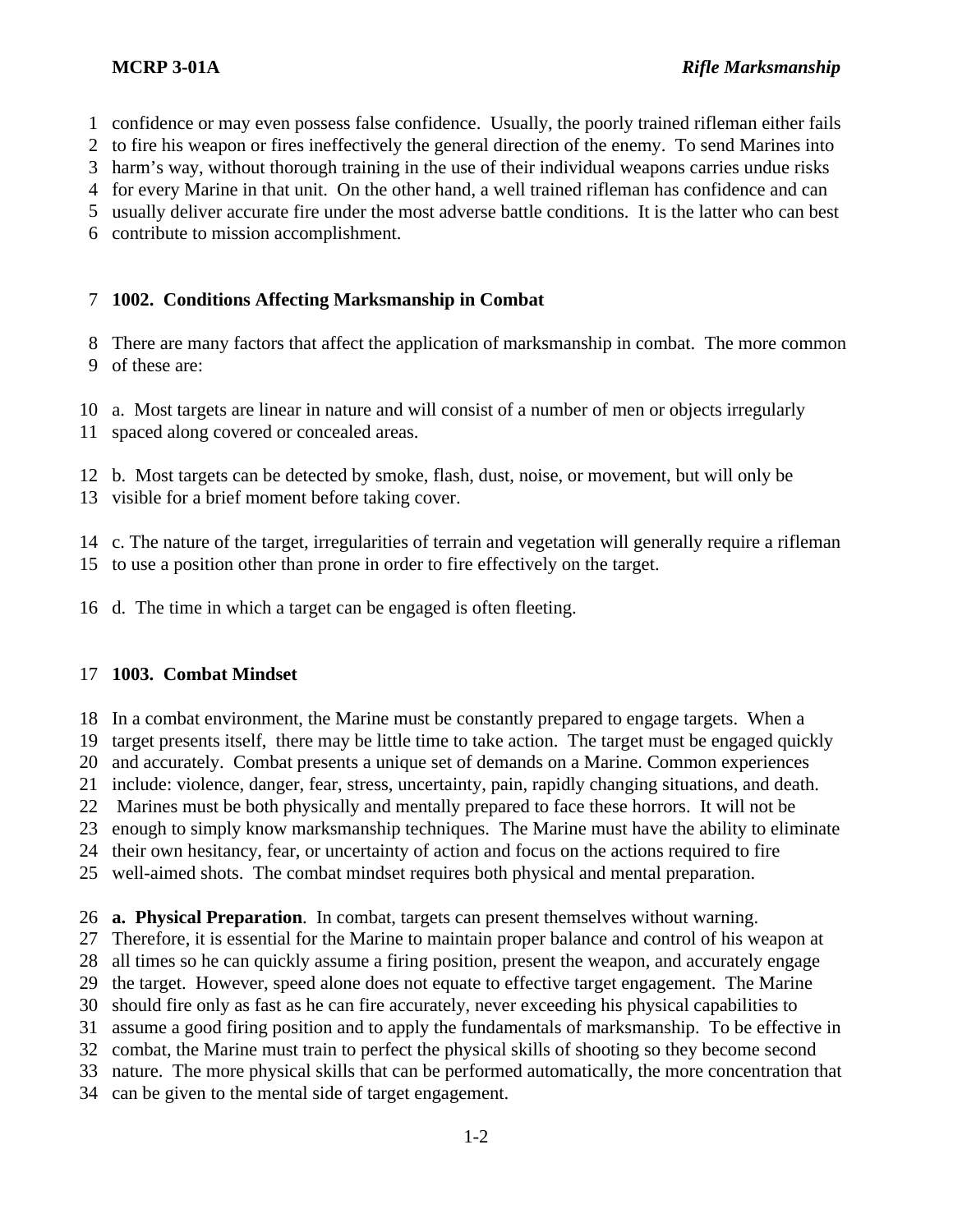**b. Mental Preparation**. While combat is unpredictable and constantly changing, the Marine can prepare himself mentally for the contingencies of battle so he can act readily when confronted with a target. The stress of battle, coupled with the often limited time available to engage targets, requires concentration on the mental aspects of target engagement, e.g., scanning for targets,

5 detection of targets, and the selection and use of cover.

6 7 **(1) Knowledge of the Combat Environment**. Be constantly aware of the surroundings to include the terrain, available cover, possible areas of enemy contact, backdrop of the target

8 etc. This awareness will enable the Marine to select and assume a firing position and to

9 quickly and accurately engage targets.

10 11 **(2) Plan of Action.** In combat, the situation will dictate the action to be taken. The Marine must identify and evaluate possible courses of action and develop a plan for target

12 13 engagement that will be appropriate to the requirements of the situation when it presents itself.

14 15 16 17 18 19 20 **(3) Confidence**. A Marine's level of confidence is rooted in the belief that future challenges will be overcome-- particularly the challenge of firing well aimed shots in a combat environment where the enemy may be returning fire. A key factor in a Marine's level of confidence is the degree to which he has mastered the tactics, techniques, and procedures of rifle marksmanship. Mastery of rifle marksmanship can only be obtained by classroom instruction and the application of the marksmanship fundamentals during range firing, field firing, or while using marksmanship training devices.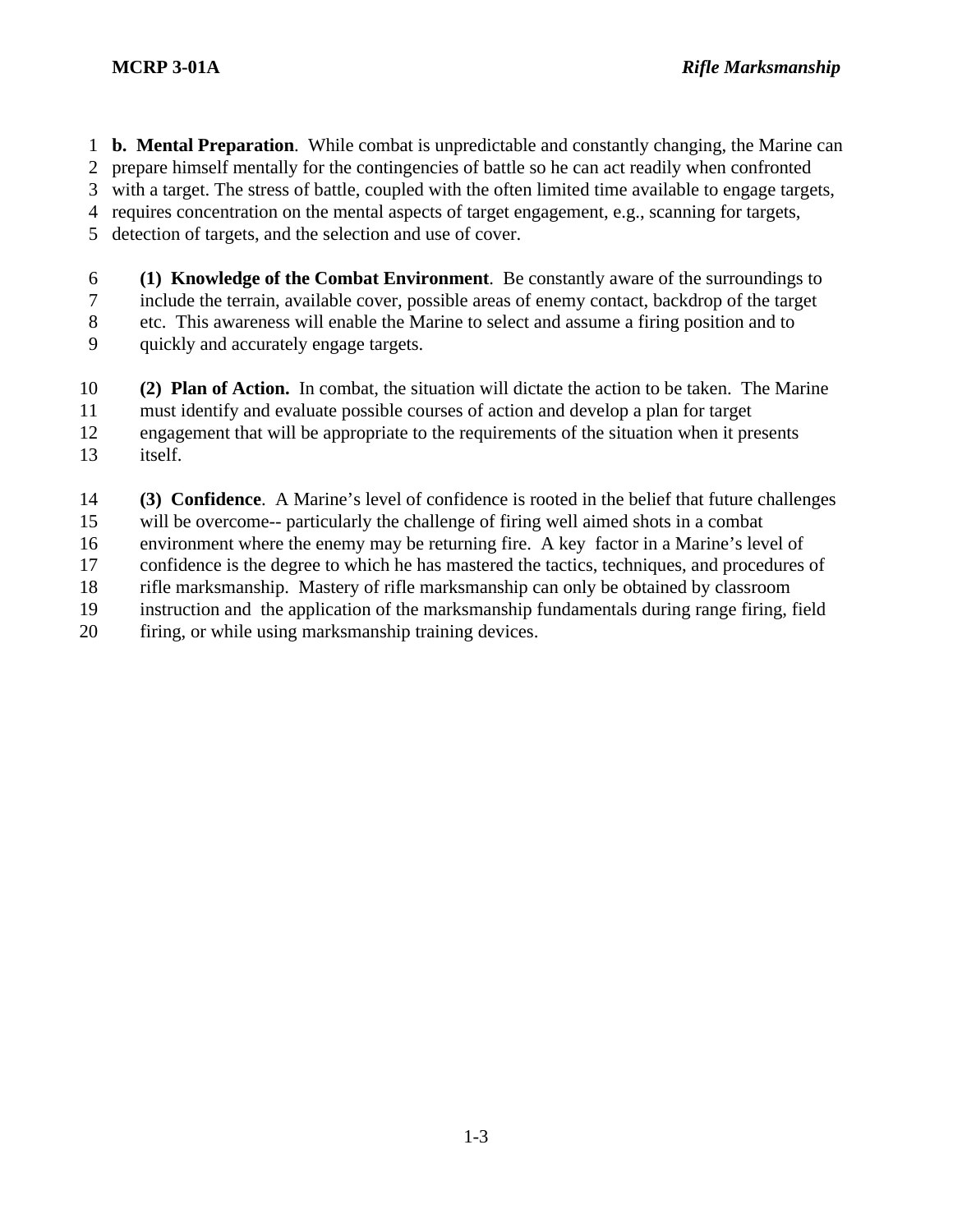| 1<br>$\overline{2}$ |           | <b>Chapter 2</b><br><b>Introduction to the M16A2 Service Rifle</b>                                                                                                                                                                                    |
|---------------------|-----------|-------------------------------------------------------------------------------------------------------------------------------------------------------------------------------------------------------------------------------------------------------|
| 3                   |           | 2001. Characteristics/Capabilities                                                                                                                                                                                                                    |
| 4<br>5              | $\bullet$ | The M16A2 rifle is a lightweight, 5.56mm, magazine-fed, gas-operated, air-cooled,<br>shoulder-fired rifle.                                                                                                                                            |
| 6<br>7              | $\bullet$ | The rifle fires in either semiautomatic (single shot) mode or a three-round burst through<br>the use of a selector lever.                                                                                                                             |
| $8\,$<br>9          | $\bullet$ | The M16A2 rifle has a maximum effective range of 550 meters for individual or point<br>targets.                                                                                                                                                       |
| 10                  | ٠         | The bore and chamber are chrome-plated to reduce wear and fouling.                                                                                                                                                                                    |
| 11<br>12            | $\bullet$ | The handguards are aluminum-lined and are vented to permit air to circulate around the<br>barrel for cooling purposes and to protect the gas tube.                                                                                                    |
| 13                  | ٠         | An aluminum receiver helps reduce the overall weight of the rifle.                                                                                                                                                                                    |
| 14<br>15<br>16      | $\bullet$ | The trigger guard is equipped with a spring-loaded retaining pin that, when depressed,<br>allows the trigger guard to be rotated out of the way for access to the trigger while<br>wearing heavy gloves.                                              |
| 17<br>18<br>19      | $\bullet$ | An ejection port cover prevents dirt and sand from getting into the rifle through the<br>ejection port. This ejection port cover should be closed when the rifle is not being fired.<br>It is automatically opened by the action of the bolt carrier. |
| 20                  |           | The muzzle compensator serves as a flash suppressor and assists in reducing muzzle jump.                                                                                                                                                              |
| 21                  |           | 2002. Nomenclature                                                                                                                                                                                                                                    |
| 22                  |           | Figure 2-1. M16A2 Service Rifle - Right Side View.                                                                                                                                                                                                    |

#### 23 **Figure 2-2. M16A2 Service Rifle - Left Side View.**

2-1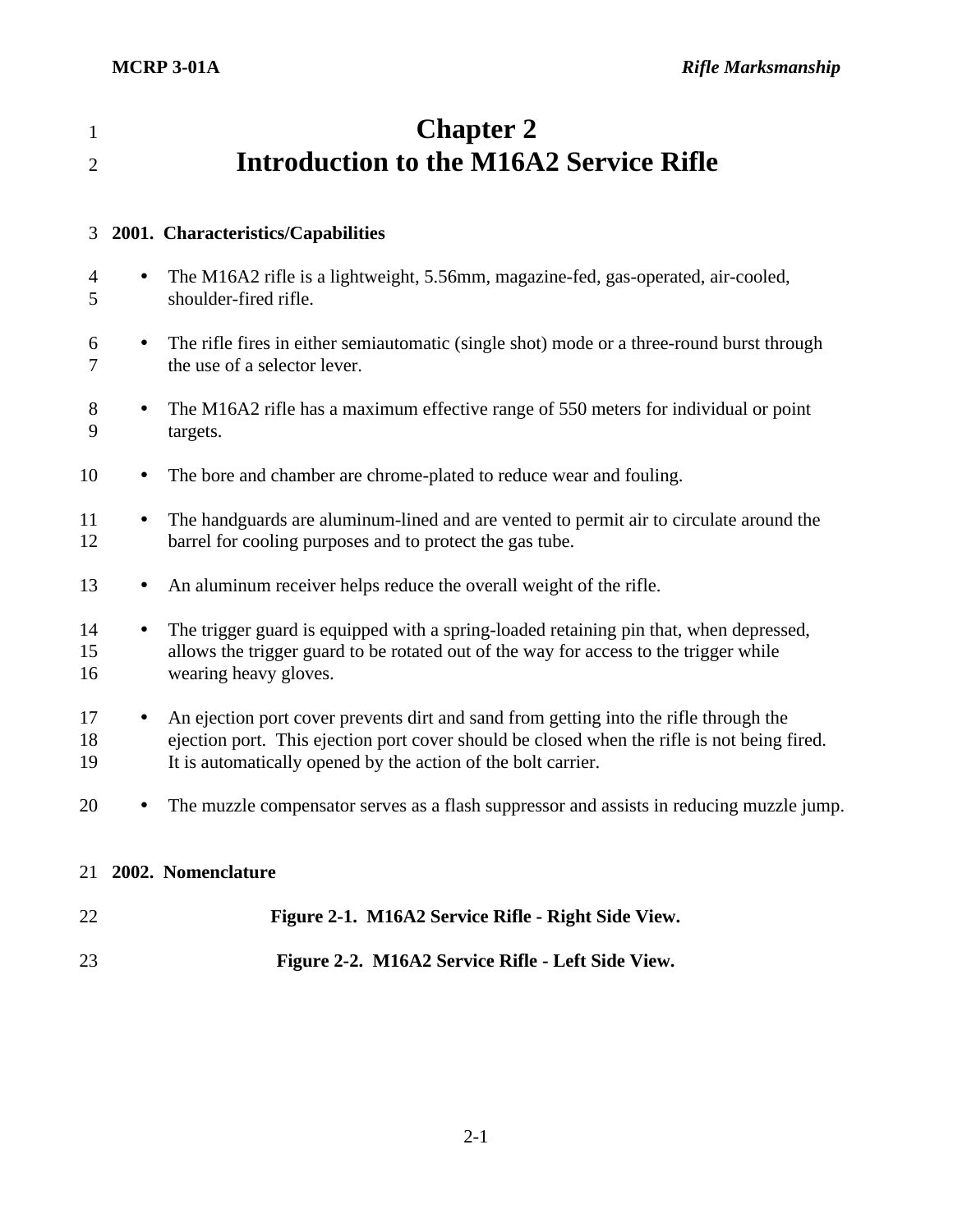#### **2003. Operational Controls**

#### **a. Selector Lever**

 The selector lever has three settings which may be selected depending on the firing situation. See figure 2-3.

- ü **Safe.** The selector lever in the safe position prevents the rifle from firing.
- Semi. The selector lever in the semi position allows one shot to be fired with each pull of the trigger.

 ü **Burst.** The selector lever in the burst position allows the rifle to continue its cycle of operation until interrupted by the burst cam. With each pull of the trigger, the burst cam limits the maximum number of rounds fired to three. The burst cam is not "self-indexing." If burst is selected, the burst cam does not automatically reset to the first shot position of the 3-round burst. One, two, or three shots may be fired on the first pull of the trigger. Each subsequent pull of the trigger results in a complete 3-round burst unless the trigger is released before the cycle is complete. If the trigger is released during the burst and the 3-round cycle is interrupted, the next pull of the trigger fires the rounds remaining in the interrupted 3-round cycle.

 **Figure 2-3. Selector Lever.**

 **b. Magazine Release Button.** The magazine release button releases the magazine from the magazine well. See figure 2-4.

#### **Figure 2-4. Magazine Release Button.**

 **c. Charging Handle.** When the charging handle is pulled to the rear, the bolt unlocks from the barrel extension locking lugs and the bolt carrier group moves to the rear of the receiver. See figure 2-5.

- 
- 

#### **Figure 2-5. Charging Handle.**

**d. Bolt Catch.** If the charging handle is pulled to the rear when the lower portion of the bolt

catch is depressed, the bolt carrier group will lock to the rear. When the bolt carrier group is

locked to the rear and the upper portion of the bolt catch is depressed, the bolt carrier group will

slide forward into the firing position. See figure 2-6.

### **Figure 2-6. Bolt Catch.**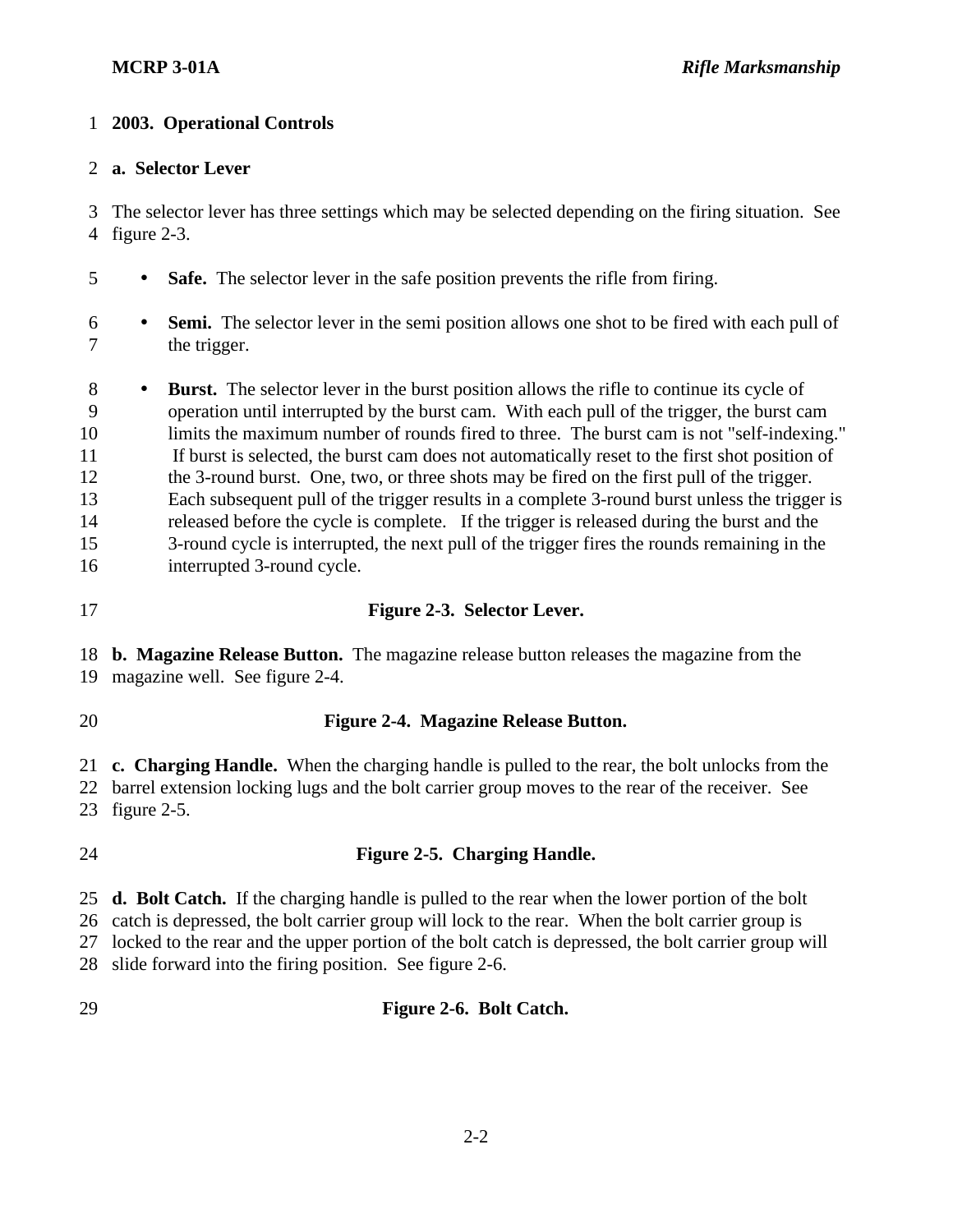#### **2004. Cycle of Operation**

**a. Feeding.** Once rearward motion causes the bolt carrier group to clear the top of the

magazine, the expansion of the magazine spring forces a round into the path of the bolt. After the

action spring overcomes and absorbs the rearward motion of the bolt carrier group, it expands

and sends the buffer assembly and bolt carrier group forward with enough force to strip a round

from the magazine. See figure 2-7.

#### **Figure 2-7. Feeding.**

 **b. Chambering.** As the bolt carrier group continues to move forward, pushing a fresh round in front of it, the face of the bolt thrusts the new round into the chamber. The extractor claw grips the rim of the cartridge case. The ejector is forced into its hole, compressing the ejector spring. See figure 2-8.

#### **Figure 2-8. Chambering.**

**c. Locking.** As the bolt carrier group continues to move forward, the bolt locking lugs are

forced against the barrel extension and the bolt cam pin is forced along the cam track. The bolt

rotates and aligns the bolt locking lugs behind the barrel extension locking lugs. The weapon is

ready to fire. See figure 2-9.

#### **Figure 2-9. Locking.**

 **d. Firing.** The hammer releases and strikes the head of the firing pin, driving the firing pin into the round's primer. The primer ignites the powder in the cartridge. Gas generated by the rapid burning of powder propels the projectile through the barrel. After the projectile passes the gas port, a portion of the expanding gas enters the gas port and gas tube. The gas tube directs the gas rearward into the bolt carrier key and causes the bolt carrier to move rearward. See figure 2-10.

 **Figure 2-10. Firing.**

 **e. Unlocking.** As the bolt carrier moves to the rear, the bolt cam pin follows the path of the cam track located in the bolt carrier. This causes the bolt assembly to rotate until the bolt locking lugs are no longer aligned behind the barrel extension locking lugs. See figure 2-11.

#### **Figure 2-11. Unlocking.**

 **f. Extracting.** As the bolt carrier group continues to move to the rear, the extractor claw withdraws the cartridge case from the chamber. See figure 2-12.

 **Figure 2-12. Extracting.**

 **g. Ejecting.** The ejector, located in the bolt face, is compressed into the bolt body by the base of the cartridge case. The rearward movement of the bolt carrier group allows the nose of the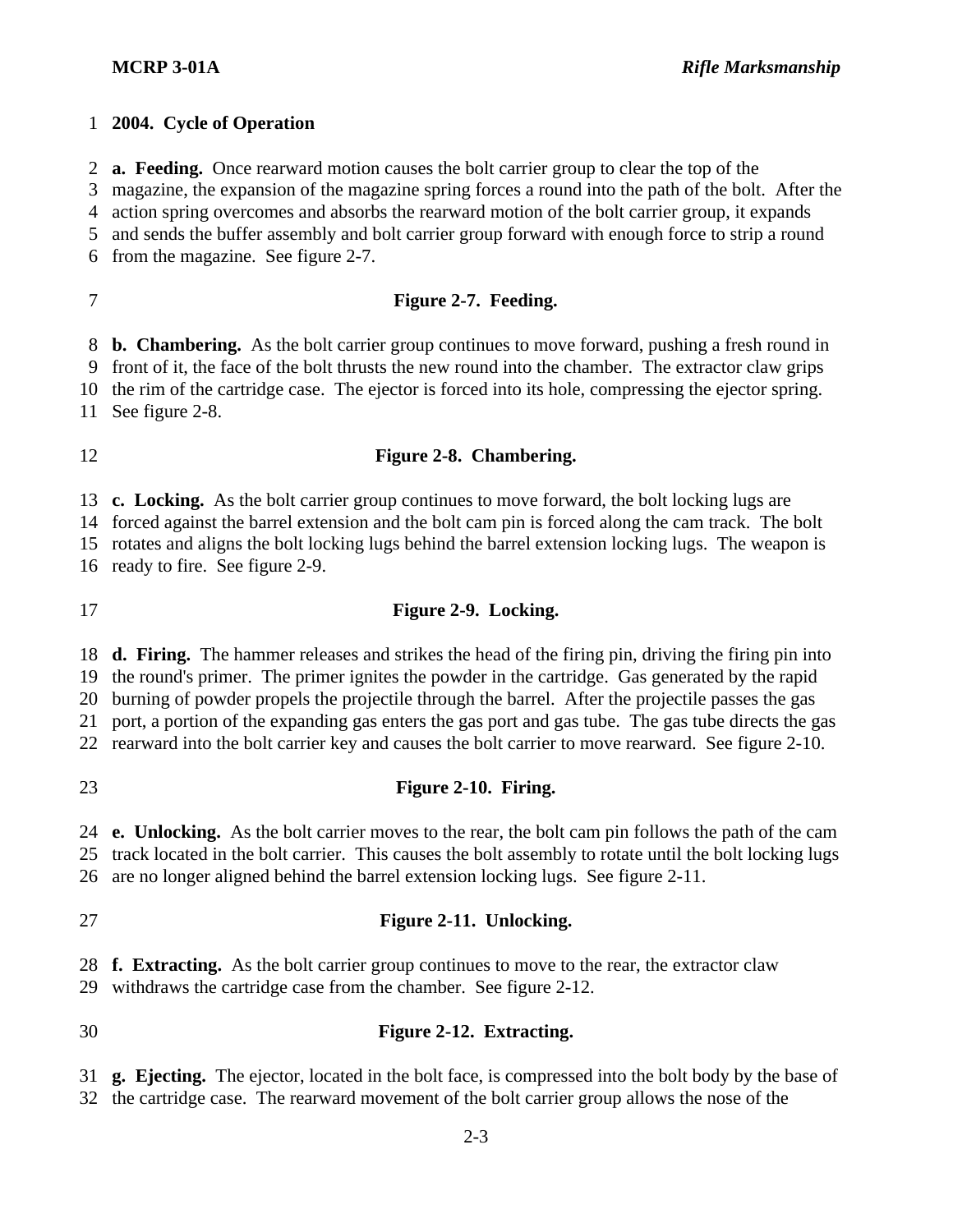cartridge case to clear the front of the ejection port. The cartridge case is thrown out by the

action of the ejector and spring. See figure 2-13.

### **Figure 2-13. Ejecting.**

**h. Cocking.** Continuing its rearward travel, the bolt carrier overrides the hammer, forces it

down into the receiver, compresses the hammer spring, and causes the disconnector to engage the

lower hammer hook. See figure 2-14.

### **Figure 2-14. Cocking.**

#### **2005. Ammunition**

Four types of ammunition are authorized for use with the M16A2 service rifle (see figure 2-15):

**Figure 2-15. Authorized Ammunition.**

**a. Ball**

 **(1) M193.** This ammunition is a 5.56mm centerfire cartridge with a 55-grain gilded-metal jacket, lead alloy core bullet. The primer and case are waterproofed. The M193 ball

 ammunition has no identifying marks.

 **(2) M855.** This ammunition is the primary ammunition for the M16A2 service rifle. It is

 identified by a green tip. Its 5.56mm centerfire cartridge has better penetration than the

 M193. It has a 62-grain gilded-metal jacket bullet. The rear two-thirds of the core of the

 projectile is lead alloy and the front one-third is the penetrating material. The primer and case

 are waterproofed.

**b. Tracer.** This ammunition has the same basic characteristics as ball ammunition. It is

identified by a bright red tip. Its primary uses include observation firing, incendiary effect, and

signaling. Tracer ammunition should be intermixed with ball ammunition in a ratio no greater

than one-to-one. The preferred ratio is four ball to one tracer to prevent metal fouling in the bore.

**c. Dummy.** This ammunition has six grooves along the side of the case. It contains no

propellants or primer. The primer well is open to prevent damage to the firing pin. The dummy

cartridge is used during dry fire and for other training purposes.

**d. Blank.** This ammunition has the case mouth closed with a seven-petal rosette crimp. It

contains no projectile. Blank ammunition is identified by its violet tip and is used for training

purposes.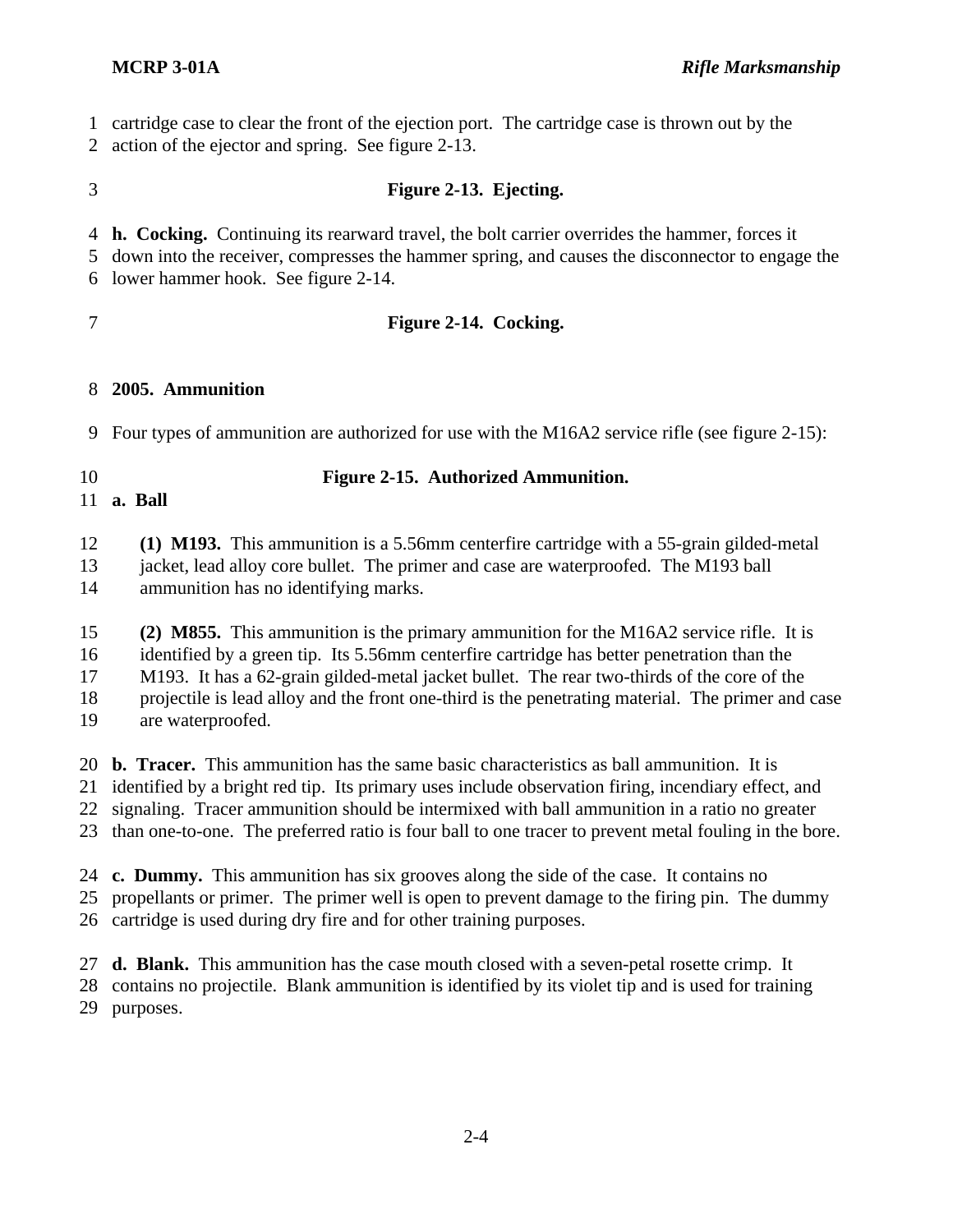#### 1 **2006. Preventive Maintenance**

2 Normal care and cleaning will result in proper functioning of all parts of the rifle. Use only

3 issue-type cleaning materials. Improper maintenance can cause stoppages, reducing combat 4 readiness and effectiveness.

#### 5 **a. Disassembly**

| 6<br>7         |                  | (1) Disassembly of the M16A2 Service Rifle into Three Main Groups                                                                                                                                  |
|----------------|------------------|----------------------------------------------------------------------------------------------------------------------------------------------------------------------------------------------------|
| 8              |                  | Ensure the rifle is in Condition 4 (see paragraph 3002).                                                                                                                                           |
| 9              | $\bullet$        | Remove the sling.                                                                                                                                                                                  |
| 10<br>11       | $\bullet$        | Move the take down pin from left to right as far as it will go to allow the lower<br>receiver to pivot down from the upper receiver.                                                               |
| 12<br>13       |                  | Move the receiver pivot pin from left to right as far as it will go and separate the upper<br>and lower receivers.                                                                                 |
| 14<br>15       |                  | Pull back the charging handle and bolt carrier about three inches and remove the bolt<br>carrier group.                                                                                            |
| 16             |                  | Remove the charging handle by sliding it back and down, out of the upper receiver.                                                                                                                 |
| 17<br>18       | See figure 2-16. | Figure 2-16. Three Main Groups.                                                                                                                                                                    |
| 19             |                  | (2) Disassembling the Upper Receiver                                                                                                                                                               |
| 20<br>21<br>22 | $\bullet$        | Remove the handguards using the "buddy system." Place the rifle on the buttstock<br>and press down on the slip ring with both hands. Have your buddy pull the<br>handguards free. See figure 2-17. |
| 23             |                  | Figure 2-17. Removing the Handguards.                                                                                                                                                              |
| 24             |                  | <b>CAUTION</b>                                                                                                                                                                                     |
| 25             |                  | Use caution when the handguards are off the rifle.                                                                                                                                                 |
| 26             |                  | They provide protection for the gas tube.                                                                                                                                                          |
| 27             |                  | Damage to the gas tube will affect the functioning of the rifle.                                                                                                                                   |
| 28             | $\bullet$        | No further disassembly is conducted on the upper receiver group.                                                                                                                                   |
| 29             |                  | (3) Disassembling the Bolt Carrier. To disassemble the bolt carrier:                                                                                                                               |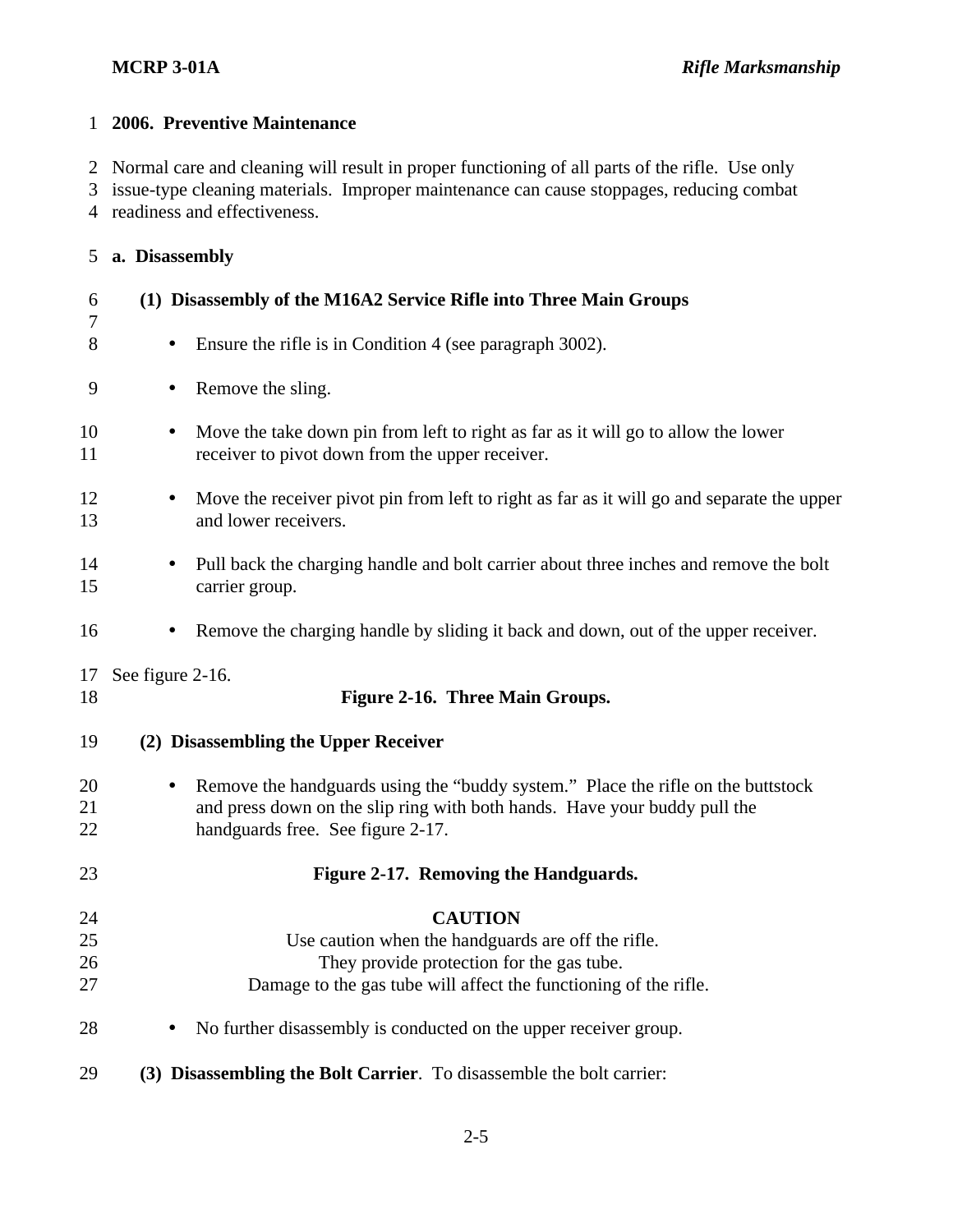**MCRP 3-01A** *Rifle Marksmanship*

| $\mathbf{1}$   | Remove the firing pin retaining pin.                                                                                                                                                                                        |
|----------------|-----------------------------------------------------------------------------------------------------------------------------------------------------------------------------------------------------------------------------|
| $\overline{2}$ | Push the bolt back into the bolt carrier to the locked position.<br>٠                                                                                                                                                       |
| 3<br>4         | Tap the base of the bolt carrier against the palm of your hand so the firing pin will<br>drop out.                                                                                                                          |
| 5              | Rotate the bolt cam pin 1/4 turn and lift it out.<br>٠                                                                                                                                                                      |
| 6<br>7         | Withdraw the bolt assembly from the carrier.<br>٠                                                                                                                                                                           |
| 8<br>9<br>10   | Press on the rear of the extractor and use the firing pin to push out the extractor<br>٠<br>retaining pin. Remove the extractor and spring. The spring should be permanently<br>attached to the extractor. See figure 2-18. |
|                | <b>CAUTION</b>                                                                                                                                                                                                              |
| 11<br>12       |                                                                                                                                                                                                                             |
| 13             | Be careful not to damage the tip of the firing pin                                                                                                                                                                          |
|                | while pushing out the extractor retaining pin.                                                                                                                                                                              |
| 14             | Figure 2-18. Bolt Carrier Disassembled.                                                                                                                                                                                     |
| 15             | (4) Disassembling the Lower Receiver. To disassemble the lower receiver:                                                                                                                                                    |
| 16             | Press in the buffer and depress the buffer retainer (it may be necessary to use the                                                                                                                                         |
| 17             | edge of the charging handle to do this).                                                                                                                                                                                    |
|                | ٠                                                                                                                                                                                                                           |
| 18             | Press the hammer downward and ease the buffer and action spring forward and out<br>of the receiver.                                                                                                                         |
| 19             |                                                                                                                                                                                                                             |
| 20             | Separate the parts. See figure 2-19.                                                                                                                                                                                        |
| 21             | Figure 2-19. Lower Receiver Disassembled.                                                                                                                                                                                   |
| 22             | No further disassembly of the lower receiver is performed.                                                                                                                                                                  |
| 23             | <b>Note</b>                                                                                                                                                                                                                 |
| 24             | In combat situations, the rifle may be partially disassembled                                                                                                                                                               |
| 25             | in any sequence. However, this is the exception rather than the rule.                                                                                                                                                       |
| 26             | Under normal circumstances, disassemble your rifle in the sequence                                                                                                                                                          |
| 27             | just performed. Any further disassembly of the rifle is to be                                                                                                                                                               |
| 28             | performed by a qualified armorer.                                                                                                                                                                                           |
|                |                                                                                                                                                                                                                             |
| 29             | (5) Magazine Disassembly. The magazine should be disassembled regularly for cleaning to                                                                                                                                     |
| 30             | avoid the possibility of malfunction or stoppage of the rifle caused by dirty or damaged                                                                                                                                    |

31 magazines. To disassemble the magazine: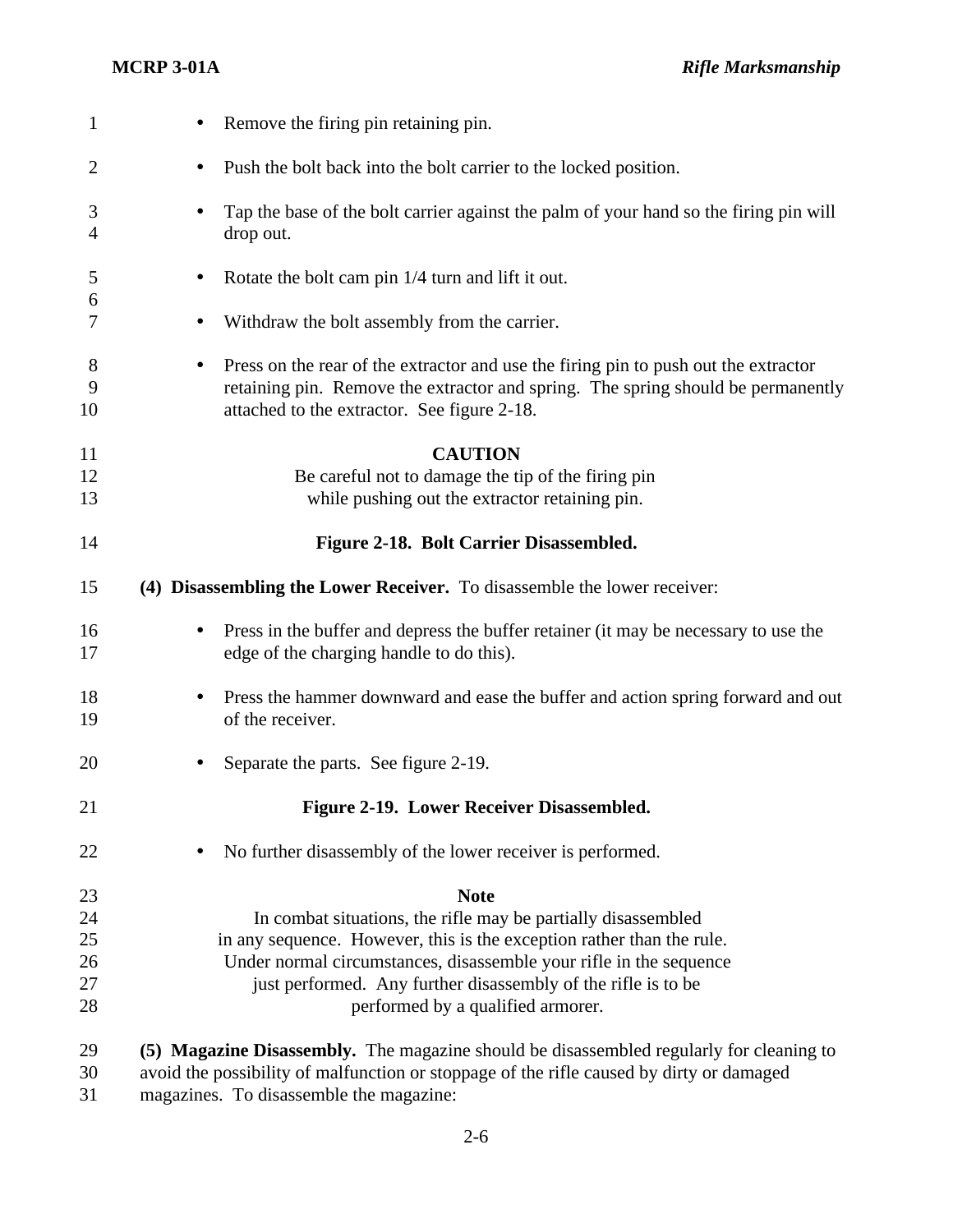| $\mathbf{1}$        | Pry up and push the base plate out from the magazine.                                                                                                                                                                                                               |
|---------------------|---------------------------------------------------------------------------------------------------------------------------------------------------------------------------------------------------------------------------------------------------------------------|
| $\overline{c}$<br>3 | Jiggle the spring and follower to remove. Do not remove the follower from the<br>spring. See figure 2-20.                                                                                                                                                           |
| 4                   | Figure 2-20. Magazine Disassembled.                                                                                                                                                                                                                                 |
| 5                   | b. Cleaning                                                                                                                                                                                                                                                         |
| 6<br>7              | (1) Cleaning Materials. The following cleaning materials are used in preventive<br>maintenance (see figure 2-21):                                                                                                                                                   |
| 8                   | Brushes: bore, chamber, and general purpose.<br>٠                                                                                                                                                                                                                   |
| 9                   | Rod in three sections and a handle assembly.                                                                                                                                                                                                                        |
| 10                  | Patch holder section, swabs, patches, pipe cleaners, and rags.<br>٠                                                                                                                                                                                                 |
| 11<br>12<br>13      | CLP (Cleaner, Lubricant, and Preservative). CLP does three things. It contains<br>$\bullet$<br>solvents to dissolve firing residue and carbon, it lays down a layer of Teflon as it dries<br>to provide lubrication, and it prevents rust from forming. To use CLP: |
| 14                  | Always shake the bottle well before use.                                                                                                                                                                                                                            |
| 15                  | Place a few drops of CLP on a patch or rag.                                                                                                                                                                                                                         |
| 16                  | Clean your rifle with these patches and rags until they come out clean.<br>٠                                                                                                                                                                                        |
| 17                  | Take a clean patch or rag and apply a fresh, light coat of CLP.<br>٠                                                                                                                                                                                                |
| 18                  | Figure 2-21. Cleaning Materials.                                                                                                                                                                                                                                    |
| 19<br>20            | (2) Cleaning the Upper Receiver. Basic cleaning of the upper receiver group should<br>include the following:                                                                                                                                                        |
| 21<br>22            | Attach the three rod sections together but leave each one about two turns short of<br>٠<br>being tight.                                                                                                                                                             |
| 23                  | Attach the patch holder onto the rod.<br>٠                                                                                                                                                                                                                          |
| 24<br>25<br>26      | Point the muzzle down and insert the non-patch end of the rod into the chamber.<br>٠<br>Attach the handle to the cleaning rod section and pull a CLP-moistened 5.56mm patch<br>through the bore.                                                                    |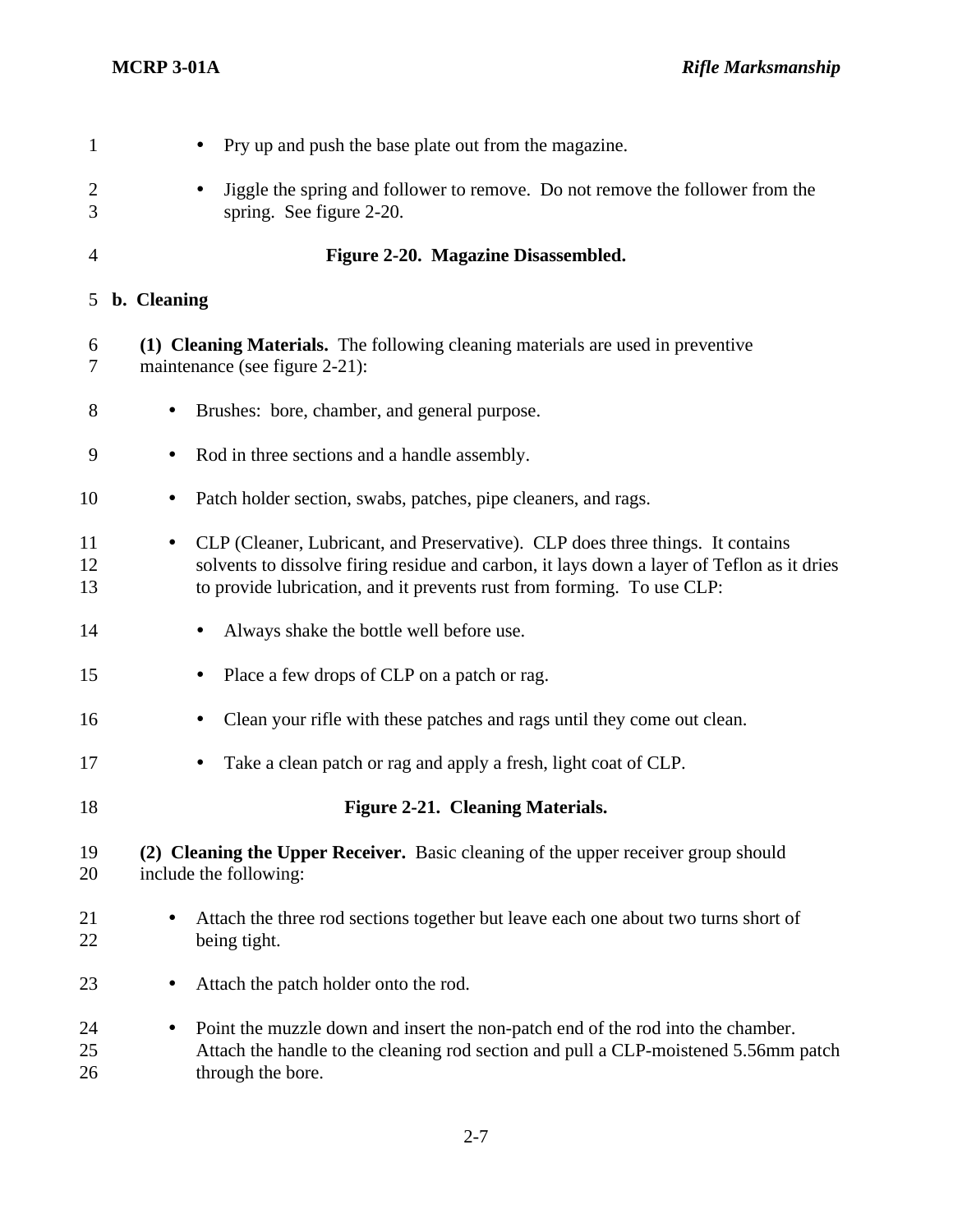| $\mathbf{1}$<br>$\overline{2}$<br>3 |           | Attach the bore brush to the rod but leave it two turns short of being tight. Put a few<br>drops of CLP on the bore brush. Insert the rod into the barrel from the chamber end,<br>attach the handle, and pull the brush through the bore. |
|-------------------------------------|-----------|--------------------------------------------------------------------------------------------------------------------------------------------------------------------------------------------------------------------------------------------|
| 4<br>5                              |           | Inspect the bore for cleanliness by holding the muzzle to your eye and looking into the<br>bore.                                                                                                                                           |
| 6                                   |           | Repeat the above steps until the patches come out of the bore clean.                                                                                                                                                                       |
| 7<br>8                              | $\bullet$ | Attach the chamber brush and one section of the cleaning rod to the handle. Moisten<br>it well with CLP and insert it into the chamber.                                                                                                    |
| 9<br>10                             | $\bullet$ | Scrub the chamber and bolt lugs using a combination of a plunging and clockwise<br>rotating action.                                                                                                                                        |
|                                     |           | <b>Note</b>                                                                                                                                                                                                                                |
| 11                                  |           | Do not reverse direction of the brush                                                                                                                                                                                                      |
| 12                                  |           |                                                                                                                                                                                                                                            |
| 13                                  |           | while it is in the chamber.                                                                                                                                                                                                                |
| 14                                  |           | Clean the interior portion of the upper receiver with the general purpose brush and                                                                                                                                                        |
| 15                                  |           | CLP.                                                                                                                                                                                                                                       |
|                                     |           |                                                                                                                                                                                                                                            |
| 16                                  |           | Dry the bore, chamber, and the interior of the receiver with rifle patches until they                                                                                                                                                      |
| 17                                  |           | come out clean.                                                                                                                                                                                                                            |
|                                     |           |                                                                                                                                                                                                                                            |
| 18                                  |           | Wipe the barrel, gas tube, and handguards clean with a rag.                                                                                                                                                                                |
| 19                                  |           | (3) Cleaning the Bolt Carrier Group                                                                                                                                                                                                        |
| 20                                  | ٠         | Clean the outer and inner surfaces of the bolt carrier with a general purpose brush.                                                                                                                                                       |
| 21                                  |           | • Clean the bolt carrier key with a pipe cleaner.                                                                                                                                                                                          |
| 22                                  |           | Clean the locking lugs, gas rings, and exterior of the bolt with the general purpose                                                                                                                                                       |
| 23                                  |           | brush.                                                                                                                                                                                                                                     |
|                                     |           |                                                                                                                                                                                                                                            |
| 24                                  |           | Insert a swab into the rear of the bolt and swab out the firing pin recess and gas ports.                                                                                                                                                  |
|                                     |           |                                                                                                                                                                                                                                            |
| 25                                  |           | Clean the extractor with the general purpose brush, ensuring all the carbon is removed                                                                                                                                                     |
| 26                                  |           | from underneath the extractor lip.                                                                                                                                                                                                         |
| 27                                  |           | Clean the firing pin, firing pin retaining pin, and extractor pin using the general                                                                                                                                                        |
| 28                                  |           | purpose brush and CLP.                                                                                                                                                                                                                     |
|                                     |           |                                                                                                                                                                                                                                            |
| 29                                  |           | Clean the charging handle assembly with the general purpose brush and patches.                                                                                                                                                             |
|                                     |           |                                                                                                                                                                                                                                            |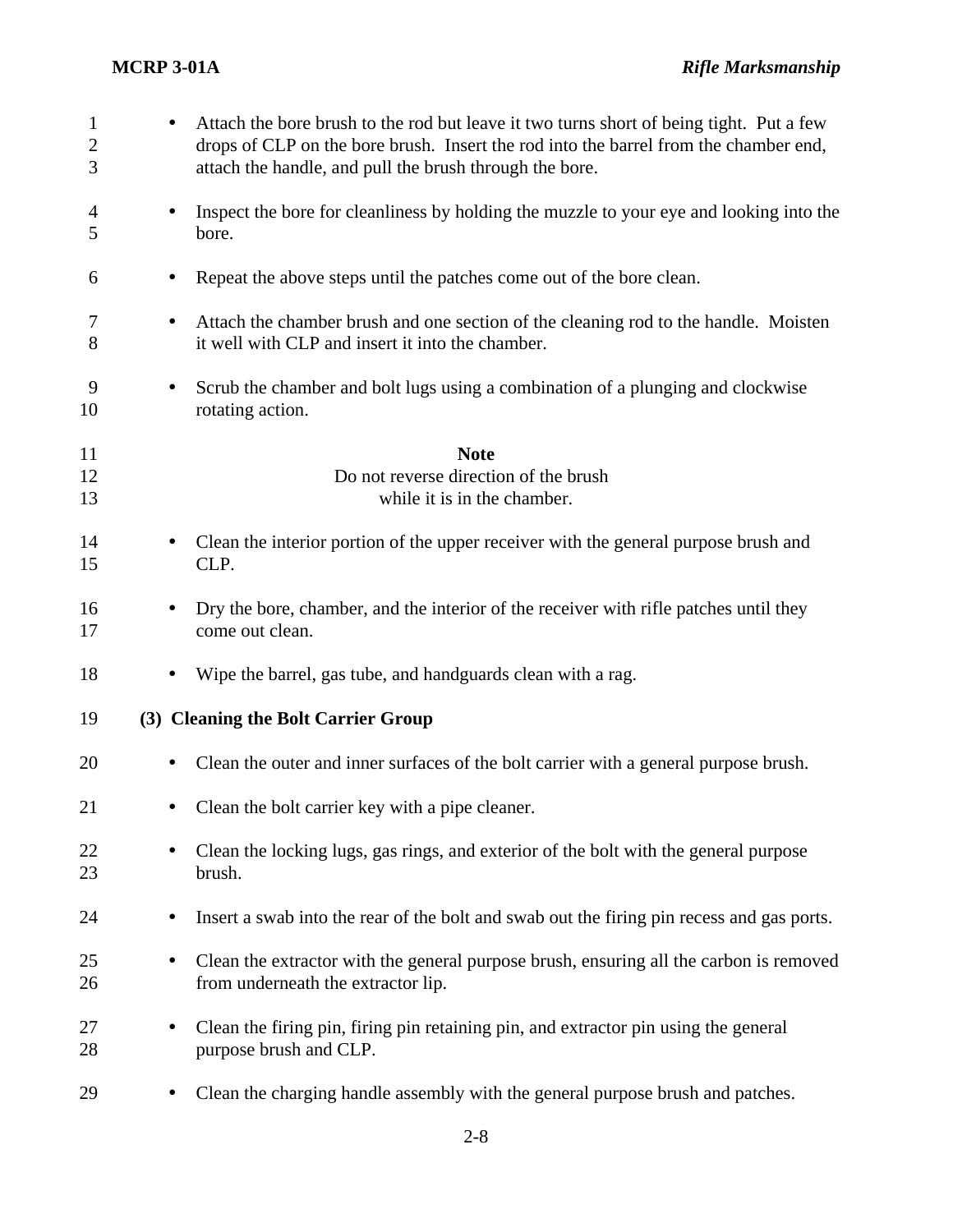| $\mathbf{1}$                                  | (4) Cleaning the Lower Receiver                                                                                                                                                                                                                                                                                                                                                                                                                                                                    |
|-----------------------------------------------|----------------------------------------------------------------------------------------------------------------------------------------------------------------------------------------------------------------------------------------------------------------------------------------------------------------------------------------------------------------------------------------------------------------------------------------------------------------------------------------------------|
| $\mathbf{2}$<br>3<br>$\overline{\mathcal{L}}$ | Wipe dirt from the firing mechanism with a clean patch and general purpose brush/pipe<br>cleaners.                                                                                                                                                                                                                                                                                                                                                                                                 |
| 5<br>6                                        | Clean the outside of the receiver with the general purpose brush and CLP. Clean the<br>$\bullet$<br>buttplate and rear sling swivel, ensuring the drain hole is clear of dirt.                                                                                                                                                                                                                                                                                                                     |
| 7                                             | Wipe the inside of the buffer tube, buffer, and action spring.                                                                                                                                                                                                                                                                                                                                                                                                                                     |
| 8                                             | Wipe the inside of the magazine well with a rag.                                                                                                                                                                                                                                                                                                                                                                                                                                                   |
| 9                                             | Wipe out the inside of the pistol grip, ensuring it is clean.                                                                                                                                                                                                                                                                                                                                                                                                                                      |
| 10<br>11                                      | (5) Cleaning the Magazine. Clean the inside of the magazine with the general purpose<br>brush and CLP. Wipe dry. Keep the spring lightly oiled.                                                                                                                                                                                                                                                                                                                                                    |
| 13<br>14                                      | 12 c. Inspection. While cleaning the rifle, and during each succeeding step in the preventive<br>maintenance process, inspect each part for cracks and chips and to ensure parts are not bent or<br>badly worn. Report any damaged part to the armorer. Inspection is a critical step to ensure the<br>15 combat readiness of your rifle. It is performed normally during rifle cleaning (prior to<br>16 lubrication), however, it can be performed throughout the preventive maintenance process. |
|                                               | 17 <b>d. Lubrication.</b> Lubrication is performed as part of the detailed procedure for preventive<br>18 maintenance. Lubrication procedures are also performed in preparation for firing.                                                                                                                                                                                                                                                                                                        |
| 19<br>20                                      | (1) Lubricant. In all but the coldest arctic conditions, CLP is the lubricant for the rifle.<br>Remember to remove excess CLP from the bore and chamber before firing.                                                                                                                                                                                                                                                                                                                             |
| 21                                            | Lightly lube means that a film of CLP barely visible to the eye should be applied.<br>٠                                                                                                                                                                                                                                                                                                                                                                                                            |
| 22<br>23                                      | • Generously lube means that the CLP should be applied heavily enough that it can be<br>spread with the finger.                                                                                                                                                                                                                                                                                                                                                                                    |
| 24                                            | (2) Upper Receiver                                                                                                                                                                                                                                                                                                                                                                                                                                                                                 |
| 25<br>26                                      | Lightly lube the inside of the upper receiver, bore, chamber, outer surfaces of the<br>٠<br>barrel, and surfaces under the handguard.                                                                                                                                                                                                                                                                                                                                                              |
| 27<br>28                                      | Depress the front sight detent and apply two or three drops of CLP to the front sight<br>detent. Depress several times to work lubrication into the spring.                                                                                                                                                                                                                                                                                                                                        |
| 29                                            | Lubricate the moving parts and elevation screw shaft of the rear sight.<br>٠                                                                                                                                                                                                                                                                                                                                                                                                                       |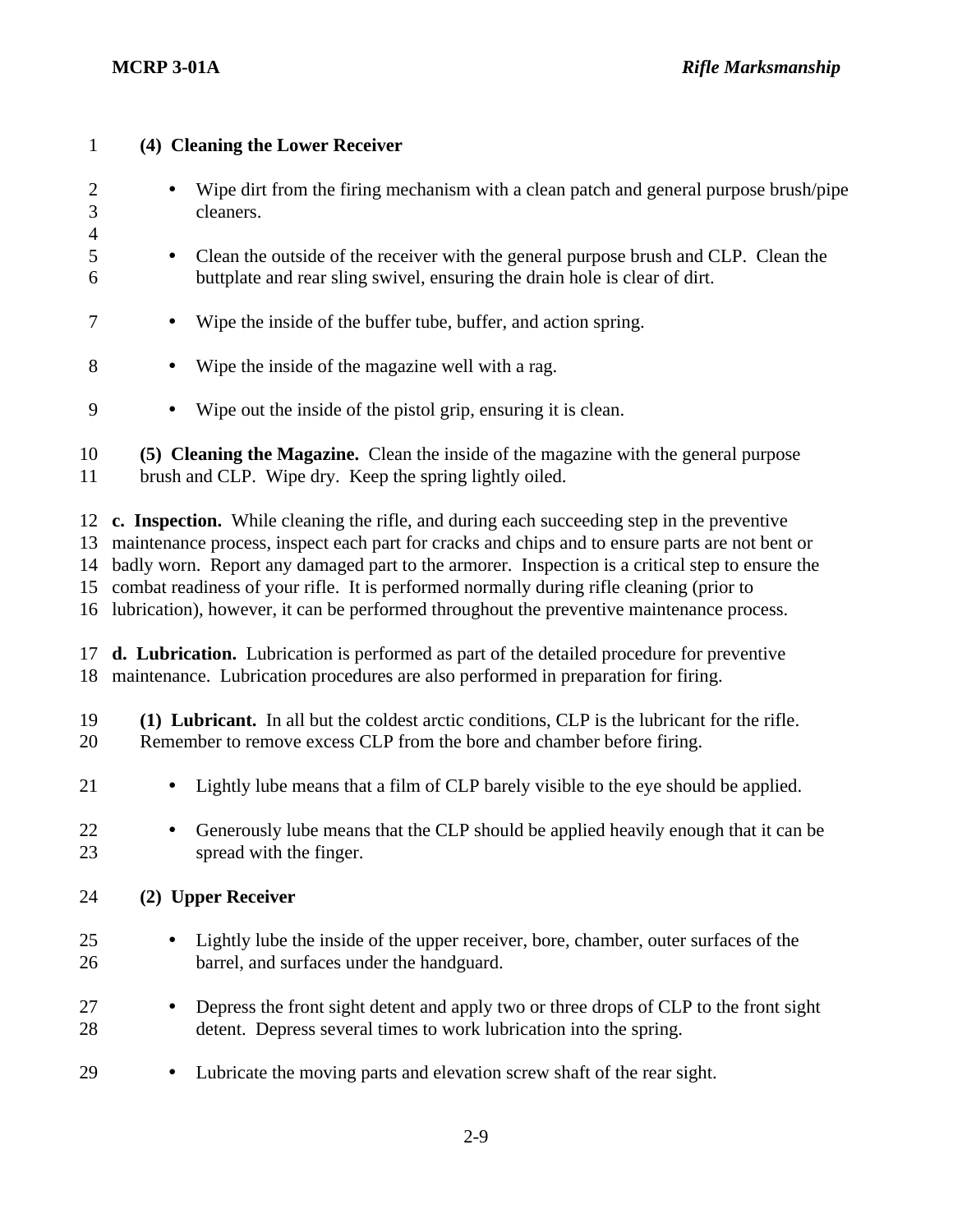| $\mathbf{1}$        |               | (3) Bolt Carrier Group                                                                                                                                  |
|---------------------|---------------|---------------------------------------------------------------------------------------------------------------------------------------------------------|
| $\overline{c}$<br>3 |               | Generously lube the outside of the cam pin area, the bolt rings, and outside the bolt<br>body.                                                          |
| 4                   |               | Lightly lube the charging handle and the inner and outer surfaces of the bolt carrier.                                                                  |
| 5                   |               | (4) Lower Receiver                                                                                                                                      |
| 6                   |               | Lightly lube the inside of the lower receiver extension.                                                                                                |
| 7                   |               | Generously lube the moving parts inside the lower receiver and their pins.                                                                              |
| 8                   | e. Reassembly |                                                                                                                                                         |
| 9                   |               | (1) Reassembling the Rifle                                                                                                                              |
| 10                  |               | Return all cleaning gear into the buttstock of the rifle and close the buttplate.                                                                       |
| 11                  |               | Connect the buffer and action spring and insert them into the buffer tube/stock.                                                                        |
| 12<br>13            |               | Place the extractor and spring back on the bolt. Depress the extractor to align the<br>$\bullet$<br>holes and reinsert the extractor pin.               |
| 14                  |               | <b>Note</b>                                                                                                                                             |
| 15                  |               | The extractor assembly has a rubber insert within                                                                                                       |
| 16                  |               | the spring. Do not attempt to remove it.                                                                                                                |
| 17                  |               | If the spring comes loose, put the large end of                                                                                                         |
| 18                  |               | the spring in the extractor and seat it. Push in the extractor pin.                                                                                     |
| 19<br>20            |               | Stagger the gas rings on the bolt to stop gas loss; then insert the bolt into the carrier.<br>Do not switch bolts between rifles.                       |
| 21                  |               | Hold the bolt carrier with the bolt carrier key at 12 o'clock. Insert the bolt into the                                                                 |
| 22                  |               | bolt carrier with the extractor at 12 o'clock.                                                                                                          |
| 23                  |               | Rotate the bolt counterclockwise until the cam pin hole aligns to the cam pin slot in<br>٠                                                              |
| 24                  |               | the bolt carrier.                                                                                                                                       |
| 25                  |               | <b>WARNING</b>                                                                                                                                          |
| 26                  |               | Ensure the cam pin is installed in the bolt                                                                                                             |
| 27                  |               | group or the rifle may explode while firing.                                                                                                            |
| 28<br>29            |               | Insert the bolt cam pin through the bolt carrier and into the bolt. Rotate the cam pin<br>1/4 turn right or left. Pull the bolt forward until it stops. |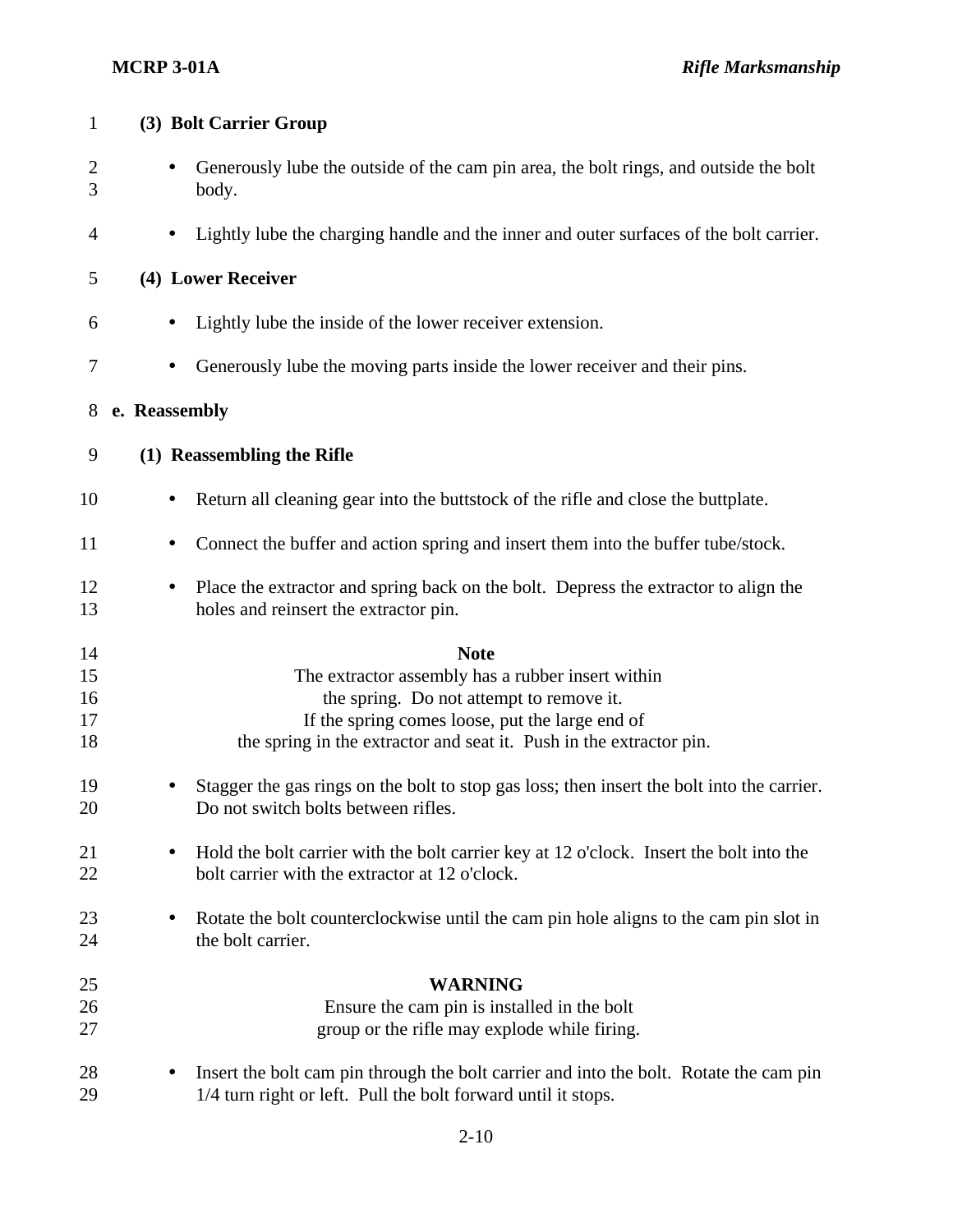| 1                                     |           | Drop in the firing pin from the rear of the bolt carrier and seat it.                                                                                                                                                  |
|---------------------------------------|-----------|------------------------------------------------------------------------------------------------------------------------------------------------------------------------------------------------------------------------|
| $\overline{2}$<br>3<br>$\overline{4}$ | $\bullet$ | Replace the firing pin retaining pin. Ensure the head of the firing pin retaining pin is<br>recessed inside the bolt carrier. The firing pin should not fall out when the bolt carrier<br>group is turned upside down. |
| 5<br>6                                | $\bullet$ | Place the charging handle in the upper receiver by lining it up with the grooves in the<br>receiver. Push the charging handle partially in.                                                                            |
| 7<br>8                                |           | With the bolt in the unlocked position, place the bolt carrier key into the groove of the<br>charging handle.                                                                                                          |
| 9<br>10                               |           | Push the charging handle and bolt carrier group into the upper receiver until the<br>charging handle locks.                                                                                                            |
| 11                                    | $\bullet$ | Join the upper and lower receivers and engage the receiver pivot pin.                                                                                                                                                  |
| 12<br>13                              | $\bullet$ | Ensure the selector lever is on safe before closing the upper receiver. Close the upper<br>and lower receiver groups. Push in the takedown pin.                                                                        |
| 14                                    |           | Install the handguards using the "buddy system."                                                                                                                                                                       |
| 15                                    | ٠         | Replace the sling.                                                                                                                                                                                                     |
| 16                                    |           | (2) Reassembling the Magazine. To reassemble the magazine:                                                                                                                                                             |
| 17                                    |           | Insert the follower and jiggle the spring to install.                                                                                                                                                                  |
| 18<br>19                              | ٠         | Slide the base under all four tabs until the base catches. Make sure the printing is on<br>the outside.                                                                                                                |

#### 20 **2007. Function Check**

21 A function check is performed to ensure the rifle operates properly. To perform a function check: 22

- 23 • Place the weapon in Condition 4 (see paragraph 3002).
- 24 25 • Pull the charging handle to the rear and release. Ensure the selector lever is on safe and pull the trigger. The hammer should not fall.
- 26 27 28 • Place the selector lever on semi. Pull the trigger and hold it to the rear. The hammer should fall. Pull the charging handle to the rear and release. Release the trigger and pull again. The hammer should fall.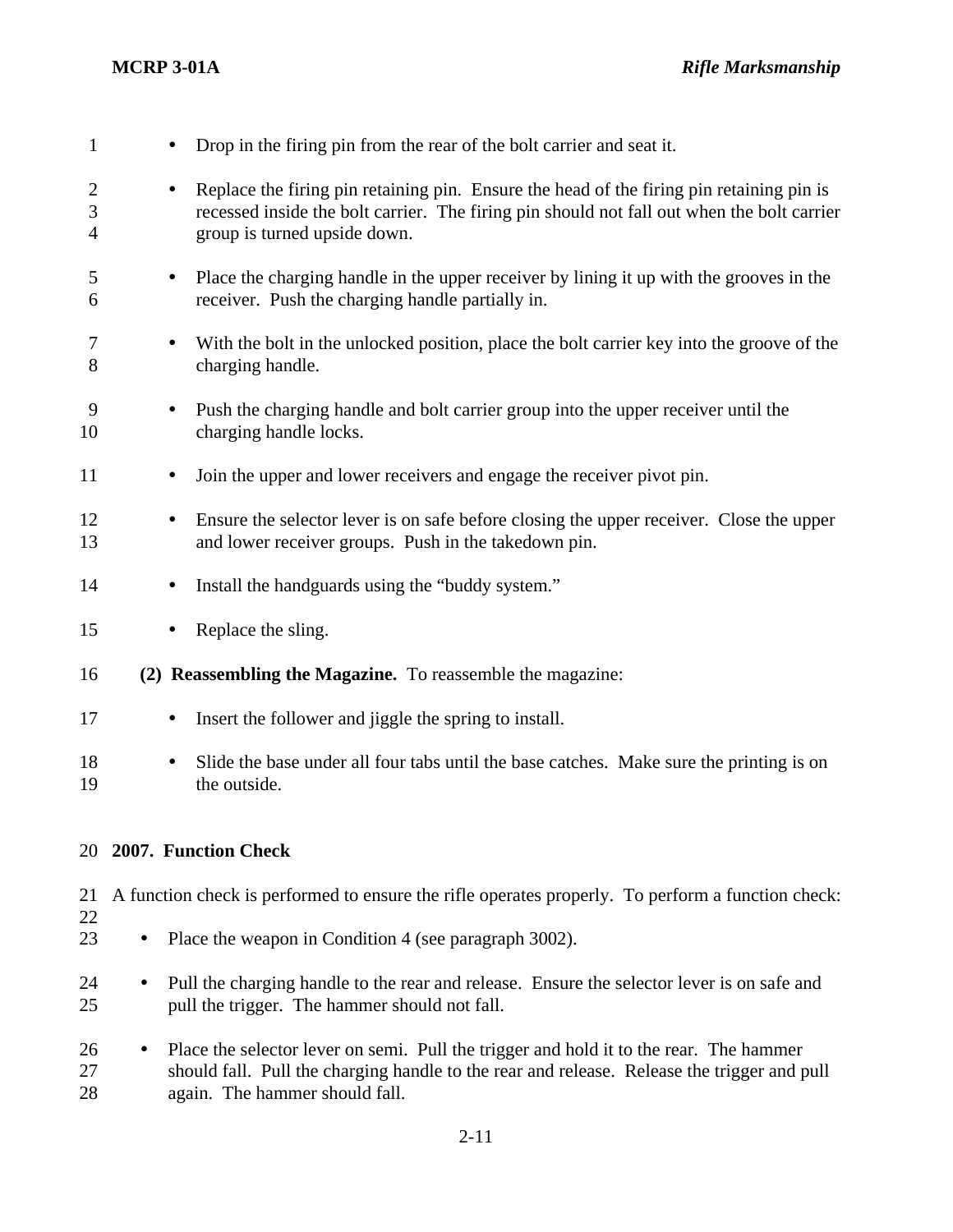1 2 3 ü Pull the charging handle to the rear and release. Place the selector lever on burst. Pull the trigger and hold it to the rear. The hammer should fall. Pull the charging handle to the rear three times and release. Release the trigger and pull again. The hammer should fall.

4 ü Pull the charging handle to the rear and release. Place the selector lever on safe.

#### 5 **2008. User Serviceability Inspection**

6 Individual Marines must perform user serviceability inspections on their weapons before firing 7 them. This inspection ensures the weapon is in an acceptable operating condition.

- 8 • Conduct a function check.
- 9 • Check the rifle to ensure the following:
- 10 • Compensator is tight.
- 11 • Barrel is tight.
- 12 • Front sight post is straight.
- 13 • Front sight post is adjustable.
- 14 • Handguards are serviceable.
- 15 ü Rear sight elevation and windage knobs are adjustable and have distinct clicks.
- 16 • Stock is tight on the lower receiver.
- 17 ü Weapon is properly lubricated for operational conditions.
- 18 • Barrel is clear of obstructions.

#### 19 **2009. Field Maintenance**

20 Preventive maintenance in the field is performed when detailed disassembly and cleaning is not 21 practical due to operational tempo or the level of threat. To perform limited field preventive 22 maintenance:

23 • Place the rifle in Condition 4 (see paragraph 3002).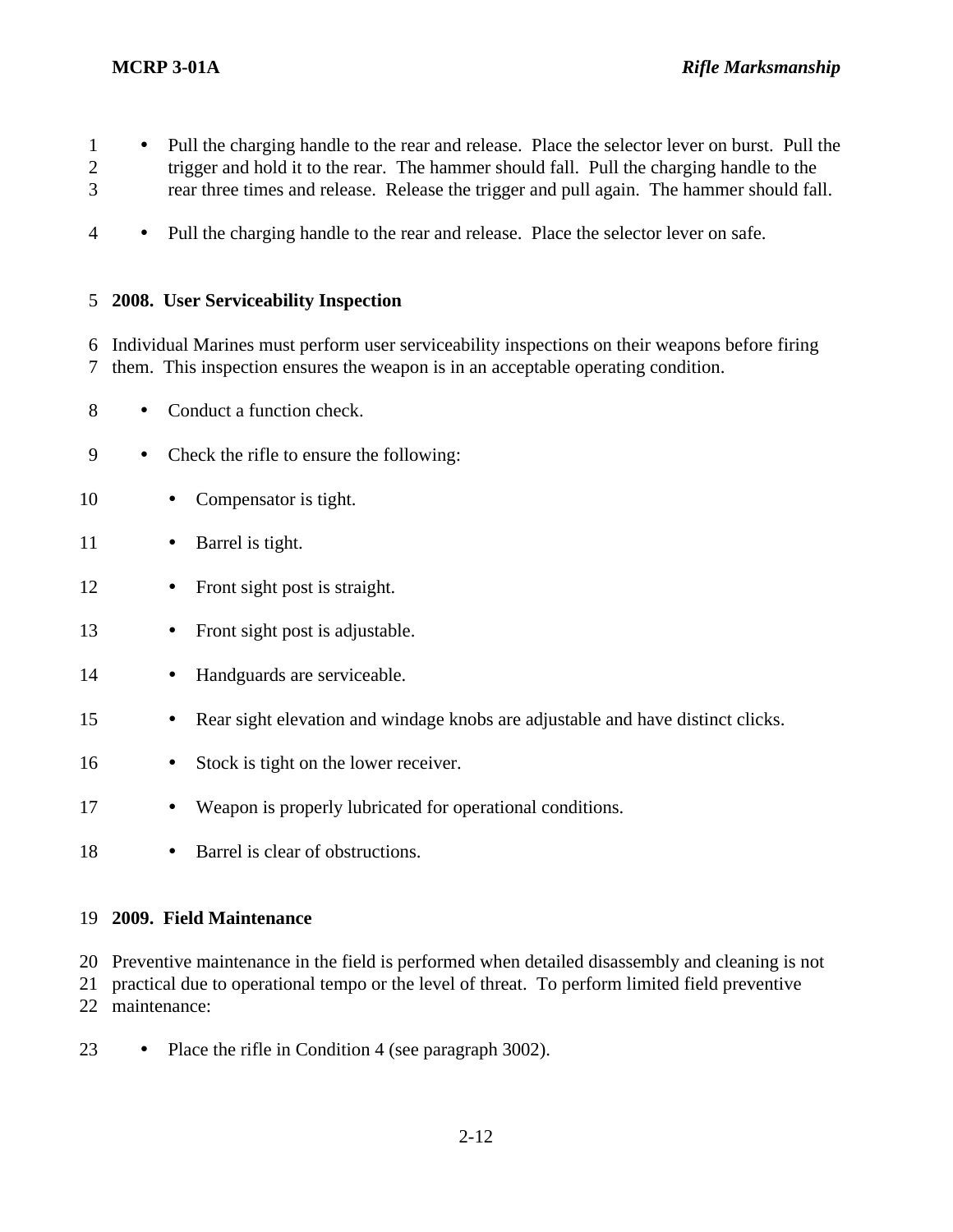- 1 2 ü Break the rifle down by removing the rear take down pin and rotating the upper receiver and barrel forward.
- 3 • Remove the bolt carrier group.
- 4
- 5 • Do not disassemble the bolt carrier group further.
- 6 • Clean the bolt carrier group.
- 7 ü Clean the upper and lower receiver groups (without further disassembly).
- 8 • Clean the bore and chamber.
- 9 • Lubricate the rifle.
- 10 ü Reassemble the rifle and perform a user serviceability inspection.

#### 11 **2010. Cleaning the Rifle in Abnormal Conditions**

- 12 The climatic conditions in various locations require special knowledge about cleaning and
- 13 maintaining the rifle. The conditions that will affect the rifle the most are: hot, wet tropical; hot,
- 14 dry desert; arctic or low temperature; and heavy rain and fording.

#### 15 **a. Hot, Wet Tropical**

- 16 • Perform normal maintenance.
- 17 18 • Clean and lubricate your rifle more often. Inspect hidden surfaces for corrosion. Pay particular attention to spring-loaded detents.
- 19 • Use lubricant more liberally.
- 20 21 ü Unload and check the inside of the magazine more frequently. Wipe dry and check for corrosion.
- 22 • When practical, keep the rifle covered.

23 24 Dust and sand will get into the rifle and magazines, causing stoppages. It is imperative to pay 25 **b. Hot, Dry Desert.** Hot dry climates are usually areas that contain blowing sand and fine dust. particular attention to the cleaning and lubrication of the rifle in this type of climate.

26 27 ü Corrosion is less likely to form in these environments, and lubrication will attract more dirt. For this reason, use lubrication more sparingly.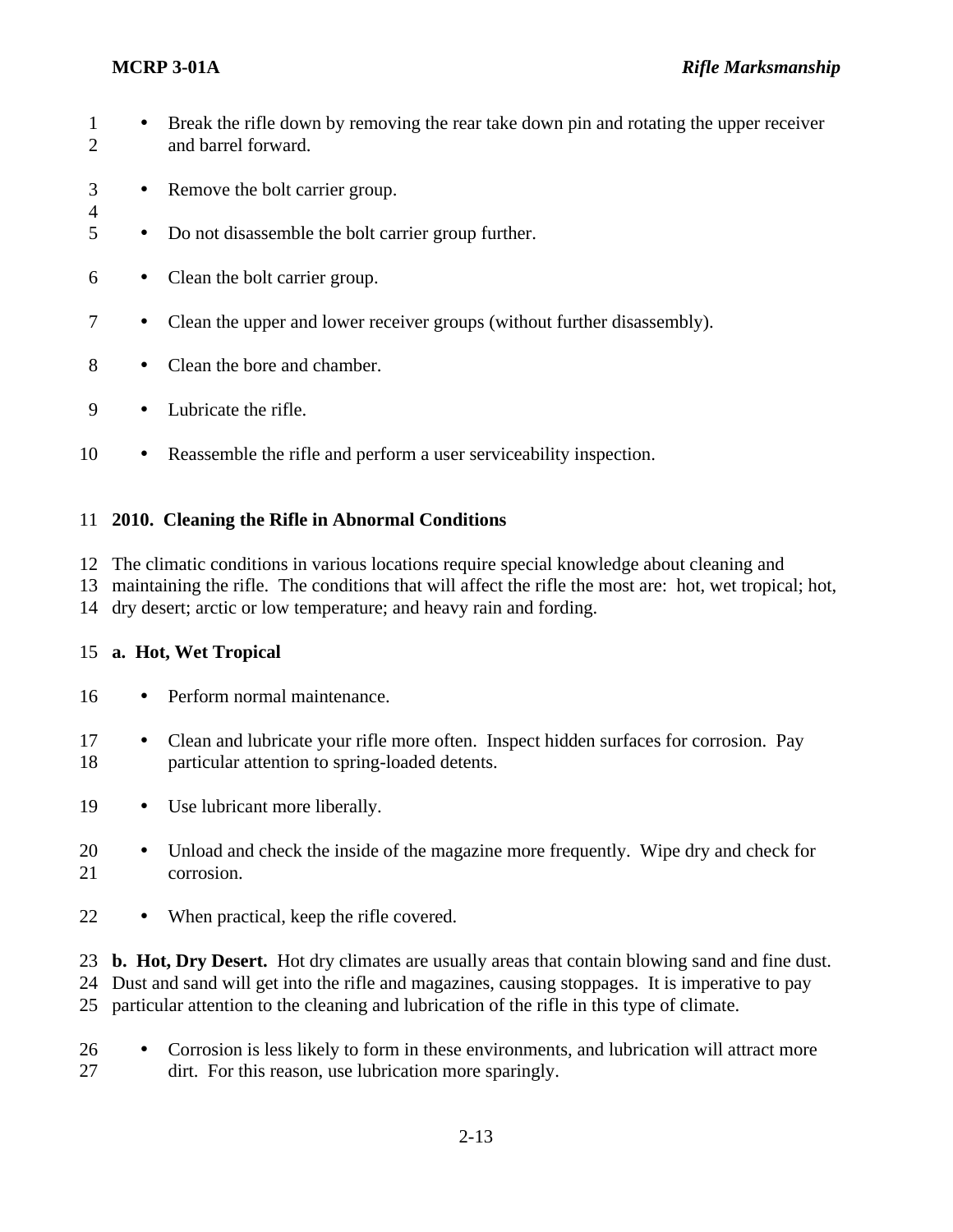1 Whenever practical, keep the rifle covered.

2 **c. Arctic or Low Temperature.** Clean and lubricate the rifle in a warm room, with the rifle at 3 4 temperature of zero degrees Fahrenheit and must be used below -35 degrees Fahrenheit. room temperature, if possible. Lubricating Oil, Arctic Weapons (LAW) can be used below a

- 5 6 ü Keep the rifle covered when moving from a warm to a cold environment to allow gradual cooling of the rifle. This prevents the condensation of moisture and freezing.
- 7 8 9 10 ü Condensation will form on the rifle when it is moved from outdoors to indoors. If possible, leave the rifle in a protected but cold area outdoors. When bringing the rifle inside to a warm place, it should be disassembled and wiped down several times as it warms.
- 11 • Always try to keep the rifle dry.
- 12 13 • Unload and hand function the rifle every 30 minutes, if possible, to help prevent freezing of functional parts.
- 14 • Do not lay a warm rifle in snow or ice.
- 15 16 Keep the inside of the magazine and ammunition wiped dry. Moisture will freeze and cause stoppages.

#### 17 **d. Heavy Rain and Fording**

- 18 When practical, keep the rifle dry and covered.
- 19 20 21 22 • Always try to keep water out of the barrel. If water does get in, drain and (if possible) dry with a patch. If water is in the barrel, point the muzzle down and break the seal by pulling back slightly on the charging handle so the water will drain. If water is in the stock of the weapon, ensure the drain hole in the stock is clear so the water can run out.
- 23 • Perform normal maintenance.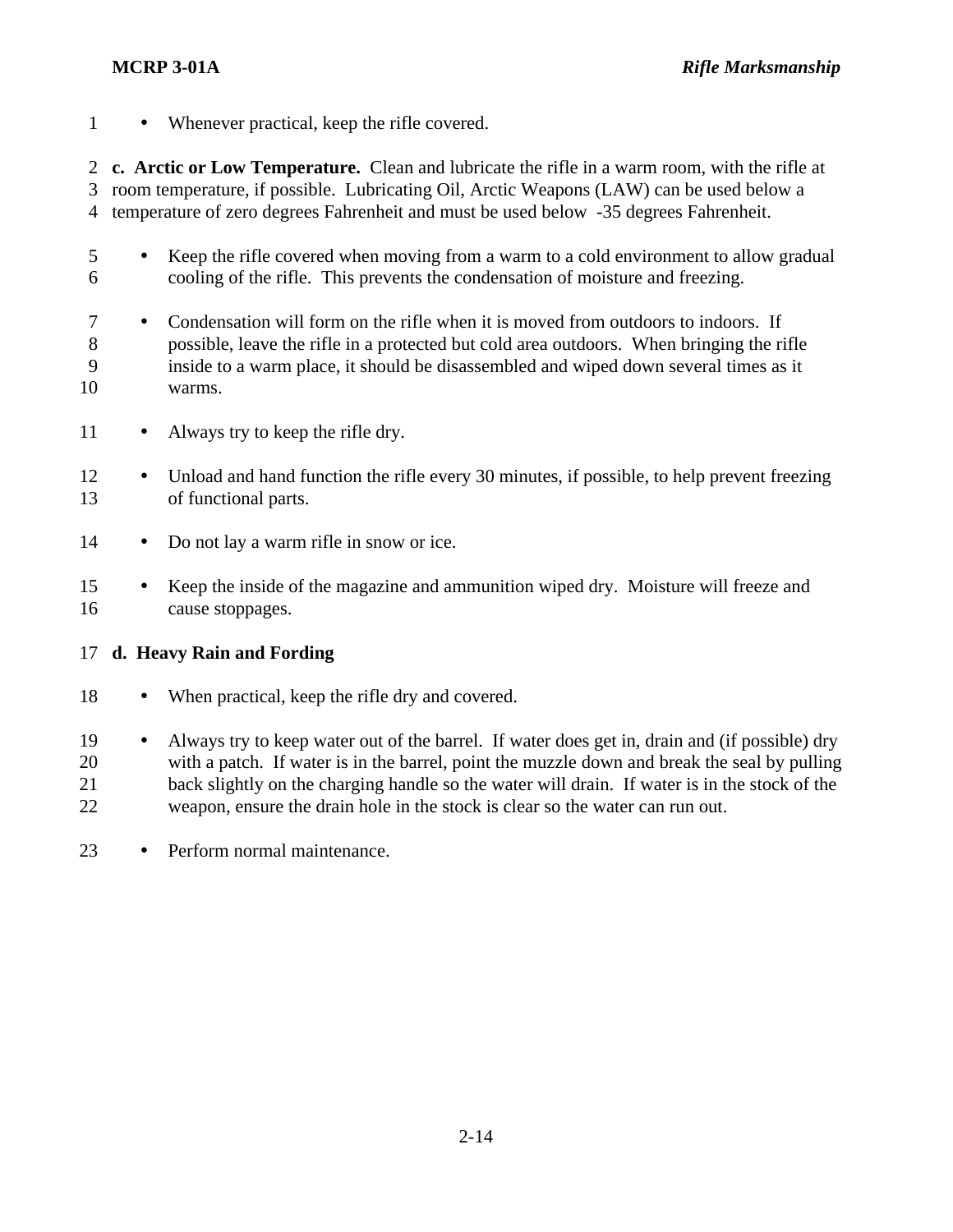| $\mathbf{1}$<br>$\mathcal{D}_{\mathcal{L}}$ | <b>Chapter 3</b><br><b>Weapons Handling</b>                                                         |
|---------------------------------------------|-----------------------------------------------------------------------------------------------------|
|                                             | 3 Weapons handling procedures are a consistent and standardized way for a Marine to handle,         |
|                                             | 4 operate, and employ the rifle safely and effectively. Proper weapons handling procedures ensure   |
|                                             | 5 the safety of Marines by reducing negligent discharges and reinforcing positive identification of |
|                                             | 6 targets before engagement. Weapons handling procedures apply at all levels of training and        |
|                                             | 7 during combat operations.                                                                         |

### **3001. Safety Rules**

Safe handling of the rifle is critical. If weapons handling procedures are not used, a Marine risks

his safety and the safety of his fellow Marines. During combat, a Marine must react quickly,

safely, and be mentally prepared to engage targets. To ensure that only the intended target is

engaged, a Marine must apply the following safety rules at all times:

**a. Rule 1—Treat every weapon as if it were loaded.** When a Marine takes charge of an

unattended or attended rifle in any situation, he must treat the weapon as if it were loaded,

determine its condition (see paragraph 3003), and continue applying the other safety rules.

 **b. Rule 2—Never point a weapon at anything you do not intend to shoot.** Maintain muzzle awareness at all times.

**c. Rule 3—Keep your finger straight and off the trigger until you are ready to fire.** A

target must be identified before taking the weapon off safe and moving the finger to the trigger.

**d. Rule 4—Keep the weapon on safe until you intend to fire.** A target must be identified

before taking the weapon off safe. This rule is intended to eliminate the chance of the weapon

discharging by accident (e.g., brush snagging the trigger) rather than by negligence.

### **3002. Weapons Conditions**

- A weapon's readiness is described by one of four conditions. The steps in the loading and
- unloading process take the rifle through four specific conditions of readiness for live fire.

 **a. Condition 1.** Magazine inserted, round in chamber, bolt forward, safety on, ejection port cover closed.

### **b. Condition 2.** Not applicable to the M16A2 rifle.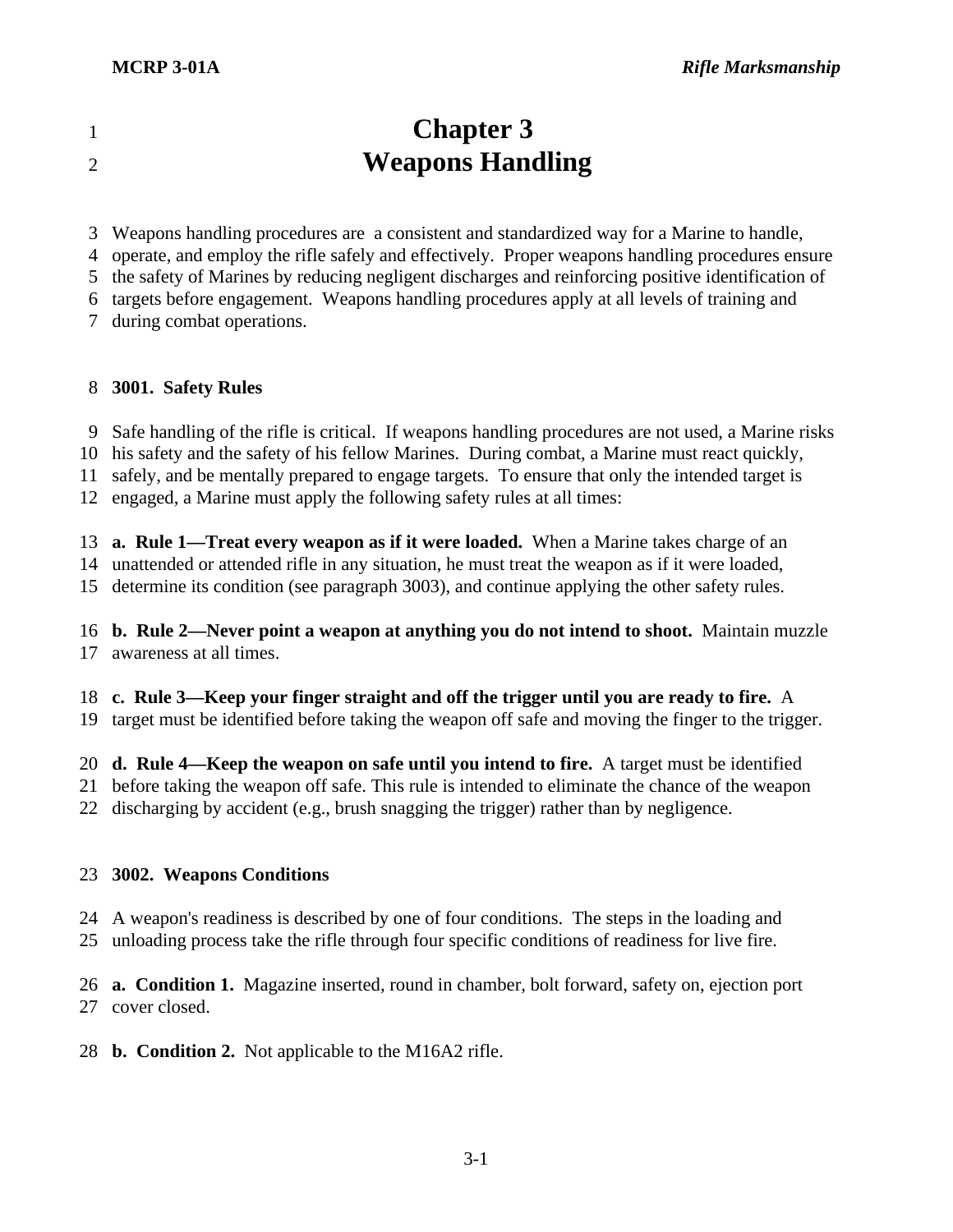1 **c. Condition 3.** Magazine inserted, chamber empty, bolt forward, safety on, ejection port cover 2 closed.

3 **d. Condition 4**. Magazine removed, chamber empty, bolt forward, safety on, ejection port cover 4 closed.

#### 5 **3003. Determining a Weapon's Condition (Chamber Check)**

6 When a Marine takes charge of a weapon in any situation, he must determine its condition.

7 Situations include coming across an unmanned rifle in combat, taking charge of your own weapon

8 after it has been unattended (e.g., out of a rifle rack, left in a vehicle), or taking charge of another

9 Marine's weapon that is attended or unattended. To determine the condition of the weapon in 10 any of these situations, the Marine should:

| 11                   | Ensure the rifle is on safe.                                      |                                                                                                                                                                      |
|----------------------|-------------------------------------------------------------------|----------------------------------------------------------------------------------------------------------------------------------------------------------------------|
| 12                   | Conduct a chamber check to determine the condition of the weapon: |                                                                                                                                                                      |
| 13<br>14             |                                                                   | <b>Note</b><br>A chamber check may be conducted at any time.                                                                                                         |
| 15                   | Bring your left hand back against the magazine well.              |                                                                                                                                                                      |
| 16                   |                                                                   | Extend the fingers of your left hand and cover the ejection port (see figure 3-1).                                                                                   |
| 17                   |                                                                   | Figure 3-1. Position of Hand.                                                                                                                                        |
| 18                   | ٠                                                                 | Grab the charging handle with the index and middle fingers of your right hand.                                                                                       |
| 19<br>20             | $\bullet$<br>figure $3-2$ ).                                      | Pull the charging handle slightly to the rear and visually inspect the chamber (see                                                                                  |
| 21                   | <b>Figure 3-2. Chamber Check.</b>                                 |                                                                                                                                                                      |
| 22<br>23<br>24<br>25 |                                                                   | <b>CAUTION</b><br>Pulling the charging handle too far to the rear<br>while inspecting the chamber may cause<br>a double feed or ejection of one round of ammunition. |
| 26                   |                                                                   | <b>Note</b>                                                                                                                                                          |
| 27                   |                                                                   | When performing a chamber check at night or during low visibility,                                                                                                   |
| 28                   |                                                                   | rather than visually inspecting the chamber, insert one finger of your left hand                                                                                     |
| 29                   |                                                                   | into the ejection port and feel whether a round is present or not. See figure 3-3.                                                                                   |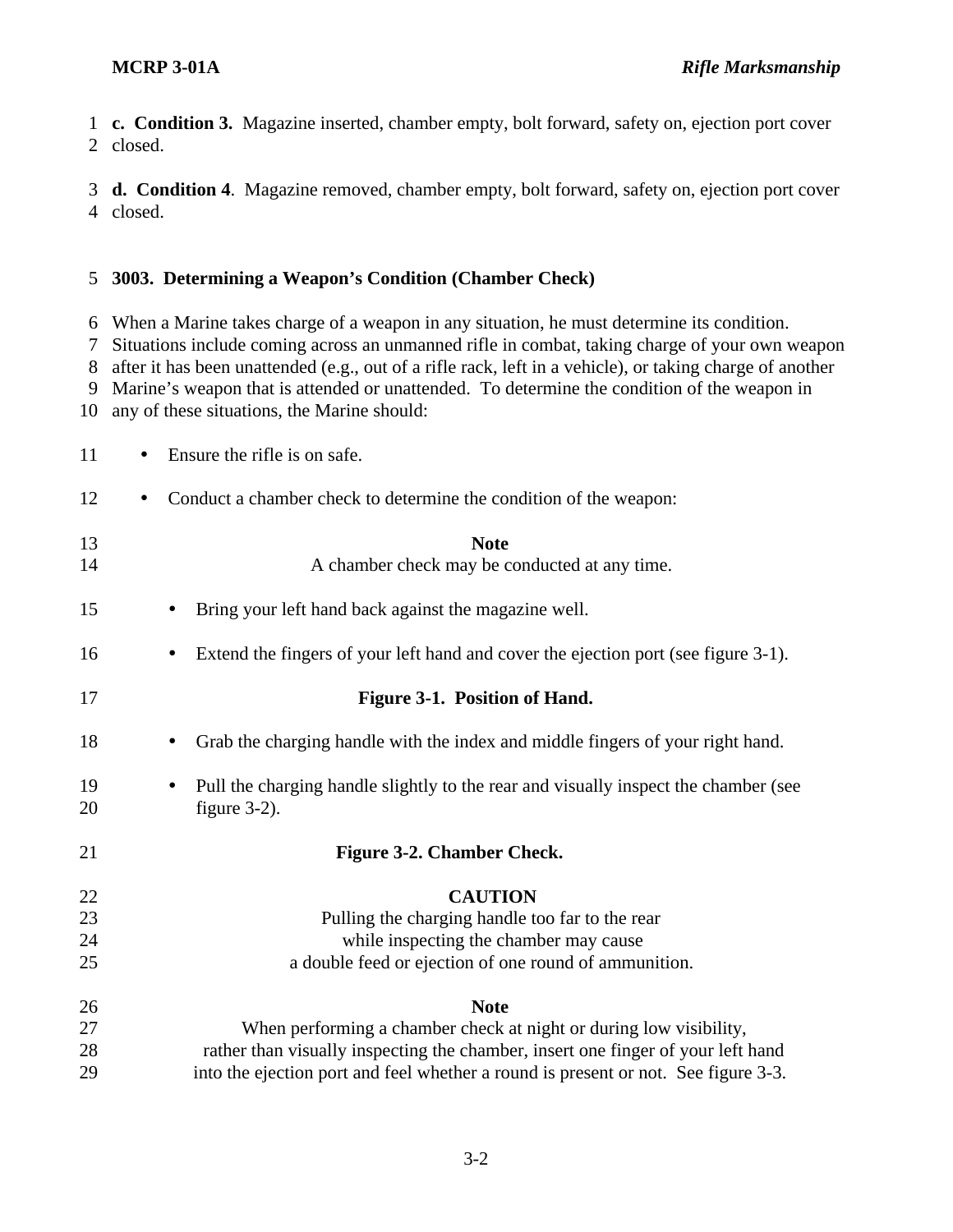| $\mathbf{1}$        | Figure 3-3. Chamber Check at Night.                                                                                                                                                    |
|---------------------|----------------------------------------------------------------------------------------------------------------------------------------------------------------------------------------|
| $\overline{2}$<br>3 | Remove the magazine and observe if ammunition is present. If time permits, count the<br>$\bullet$<br>rounds.                                                                           |
| $\overline{4}$      | Insert the magazine into the magazine well.<br>٠                                                                                                                                       |
|                     | 5 3004. Weapons Commands                                                                                                                                                               |
| 6<br>7              | Weapons commands dictate the specific steps required to load and unload the rifle. Six<br>commands are used in weapons handling:                                                       |
|                     | 8 <b>a. Load.</b> This command is used to take the weapon from Condition 4 to Condition 3.                                                                                             |
|                     | 9 <b>b. Make Ready.</b> This command is used to take the weapon from Condition 3 to Condition 1.                                                                                       |
|                     | 10 c. Fire. This command is used to specify when a Marine may engage targets.                                                                                                          |
|                     | 11 d. Cease Fire. This command is used to specify when a Marine must stop target engagement.                                                                                           |
|                     | 12 <b>e. Unload.</b> This command is used to take the weapon from any condition to Condition 4.                                                                                        |
|                     | 13 f. Unload, Show Clear. This command is used when a second individual must check the<br>14 weapon to verify that no ammunition is present before the rifle is placed in Condition 4. |
|                     | 15 3005. Loading the Rifle. Perform the following steps to load the rifle (take the rifle to<br>16 Condition 3):                                                                       |
| 17                  | Ensure the weapon is in Condition 4.<br>٠                                                                                                                                              |
| 18                  | Withdraw the magazine from the magazine pouch.                                                                                                                                         |
| 19                  | Ensure the magazine is filled.<br>٠                                                                                                                                                    |
| 20                  | Fully insert the magazine in the magazine well.<br>٠                                                                                                                                   |
| 21                  | Without releasing the magazine, tug downward on the magazine to ensure it is seated.<br>٠                                                                                              |

- 22 • Fasten the magazine pouch.
- 23 • Close the ejection port cover.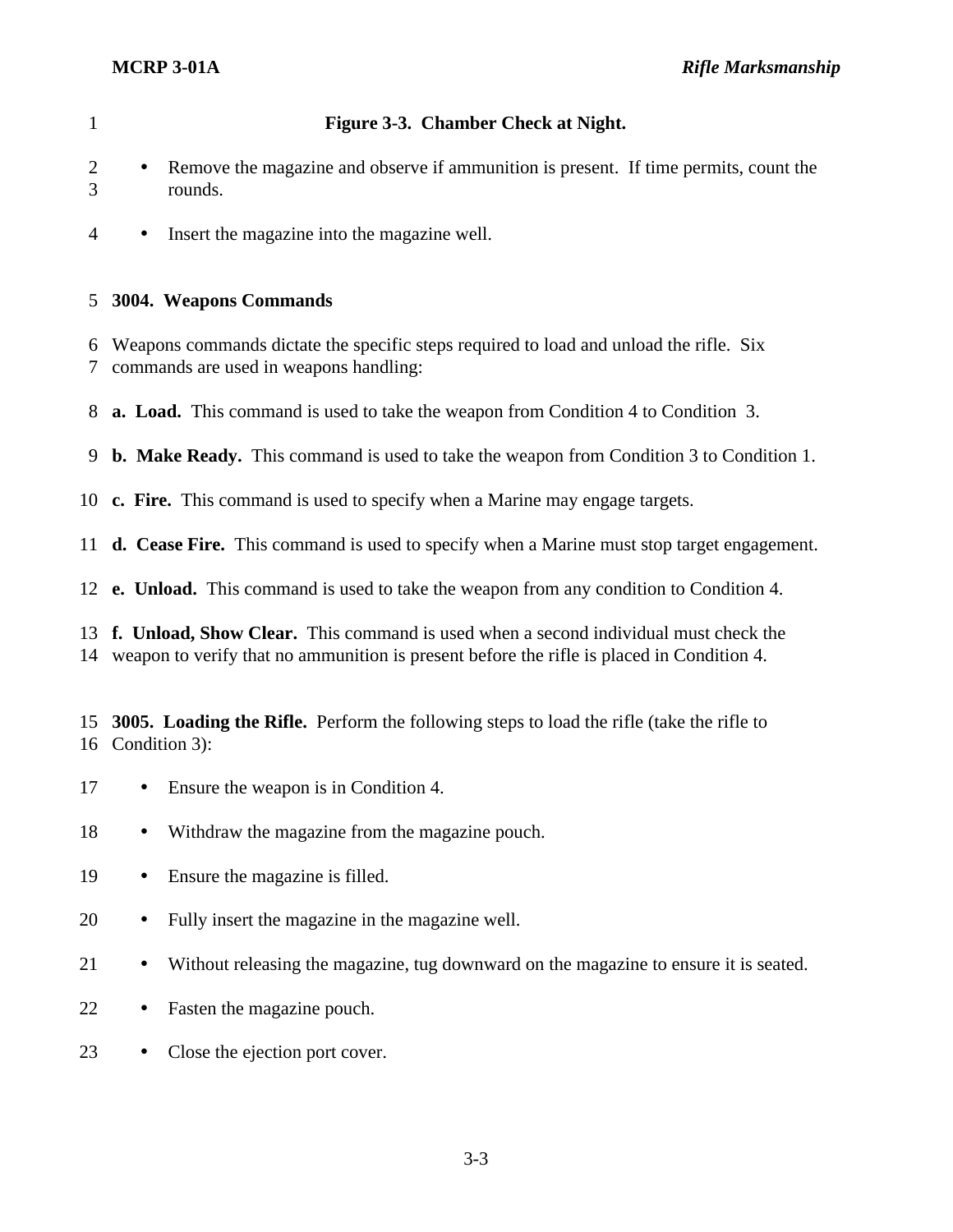| 1<br>2              | 3006. Making the Rifle Ready. Perform the following steps to make the rifle ready for firing<br>(take the rifle to Condition 1):                                 |
|---------------------|------------------------------------------------------------------------------------------------------------------------------------------------------------------|
| 3                   | Pull the charging handle to the rear and release. There are two methods of doing this:<br>$\bullet$                                                              |
| $\overline{4}$<br>5 | Grip the pistol grip firmly with the right hand and pull the charging handle with the left<br>hand to its rearmost position and release (see figure 3-4).        |
| 6                   | Figure 3-4. Pulling the Charging Handle with the Left Hand.                                                                                                      |
| $\tau$<br>8         | Or grip the handguards firmly with the left hand and pull the charging handle with the<br>٠<br>right hand to its rearmost position and release (see figure 3-5). |
| 9                   | Figure 3-5. Pulling the Charging Handle with the Right Hand.                                                                                                     |
| 10<br>11            | To ensure ammunition has been chambered, conduct a chamber check if the tactical<br>$\bullet$<br>situation permits (see paragraph 3003).                         |
| 12                  | Check the sights (to ensure proper BZO setting, correct rear sight aperture, etc.).<br>$\bullet$                                                                 |
| 13                  | Close the ejection port cover (if time and situation permit).<br>٠                                                                                               |
|                     | 14 <b>3007. Fire.</b> On the command "Fire," aim the rifle, take the rifle off safe, and pull the trigger.                                                       |
| 15                  | <b>3008. Cease Fire.</b> On the command "Cease Fire," perform the following steps:                                                                               |
| 16                  | Place your trigger finger straight along the receiver.<br>٠                                                                                                      |
| 17                  | Place the weapon on safe.                                                                                                                                        |
| 18<br>19            | 3009. Unloading the Rifle. Perform the following steps to unload the rifle (take the rifle to<br>Condition 4):                                                   |
| 20                  | Attempt to place the weapon on safe.<br>٠                                                                                                                        |
| 21                  | Remove the magazine from the rifle and retain it on your person.<br>٠                                                                                            |
| 22<br>23            | While cupping the left hand under the ejection port, rotate the weapon until the ejection<br>$\bullet$<br>port is facing down.                                   |
| 24                  | Pull the charging handle to the rear and catch the round in the left hand (see figure 3-6).<br>$\bullet$                                                         |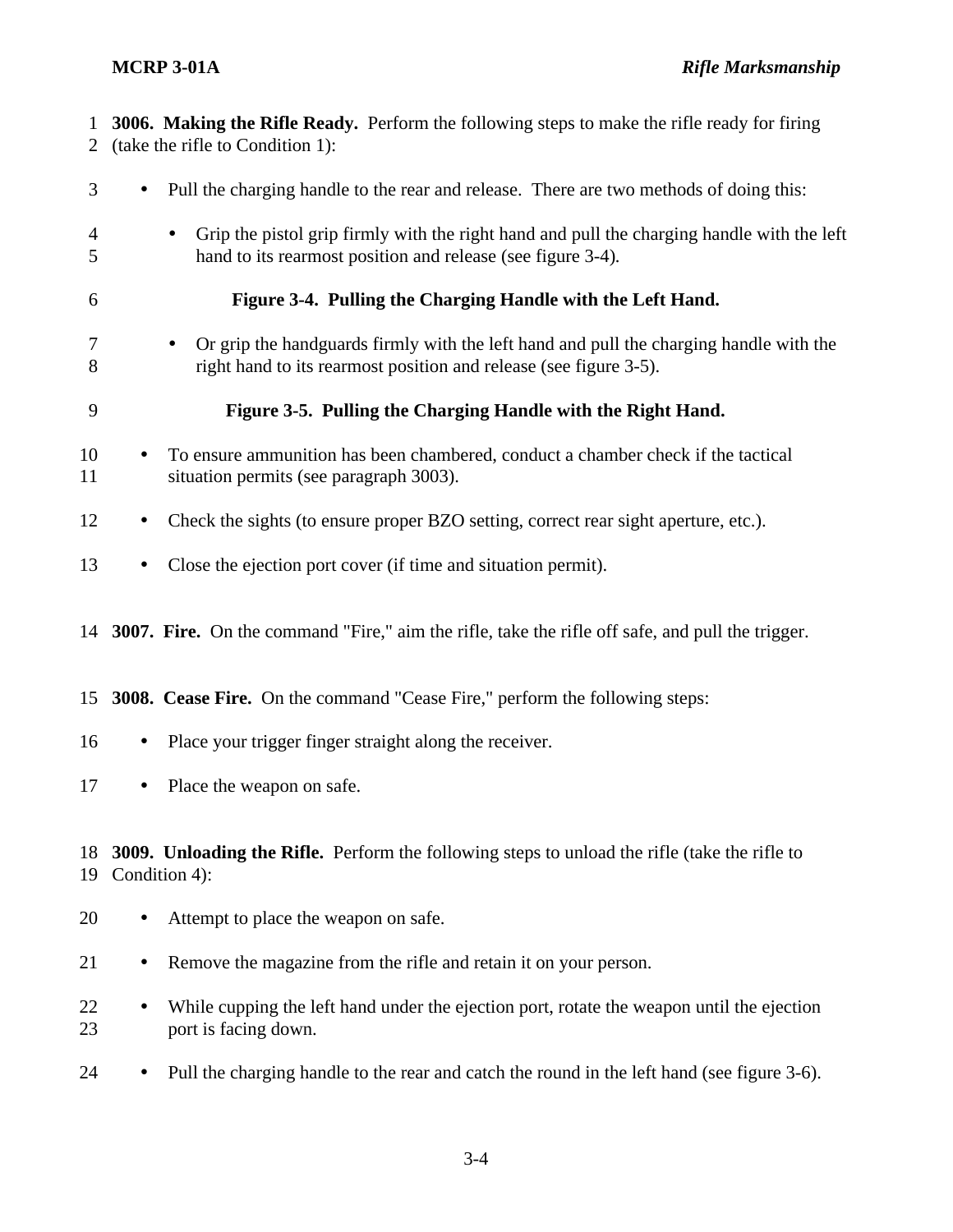| $\mathbf{1}$   |   | Figure 3-6. Catching the Round.                                                                                                                       |
|----------------|---|-------------------------------------------------------------------------------------------------------------------------------------------------------|
| $\overline{2}$ | ٠ | Lock the bolt to the rear.                                                                                                                            |
| 3              | ٠ | Put the weapon on safe, if it would not move to safe earlier.                                                                                         |
| 4              | ٠ | Ensure the chamber is empty and no ammunition is present.                                                                                             |
| 5<br>6         | ٠ | Release the charging handle and observe the bolt moving forward on an empty chamber<br>(see figure 3-7).                                              |
| 7              |   | Figure 3-7. Observing the Chamber.                                                                                                                    |
| 8              | ٠ | Close the ejection port cover.                                                                                                                        |
| 9              | ٠ | Check the sights (for proper BZO setting, correct rear sight aperture, etc.).                                                                         |
| 10<br>11       |   | Place any ejected round into the magazine and return the magazine to the magazine pouch<br>and close the magazine pouch.                              |
| 13             |   | 12 3010. Unloading and Showing the Rifle Clear. Perform the following steps to unload the rifle<br>and show it clear (take the rifle to Condition 4): |
| 14             | ٠ | Attempt to place the weapon on safe.                                                                                                                  |
| 15             | ٠ | Remove the magazine from the rifle and retain it on your person.                                                                                      |
| 16<br>17       |   | While cupping the left hand under the ejection port, rotate the weapon until the ejection<br>port is facing down.                                     |
| 18             |   | Pull the charging handle to the rear and catch the round in the left hand.                                                                            |
| 19             |   | Lock the bolt to the rear.                                                                                                                            |
| 20             | ٠ | Ensure the chamber is empty and no ammunition is present.                                                                                             |
| 21<br>22       |   | Have a second party inspect the weapon to ensure no ammunition is present (see figure<br>3-8). The second party:                                      |
| 23<br>24       |   | Visually inspects the chamber to ensure it is empty, no ammunition is present, and<br>٠<br>the magazine is removed.                                   |
| 25             |   | Ensures the weapon is on safe.                                                                                                                        |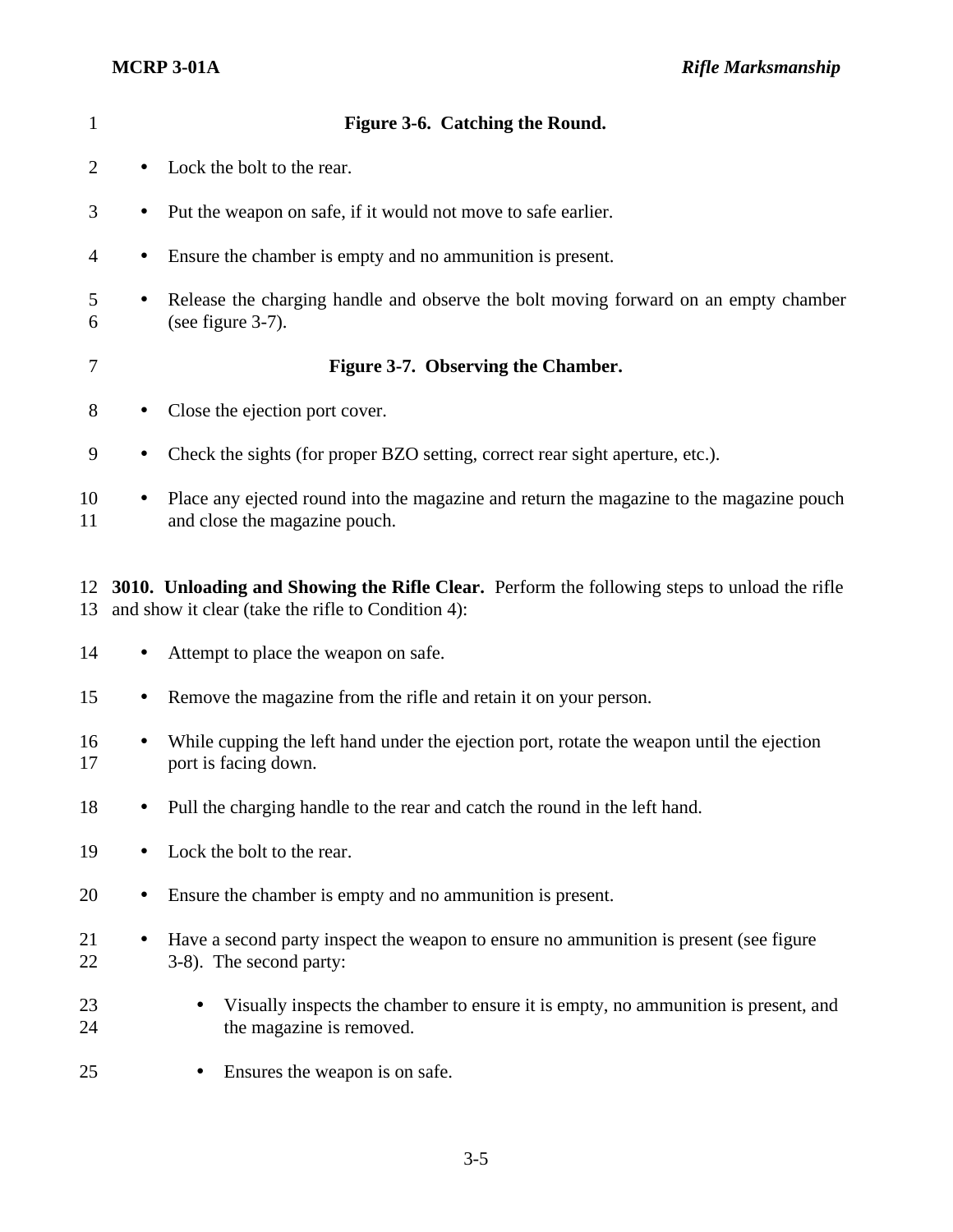| $\mathbf{1}$   | Acknowledges the rifle is clear.                                                                                                                                                                                                     |
|----------------|--------------------------------------------------------------------------------------------------------------------------------------------------------------------------------------------------------------------------------------|
| $\overline{2}$ | Figure 3-8. Second Party Inspection.                                                                                                                                                                                                 |
| 3<br>4         | After receiving acknowledgment that the rifle is clear, release the bolt catch and observe<br>$\bullet$<br>the bolt moving forward on an empty chamber.                                                                              |
| 5              | Close the ejection port cover.<br>$\bullet$                                                                                                                                                                                          |
| 6              | Check the sights (for proper BZO setting, correct rear sight aperture, etc.).<br>$\bullet$                                                                                                                                           |
| 7<br>8         | Place any ejected round into the magazine and return the magazine to the magazine pouch<br>$\bullet$<br>and close the magazine pouch.                                                                                                |
| 9              | 3011. Filling and Storing Magazines                                                                                                                                                                                                  |
| 10             | a. Filling the Magazine with Loose Rounds. Perform the following steps to fill the magazine:                                                                                                                                         |
| 11             | Remove a magazine from the magazine pouch.                                                                                                                                                                                           |
| 12             | Place the bottom of the magazine on a solid foundation.<br>$\bullet$                                                                                                                                                                 |
| 13             | Place a round on top of the follower.<br>$\bullet$                                                                                                                                                                                   |
| 14<br>15       | Press down until the round is held between the follower and feed lips of the magazine (see<br>$\bullet$<br>figure $3-9$ ).                                                                                                           |
| 16<br>17<br>18 | Repeat until the desired number of rounds is inserted. The recommended number of<br>$\bullet$<br>rounds per magazine is 28 or 29. Thirty rounds in the magazine may prohibit the<br>magazine from seating properly on a closed bolt. |
| 19<br>20       | Tap the back of the magazine to ensure the rounds are seated against the back of the<br>magazine.                                                                                                                                    |
| 21             | Figure 3-9. Filling the Magazine.                                                                                                                                                                                                    |
| 22<br>23<br>24 | b. Filling the Magazine Using a 10-round Stripper Clip and Magazine Filler. The magazine<br>can also be filled quickly using a 10-round stripper clip and the magazine filler (see figure 3-10).                                     |
| 25             | Figure 3-10. Magazine Filler and 10-round Stripper Clip.                                                                                                                                                                             |
| 26             | Perform the following steps to fill the magazine with the 10-round stripper clip (see figure 3-11):                                                                                                                                  |
| 27             | Remove a magazine from the magazine pouch.                                                                                                                                                                                           |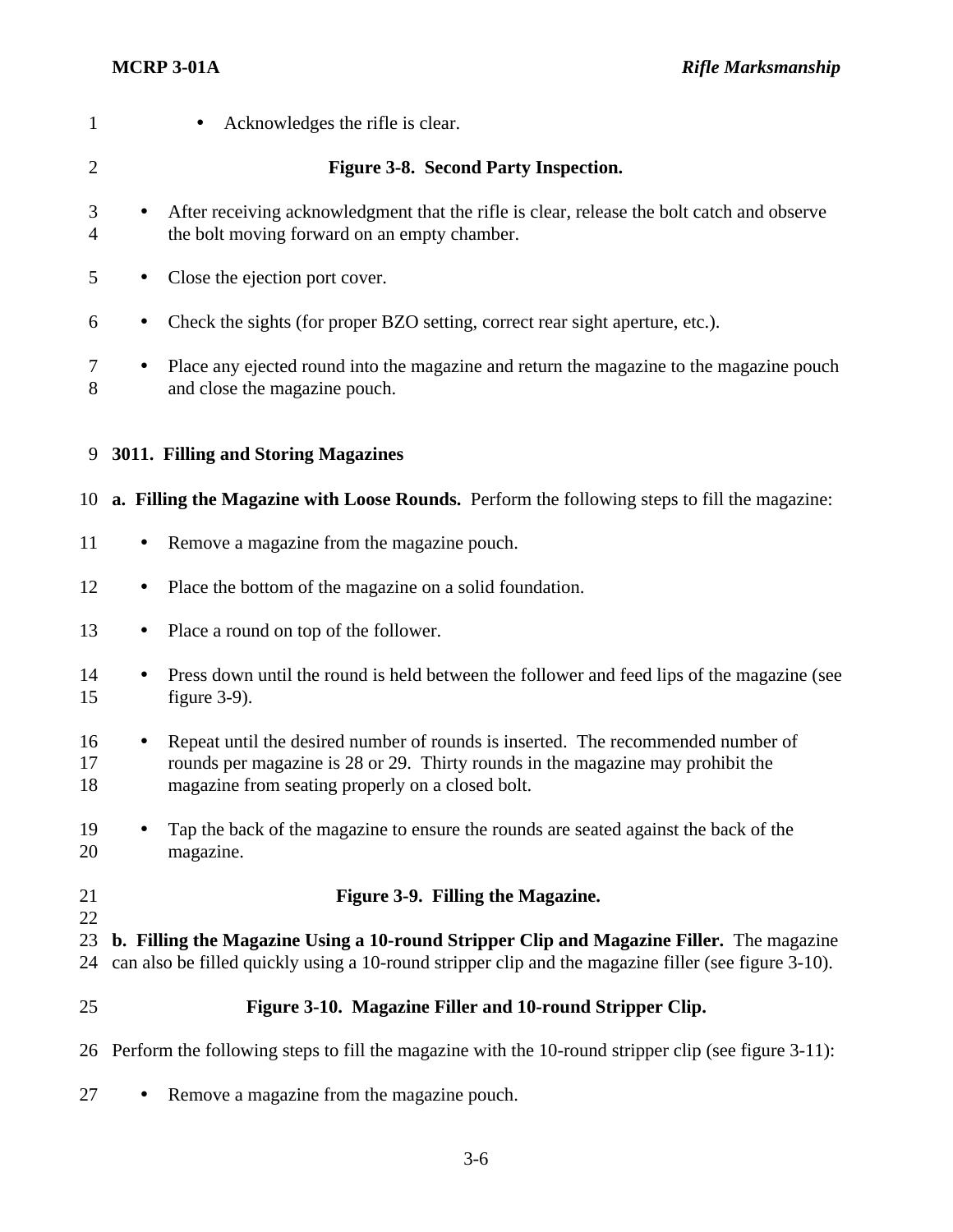- 1 • Slide the magazine filler into place.
- 2 ü Place a 10-round stripper clip into the narrow portion of the magazine filler.
- 3 • Place the bottom of the magazine on a solid foundation.
- 4 5 ü Using thumb pressure on the rear of the top cartridge, press down firmly until all ten rounds are below the feed lips of the magazine.
- 6 • Remove the empty stripper clip while holding the magazine filler in place.
- 7 8 9 ü Repeat until the desired number of rounds is inserted. The recommended number of rounds per magazine is 28 or 29. Thirty rounds in the magazine may prohibit the magazine from seating properly on a closed bolt.
- 10 • Remove the magazine filler and retain it for future use.
- 11 12 ü Tap the back of the magazine to ensure the rounds are seated against the back of the magazine.

#### 13 **Figure 3-11. Filling the Magazine with a Stripper Clip and Magazine Filler.**

#### 14 **c. Storing Magazines**

- 15 16 **(1) Magazine Pouch.** In a magazine pouch, filled magazines are stored with rounds down and projectiles pointing away from the body.
- 17 18 **(2) Load-Bearing Vest.** In a load-bearing vest, filled magazines are stored with rounds down and projectiles pointing inboard.
- 19 20 **(3) Empty or Partially Filled Magazines.** Empty or partially filled magazines are stored with the follower up to allow the selection of filled magazines by touch (i.e., at night).

#### 21 **3012. Reloading the Rifle**

22 **a. Principles of Reloading.** The first priority when performing a reload is to get the rifle

23 reloaded and back into action. The second priority when performing a reload is to retain the

24 magazine so when you move, the magazine moves with you. When time permits, retain

- 25 magazines securely on your person (e.g., in magazine pouch, flak jacket, cargo pocket). The
- 26 combat situation may dictate dropping the magazine to the deck when performing a reload. This

27 is acceptable as long as it is picked up before moving to another location.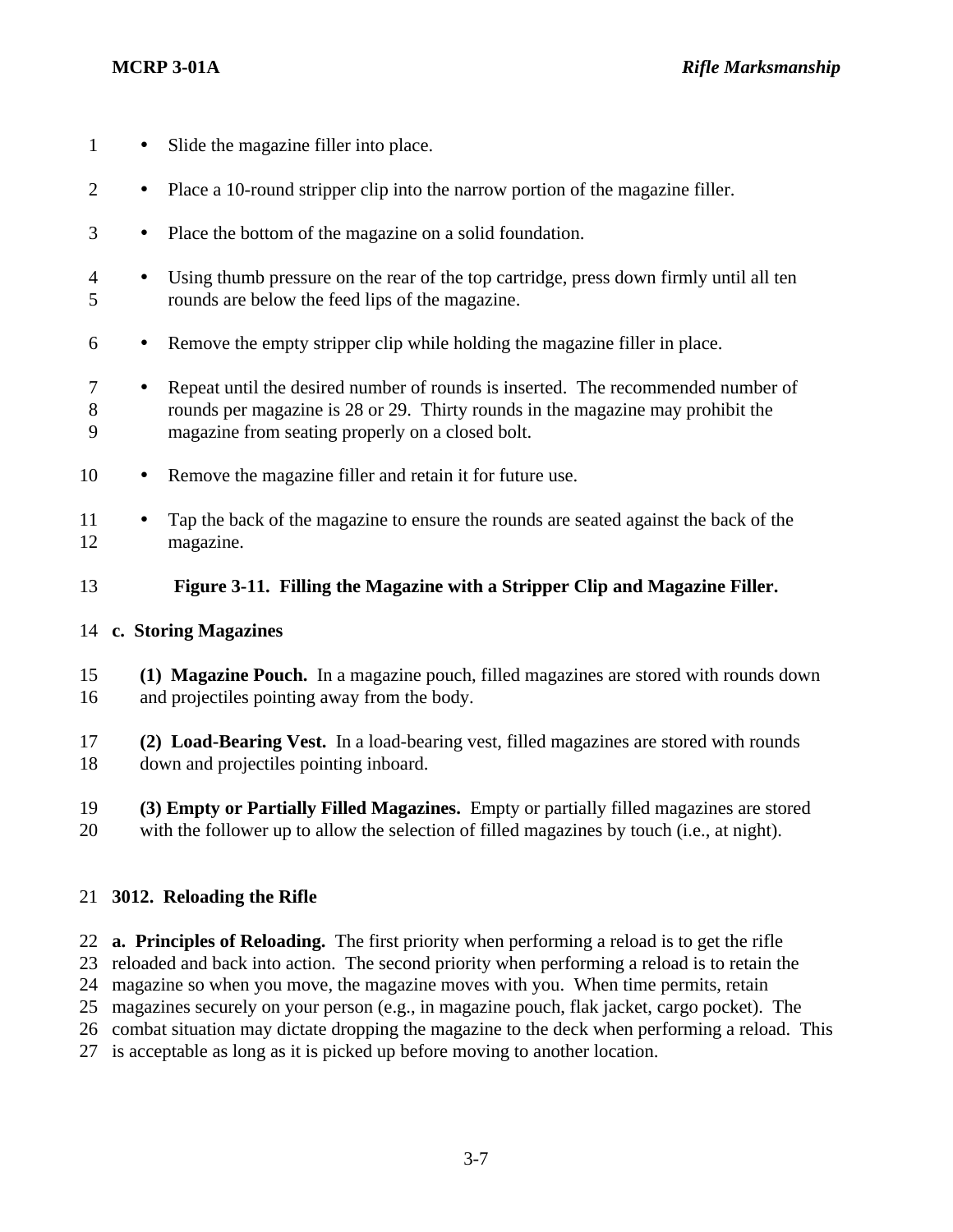- 1 2 3 4 5 6 7 8 9 10 11 12 13 14 15 16 17 18 19 20 21 22 Take cover before reloading. Always reload before leaving cover to take advantage of the protection provided by cover. • Every effort should be made not to reload on the move. When moving, your focus should be on moving. ü When reloading, your focus should be on reloading only. Do not focus on the enemy; focus instead on the magazine change. ü When reloading, draw the weapon in close to your body so you can see what you are doing and retain positive control of the magazine. ü When the new magazine is inserted, tug on it to ensure it is seated. Do not slam the magazine into the weapon hard enough to cause a round to partially pop out of the magazine. This action will cause a double feed and require remedial action. ü Retain your empty magazines. When there is a lull in the action, refill those magazines so they will be available for future use. ü During a lull in the action, replace your magazine when you know you are low on ammunition. This ensures a full magazine of ammunition in the rifle should action resume. Do not wait until the magazine is completely empty to replace it. If a reload in any position other than prone is required, use a magazine from the left magazine pouch. This leaves filled magazines on the right for reloading in the prone position. **b. Condition 1 Reload.** A Condition 1 reload is performed when the weapon is in Condition 1 by replacing the magazine before it runs out of ammunition. To perform a Condition 1 reload,
- 23 perform the following steps:
- 24 ü Remove the partially filled magazine and retain it on your person, if time permits.
- 25 ü Withdraw a filled magazine from the magazine pouch.
- 26 27 ü Fully insert the filled magazine into the magazine well and tug downward on the magazine to ensure it is properly seated.
- 28 • Fasten the magazine pouch.

29 **c. Dry Reload.** A dry reload is required when the magazine in the weapon has been emptied and 30 the bolt has locked to the rear. To perform a dry reload:

31 Press the magazine release button.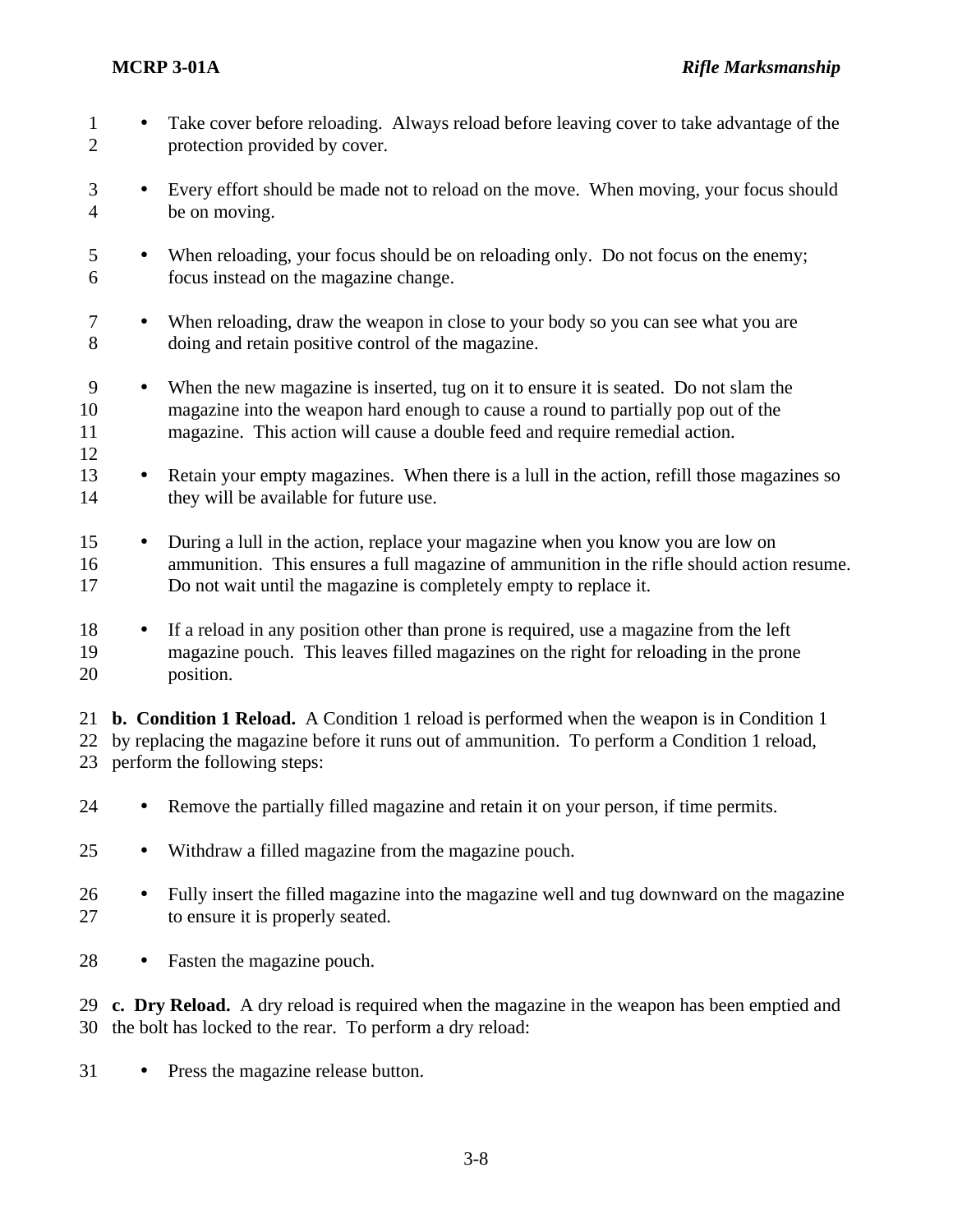- 1 • Remove the empty magazine and retain it on your person if time permits.
- 2 3 4 5 ü Fully insert a filled magazine into the magazine well and tug downward on the magazine to ensure it is properly seated. Because the bolt is locked to the rear, the Marine must be careful not to jam the magazine into the weapon so hard as to cause a round to protrude from the magazine. This can cause a double feed and require remedial action.
- 6 7 ü Release or press the bolt catch to allow the bolt carrier to move forward, and observe the round being chambered. This places the rifle in Condition 1.

#### 8 **3013. Remedial Action**

9 If the rifle fails to fire, a Marine performs remedial action. Remedial action is investigating the 10 cause of the stoppage, clearing the stoppage, and returning the weapon to operation.

11 **a. Observe for Indicators**. Once the rifle ceases firing, the Marine must visually or physically 12 observe the weapon to identify the problem before he can clear it. The steps taken to clear the 13 weapon are based on the following three indicators:

14 15 **(1) Indicator - The bolt is forward or the ejection port cover is closed**. See figure 3-12. To clear the weapon:

#### 16 **Figure 3-12. and Figure 3-12a. Bolt Forward or Ejection Port Cover Closed.**

- 17 • Seek cover if the tactical situation permits.
- 18 • Tap - Tap the bottom of the magazine.
- 19 • Rack - Pull the charging handle to the rear and release it.
- 20 • Bang - Sight in and attempt to fire.
- 21 **(2) Indicator - The bolt is locked to the rear**. See figure 3-13. To clear the weapon:
- 22

#### **Figure 3-13. Bolt Locked to the Rear.**

- 23 • Seek cover if the tactical situation permits.
- 24 • Conduct a reload.
- 25 • Sight in and attempt to fire.
- 26 27 **(3) Indicator - Brass is obstructing the chamber area (usually indicating a double feed or failure to eject)**. See figure 3-14. To clear the weapon: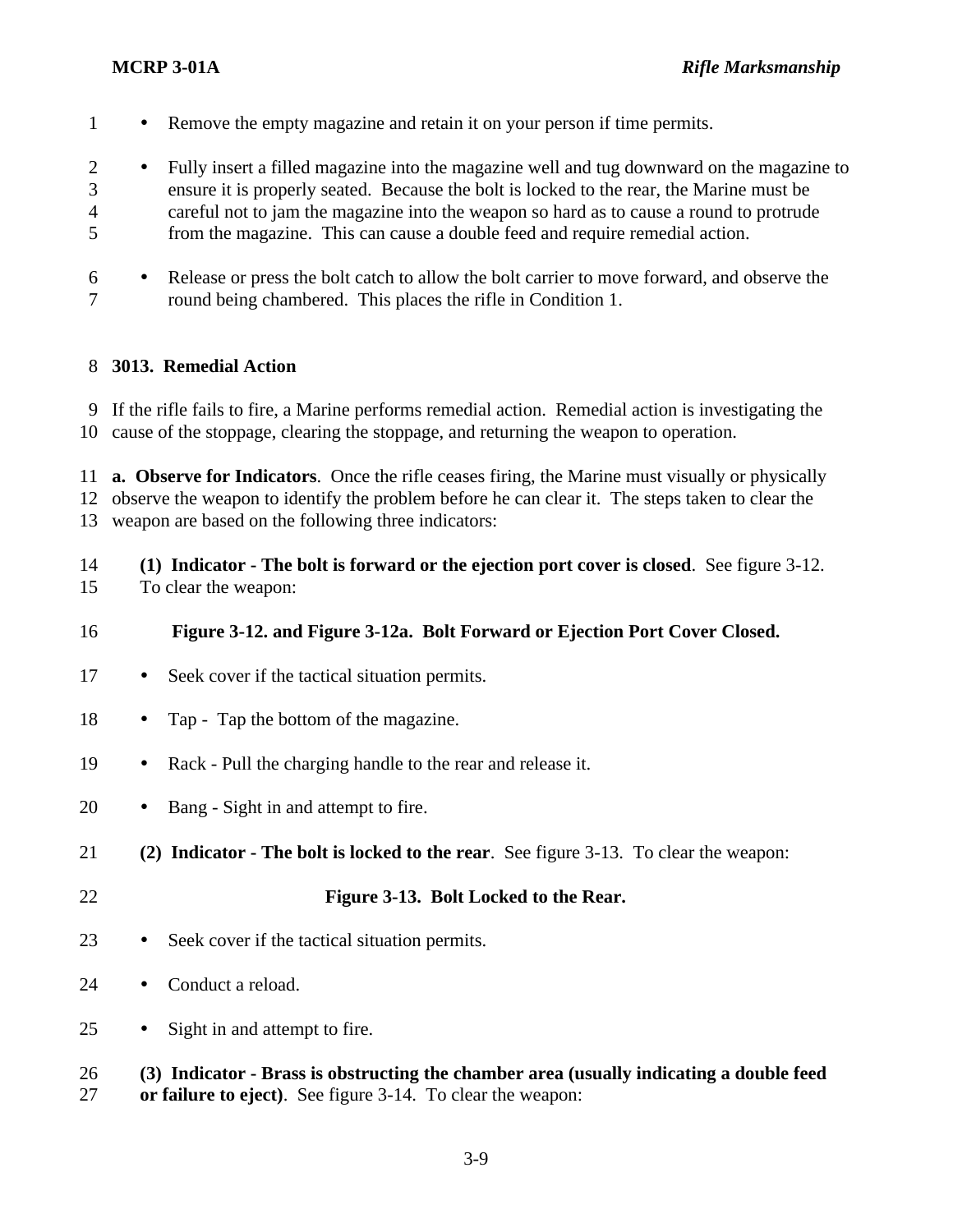| $\mathbf{1}$     | Figure 3-14. Brass Obstructing the Chamber.                                                                                                                                                                                                                                                                                                                 |
|------------------|-------------------------------------------------------------------------------------------------------------------------------------------------------------------------------------------------------------------------------------------------------------------------------------------------------------------------------------------------------------|
| 2                | Seek cover if the tactical situation permits.<br>$\bullet$                                                                                                                                                                                                                                                                                                  |
| 3                | Attempt to remove the magazine.<br>٠                                                                                                                                                                                                                                                                                                                        |
| 4                | Attempt to lock the bolt to the rear.<br>٠                                                                                                                                                                                                                                                                                                                  |
| 5<br>6<br>7<br>8 | If the bolt will not lock to the rear, rotate the rifle so the ejection port is facing down;<br>hold the charging handle to the rear as far as it will go and shake the rifle to free the<br>round(s). If the rounds do not shake free, hold the charging handle to the rear and<br>strike the butt of the rifle on the ground or manually clear the round. |
| 9                | Conduct a reload.                                                                                                                                                                                                                                                                                                                                           |
| 10               | Sight in and attempt to fire.                                                                                                                                                                                                                                                                                                                               |
| 11<br>12<br>13   | <b>b.</b> Audible Pop or Reduced Recoil. An audible pop occurs when only a portion of the<br>propellant is ignited. It is normally identifiable by reduced recoil and a lower report. This is<br>sometimes accompanied by excessive smoke escaping from the chamber area. To clear the rifle in<br>14 a combat environment:                                 |
| 15               | Place the rifle in Condition 4.<br>$\bullet$                                                                                                                                                                                                                                                                                                                |
| 16               | Remove the bolt carrier group.                                                                                                                                                                                                                                                                                                                              |
| 17               | Inspect the bore for an obstruction from the chamber end.<br>$\bullet$                                                                                                                                                                                                                                                                                      |
| 18               | Insert a cleaning rod into the bore from the muzzle end and clear the obstruction.<br>$\bullet$                                                                                                                                                                                                                                                             |
| 19               | Conduct a reload.                                                                                                                                                                                                                                                                                                                                           |
| 20               | Sight in and attempt to fire.                                                                                                                                                                                                                                                                                                                               |
|                  | 21 3014. Weapon Carries                                                                                                                                                                                                                                                                                                                                     |

- 22 Weapons carries provide an effective way to handle the rifle while remaining alert to enemy
- 23 engagement. Weapons carries are tied to threat conditions and are assumed in response to a
- 24 specific threat situation. The weapons carry assumed prepares the Marine, both mentally and
- 25 physically, for target engagement. The sling provides additional support for the weapon when
- 26 firing; therefore, the hasty sling should be used in conjunction with the carries.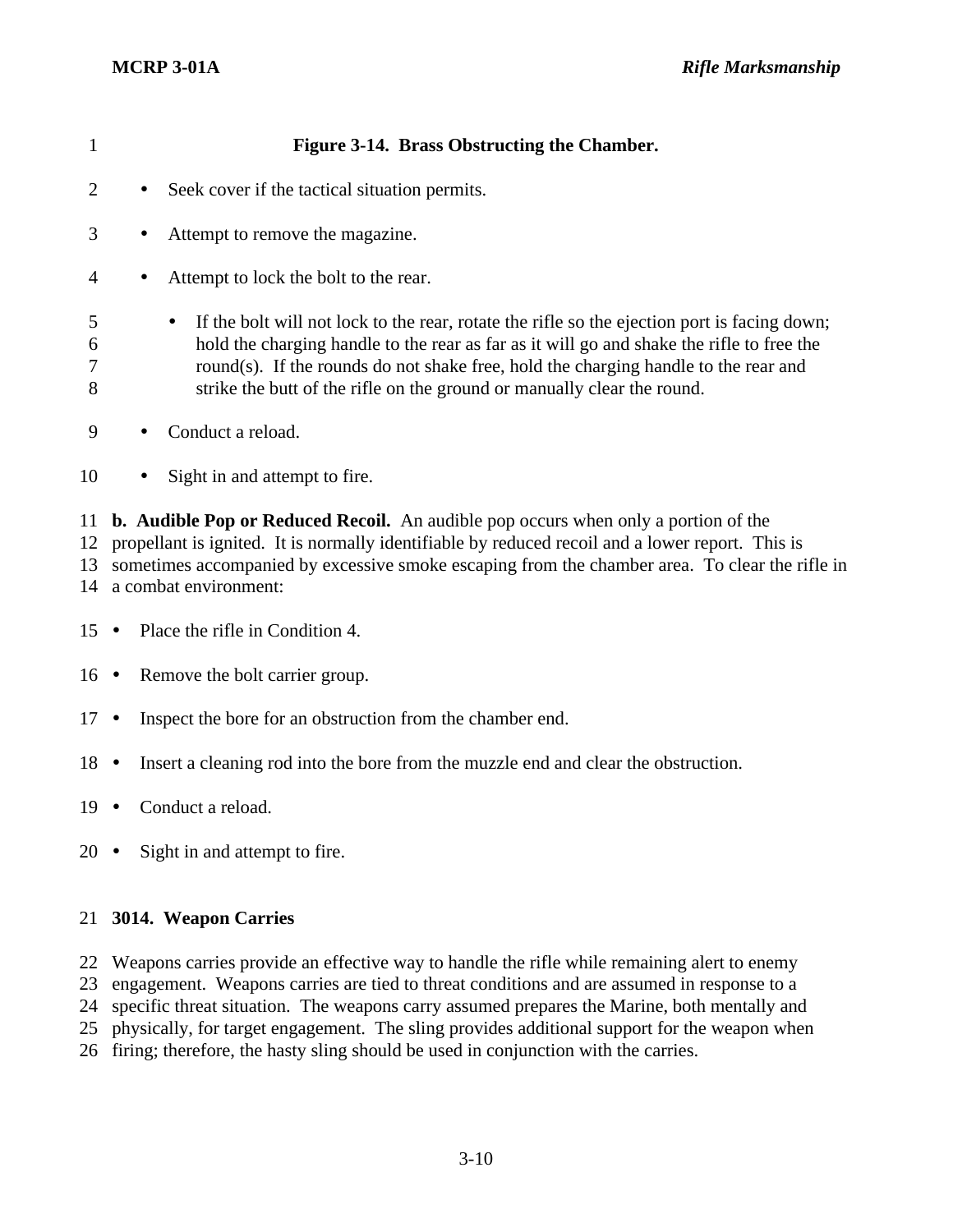1 **a. Tactical Carry.** A Marine carries the rifle at the Tactical Carry if no immediate threat is

- 2 present. The Tactical Carry permits control of the rifle while a Marine is moving, yet it still
- 3 allows quick engagement of the enemy. A Marine performs the following steps to assume the
- 4 Tactical Carry:

| 5<br>6<br>7    | Place the left hand on the handguards, the right hand around the pistol grip, the trigger<br>$\bullet$<br>finger straight along the receiver (see figure 3-15), and the right thumb on top of the<br>selector lever (see figure 3-16).                                                                                                                                                                                                                                              |
|----------------|-------------------------------------------------------------------------------------------------------------------------------------------------------------------------------------------------------------------------------------------------------------------------------------------------------------------------------------------------------------------------------------------------------------------------------------------------------------------------------------|
| 8              | Figure 3-15. Straight Trigger Finger.                                                                                                                                                                                                                                                                                                                                                                                                                                               |
| 9              | Figure 3-16. Thumb on Selector Lever.                                                                                                                                                                                                                                                                                                                                                                                                                                               |
| 10             | Place the buttstock along the side of the body at approximately hip level.                                                                                                                                                                                                                                                                                                                                                                                                          |
| 11             | Angle the muzzle upward about 45 degrees in a safe direction.<br>$\bullet$                                                                                                                                                                                                                                                                                                                                                                                                          |
| 12             | Position the muzzle in front of the eyes, slightly below eye level (see figure 3-17).<br>$\bullet$                                                                                                                                                                                                                                                                                                                                                                                  |
| 13             | Move the head and the eyes with the muzzle as it moves.<br>$\bullet$                                                                                                                                                                                                                                                                                                                                                                                                                |
| 14             | Figure 3-17. Tactical Carry.                                                                                                                                                                                                                                                                                                                                                                                                                                                        |
| 15             | <b>b. Alert.</b> A Marine carries the rifle at the Alert if enemy contact is likely. The Alert is also used<br>16 for moving in urban or or other restrictive terrain where targets may appear at close quarters. A<br>17 Marine can engage the enemy faster from the Alert than from the Tactical Carry. However, the<br>18 Alert is more tiring than the Tactical Carry and its use can be physically demanding. A Marine<br>19 performs the following steps to assume the Alert: |
| 20<br>21<br>22 | Place the left hand on the handguards, the right hand around the pistol grip, the trigger<br>$\bullet$<br>finger straight along the receiver (see figure 3-18), and the right thumb on top of the<br>selector lever (see figure 3-19).                                                                                                                                                                                                                                              |
| 23             | Figure 3-18. Straight Trigger Finger.                                                                                                                                                                                                                                                                                                                                                                                                                                               |
| 24             | Figure 3-19. Thumb on Selector Lever.                                                                                                                                                                                                                                                                                                                                                                                                                                               |
| 25             | Place the buttstock in the shoulder.                                                                                                                                                                                                                                                                                                                                                                                                                                                |
| 26<br>27       | Angle the muzzle downward about 45 degrees and point it in a safe direction or the<br>$\bullet$<br>general direction of likely enemy contact (see figure 3-20).                                                                                                                                                                                                                                                                                                                     |
| 28             | Figure 3-20. Alert.                                                                                                                                                                                                                                                                                                                                                                                                                                                                 |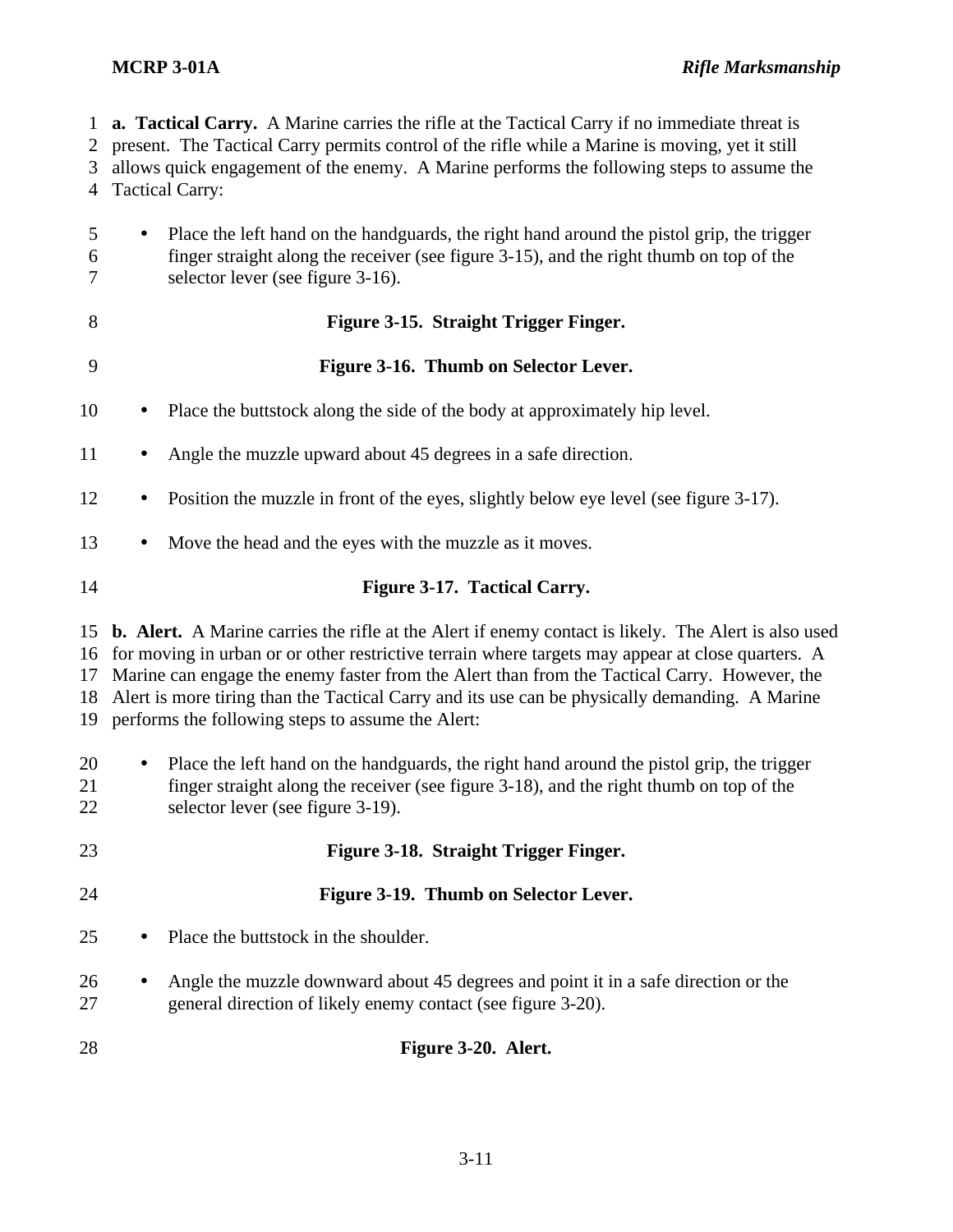- 1 **c. Ready.** A Marine carries the rifle at the Ready if contact with the enemy is imminent. The
- 2 Ready allows immediate target engagement, but it is very tiring to maintain over a long period of 3 time. A Marine performs the following steps to assume the Ready:

| 4<br>5<br>6 | Place the left hand on the handguards, the right hand around the pistol grip, the trigger<br>$\bullet$<br>finger straight along the receiver (see figure 3-21), and the right thumb on top of the<br>selector lever (see figure 3-22). |
|-------------|----------------------------------------------------------------------------------------------------------------------------------------------------------------------------------------------------------------------------------------|
|             | Figure 3-21. Straight Trigger Finger.                                                                                                                                                                                                  |
| 8           | Figure 3-22. Thumb on Selector Lever.                                                                                                                                                                                                  |
| 9           | Place the buttstock in the shoulder.                                                                                                                                                                                                   |
| 10          | Point the muzzle in the direction of the enemy.<br>$\bullet$                                                                                                                                                                           |
| 11<br>12    | Lower the sights to just below eye level so that a clear field of view is maintained so that a<br>٠<br>target may be identified (see figure 3-23).                                                                                     |
| 13          | Figure 3-23. Ready.                                                                                                                                                                                                                    |

#### 14 **3015. Weapons Transports**

28

 Weapons transports are used to carry the rifle over the back or shoulders when moving for long periods; they provide a more relaxed position for walking. Weapons transports are used if no immediate threat is present. They are also used whenever one or both hands are needed for other 18 work.

19 **a. Strong Side Sling Arms (Muzzle Up) Transport.** To assume the strong side sling arms 20 (muzzle up) transport from the Tactical Carry, a Marine performs the following steps (see figure 21 3-24):

- 22 • Release the hold on the pistol grip.
- 23 • Lower the buttstock and bring the rifle to a vertical position.
- 24 ü With the right hand, grasp the sling above the left forearm.
- 25 ü With the left hand, guide the rifle around the right shoulder.
- 26 27 ü With the right hand, apply downward pressure on the sling. This stabilizes the rifle on the shoulder.
	- **Figure 3-24. Strong Side Sling Arms (Muzzle Up) Transport.**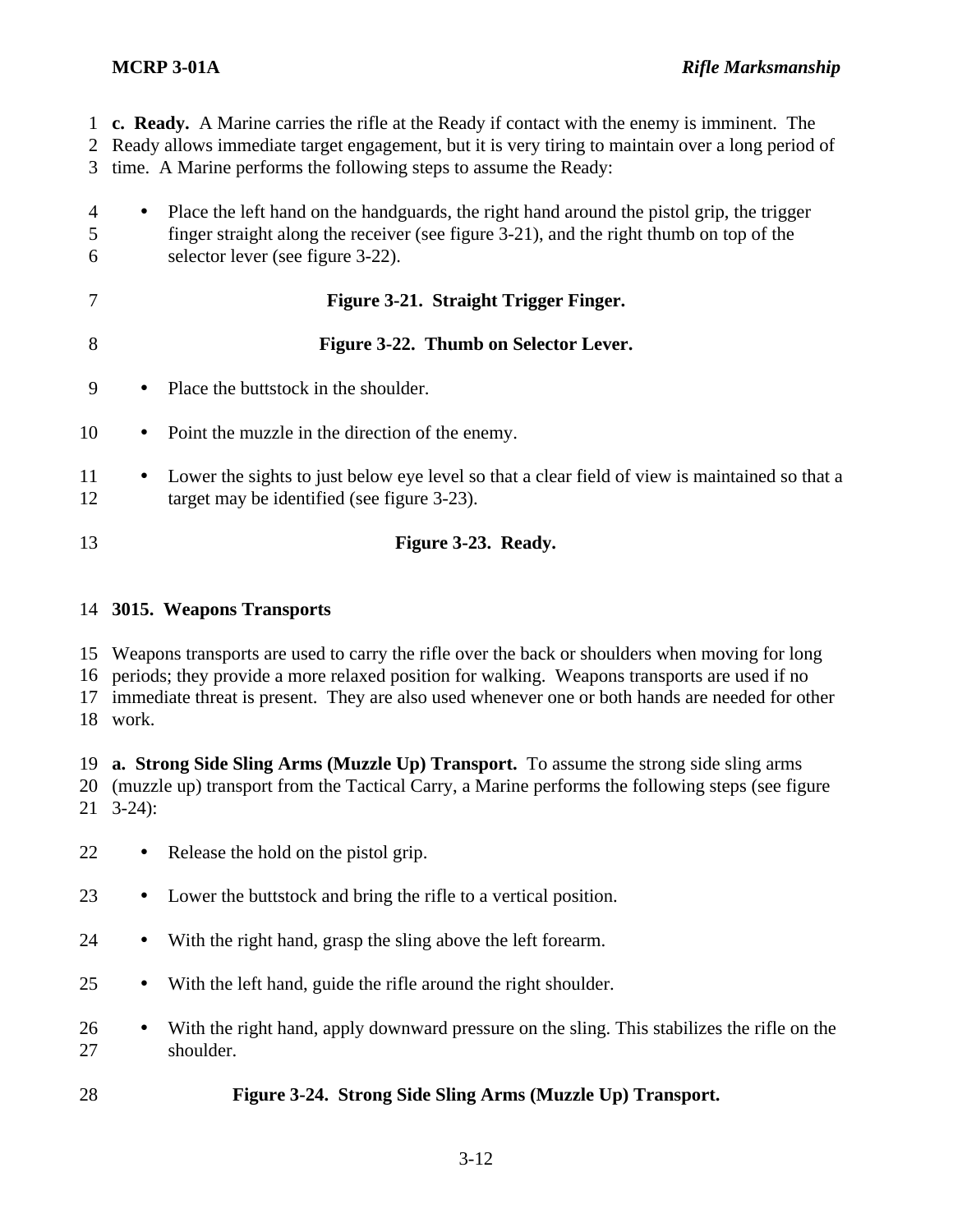**b. Weak Side Sling Arms (Muzzle Down) Transport.** The weak side sling arms (muzzle down) transport can be used in inclement weather to keep moisture out of the rifle's bore. To assume this transport from the Tactical Carry, a Marine performs the following steps (see figure 3-25):

- • Release the hold on the pistol grip.
- ü With the left hand, rotate the muzzle down and bring the rifle to a vertical position on the left side of the body. The pistol grip is pointed outboard.
- ü With the right hand, place the sling on the left shoulder.

#### **Figure 3-25. Weak Side Sling Arms (Muzzle Down) Transport.**

 **c. Cross Body Sling Arms Transport.** A Marine uses the cross body sling arms transport if he requires both hands for work. The rifle is slung across the back with the muzzle up or down. Normally, the rifle is carried with the muzzle down to prevent pointing the muzzle in an unsafe

direction. See figure 3-26.

| Figure 13-26. Cross Body Sling Arms Transport.    |
|---------------------------------------------------|
| <b>Note</b>                                       |
| Ensure the muzzle of the rifle is maintained in a |
| safe direction when assuming this transport.      |
|                                                   |

#### **3016. Transferring the Rifle**

Proper weapons handling is required every time a Marine passes a weapon to another Marine or

receives a weapon from another Marine. It is the responsibility of the Marine receiving or taking

charge of a weapon to determine its condition. Depending on the situation, there are two

procedures that can be used to transfer a rifle from one Marine to another: Show Clear Transfer

and Condition Unknown Transfer.

#### **a. Show Clear Transfer.** To properly pass a rifle between Marines, perform the following procedures:

- The Marine handing off the rifle must:
- Ensure the rifle is on safe.
- • Remove the magazine if it is present.
- • Lock the bolt to the rear.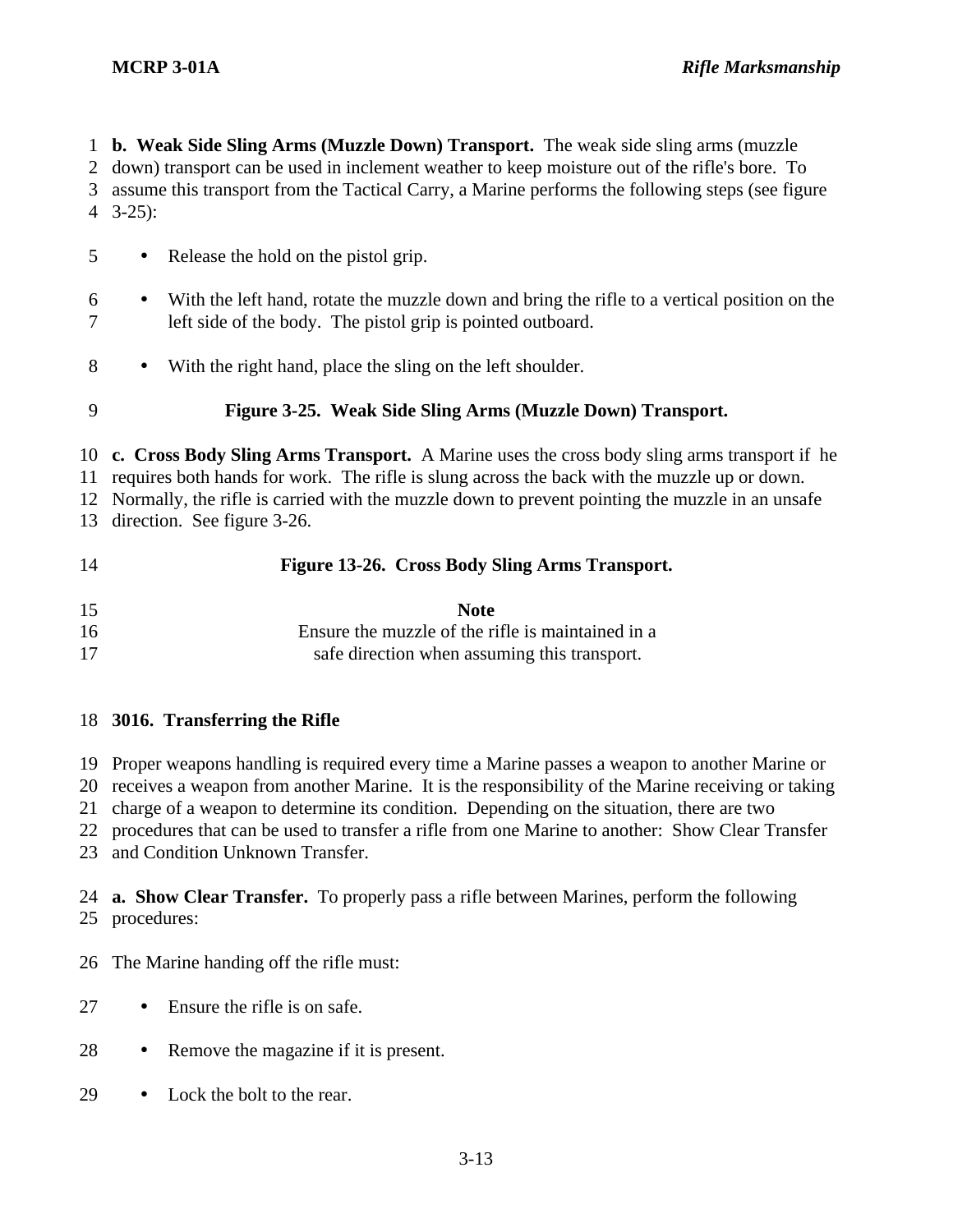8

1 ü Visually inspect the chamber to ensure there is no ammunition present.

- 2 ü Leave the bolt locked to the rear and hand the weapon to the other Marine.
- 3 The Marine receiving the weapon must:
- 4 • Ensure the rifle is on safe.
- 5 ü Visually inspect the chamber to ensure there is no ammunition present.
- 6 ü Release the bolt catch and observe the bolt going forward on an empty chamber.
- 7 • Close the ejection port cover.

#### **Figure 3-27. Show Clear Transfer.**

9 **b. Condition Unknown Transfer.** The procedures for the Condition Unknown Transfer are 10 conducted by a Marine when he takes charge of an unmanned rifle in any situation. To properly 11 pass a rifle between Marines when its condition is unknown, the Marine receiving the weapon

12 must perform the following procedures:

- 13 • Ensure the rifle is on safe.
- 14 • Conduct a chamber check to determine the condition of the weapon (see paragraph 3003).
- 15 16 ü Remove the magazine and observe if ammunition is present in the magazine. If time permits, count the rounds.
- 17 • Insert the magazine into the magazine well.

#### 18 **3017. Clearing Barrel Procedures**

 **a. Purpose of a Clearing Barrel.** The sole purpose of a clearing barrel is to provide a safe direction in which to aim a weapon when loading; unloading; and unloading, showing clear. See figure 3-27. Clearing barrel procedures are identical to the weapons handling procedures for the rifle for loading; unloading; and unloading, showing clear.

#### 23 **Figure 3-28. Clearing Barrel.**

24 **b. Procedures for "Load."** On the command "Load," the Marine will perform the following 25 steps to take the rifle from Condition 4 to Condition 3:

- 26 With a straight trigger finger, point the rifle in the clearing barrel.
- 27 • Ensure the rifle is in Condition 4.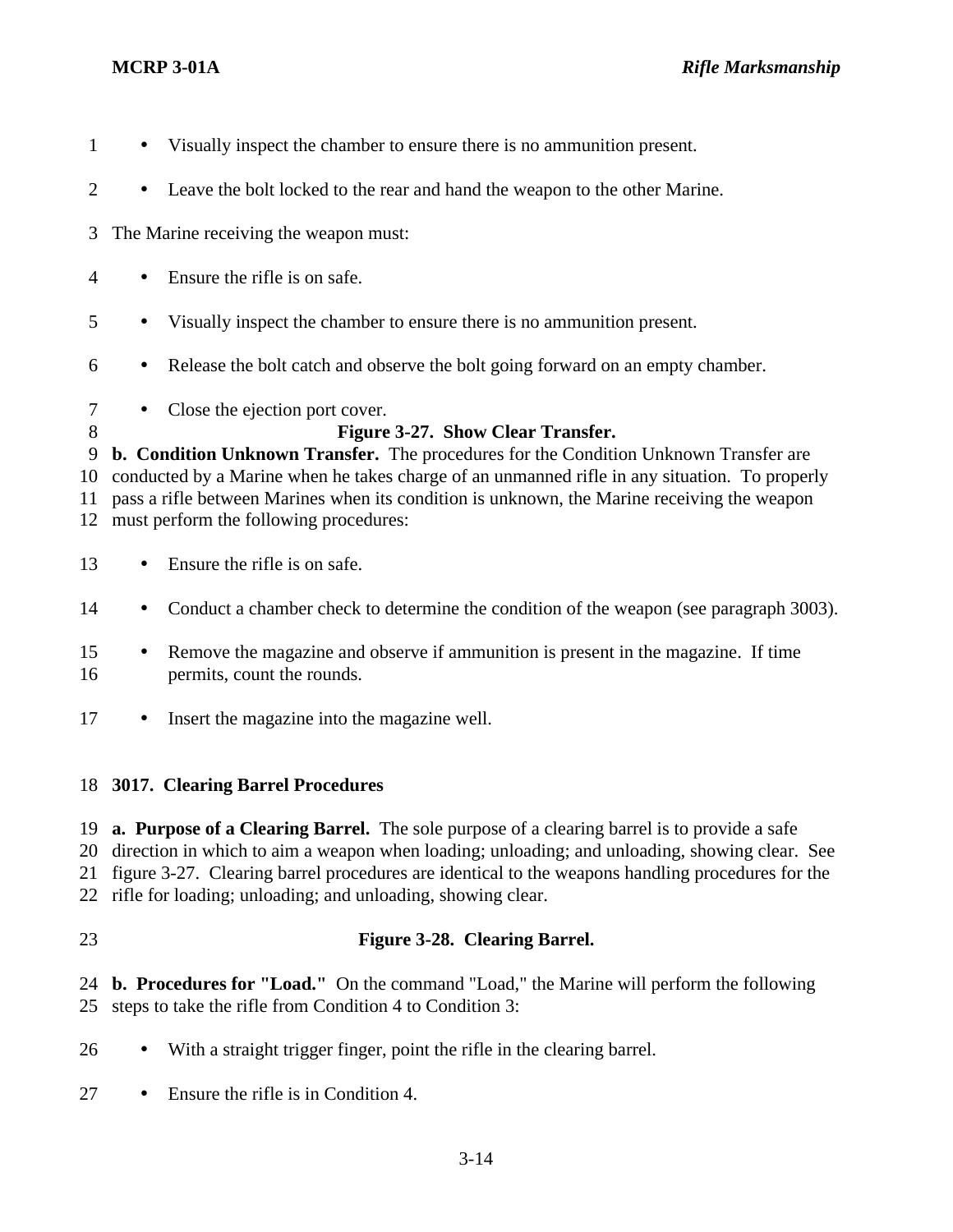1 2 3 4 5 6 7 **c. Procedures for "Make Ready."** If standard operating procedures or rules of engagement 8 require the rifle to be carried in Condition 1, the Marine will "Make Ready" at the clearing barrel. 9 On the command "Make Ready," the Marine will perform the following steps to take the rifle 10 from Condition 3 to Condition 1: 11 12 13 14 15 16 17 18 19 20 21 22 23 24 25 26 27 ü Withdraw a magazine from the magazine pouch. • Ensure the magazine is filled. ü Fully insert the magazine into the magazine well. ü Without releasing the magazine, tug downward on the magazine to ensure it is seated. • Fasten the magazine pouch. Close the ejection port cover. Pull the charging handle to the rear and release. There are two methods of doing this: ü Grip the pistol grip firmly with the right hand and pull the charging handle with the left hand to its rearmost position and release*.* ü Or grip the handguards firmly with the left hand and pull the charging handle with the right hand to its rearmost position and release. ü To ensure ammunition has been chambered, conduct a chamber check. ü Check the sights (to ensure proper BZO setting, correct rear sight aperture, etc.). • Close the ejection port cover. **d. Procedures for "Unload."** On the supervisor's command "Unload," the Marine will perform the following steps to take the rifle from any condition to Condition 4: ü With a straight trigger finger, point the rifle in the clearing barrel. • Attempt to place the weapon on safe. • Remove the magazine from the rifle and retain it on your person. ü While cupping the left hand under the ejection port, rotate the weapon until the ejection port is facing down. • Pull the charging handle to the rear and catch the round in the left hand (see figure 3-20).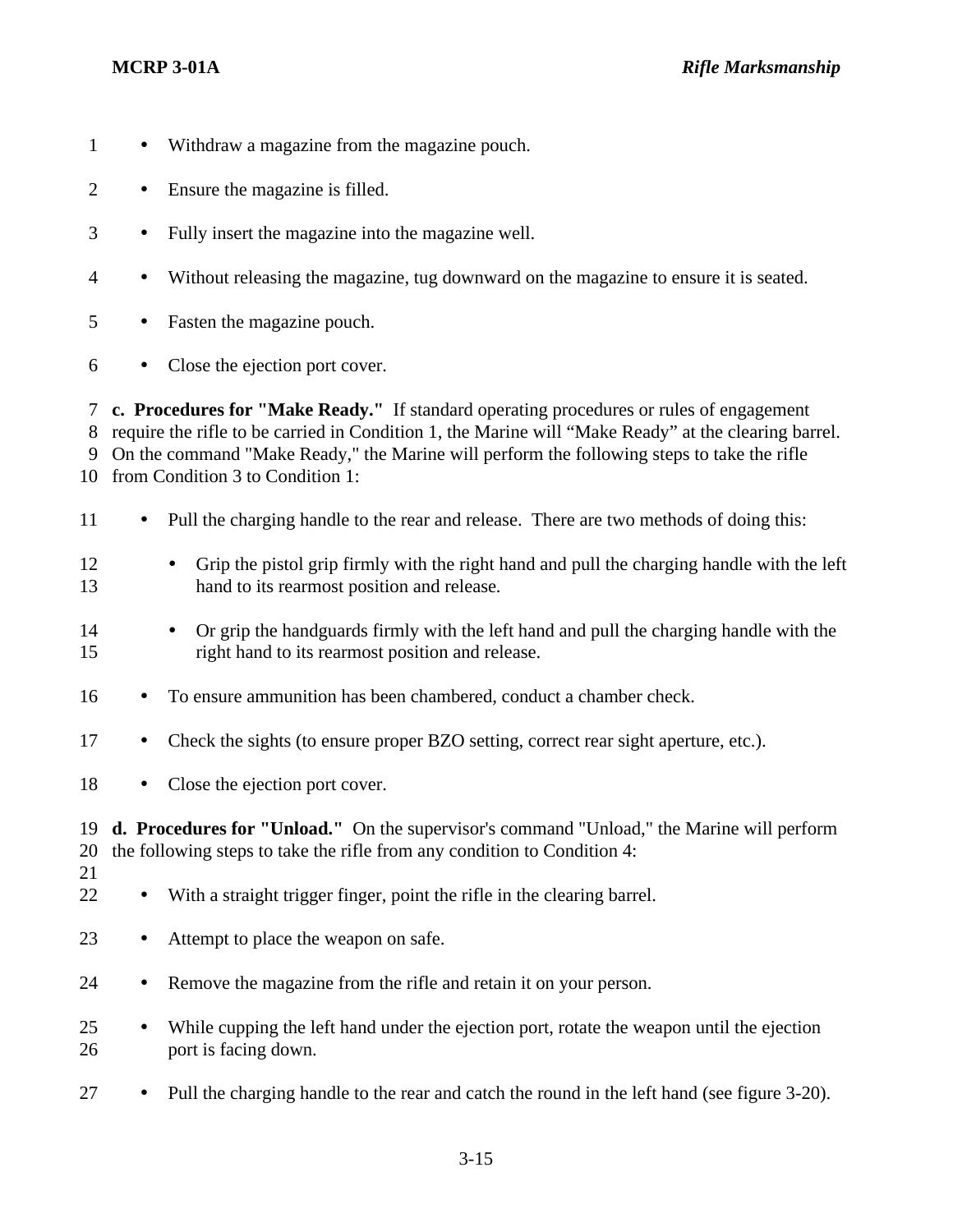| $\mathbf{1}$   |              | Lock the bolt to the rear.                                                                                                                                                       |  |
|----------------|--------------|----------------------------------------------------------------------------------------------------------------------------------------------------------------------------------|--|
| $\overline{2}$ | $\bullet$    | Put the weapon on safe, if it would not move to safe earlier.                                                                                                                    |  |
| 3              | $\bullet$    | Ensure the chamber is empty and no ammunition is present.                                                                                                                        |  |
| 4              | $\bullet$    | Release the charging handle and observe the bolt moving forward on an empty chamber.                                                                                             |  |
| 5              | $\bullet$    | Close the ejection port cover.                                                                                                                                                   |  |
| 6              | $\bullet$    | Check the sights (for proper BZO setting, correct rear sight aperture, etc.).                                                                                                    |  |
| 7<br>8         | $\bullet$    | Place any ejected round into the magazine and return the magazine to the magazine pouch<br>and close the magazine pouch.                                                         |  |
| 9<br>10<br>11  | Condition 4: | d. Procedures for "Unload, Show Clear." On the supervisor's command "Unload, Show<br>Clear," the Marine will perform the following steps to take the rifle from any condition to |  |
| 12             | $\bullet$    | With a straight trigger finger, point the rifle in the clearing barrel.                                                                                                          |  |
| 13             | $\bullet$    | Attempt to place the weapon on safe.                                                                                                                                             |  |
| 14             | $\bullet$    | Remove the magazine from the rifle and retain it on your person.                                                                                                                 |  |
| 15<br>16       | $\bullet$    | While cupping the left hand under the ejection port, rotate the weapon until the ejection<br>port is facing down.                                                                |  |
| 17             | $\bullet$    | Pull the charging handle to the rear and catch the round in the left hand.                                                                                                       |  |
| 18             | ٠            | Lock the bolt to the rear.                                                                                                                                                       |  |
| 19             |              | Ensure the chamber is empty and no ammunition is present.                                                                                                                        |  |
| 20<br>21       | $\bullet$    | Have a second party inspect the weapon to ensure no ammunition is present. The second<br>party:                                                                                  |  |
| 22<br>23       |              | Visually inspects the chamber to ensure it is empty, no ammunition is present, and<br>the magazine is removed.                                                                   |  |
| 24             |              | Ensures the weapon is on safe.                                                                                                                                                   |  |
| 25             |              | Acknowledges the rifle is clear.                                                                                                                                                 |  |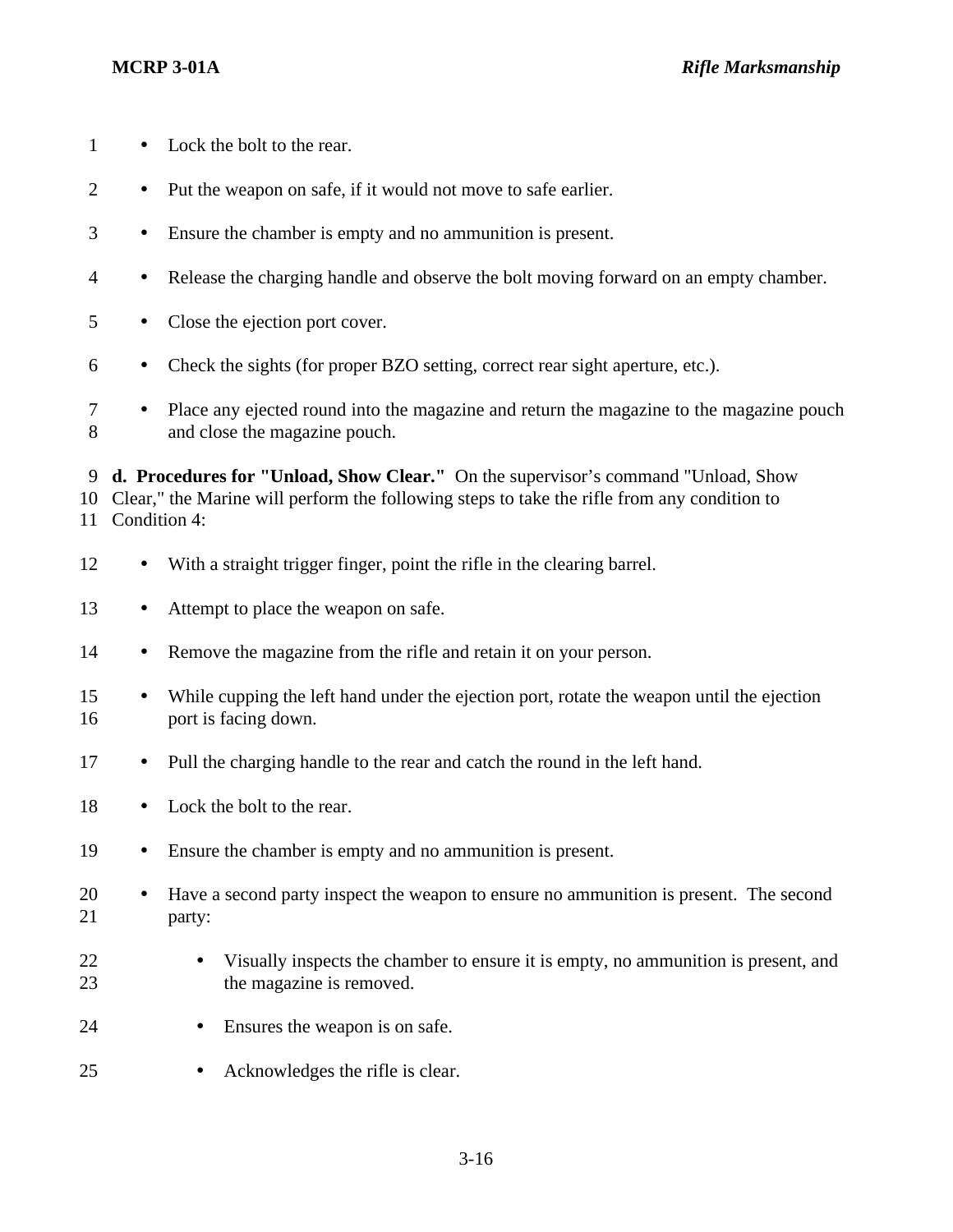- 1 2 ü After receiving acknowledgment that the rifle is clear, release the bolt catch and observe the bolt moving forward on an empty chamber.
- 3 • Close the ejection port cover.
- 4 • Check the sights (for proper BZO setting, correct rear sight aperture, etc.).
- 5 6 ü Place any ejected round into the magazine and return the magazine to the magazine pouch and close the magazine pouch.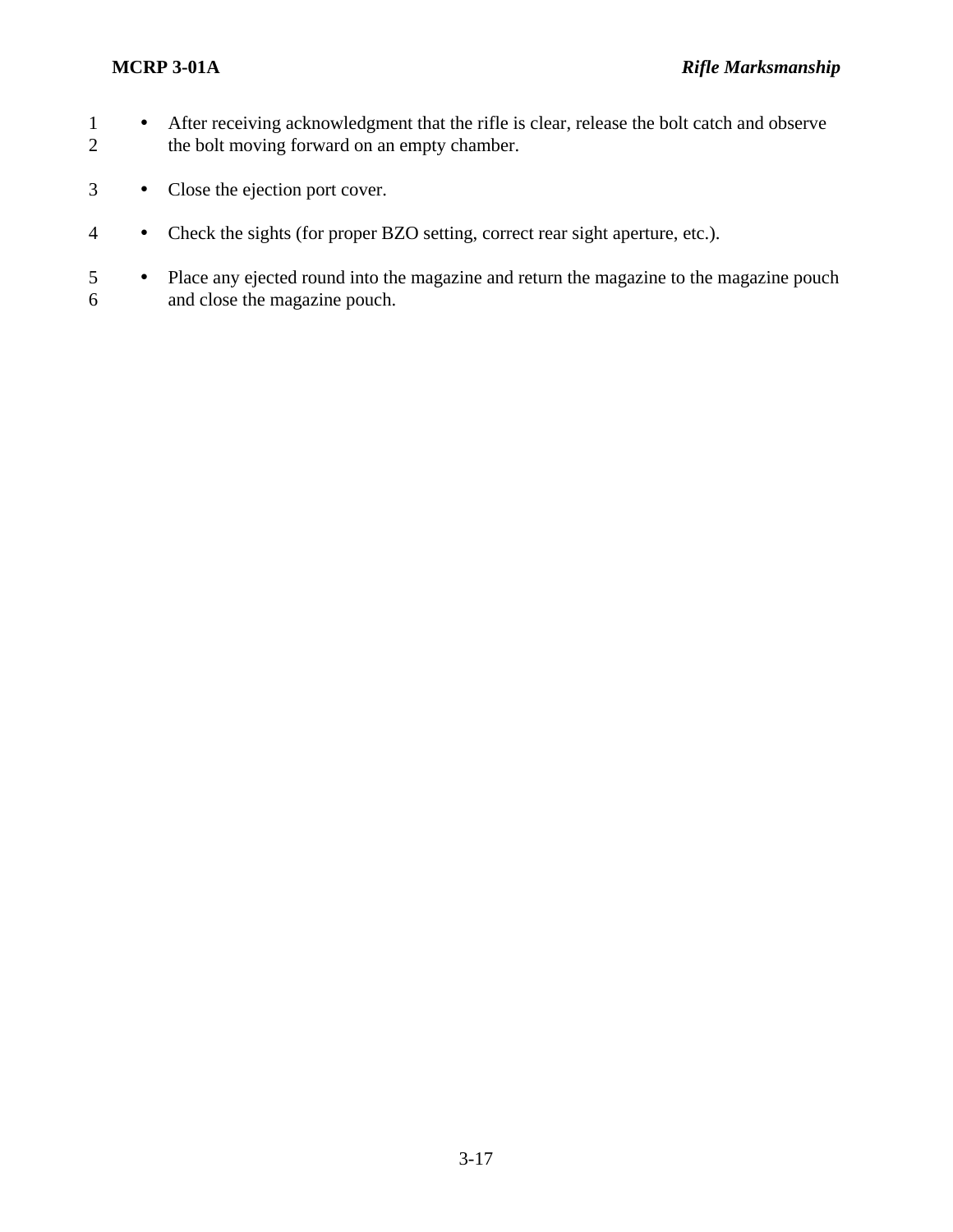# **Chapter 4 Fundamentals of Marksmanship**

 The fundamentals of marksmanship are aiming, breath control, and trigger control. These fundamentals provide the foundation for all marksmanship principles and skills. For rifle fire to be effective, it must be accurate. A rifleman who merely sprays shots in the vicinity of the enemy produces little effect. The fundamentals of marksmanship, when applied correctly, form the basis applied instinctively. During combat, the fundamentals of marksmanship must be applied in a limited time frame which corresponds to the size and the distance of the target. At longer ranges, the target is smaller and a more precise shot is required to accurately engage the target. The fundamentals are more critical to accurate engagement as the range to the target increases. To be accurate at longer ranges, the Marine must take the time to slow down and accurately apply the fundamentals. At shorter ranges, the enemy must be engaged quickly before it engages the Marine. As the size of the target increases, and the distance to the target decreases, the fundamentals, while still necessary, become less critical to accuracy. In combat a Marine must for delivering accurate fire on enemy targets. These skills must be developed so that they are

apply proper aiming, breathing, and trigger control techniques without hesitation.

#### **4001. Aiming**

 consistent from shot to shot. To achieve correct sight alignment (see figure 4-1): **a. Sight Alignment.** Sight alignment is the relationship between the front sight post and rear sight aperture and the aiming eye. This relationship is the most critical to aiming and must remain

 ü Center the tip of the front sight post vertically and horizontally in the rear sight aperture.

 ü Imagine a horizontal line drawn through the center of the rear sight aperture. The top of the front sight post will appear to touch this line. Imagine a vertical line drawn through

 the center of the rear sight aperture. The line will appear to bisect the front sight post.

#### **Figure 4-1. Correct Sight Alignment.**

 **b. Sight Picture.** Sight picture is the placement of the tip of the front sight post in relation to the target while maintaining sight alignment. Correct sight alignment but improper sight placement on the target will cause the bullet to impact the target incorrectly.

- ü To achieve correct sight picture, place the tip of the front sight post at the center of the target while maintaining sight alignment (see figure 4-2). Center mass is the correct aiming point so that point of aim/point of impact is achieved.
	- **Figure 4-2. Correct Sight Picture.**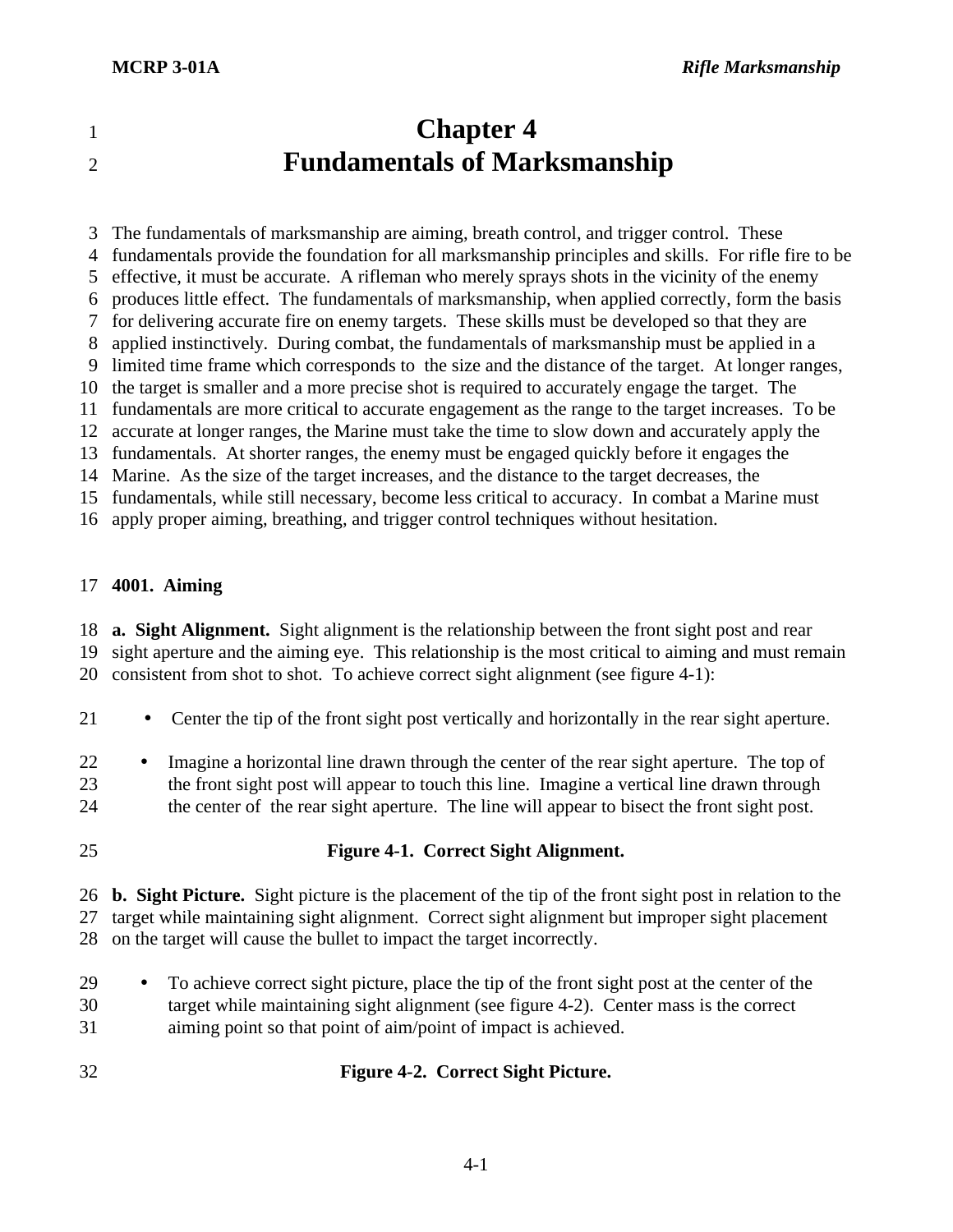- 1 2 The sighting system for the M16A2 rifle is designed to work using a center mass sight picture.
- 3 4 • In combat, targets are often indistinct and oddly shaped. The center mass hold is the most sensible to use because it provides a consistent aiming point (see figure 4-3).
- 5

#### **Figure 4-3. Examples of Correct Sight Picture.**

6 **c. Importance of Correct Sight Alignment.** A sight alignment error results in a misplaced shot. 7 The error grows proportionately greater as the distance to the target increases. An error in sight

8 picture, however, remains constant regardless of the distance to the target. See figure 4-4.

9

#### **Figure 4-4. Importance of Correct Sight Alignment.**

#### 10 **d. Factors Affecting Sight Alignment and Sight Picture**

11 12 13 14 15 16 17 18 **(1) Stock Weld.** Stock weld is the point of firm contact between the cheek and the stock of the rifle (see figure 4-5). The head should be as erect as possible to enable the aiming eye to look straight through the rear sight aperture. If the position of the Marine's head causes him to look across the bridge of his nose or out from under his eyebrow, the eye will be strained. The eye functions best in its natural forward position. Changing the placement of the cheek up or down on the stock from shot to shot may affect the zero on the rifle due to the perception of the rear sight aperture. A consistent and proper stock weld is critical to the aiming process because it provides consistency in eye relief which affects the ability to align the sights.

#### 19 **Figure 4-5. Stock Weld.**

20 21 22 23 24 25 **(2) Eye Relief.** Eye relief is the distance between the rear sight aperture and the aiming eye (see figure 4-6). Normal eye relief is two to six inches from the rear sight aperture, depending on the firing position. Every Marine is different. The distance between the aiming eye and the rear sight aperture depends on the size of the Marine and the firing position. While eye relief varies from one position to another, it is important to have the same eye relief for all shots fired from a particular position.

- 27 28 29 30 **Figure 4-6. Eye Relief.** ü If the eye is too close to the rear sight aperture, it will be difficult to line up the front sight post in the rear sight aperture (see figure 4-7). Moving the eye back from the rear sight aperture will make the aperture appear smaller and allow the tip of the front sight post to be easily lined up inside the rear sight aperture.
- 31

26

#### **Figure 4-7. Shortened Eye Relief.**

32 33 ü If the eye is too far from the rear sight aperture, it will be difficult to acquire the target and to maintain a precise aiming point (see figure 4-8).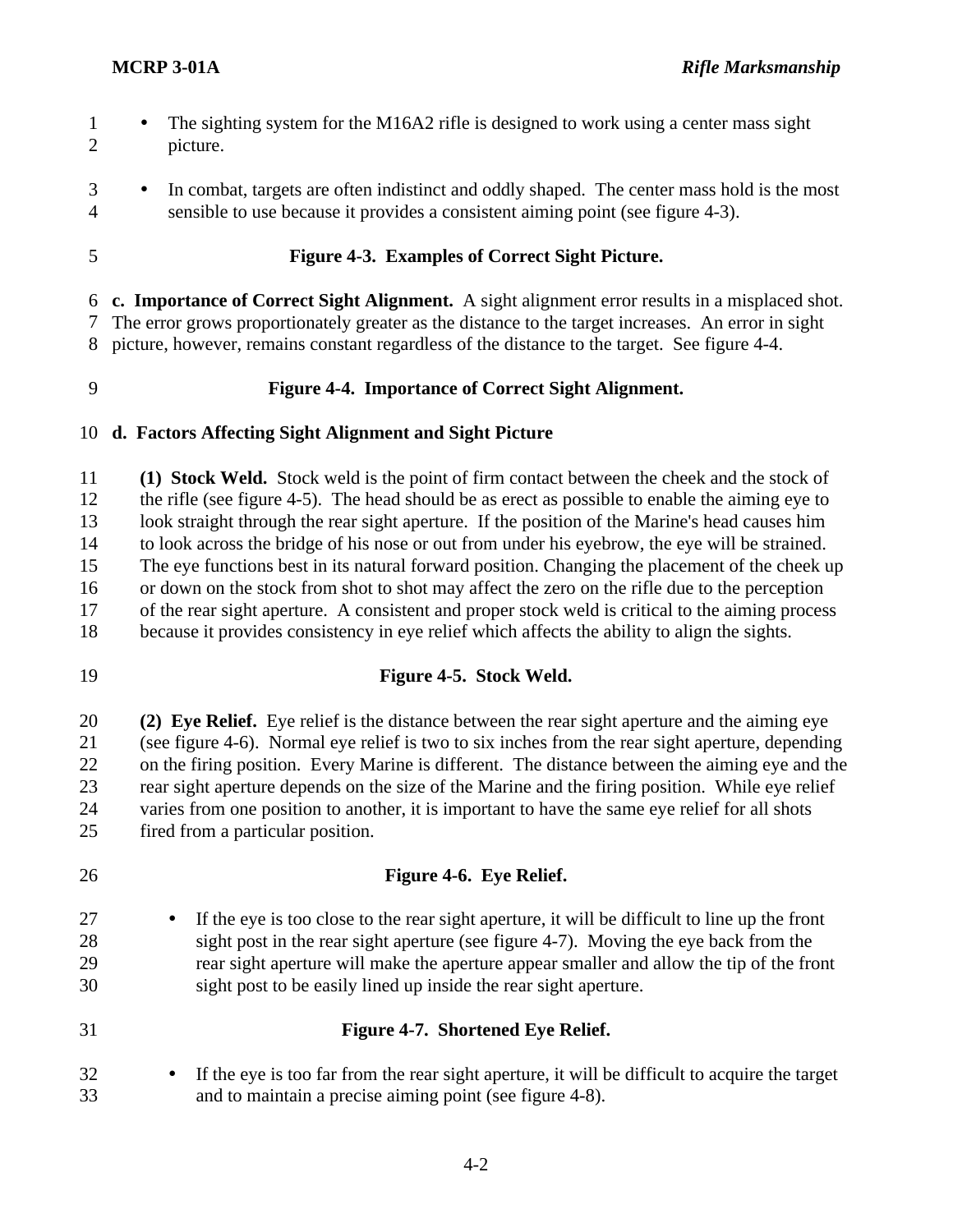1

### **Figure 4-8. Extended Eye Relief.**

2 3 **(3) Wearing of Glasses.** Wearing glasses can alter the perception of sight alignment and sight picture. If wearing glasses, it is critical to look through the optic center of the lens.

#### 4 **d. Acquiring and Maintaining Sight Alignment and Sight Picture**

5 6 7 8 9 10 **(1)** The human eye can focus clearly on only one object at a time. For accurate shooting, it is important to focus on the tip of the front sight post the second the shot is fired. When the shot is fired, focus must be on the tip of the front sight post; secondary focus will include the rear sight and the target. The rear sight and the target will appear blurry. To stare or fix the vision on the front sight post for longer than a few seconds can distort the image, making it difficult to detect minute errors in sight alignment.

11 12 13 14 15 16 17 18 19 20 **(2)** Proper stock weld and placement of the butt of the rifle in the shoulder aids in establishing sight alignment quickly. The rifle butt's placement in the shoulder serves as the pivot point for presenting the rifle upward to a fixed point on the cheek (stock weld). During combat, a Marine will look at the target as the rifle is presented. As the rifle sights become level with the aiming eye, a Marine visually locates the target through the rear sight aperture. As the rifle settles, a Marine's focus shifts back to the front sight post to place the tip of the post on the target and obtain sight alignment and sight picture. To maintain sight alignment and sight picture, the Marine's focus should shift repeatedly from the front sight post to the target until correct sight alignment and sight picture are obtained. This enables the detection of minute errors in sight alignment and sight picture.

21 22 applied in a time frame consistent with the size and the distance of the target. **e. Size and Distance to the Target.** During combat, the fundamentals of marksmanship must be

#### 23 **(1) Long-range Engagements**

24 25 26 27 **(a)** At longer ranges, the target is smaller and a more precise shot is required to accurately engage the target. Sight alignment and sight picture are more critical to accurate engagement as the range to the target increases. To be accurate at longer ranges, the Marine must take the time to slow down and accurately apply the fundamentals.

- 28 29 30 31 32 **(b)** As the distance to the target increases, the front sight post covers more of the target, making it difficult to establish a center of mass hold (see figure 4-9). There is a tendency to look at the target by lowering the tip of the front sight post. This causes shots to impact low or miss the target completely. A Marine must consciously aim at the center of mass and attempt to maintain a center mass sight picture.
- 33

#### **Figure 4-9. Sight Picture at Long-range Engagements.**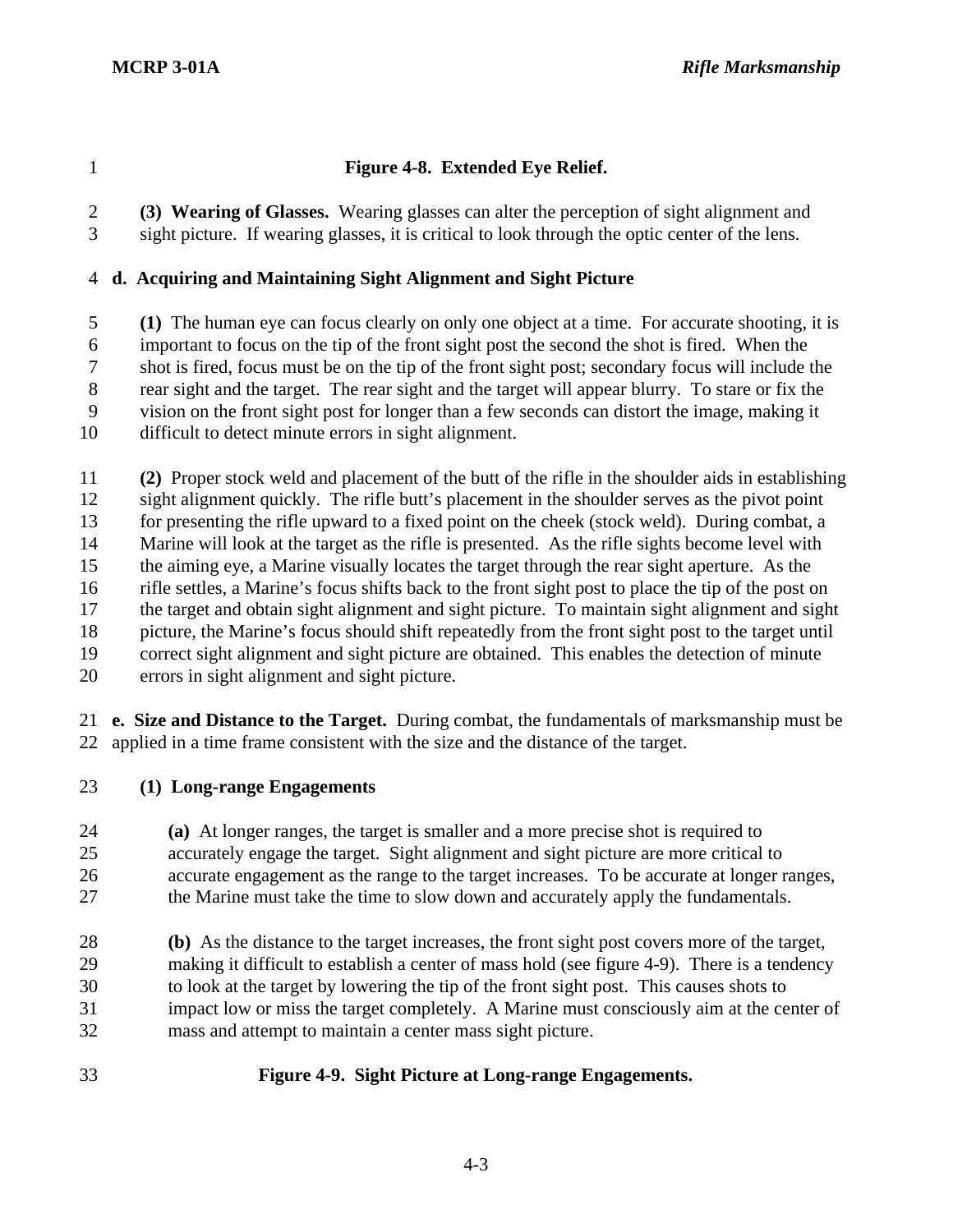**(2) Short-range Engagements**. At shorter ranges, the enemy must be engaged quickly before it engages the Marine. As the size of the target increases, and the distance to the target decreases, sight alignment becomes less critical to accuracy. At very short ranges, a deviation in sight alignment can still produce accurate results as long as the tip of the front sight post is in the rear sight aperture and on the target (see figure 4-10). The time required to engage a target is unique to each individual. Although a Marine must engage the target rapidly, some semblance of sight alignment is still required to be accurate.

#### **Figure 4-10. Sight Picture at Short-range Engagements.**

#### **4002. Breath Control**

Proper breath control is critical to the aiming process. Breathing causes the body to move. This

movement transfers to the rifle making it impossible to maintain proper sight picture. Breath

control allows the Marine to fire the rifle at the moment of least movement.

**a. Breath Control During Long-range or Precision Fire (Slow Fire).** It is critical that

Marines interrupt their breathing at a point of natural respiratory pause before firing a long-range

shot or a precision shot from any distance. A respiratory cycle lasts 4 to 5 seconds. Inhaling and

exhaling require about 2 seconds each. Between each respiratory cycle there is a natural pause of

2 to 3 seconds. The pause can be extended up to 10 seconds. During the pause, breathing

muscles are relaxed and the sights settle at their natural point of aim. To minimize movement,

Marines must fire the shot during the natural respiratory pause. The basic technique is as follows:

- Breathe naturally until the sight picture begins to settle.
- • Take a slightly deeper breath.
- ü Exhale and stop breathing at the natural respiratory pause.
- • Fire the shot during the natural respiratory pause.
- **Note** If the sight picture does not sufficiently settle to allow the shot to be fired, resume normal breathing and repeat the process.

 **b. Breath Control During All Other Combat Situations.** A Marine in a combat environment may not have the time to fire a shot during the natural respiratory pause. His breathing and heart rate increase due to physical exertion or the stress of battle. Therefore, he must interrupt his breathing cycle to create a pause that is long enough to fire a shot. However, a Marine should not make a conscious effort to perform breath control. The basic technique is as follows:

 • Take a deep breath filling the lungs with oxygen.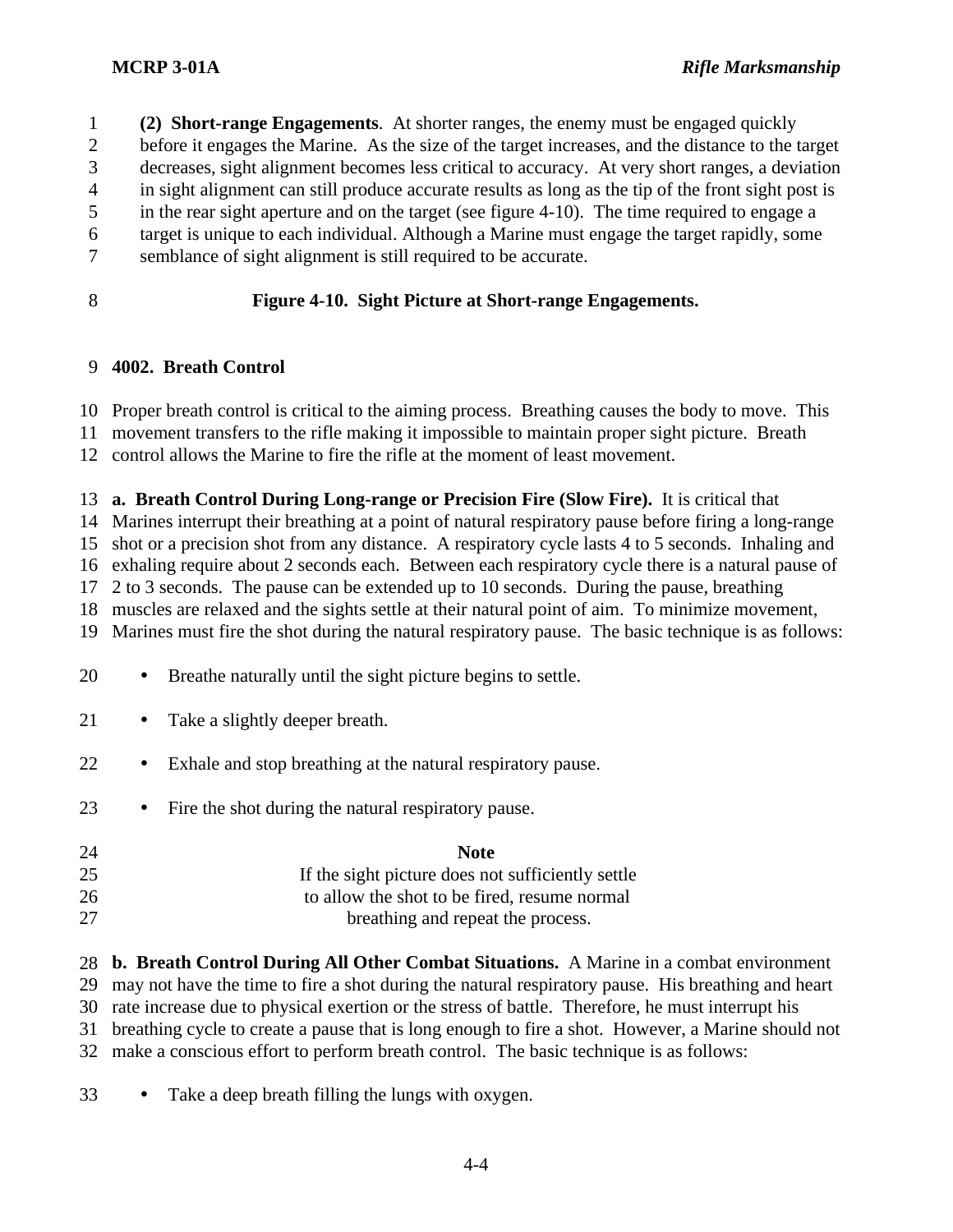| $\mathbf{1}$   | • Hold the breath and apply pressure to the trigger. |  |
|----------------|------------------------------------------------------|--|
|                | 2 • Fire the shot.                                   |  |
| 3              | <b>Note</b>                                          |  |
| $\overline{4}$ | It may be necessary to take several deep breaths     |  |
| 5              | quickly before holding the breath.                   |  |

#### **4003. Trigger Control**

Trigger control is the skillful manipulation of the trigger that causes the rifle to fire without

disturbing sight alignment or sight picture. Controlling the trigger is a mental process, while

pulling the trigger is a mechanical process.

**a. Grip**. A firm grip is essential for effective trigger control. The grip is established before

starting the application of trigger control and it is maintained through the duration of the shot. To

establish a firm grip on the rifle, position the "V" formed between the thumb and index finger on

the pistol grip behind the trigger. The fingers and the thumb are placed around the pistol grip in a

location that allows the trigger finger to be placed naturally on the trigger and the thumb in a

position to operate the safety. Once established, the grip should be firm enough to allow

manipulation of the trigger straight to the rear without disturbing the sights. See figure 4-11.

#### 

### **Figure 4-11. Grip.**

**b. Trigger Finger Placement.** Correct trigger finger placement allows the trigger to be pulled

straight to the rear without disturbing sight alignment. The trigger finger should contact the

trigger naturally. The trigger finger should not contact the rifle receiver or trigger guard.

 **c. Types of Trigger Control.** There are two techniques of trigger control: uninterrupted and interrupted.

 **(1) Uninterrupted Trigger Control.** The preferred method of trigger control in a combat environment is uninterrupted trigger control. After obtaining sight picture, the Marine applies smooth, continuous pressure rearward on the trigger until the shot is fired.

 **(2) Interrupted Trigger Control.** Interrupted trigger control is used in extremely windy conditions when the weapon will not settle, forcing the Marine to pause until the sights return to his aiming point. To perform interrupted trigger control:

- Move the trigger to the rear until an error is detected in the aiming process.
- ü When this occurs, stop the rearward motion on the trigger but maintain the pressure on the trigger until sight picture is achieved.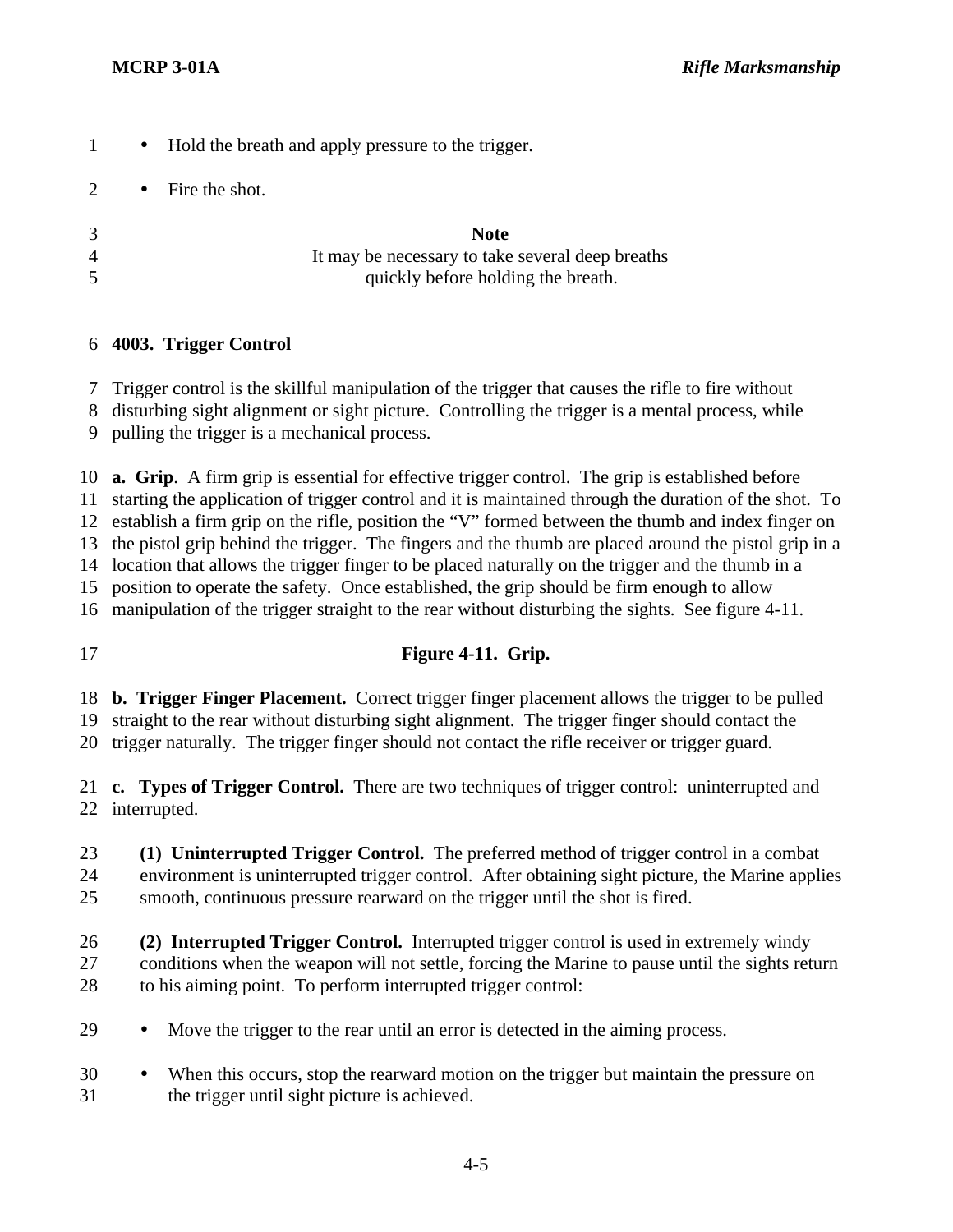ü When the sight picture settles, continue the rearward motion on the trigger until the shot is fired.

 **d. Resetting the Trigger.** During recovery, release the pressure on the trigger slightly to reset the trigger after the first shot is delivered (indicated by an audible click). Do not remove the finger from the trigger. This places the trigger in position to fire the next shot without having to

reestablish trigger finger placement.

#### **4004. Follow-Through/Recovery**

 **a. Follow-Through**. Follow-through is the continued application of the fundamentals until the round has exited the barrel. In combat, follow-through is important to avoid altering the impact of the round by keeping the rifle as still as possible until the round exits the barrel.

**b. Recovery**. It is important to get the rifle sights back on the target for another shot. This is

known as recovery. Shot recovery starts immediately after the round leaves the barrel. To

recover quickly, a Marine must physically bring the sights back on the target as quickly as

possible.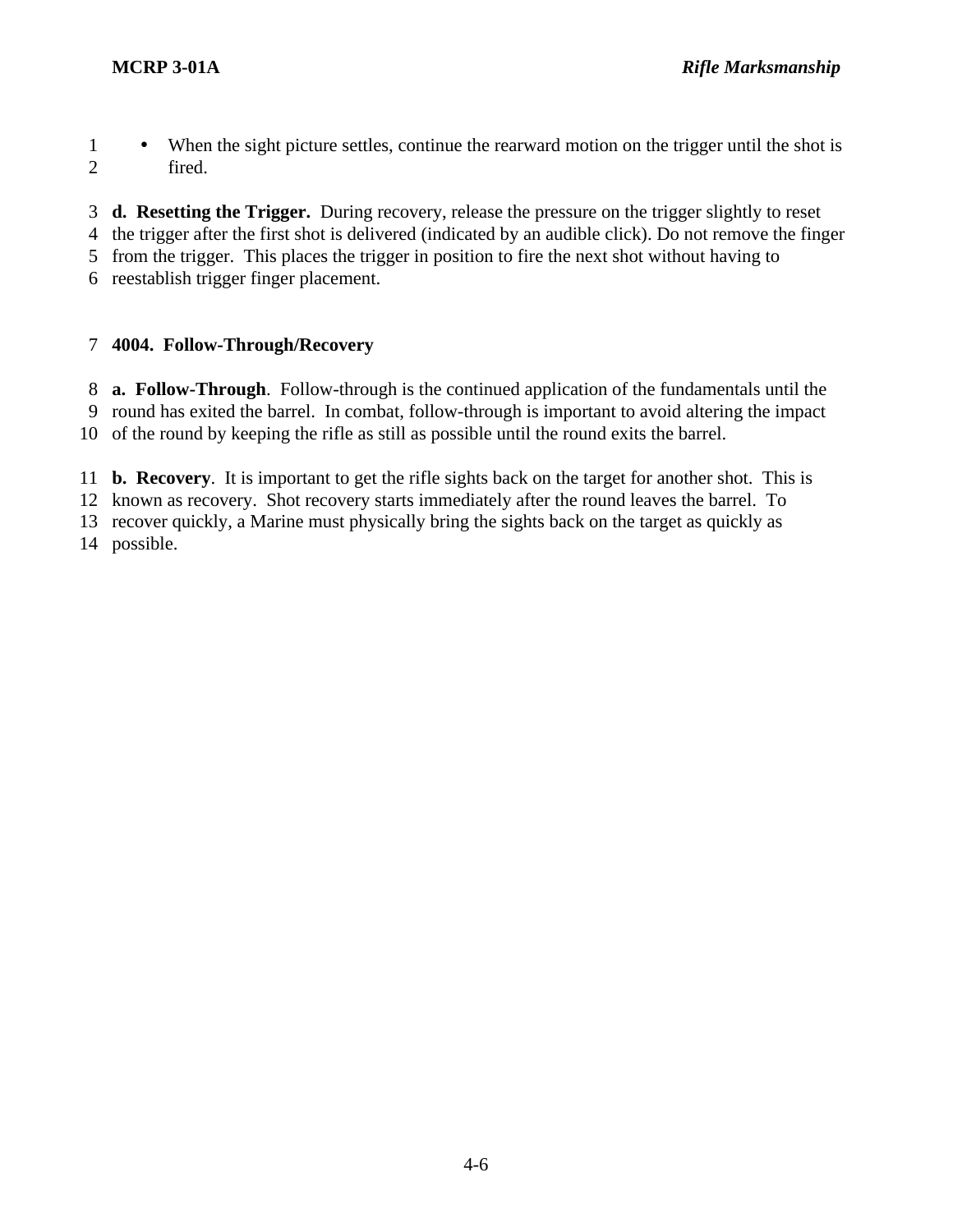# **Chapter 5 Rifle Firing Positions**

- 
- 

In a combat environment, a Marine must be prepared to engage the enemy under any

circumstance. There are four basic firing positions: prone, sitting, kneeling, and standing. These

positions provide a stable foundation for effective shooting. A stable firing position allows a

Marine to hold the rifle steady and to control the trigger while keeping the sights aligned. During

training, a Marine learns positions in a step-by-step process, guided by a series of precise

movements until the Marine assumes a correct position. The purpose of this is to ensure that the

 Marine correctly applies all of the factors that assist him in holding the rifle steady. The Marine will gradually become accustomed to the feel of the positions through practice and eventually will

be able to know instinctively whether his position is correct. In combat, it may not be possible to

assume a textbook firing position due to terrain, available cover, engagement time, dispersion of

targets, and other limiting factors. Modifications to the basic positions may have to be made to

adjust to the combat environment. The Marine must strive to assume a position that offers

stability for firing, maximum cover and concealment from the enemy, and maximum observation

of the target.

 standing) is based on terrain, available cover, dispersion of targets, and other limiting factors. A **5001. Selecting a Firing Position.** The selection of a firing position (prone, sitting, kneeling,

Marine must select a position that offers stability, mobility, and observation.

**a. Stability.** A firing position must provide a stable platform for accurate and consistent

shooting. If the position is solid, the rifle sights should recover after recoil to the same position

on the target. This allows for rapid reengagement of the enemy. The prone position provides the

most stability for firing, while the standing position provides the least stability.

**b. Mobility.** A firing position must provide a Marine with the mobility required to move to new

cover or to another area. The standing position permits maximum mobility. It allows the most

lateral movement for engagement of widely dispersed targets. The prone position allows the least

mobility and allows limited lateral movement.

**c. Observation of the Enemy.** A firing position must limit a Marine's exposure to the enemy,

yet allow observation of the enemy. Manmade structures and terrain features (e.g., vegetation,

earth contours) often dictate the shooting position. The standing position normally provides the

best field of view, but it usually allows the most exposure to the enemy. The prone position

normally allows the least exposure, but it usually provides a limited field of view.

### **5002. Types and Uses of the Rifle Web Sling**

 **a. Purpose.** The rifle sling, when adjusted properly, provides maximum stability for the weapon and helps reduce the effects of the rifle's recoil. Once a sling adjustment is found that provides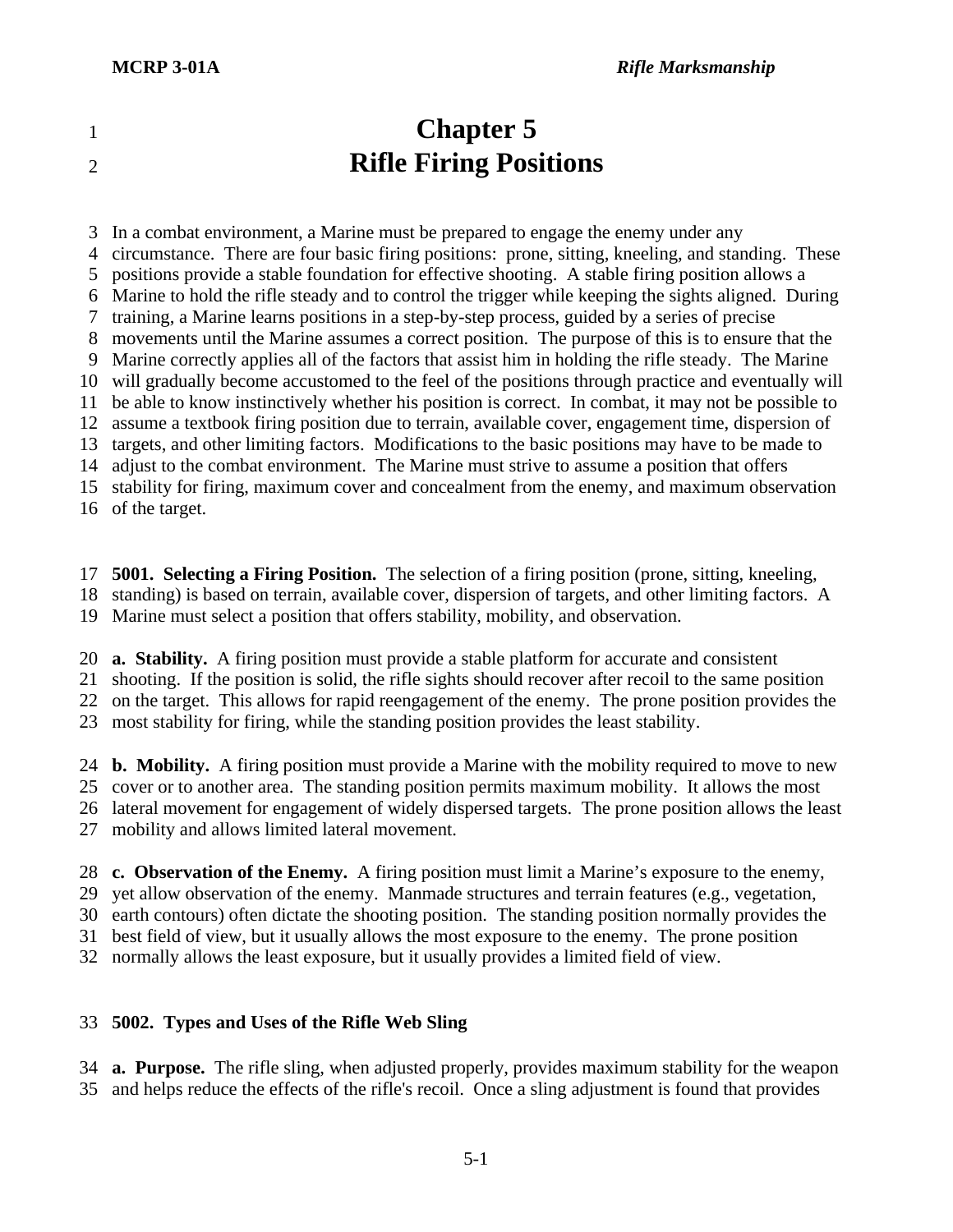1 maximum control of the weapon, the same sling adjustment should be maintained. Varying the

2 sling tension extensively will affect the strike of the bullet, which will make maintaining a

3 battlesight zero (BZO) difficult. Using the same sling adjustment will ensure the accuracy of

4 rounds on target.

5 **b. Types of Slings.** There are two basic types of rifle sling adjustments: the hasty sling and loop 6 sling.

#### 7 **5003. Hasty Sling**

8 **a. Application.** The hasty sling is used in all firing positions. The hasty sling is advantageous in 9 combat because it can be acquired quickly and it provides added stability to the rifle.

- 10 **(1)** The hasty sling can be easily assumed and acquired quickly.
- 11 **(2)** The same sling setting can be used for all firing positions.
- 12 13 **(3)** If properly adjusted, the hasty sling supports the weight of the weapon and provides maximum stability for the rifle and reduces the effects of the rifle's recoil.
- 14 15 16 **(4)** When using the hasty sling, controlled muscle tension is applied to offer resistance against the sling. Resistance against the hasty sling controls the point at which the rifle sights will settle.
- 17 **b. Donning the Hasty Sling.** To form the hasty sling, a Marine performs the following steps:
- 18 • Hold the rifle vertical with the barrel pointing upward.
- 19 • Unhook the J-hook from the lower sling swivel.
- 20 • Loosen the sling keeper.
- 21 22 23 • Adjust the sling until the J-hook hangs below the butt of the rifle. (The distance will vary based on the individual Marine, but the J-hook will usually hang approximately 3 - 10 inches below the butt.) See figure 5-1.
- 24

29

#### **Figure 5-1. J-Hook Location.**

- 25 26 • Turn the sling a half turn outboard (this will allow the sling to lay flat against the back of the hand and arm).
- 27 28 ü Attach the J-hook to the lower sling swivel so the open end of the J-hook faces outboard, away from the rifle. See figure 5-2.
	- **Figure 5-2. J-Hook Turned Outboard.**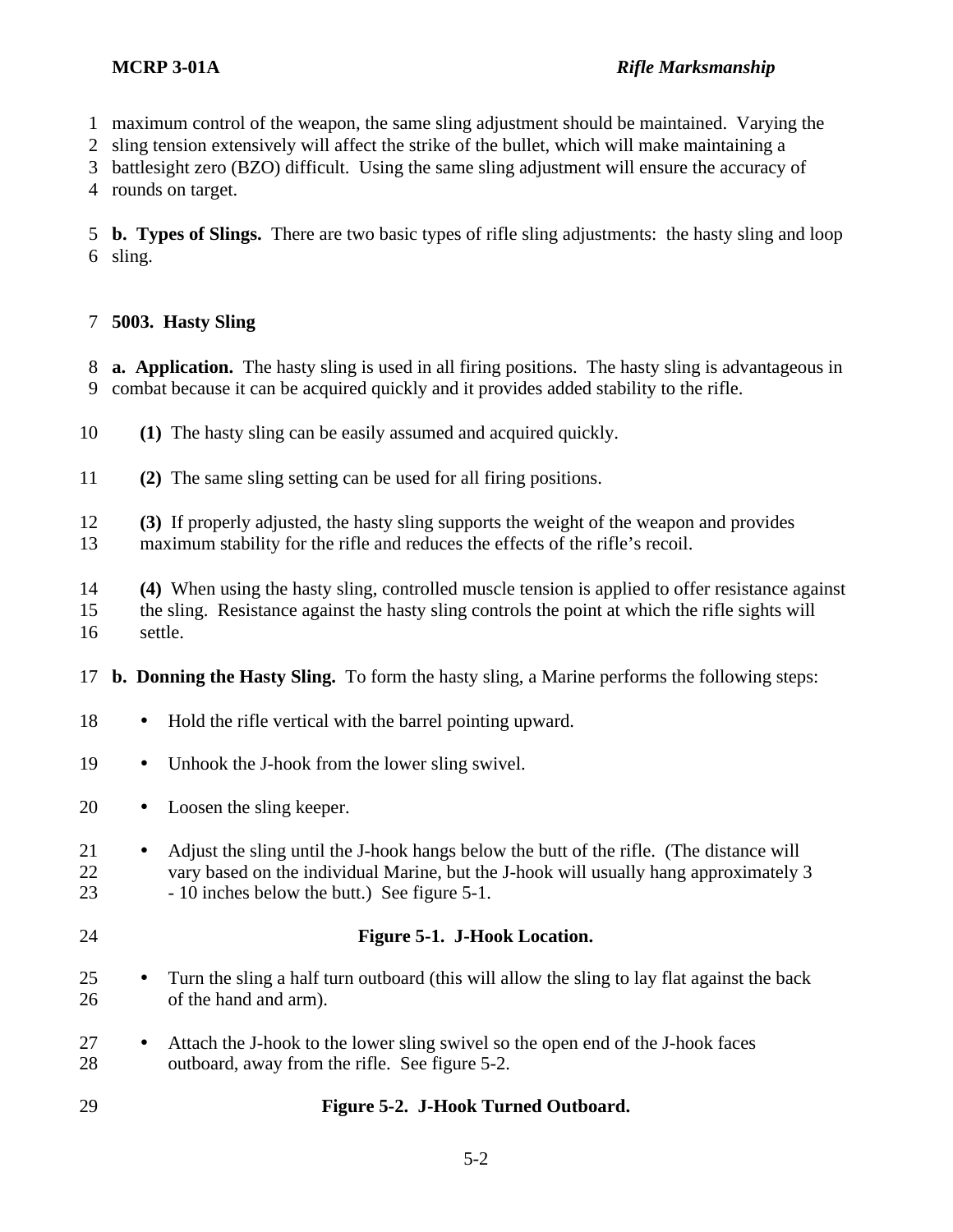- 1  $\mathcal{L}$ 3 4 5 6 7 8 9 10 11 12 13 14 15 16 17 18 19 20 21 22 23 24 25 26 **c. Seven Factors Common to All Shooting Positions as they Apply with the Hasty Sling.** 27 There are seven factors common to all shooting positions (see Figure 5-6). In a hasty sling 28 configuration, the sling is attached to the upper and lower sling swivels of the rifle. When the left 29 arm is placed in the hasty sling, tension created by the sling travels from side to side. The tension ü While holding the rifle with the right hand, place the left arm through the sling near the lower sling swivel. The arm makes contact on the sling just below the triceps, above the elbow. • Slide the arm up through the sling below the half twist. The sling lies flat on the back of the arm. ü With the left hand, grasp the handguard so the sling lies flat against the back of the hand or wrist. See figure 5-3. **Figure 5-3. Back of Hand/Wrist Against the Sling.** ü Place the left hand under the rifle so the handguard rests in the "V" formed by the thumb and forefinger. • Move the left hand as required to level the rifle with the line of sight. Hand placement is correct approximately midway back on the handguard. • Placement of the forward hand controls the tension on the sling between the wrist and the upper sling swivel (see figure 5-4). This hand placement, with a straight locked wrist, will cause the sling to pull straight under the handguards and serves to stabilize the muzzle of the rifle. • Move the feed end of the sling in or out of the sling keeper to adjust the hasty sling. It is important for the hasty sling to be adjusted so it supports the rifle. **Figure 5-4 and 5-4a. Position of Forward Hand.** ü Sling tension is further adjusted by moving the elbow outboard or by squaring the body more toward the target. See figure 5-5. (This enables one sling setting to fit all positions.) **Figure 5-5. Position of Left Elbow.** ü Locate the sling keeper near the feed end of the sling and secure.
- 30 created by the sling affects how the position is established. There are fundamental differences
- 31 between the application of the seven factors when using the hasty sling. The most marked of
- 32 these is placement of the left hand and the left elbow.
- 33

#### **Figure 5-6. Seven Factors with the Hasty Sling.**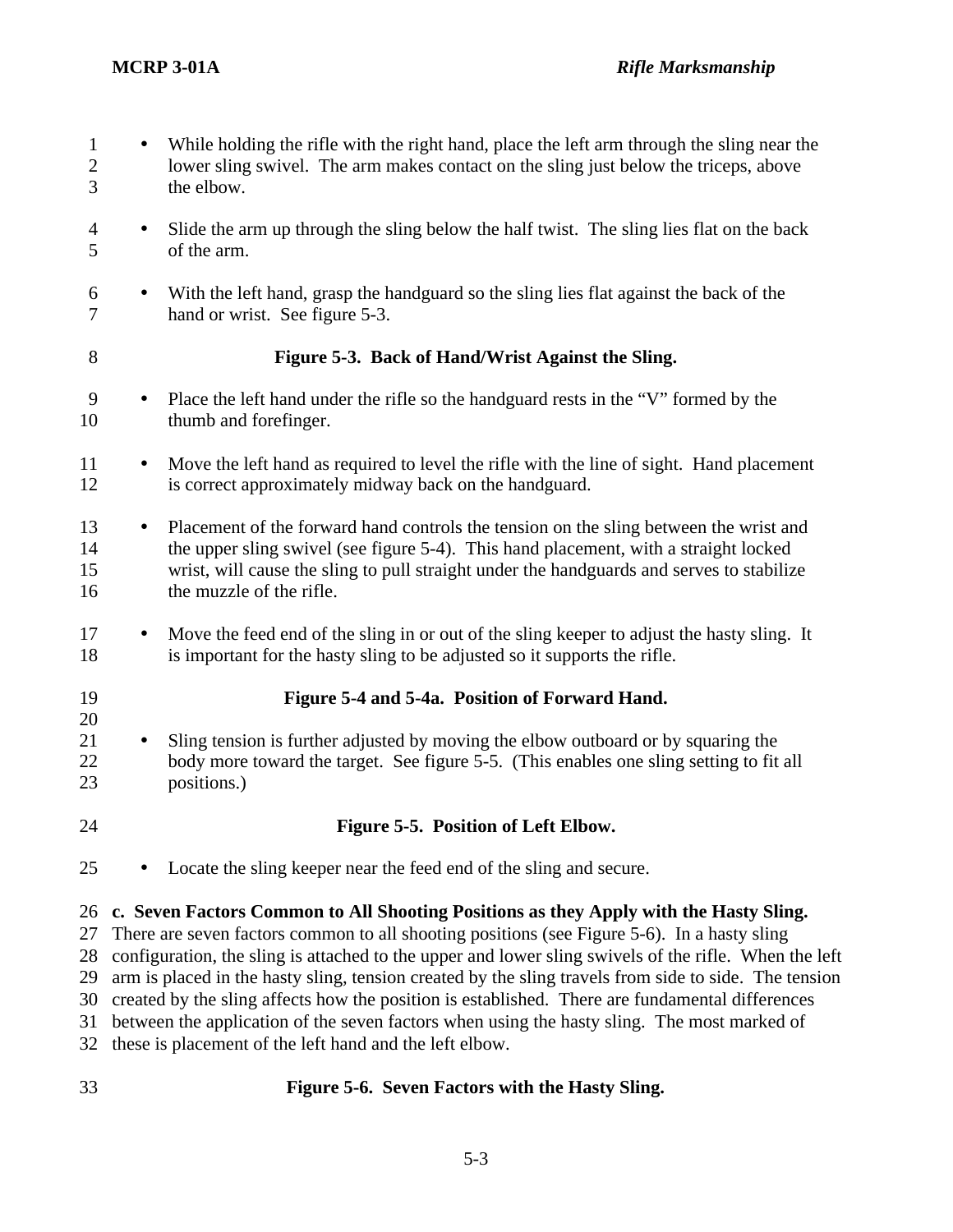| $\mathbf{1}$<br>$\overline{2}$ | (1) Left Hand. The placement of the forward hand affects placement of the left elbow, eye<br>relief, stock weld, and sling tension.                      |  |
|--------------------------------|----------------------------------------------------------------------------------------------------------------------------------------------------------|--|
| 3                              | (a) To maximize the support provided by the hasty sling, the forward hand, wrist, and                                                                    |  |
| $\overline{4}$                 | forearm should be straight with the wrist locked in place; the hand is rotated up so the rifle                                                           |  |
| 5                              | rests in the "V" formed by the thumb and index finger; the fingers will not normally curl                                                                |  |
| 6                              | around the handguards. Instead, they will pinch the handguard slightly to keep the hand                                                                  |  |
| 7                              | from slipping on the handguard during recoil.                                                                                                            |  |
| 8<br>9                         | (b) Forward hand placement must be adjusted to stabilize the front sight of the rifle. The<br>rifle can be stabilized using the hasty sling in two ways: |  |
| 10                             | The tension on the sling created by the hasty sling causes the center of balance to                                                                      |  |
| 11                             | change on the rifle. With the hasty sling donned, the sling pulls down on the sling                                                                      |  |
| 12                             | swivel disrupting the center of balance and causing the muzzle to drop. When the                                                                         |  |
| 13                             | Marine is using a hasty sling, the forward hand must be extended on the                                                                                  |  |
| 14<br>15                       | handguards to center the balance of the rifle and counteract the downward tension<br>at the muzzle. See figure 5-7.                                      |  |
|                                |                                                                                                                                                          |  |
| 16                             | Figure 5-7. Position of Left Hand.                                                                                                                       |  |
| 17                             | When the forward hand's wrist is straight and locked, it creates resistance on the                                                                       |  |
| 18                             | sling close to the muzzle. This resistance allows the muzzle to be stabilized. In                                                                        |  |
| 19                             | contrast, when the rifle rests across the palm of the hand, the only resistance                                                                          |  |
| 20                             | created is where the sling meets the triceps. Since the resistance is further from                                                                       |  |
| 21                             | the muzzle of the rifle, it makes stabilizing the rifle more difficult.                                                                                  |  |
| 22                             | (c) Because the forward hand is extended on the handguards, the left elbow and triceps                                                                   |  |
| 23                             | will not be inverted against the rib cage; the left elbow will be pushed outboard against the                                                            |  |
| 24                             | tension of the sling. Muscular tension applied outboard against the sling will serve to                                                                  |  |
| 25<br>26                       | stabilize the rifle sights. The position of the left elbow will cause the shooter's body<br>position to be more squared to the target. See figure 5-8.   |  |
|                                |                                                                                                                                                          |  |
| 27                             | Figure 5-8. Position of Left Elbow.                                                                                                                      |  |
| 28                             | (2) Rifle Butt in the Pocket of the Shoulder. Place the rifle butt firmly into the pocket                                                                |  |
| 29                             | formed in the right shoulder. This provides resistance to recoil, helps steady the rifle, and                                                            |  |
| 30                             | prevents the rifle butt from slipping in the shoulder during firing. Consistent placement of the                                                         |  |
| 31                             | rifle butt in the shoulder pocket is essential to maintaining a BZO and firing tight shot groups.                                                        |  |
| 32                             | (a) With the hasty sling donned, the placement of the buttstock in the shoulder will be                                                                  |  |
| 33                             | lower than when not using a sling, affecting the Marine's eye relief. However, the butt                                                                  |  |
| 34                             | should be placed high in the shoulder to achieve a proper stock weld. Placing the weapon                                                                 |  |
| 35                             | high in the shoulder allows the Marine to bring the stock up to his head, rather than lower                                                              |  |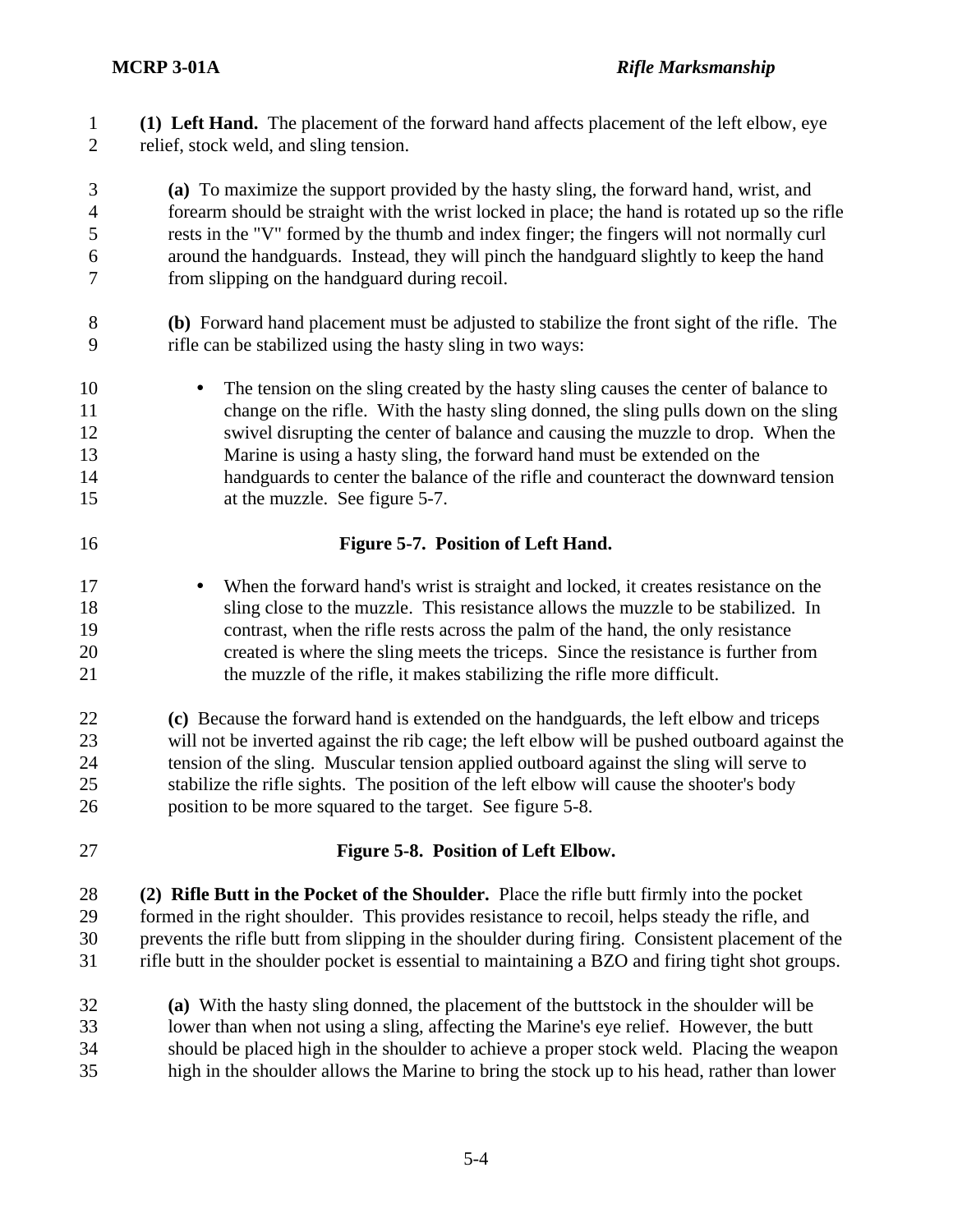1 2 his head to the stock which can degrade acquisition of sight alignment and sight picture. See figure 5-9.

3 4

**Figure 5-9. Buttstock in the Shoulder.**

5 6 **(b)** If the Marine is using the hasty sling properly to support his position, the Marine will be more squared to the target; the rifle will not be angled across the chest.

7 8 9 10 11 12 13 **(3) Grip of the Right Hand.** Grasp the pistol grip with the right hand and place the forefinger on the trigger, with the thumb and remaining fingers wrapped around the pistol grip (see figure 5-10). Firm rearward pressure should be exerted to help keep the rifle butt firmly in the shoulder, reducing the effects of recoil. The trigger finger should be placed naturally on the trigger and care should be taken to ensure that the trigger finger can move independently without dragging on the side of the receiver. Proper placement of the right hand on the pistol grip allows the trigger to be moved straight to the rear without disturbing sight alignment.

14

#### **Figure 5-10. Grip of the Right Hand.**

15 16 17 18 19 **(4) Right Elbow.** The right elbow should be positioned naturally to provide balance to the position and create a pocket in the shoulder for the rifle butt. If the elbow is correctly positioned, it helps to form the pocket in the right shoulder where the rifle butt rests. The exact placement of the elbow varies with each shooting position but should remain consistent from shot to shot, ensuring the resistance to recoil remains constant. See figure 5-11.

#### 20 **Figure 5-11. Right Elbow.**

21 22 23 24 25 26 27 **(5) Stock Weld.** The placement of the shooter's cheek against the stock should remain firm and consistent from shot to shot. Consistency of stock weld is achieved through proper placement of the rifle butt in the pocket of the shoulder. A firm contact between the cheek and the stock enables the head and rifle to recoil as a single unit. Stock weld provides quick recovery between rapid fire shots, keeps the aiming eye centered in the rear sight aperture, and prevents the head from bouncing off the stock during recoil. The head should remain erect to allow the aiming eye to look straight through the rear sight aperture. See figure 5-12.

28

#### **Figure 5-12. Stock Weld.**

29 30 31 32 33 **(6) Breathing.** Breathing causes movement of the chest and a corresponding movement in the rifle and its sights. To minimize this movement and the effect it has on aim, learn to control breathing and extend the natural respiratory pause for a few seconds during the final aiming and firing process. Do not extend the natural respiratory pause for an uncomfortable period. This can cause blurry vision and will decrease the ability to deliver well-aimed shots.

34 35 36 **(7) Muscular Tension.** With the hasty sling donned, the Marine must apply an amount of controlled muscular tension in the left arm to keep the sling taut and stabilize the weapon. The muscular tension is applied outward against the sling rather than in an effort to hold the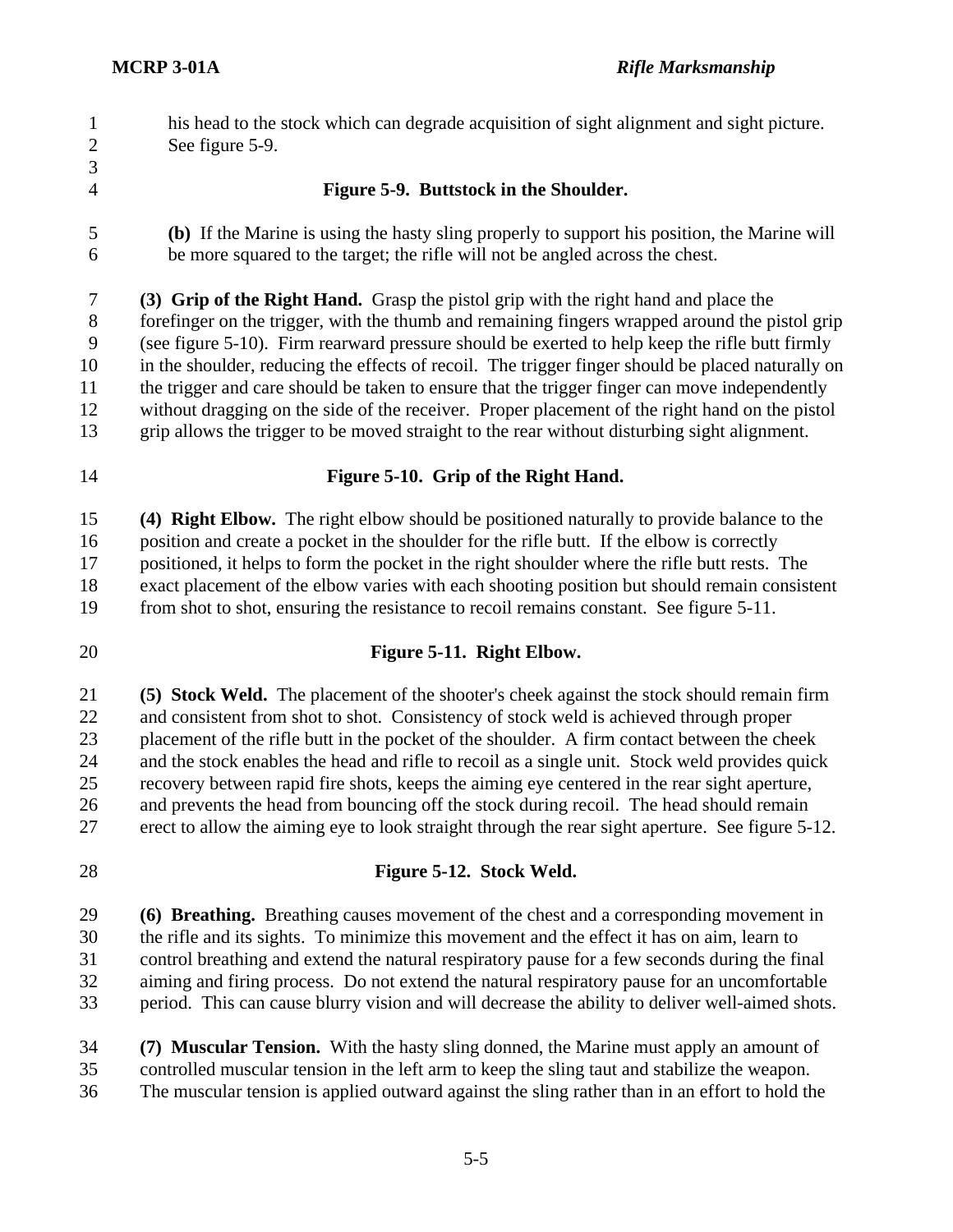1 rifle up. However, muscular tension should not be excessive to cause the Marine to shake,

2 tremble, or fatigue.

#### 3 **5004. Loop Sling**

4 **a. Application.** The loop sling provides the greatest amount of stability during firing. This 5 stability allows the Marine to perfect marksmanship fundamentals. A loop sling takes longer to 6 don or remove than a hasty sling. Therefore, it has limited combat application; it is best used 7 8 prone, sitting, and kneeling positions. It provides maximum stability in all the supported firing 9 10 **b. Donning the Loop Sling.** To form the loop sling: 11 12 where stability of hold is needed for a precision or long-range shot. The loop sling is used in the positions. Place the rifle butt on the right hip and cradle the rifle in the right arm. • Disconnect the J-hook from the lower sling swivel.

- 13 14 ü With the M-buckle near the hook, feed the sling through the top of the M-buckle to form a loop large enough to slip over the arm. See figure 5-13.
- 15 16 **Figure 5-13. Forming a Loop.** ü Give the loop a half turn outboard and insert the left arm through the loop, positioning the
- 17 18 loop above the biceps. The loop is high on the left arm above the biceps muscle in such a position that it does not transmit pulse beat to the rifle.
- 19 • Position the M-buckle on the outside of the left arm. See figure 5-14.
- 20

#### **Figure 5-14. Position of M-buckle.**

- 21 22 23 24 • Tighten the loop on the left arm, ensuring the M-buckle moves toward the center of the arm as the loop tightens. The sling must pull from the center of the arm to be properly positioned. In this way, as tension is applied to the sling in the firing position, the loop will tighten.
- 25 26 27 ü To adjust the sling for the proper length, loosen the sling keeper and pull up or down (toward or away) from the loop. This adjustment varies with every individual and every firing position:
- 28 29 30 31 • The loop should not be tightened excessively on the arm. If blood flow is restricted, excessive pulse beat is transmitted through the rifle sling to the rifle and causes a noticeable, rhythmic movement of the rifle sights. When this occurs, a stable hold at the desired aiming point is impossible to achieve.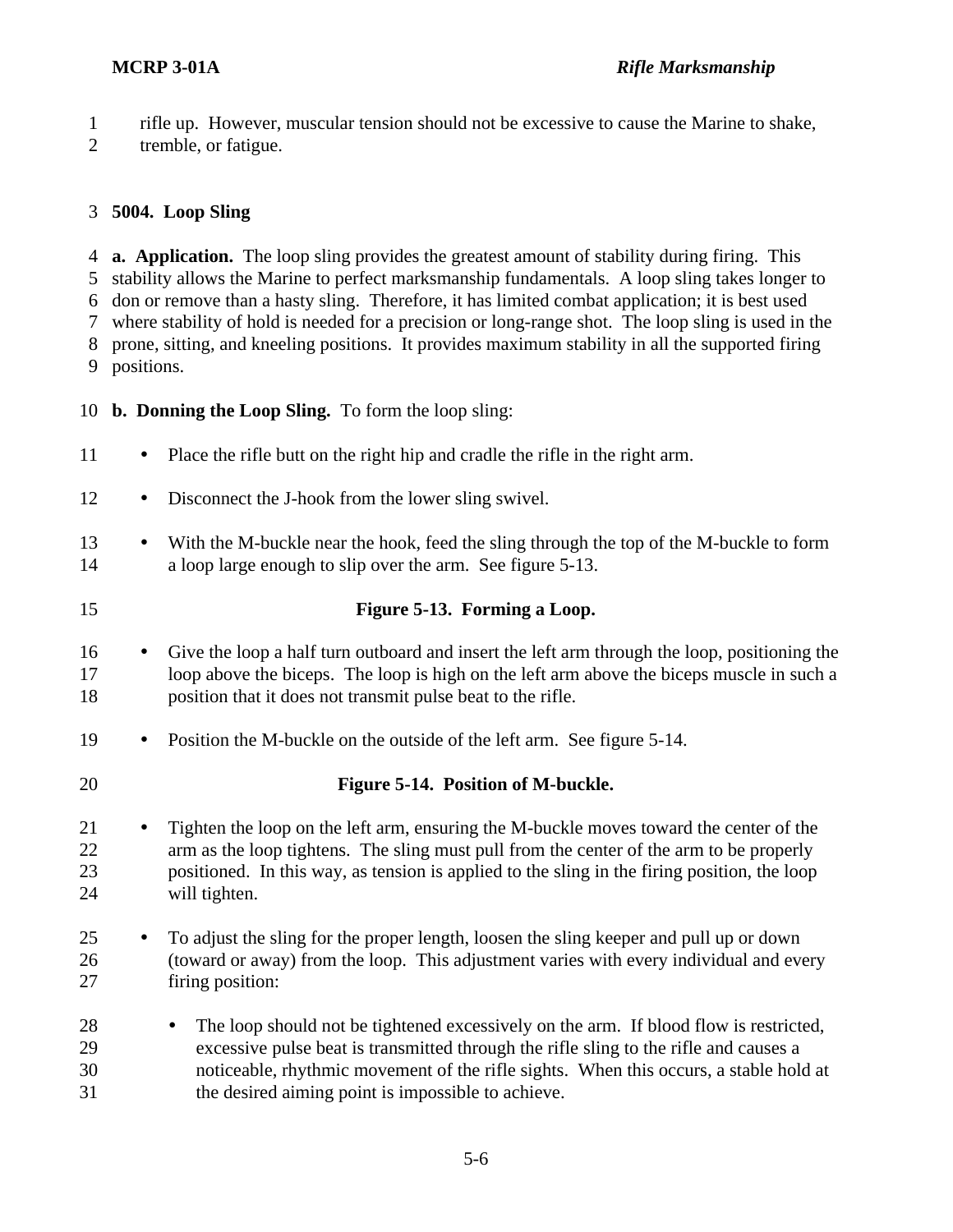- 1 2 3 4 • Tension on the rifle sling is correct when it causes the rifle butt to be forced rearward into the pocket of the shoulder. This serves to keep the buttplate in the shoulder pocket during recoil. To increase the amount of tension on the rifle sling, the sling must be shortened. To lessen the tension, the rifle sling must be lengthened.
- 5 6 • Move the sling keeper toward the left arm and secure it. The sling keeper should be positioned near the feed end of the sling.
- 7 8 ü Place the left hand over the sling from the left side and under the rifle. The rifle handguard should rest in the "V" formed between the thumb and forefinger.
- 9 10 ü Move the left hand as required to achieve desired sight picture. Adjust the length of the sling for proper sling tension and support. See figure 5-15.
- 11

## **Figure 5-15. Loop Sling Donned.**

12 **c. Three Elements of a Good Shooting Position as they Apply with the Loop Sling.** There

- 13 are three elements of a good shooting position that apply when using a loop sling:
- 14 15 16 17 18 **(1) Bone Support.** The body's skeletal structure provides a stable foundation to support the rifle's weight. A weak shooting position will not withstand the repeated recoil of a rifle when firing at the sustained rate or buffeting from wind. To attain a correct shooting position, the bones of the body must support as much of the rifle's weight as possible. Proper use of the sling provides additional support.
- 19 20 **(a)** The weight of the weapon should be supported by bone rather than muscle because muscles fatigue whereas bones do not.
- 21 22 23 **(b)** Establish a strong foundation for the rifle by utilizing bone support. This will enable the Marine to relax as much as possible while minimizing the movement of the weapon due to muscle tension.
- 24 25 26 27 28 29 30 31 32 **(2) Muscular Relaxation.** Once bone support is achieved, muscles are relaxed. Muscular relaxation helps to hold the rifle steady and increase the accuracy of your aim. Muscular relaxation also permits the use of maximum bone support to create a minimum arc of movement and consistency in resistance to recoil. There is no way to achieve muscular relaxation without bone support. During the shooting process, the muscles of the body must be relaxed as much as possible. Muscles that are tense will cause excessive movement of the rifle, disturbing the aim. When proper bone support and muscular relaxation are achieved, the rifle will settle onto your aiming point, making it possible to apply trigger control and deliver a well-aimed shot.
- 33 34 **(3) Natural Point of Aim.** The point at which the rifle sights settle when bone support and muscular relaxation are achieved is called the natural point of aim.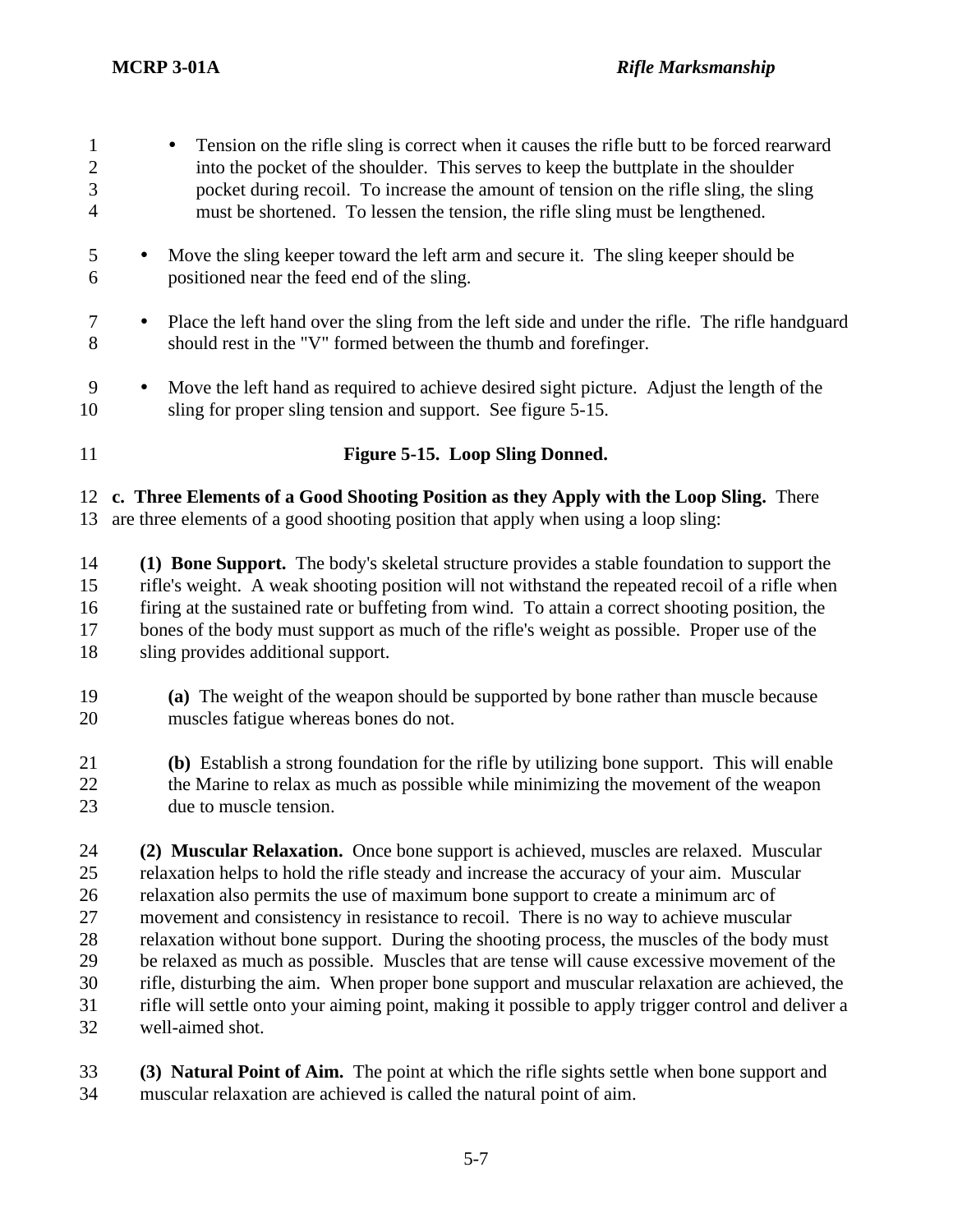| $\mathbf{1}$         | (a) Since the rifle becomes an extension of the body, it may be necessary to adjust the                                                                                                                    |
|----------------------|------------------------------------------------------------------------------------------------------------------------------------------------------------------------------------------------------------|
| $\overline{2}$       | position of the body until the rifle sights settle naturally on the desired aiming point on the                                                                                                            |
| 3                    | target.                                                                                                                                                                                                    |
| $\overline{4}$       | (b) When in a shooting position with proper sight alignment, the position of the tip of the                                                                                                                |
| 5                    | front sight post will indicate the natural point of aim. When completely relaxed, the tip of                                                                                                               |
| 6                    | the front sight post should rest on the desired aiming point.                                                                                                                                              |
| 7                    | (c) One method of checking for natural point of aim is to aim in on your target, close                                                                                                                     |
| 8                    | your eyes, take a couple of breaths, and relax as much as possible. When you open your                                                                                                                     |
| 9                    | eyes, the tip of the front sight post should be positioned on the desired aiming point while                                                                                                               |
| 10                   | maintaining sight alignment.                                                                                                                                                                               |
| 11                   | (d) For each shooting position, specific adjustments will cause your rifle sights to settle                                                                                                                |
| 12                   | center mass, achieving a natural point of aim.                                                                                                                                                             |
| 13                   | In all positions, natural point of aim can be adjusted by:<br>$\bullet$                                                                                                                                    |
| 14                   | Varying the placement of the left hand in relation to the handguards.                                                                                                                                      |
| 15                   | Moving the left hand forward on the handguards lowers the muzzle of the                                                                                                                                    |
| 16                   | weapon, causing the sights to settle lower on the target.                                                                                                                                                  |
| 17                   | Moving the left hand back on the handguards raises the muzzle of the                                                                                                                                       |
| 18                   | weapon, causing the sights to settle higher on the target.                                                                                                                                                 |
| 19                   | Varying the placement of the stock in the shoulder.                                                                                                                                                        |
| 20                   | Moving the stock higher in the shoulder lowers the muzzle of the weapon,                                                                                                                                   |
| 21                   | causing the sights to settle lower on the target.                                                                                                                                                          |
| 22                   | Moving the stock lower in the shoulder raises the muzzle of the weapon,                                                                                                                                    |
| 23                   | causing the sights to settle higher on the target.                                                                                                                                                         |
| 24                   | Natural point of aim can be adjusted right or left by adjusting body alignment                                                                                                                             |
| 25                   | $\bullet$                                                                                                                                                                                                  |
| 26                   | in relation to the target.                                                                                                                                                                                 |
| 27<br>28<br>29<br>30 | In the prone position, if the natural point of aim is above or below the desired<br>aiming point, move your body slightly forward or back using your left elbow as a<br>pivot and by digging your toes in. |
| 31                   | Pushing your body forward causes the sights to settle lower on the target.<br>٠                                                                                                                            |
| 32                   | Pulling your body backward causes the sights to settle higher on the target.<br>$\bullet$                                                                                                                  |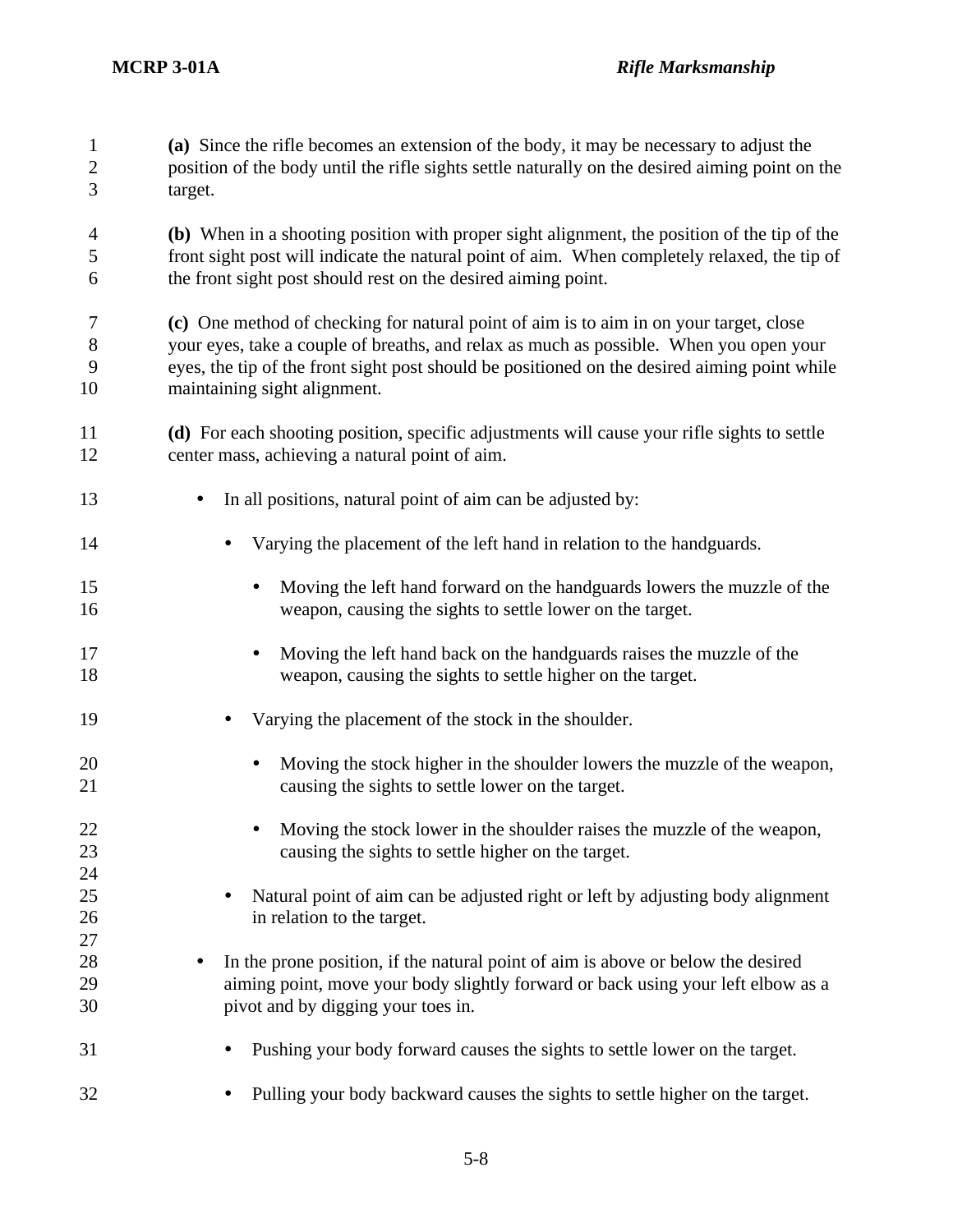1 2 3 4 5 6 7 **d. Seven Factors Common to All Shooting Positions as they Apply with the Loop Sling.** • In the kneeling and sitting positions, natural point of aim can be adjusted by varying the placement of the left elbow on the knee. ü Moving the left elbow forward on the knee lowers the muzzle of the weapon, causing the sights to settle lower on the target. ü Moving the left hand back on the knee raises the muzzle of the weapon, causing the sights to settle higher on the target.

8 The following seven factors must be incorporated into all firing positions with the loop sling (see 9 figure 5-16):

10 **Figure 5-16. Seven Factors with the Loop Sling.**

11 12 13 14 15 16 17 18 **(1) Left Hand.** In all positions established with the loop sling, it is desirable that the handguard of the rifle rest in the "V" formed by the thumb and index finger of the left hand. The left wrist is straight with the rifle resting across the heel of the hand. The left elbow should be positioned directly under the weapon to create bone support and a consistent resistance to recoil. The fingers can curl against the handguard, but should apply only the minimum amount of pressure to prevent the hand from slipping on the handguard. Move the left hand rearward or forward on the handguards to adjust for elevation (moving the hand rearward elevates the muzzle). See figure 5-17.

19

### **Figure 5-17. Position of Left Hand.**

20 21 22 23 24 **(2) Rifle Butt in the Pocket of the Shoulder.** Place the rifle butt firmly into the pocket formed in the right shoulder. This reduces the effect of recoil, helps steady the rifle, and prevents the rifle butt from slipping in the shoulder during firing. Consistent placement of the rifle butt in the shoulder pocket is essential to firing tight shot groups and maintaining a **true zero**. See figure 5-18.

25

34

### **Figure 5-18. Rifle Butt in the Shoulder.**

26 27 28 29 30 31 32 33 **(3) Grip of the Right Hand.** Grasp the pistol grip with the right hand and place the forefinger on the trigger, with the thumb and remaining fingers wrapped around the pistol grip. Firm rearward pressure should be exerted to help keep the rifle butt firmly in the shoulder, reducing the effects of recoil. The trigger finger should be placed naturally on the trigger and care should be taken to ensure that the trigger finger can move independently without dragging on the side of the receiver. Proper placement of the right hand on the pistol grip allows the trigger to be moved straight to the rear without disturbing sight alignment. See figure 5-19.

**Figure 5-19. Grip of the Right Hand.**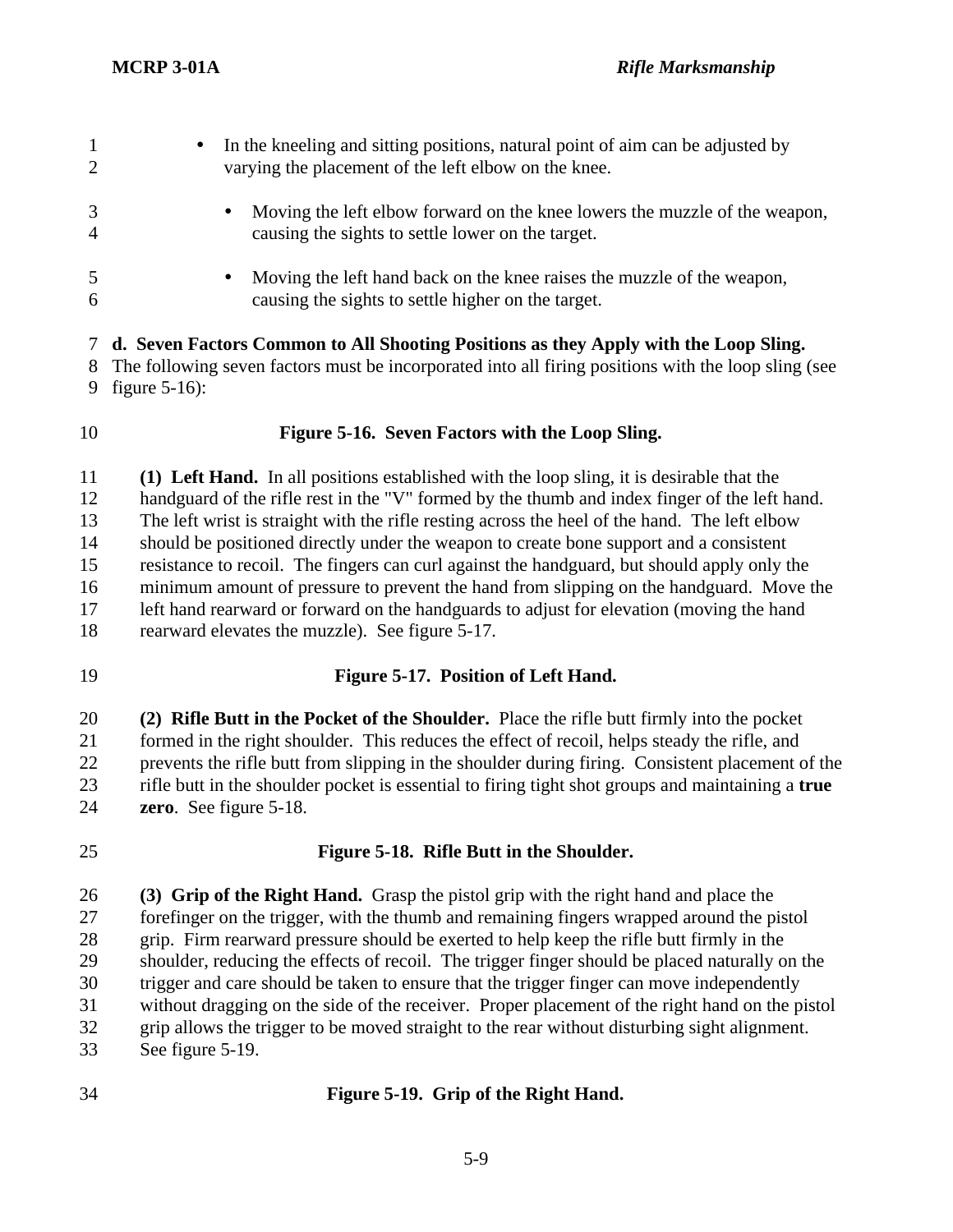1 2 3 4 5 **(4) Right Elbow.** The right elbow should be positioned naturally to provide balance to the position and create a pocket in the shoulder for the rifle butt. If the elbow is correctly positioned, it helps to form the pocket in the right shoulder where the rifle butt rests. The exact placement of the elbow varies with each shooting position but should remain consistent from shot to shot, ensuring the resistance to recoil remains constant. See figure 5-20.

6

13

### **Figure 5-20. Right Elbow.**

7 8 9 10 11 **(5) Stock Weld.** The placement of the shooter's cheek against the stock should remain firm and consistent from shot to shot. Consistency of stock weld is achieved through proper placement of the rifle butt in the pocket of the shoulder. A firm contact between the cheek and the stock enables the head and rifle to recoil as a single unit. This provides quick recovery between rapid fire shots, keeps the aiming eye centered in the rear sight aperture,

12 and prevents the head from bouncing off the stock during recoil. See figure 5-21.

## **Figure 5-21. Stock Weld.**

14 15 16 17 18 19 **(6) Breathing.** Breathing causes movement of the chest and a corresponding movement in the rifle and its sights. To minimize this movement and the effect it has on your aim, learn to control your breathing and extend your natural respiratory pause for a few seconds during the final aiming and firing process. Do not extend your natural respiratory pause for an uncomfortable period. This can cause blurry vision and will decrease your ability to deliver well-aimed shots.

20 21 **(7) Relaxation.** Relaxation prevents undue muscle strain and reduces excessive movement. If proper relaxation is achieved, natural point of aim and sight alignment can be maintained.

### 22 **5005. Prone Position**

 **a. Application.** The prone position provides a very steady foundation for shooting, is easy to assume, and presents a low profile for maximum concealment. However, the prone position is the least mobile of the shooting positions and may restrict a Marine's field of view for observation. In this position, the weight is evenly distributed on the elbows, providing maximum support and 27 good stability for the rifle.

28 **b. Assuming the Prone Position.** The position can be assumed by either moving forward or 29 30 necessary to drop backward into position to avoid crowding cover, or to avoid covering 31 uncleared terrain. dropping backward into position, depending on the combat situation. For example, it may be

32 33 **(1) Moving Forward into Position.** To move forward into the prone position, the Marine performs the following steps: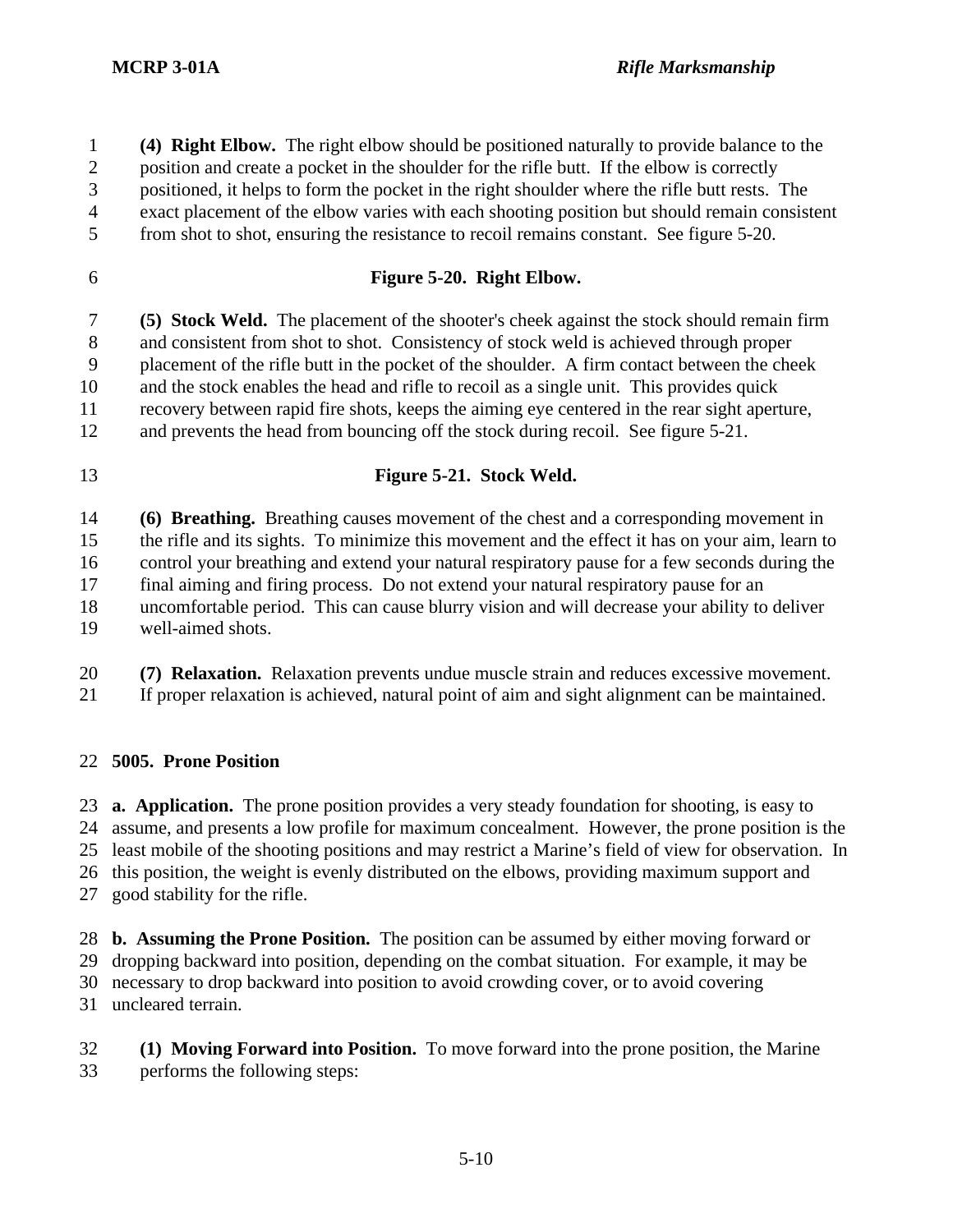| $\mathbf{1}$<br>$\overline{c}$ | Stand erect, face the target, and spread your feet a comfortable distance.                                                                                                                                                                            |
|--------------------------------|-------------------------------------------------------------------------------------------------------------------------------------------------------------------------------------------------------------------------------------------------------|
| 3                              | Place your left hand on the handguard, your right hand on the pistol grip.<br>٠                                                                                                                                                                       |
| 4                              | Lower yourself into position by dropping to both knees (see figure 5-22).                                                                                                                                                                             |
| 5                              | Figure 5-22. Dropping to Both Knees.                                                                                                                                                                                                                  |
| 6<br>7                         | Then shift your weight forward to lower your upper body to the ground using your<br>٠<br>right hand to break the forward motion. See figure 5-23.                                                                                                     |
| $8\,$                          | Figure 5-23. Moving Forward Into Position.                                                                                                                                                                                                            |
| 9<br>10                        | (2) Dropping Back into Position. To drop back into the prone position, the Marine<br>performs the following steps:                                                                                                                                    |
| 11                             | Place your left hand on the handguard, your right hand on the pistol grip.                                                                                                                                                                            |
| 12                             | Squat to the ground and break the fall with either hand (see figure 5-24).<br>٠                                                                                                                                                                       |
| 13                             | Figure 5-24. Breaking the Fall.                                                                                                                                                                                                                       |
| 14                             | Kick both legs straight to the rear (see figure 5-25).                                                                                                                                                                                                |
| 15                             | Figure 5-25. Kicking Back Into Position.                                                                                                                                                                                                              |
| 16<br>17                       | c. Straight Leg Position with the Hasty Sling. Apply the seven factors to this position<br>(paragraph 5003c). To assume the straight leg prone position with the hasty sling, either move<br>18 forward or drop back into position (see figure 5-26): |
| 19                             | Figure 5-26. Straight Leg Prone Position with Hasty Sling.                                                                                                                                                                                            |
| 20<br>21<br>22                 | Once on the ground, extend your left elbow in front of you. Stretch your legs out behind<br>you. Spread your feet a comfortable distance apart with your toes pointing outboard and<br>the inner portion of your feet in contact with the ground.     |
| 23                             | As much of your body mass should be aligned directly behind the rifle as possible.                                                                                                                                                                    |
| 24<br>25                       | If body alignment is correct, the weapon's recoil is absorbed by the whole body and<br>not just the shoulder.                                                                                                                                         |
| 26                             | Lower your right elbow to the ground so your shoulders are level.                                                                                                                                                                                     |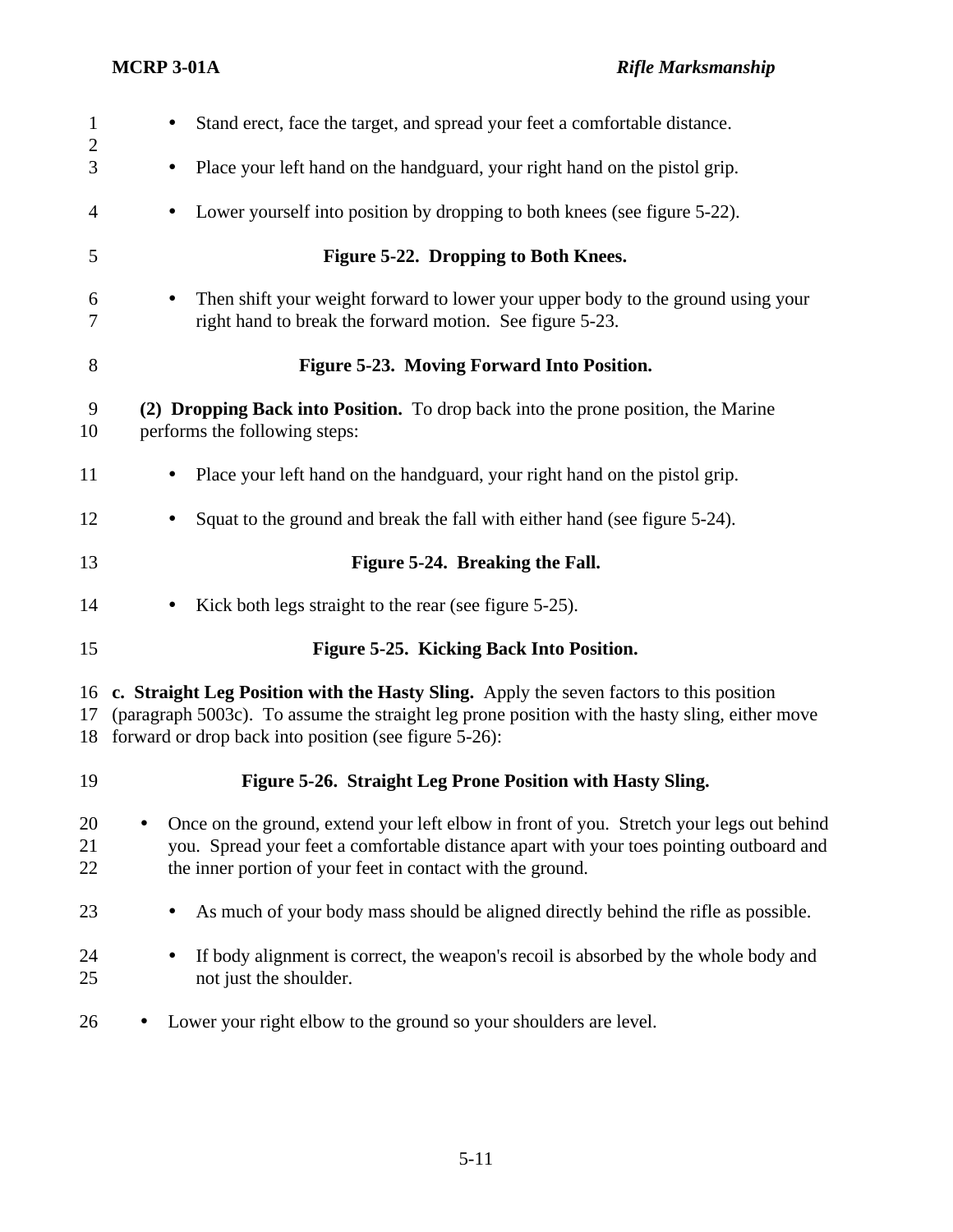1 2 3 4 5 6 7 8 9 10 11 12 13 14 15 16 17 ü Grasp the pistol grip with your right hand and pull back to place the rifle butt in your right shoulder pocket. Apply rearward pressure with your right hand to hold the rifle butt in your shoulder. • Lower your head and place your cheek firmly against the stock to allow the aiming eye to look through the rear sight aperture. • Adjust the position of your left elbow to adjust sling tension (moving the elbow out tightens the sling). ü At the same time, move your left hand to a location under the handguard which allows the sling to support the weapon. To adjust for elevation: • Move the left hand rearward or forward on the handguards (moving the hand rearward elevates the muzzle). • Open or close the "V" of the left hand for small adjustments (closing the "V" elevates the muzzle). To adjust for a cant in the rifle, rotate the handguard left or right in the "V" formed by the thumb and forefinger. **d. Straight Leg Position with the Loop Sling.** Apply the three elements and seven factors to this position (paragraph 5004c and d). To assume the straight leg prone position with the loop

18 sling, either move forward or drop back into position (see figure 5-27):

19

## **Figure 5-27. Straight Leg Prone Position with Loop Sling.**

- 20 21 22 23 • Once on the ground, roll your body to the left side as you extend and invert your left elbow on the ground. Stretch your legs out behind you. Spread your feet a comfortable distance apart with your toes pointing outboard and the inner portion of your feet in contact with the ground.
- 24 ü As much of your body mass should be aligned directly behind the rifle as possible.
- 25 26 • If body alignment is correct, the weapon's recoil is absorbed by the whole body and not just the shoulder.
- 27 28 ü Grasp the rifle butt with your right hand and place the rifle butt into your right shoulder pocket.
- 29 30 • Rotate your body to the right while your elbow is lowered to the ground so your shoulders are level and your right hand pulls and holds the rifle in your shoulder.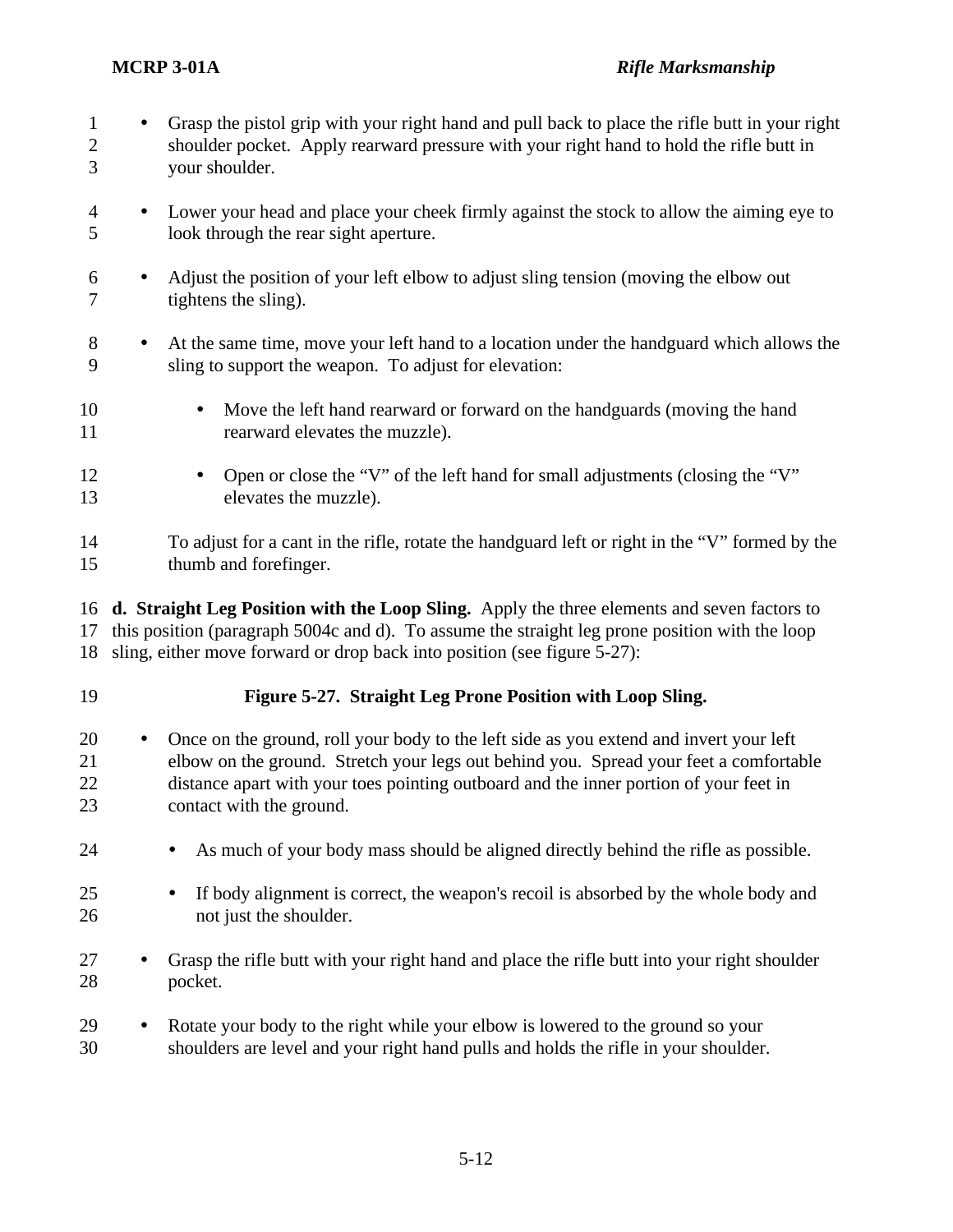- 1 2 • Lower your head and place your cheek firmly against the stock to allow the aiming eye to look through the rear sight aperture.
- 3 4 5 • Move your left hand to a location under the handguard which provides maximum bone support and stability for the weapon. This may require that you remove the rifle from your shoulder to reposition your left hand. To adjust for elevation:
- 6 7 ü Move the left hand rearward or forward on the handguards (moving the hand rearward elevates the muzzle).
- 8 9 • Open or close the "V" of the left hand for small adjustments (closing the "V" elevates the muzzle).

10 11 12 forward or drop back into position (see figure 5-28): **e. Cocked Leg Position with the Hasty Sling.** Apply the seven factors to this position (paragraph 5003c). To assume the cocked leg prone position with the hasty sling, either move

13

#### **Figure 5-28. Cocked Leg Prone Position with Hasty Sling.**

- 14 15 16 • Once on the ground, roll your body to the left side and extend your left elbow on the ground. Your left leg is stretched out behind you, almost in a straight line. This allows the mass of the body to be placed behind the rifle to aid in absorbing recoil.
- 17 18 19 20 21 ü Turn the toe of your left foot inboard so the outside of your left leg and foot are in contact with the ground. Bend your right leg and draw it up toward your body to a comfortable position. Turn your right leg and foot outboard so the inside of your right boot is in contact with the ground. Cocking the leg will raise the diaphragm, making breathing easier.
- 22 23 24 ü Grasp the pistol grip with your right hand and pull back to place the rifle butt in your right shoulder pocket. Apply rearward pressure with your right hand to hold the rifle butt in your shoulder.
- 25 26 • Roll your body to the right while lowering your right elbow to the ground. The right shoulder is higher than the left shoulder in the cocked leg position.
- 27 28 • Lower your head and place your cheek firmly against the stock to allow the aiming eye to look through the rear sight aperture.
- 29 30 • Adjust the position of your left elbow to adjust sling tension (moving the elbow out tightens the sling).
- 31 32 33 ü At the same time, move your left hand to a location under the handguard which allows the sling to support the weapon and the front sight to be centered in the rear sight aperture. To adjust for elevation: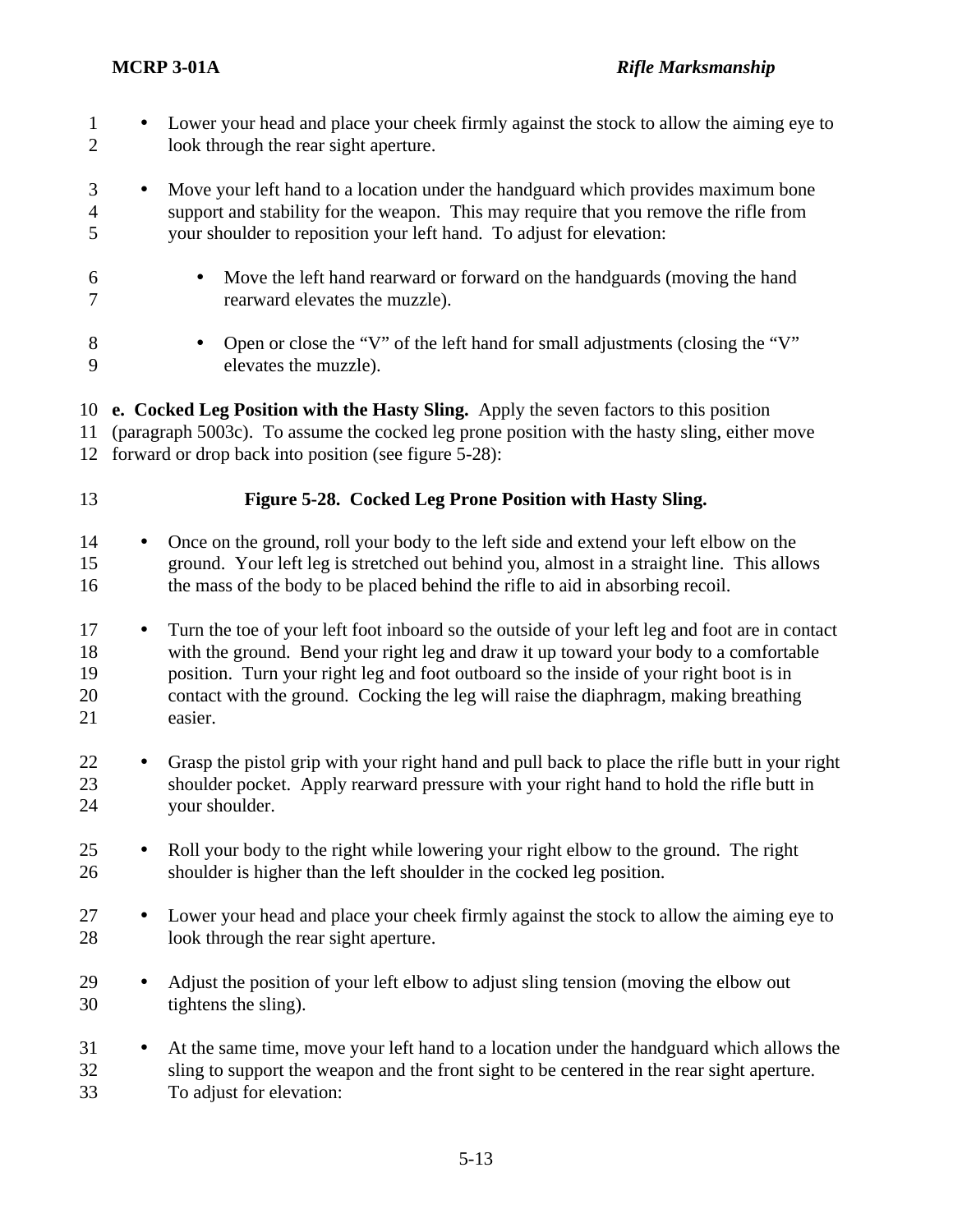- 1 2 3 4 5 6 7 **f. Cocked Leg Position with the Loop Sling.** Apply the three elements and seven factors to 8 this position (paragraph 5004c and d). To assume the cocked leg prone position with the loop 9 • Move the left hand rearward or forward on the handguards (moving the hand rearward elevates the muzzle). • Open or close the "V" of the left hand for small adjustments (closing the "V" elevates the muzzle). To adjust for a cant in the rifle, rotate the handguard left or right in the "V" formed by the thumb and forefinger. sling, either move forward or drop back into position (see figure 5-29):
- 10 **Figure 5-29. Cocked Leg Prone Position with Loop Sling.**
- 11 12 13 • Once on the ground, roll your body to the left side and extend and invert your left elbow on the ground. Your left leg is stretched out behind you, almost in a straight line. This allows the mass of the body to be placed behind the rifle to aid in absorbing recoil.
- 14 15 16 17 18 ü Turn the toe of your left foot inboard so the outside of your left leg and foot are in contact with the ground. Then bend your right leg and draw it up toward your body to a comfortable position. Turn your right leg and foot outboard so the inside of your right boot is in contact with the ground. Cocking the leg will raise the diaphragm, making breathing easier.
- 19 20 ü Grasp the rifle butt with your right hand and place the rifle butt into your right shoulder pocket.
- 21 22 • Roll your body to the right while lowering your right elbow to the ground. The right shoulder is higher than the left shoulder in the cocked leg position.
- 23 24 • Lower your head and place your cheek firmly against the stock to allow the aiming eye to look through the rear sight aperture.
- 25 26 27 • Move your left hand to a location under the handguard which provides maximum bone support and stability for the weapon and allows the front sight post to be centered in the rear sight aperture. To adjust for elevation:
- 28 29 Move the left hand rearward or forward on the handguards (moving the hand rearward elevates the muzzle).
- 30 31 • Open or close the "V" of the left hand for small adjustments (closing the "V" elevates the muzzle).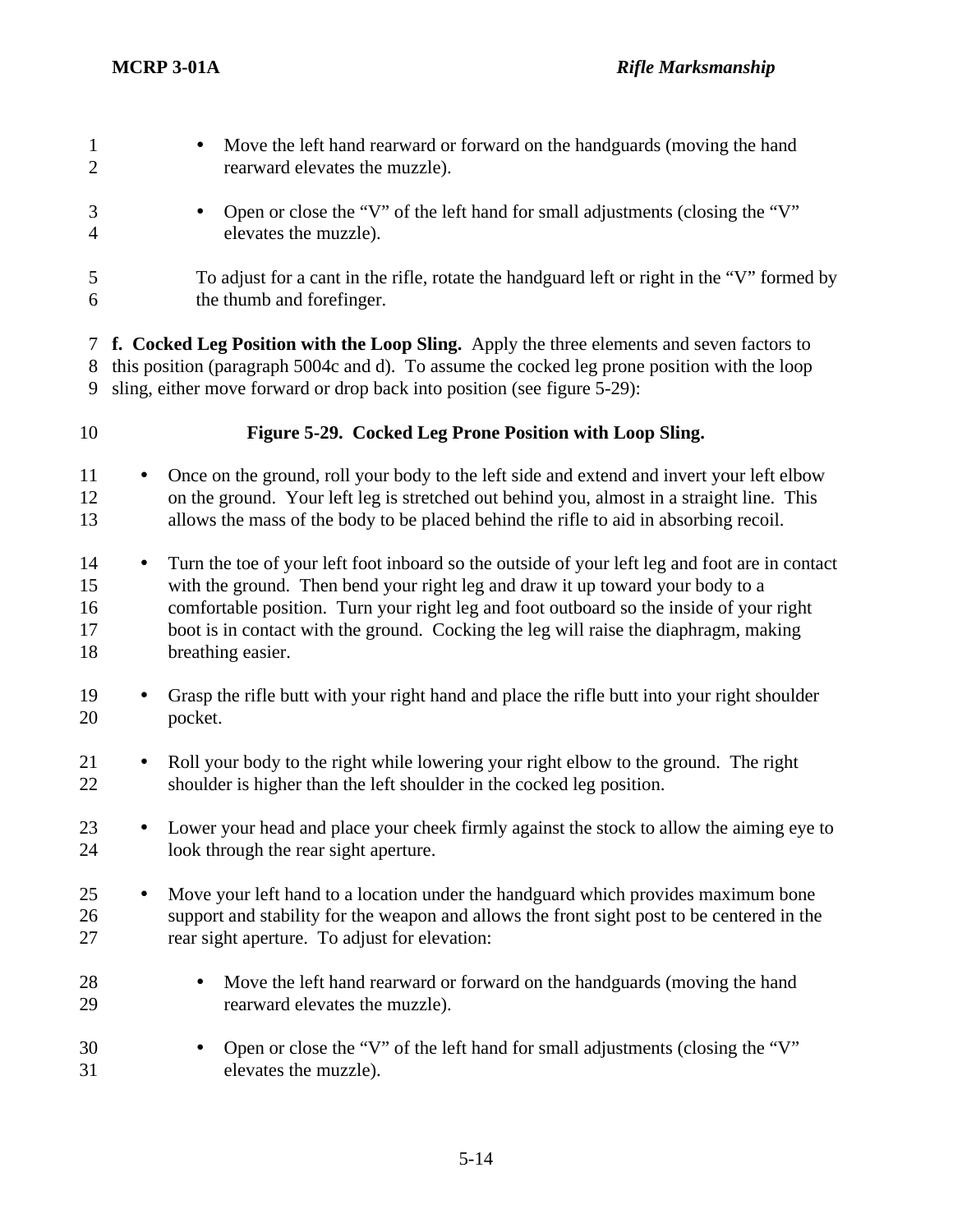#### 1 **5006. Kneeling Position**

 **a. Description.** The kneeling position is quick to assume and easy to maneuver from. It is usually assumed after initial engagement has been made from a standing position. It can easily be adapted to available cover. A tripod is formed by the left foot, right foot, and right knee when the Marine assumes the position. This gives the Marine a stable foundation for shooting. The kneeling position also presents a higher profile to facilitate a better field of view as compared to the prone and sitting positions. **b. Assuming the Kneeling Position.** The kneeling position can be assumed by either moving

9 forward or dropping back into position, depending on the combat situation. For example, it may 10 be necessary to drop back into position to avoid crowding cover, or to avoid covering uncleared 11 terrain.

12 13 **(1) Moving Forward into Position.** To move forward into the kneeling position, the Marine steps forward toward the target with his left foot and assumes the kneeling position.

14 15 16 **(2) Dropping Back into Position.** To drop back into the kneeling position, the Marine leaves his left foot in place and steps backward with his right foot and assumes the kneeling position.

17 18 19 **c. High Kneeling Position with the Hasty Sling.** Apply the seven factors to this position (paragraph 5003c). To assume the high kneeling position with the hasty sling, either move forward or drop back into position (see figure 5-30):

#### 20 **Figure 5-30. High Kneeling Position with Hasty Sling.**

- 21 • Square your body to the target.
- 22 • Place your left hand under the handguard.
- 23 • Kneel down on your right knee.
- 24 25 ü Keep your right ankle straight, with the toe of your boot in contact with the ground and curled under by the weight of your body.
- 26 27 28 ü Place the right portion of your buttocks on or over your right heel; contact with the heel provides more stability to the position. However, the use of cover may not allow the buttocks to make contact with the heel.
- 29 30 • Place your left foot forward to a point that allows your shin to be vertically straight. Your left foot should be flat on the ground.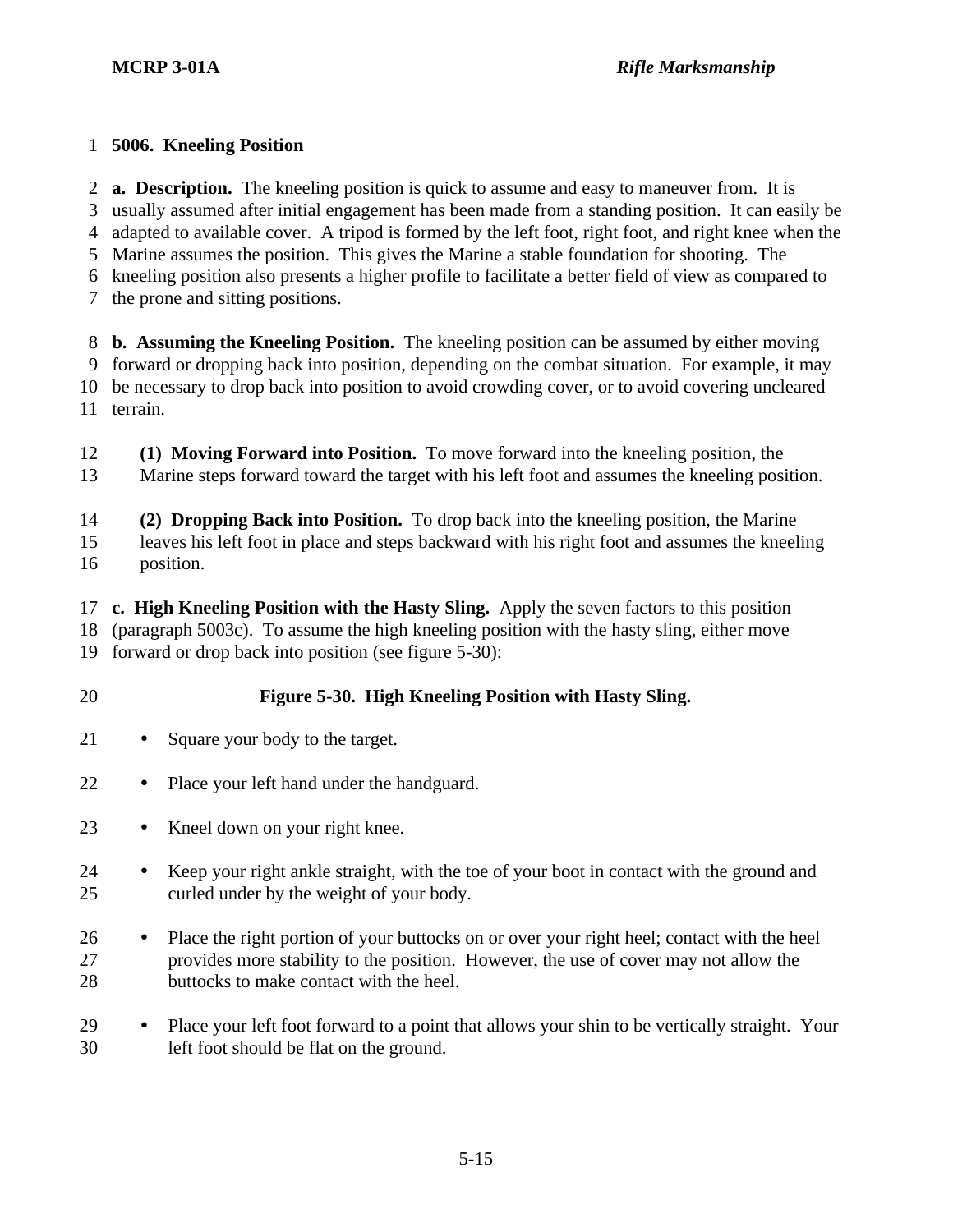- 1 2 3 4 5 6 7 8 9 10 11 12 13 14 15 16 17 18 19 20 21 22 **d. High Kneeling Position with the Loop Sling.** Apply the three elements and seven factors to 23 24 25 26 27 Place the flat part of your upper left arm, just above the elbow, against the inside of your left knee so it is in firm contact. • Lean slightly forward to decrease recovery time during recoil. ü Grasp the pistol grip with your right hand and pull back to place the rifle butt in your right shoulder pocket. Apply rearward pressure with your right hand to hold the rifle butt in your shoulder. ü Bend your right elbow to provide the least muscular tension possible and lower it to a natural position. • Lower your head and place your cheek firmly against the stock to allow the aiming eye to look through the rear sight aperture. • Adjust your position to adjust sling tension. Widening your stance or moving your left elbow out tightens the sling. ü At the same time, move your left hand to a location under the handguard which allows the sling to support the weapon and the front sight to be centered in the rear sight aperture. To adjust for elevation: ü Move the left hand rearward or forward on the handguards (moving the hand rearward elevates the muzzle). • Open or close the "V" of the left hand for small adjustments (closing the "V" elevates the muzzle). To adjust for a cant in the rifle, rotate the handguard left or right in the "V" formed by the thumb and forefinger. this position (paragraph 5004c and d). To assume the high kneeling position with the loop sling, either move forward or drop back into position (see figure 5-31): **Figure 5-31. High Kneeling Position with Loop Sling.** • Position your body at a 45-degree angle to the target. • Place your left hand under the handguard.
- 28 29 ü Kneel down on your right knee so your right lower leg is approximately parallel to the target.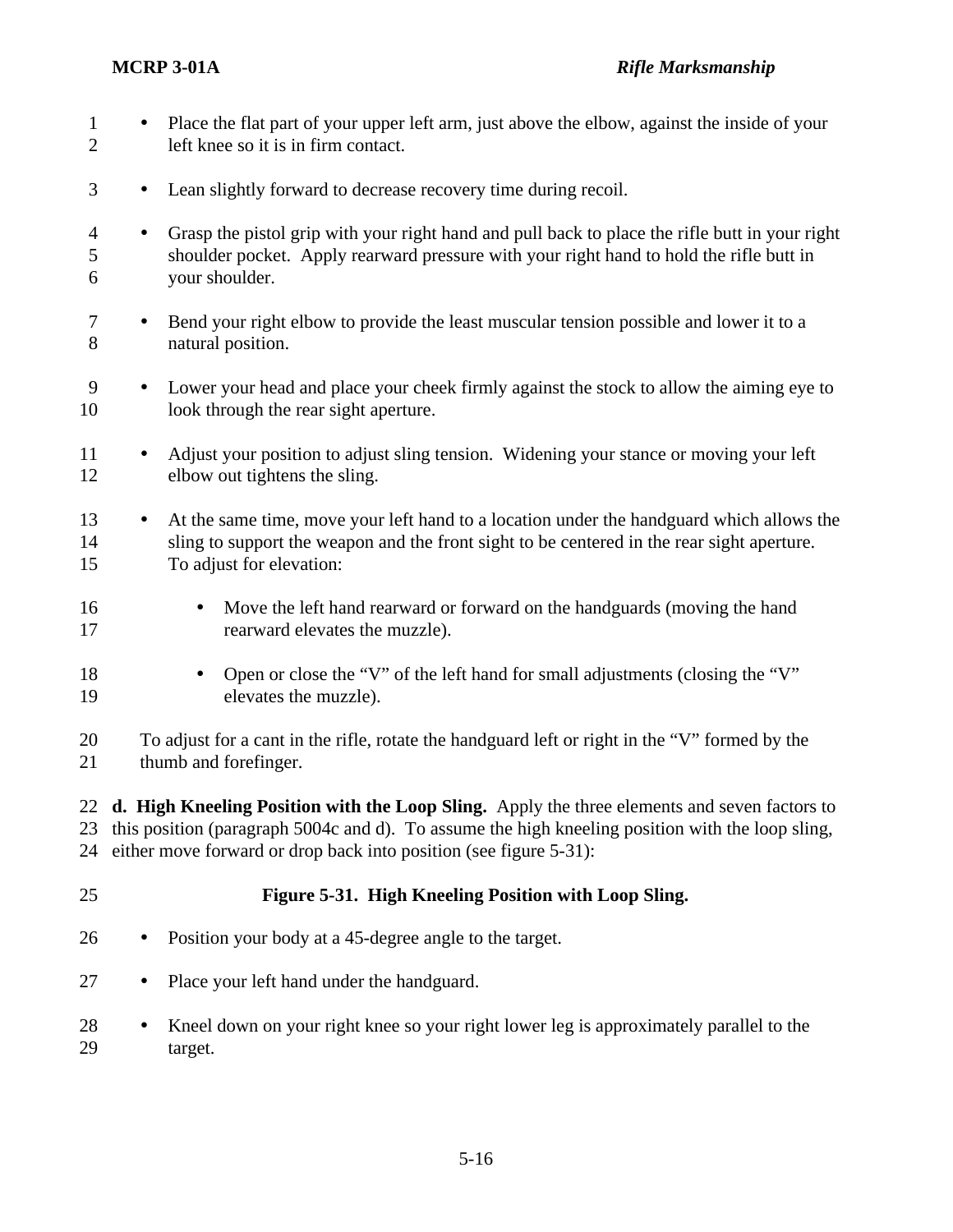- 1 2 ü Keep your right ankle straight, with the toe of your boot in contact with the ground and curled under by the weight of your body.
- 3 4 • Place the right portion of your buttocks on or over your right heel; contact with the heel provides more stability to the position.
- 5 6 7 • Place your left foot forward to a point that allows your shin to be vertically straight. Your left foot should be flat on the ground since it will be supporting the majority of your weight.
- 8 9 10 ü Place the flat part of your upper left arm, just above the elbow, on your left knee so it is in firm contact with the flat surface formed on top of your bent knee. The point of your left elbow will extend just slightly past the left knee.
- 11 • Lean slightly forward into the sling for support.
- 12 13 ü Grasp the rifle butt with your right hand and place the rifle butt into your right shoulder pocket.
- 14 15 ü Bend your right elbow to provide the least muscular tension possible and lower it to a natural position.
- 16 17 • Lower your head and place your cheek firmly against the stock to allow the aiming eye to look through the rear sight aperture.
- 18 19 20 • Move your left hand to a location under the handguard which provides maximum bone support and stability for the weapon and allows the front sight post to be centered in the rear sight aperture. To adjust for elevation:
- 21 22 • Move the left hand rearward or forward on the handguards (moving the hand rearward elevates the muzzle).
- 23 24 • Open or close the "V" of the left hand for small adjustments (closing the "V" elevates the muzzle).

 **e. Medium Kneeling Position.** This is also referred to as the bootlace kneeling position. Assume the medium kneeling position in the same way as the high kneeling position with the exception of the right foot. The right ankle is straight and the foot is stretched out with the bootlaces in contact with the ground. The buttocks are in contact with the heel of the right foot. See figure 5-32.

30 **Figure 5-32. Medium Kneeling Position.**

31 **f. Low Kneeling Position.** The low kneeling position is most commonly used when firing from 32 a forward slope. Assume the low kneeling position in the same way as the high kneeling position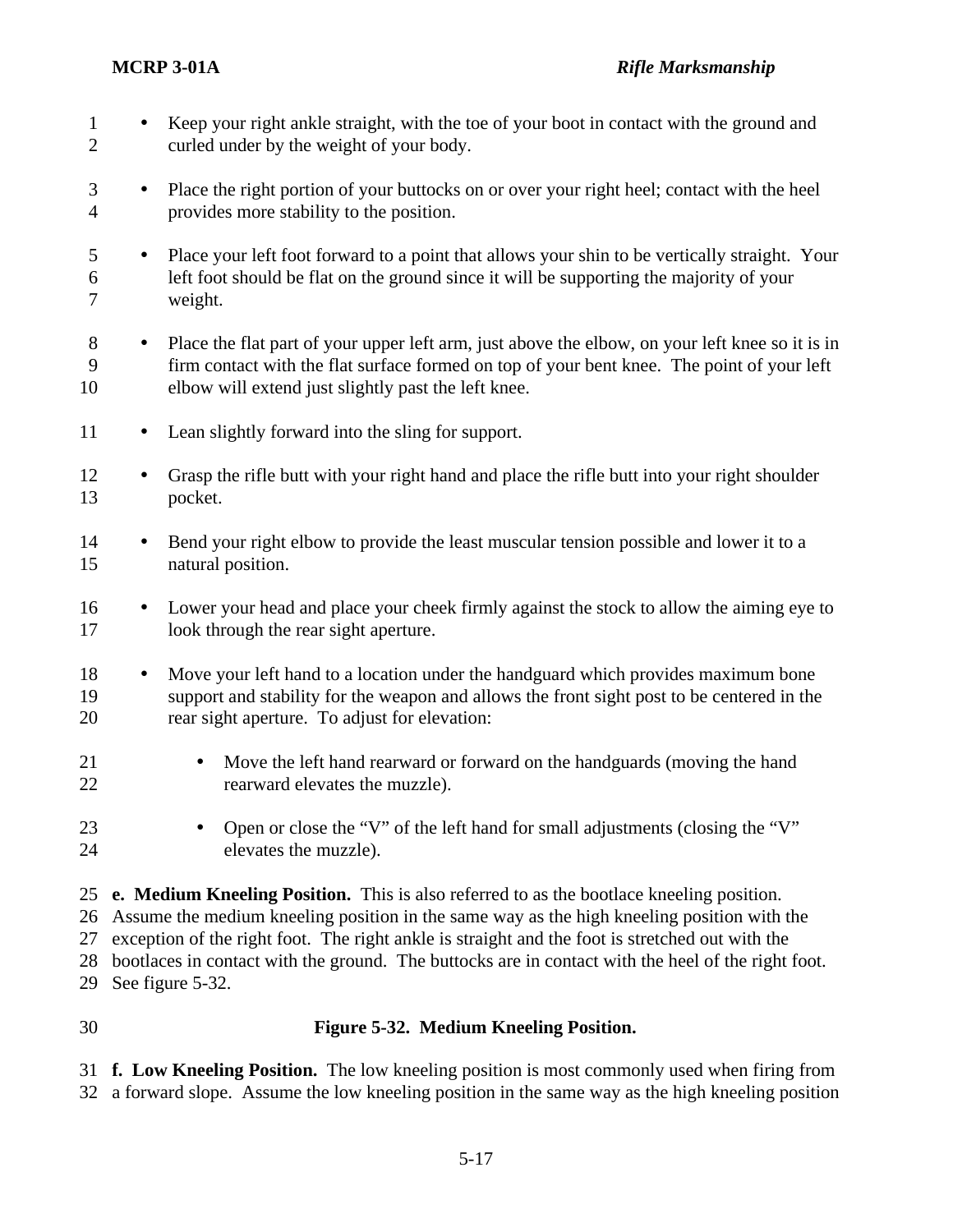with the exception of the placement of the right foot. Turn the right ankle so the outside of the

 foot is in contact with the ground and the buttocks are in contact with the inside of the foot. See figure 5-33.

## **Figure 5-33. Low Kneeling Position.**

 **5007. Sitting Position.** There are three variations of the sitting position: crossed ankle, crossed leg, and open leg. Experiment with all the variations and select that position which provides the most stability for firing.

 **a. Description.** The sitting position provides an extremely stable base. However, it provides limited lateral movement and it is not easy to maneuver from. It has several variations that can be adapted to the individual Marine. The sitting position provides greater elevation than the prone position while still having a fairly low profile.

 **b. Crossed Ankle Sitting Position with the Hasty Sling.** The crossed ankle sitting position is an extremely stable shooting position. This position places most of the body's weight behind the weapon and aids in quick shot recovery. Apply the seven factors to this position (paragraph 5003c). To assume the crossed ankle sitting position with the hasty sling (see figure 5-34): 

### **Figure 5-34. Crossed Ankle Sitting Position with Hasty Sling.**

- • Square your body to the target.
- • Place your left hand under the handguard.
- • Bend at the knees and break your fall with your right hand.
- ü Push backward with your feet to extend your legs and place your buttocks on the ground.
- • Cross your left ankle over your right ankle.
- ü Bend forward at the waist and place your left elbow on your left leg below the knee.
- ü Grasp the pistol grip with your right hand and pull back to place the rifle butt in your right shoulder pocket. Apply rearward pressure with your right hand to hold the rifle butt in your shoulder.
- • Lower your right elbow to the inside of your right knee.
- • Lower your head and place your cheek firmly against the stock to allow the aiming eye to look through the rear sight aperture.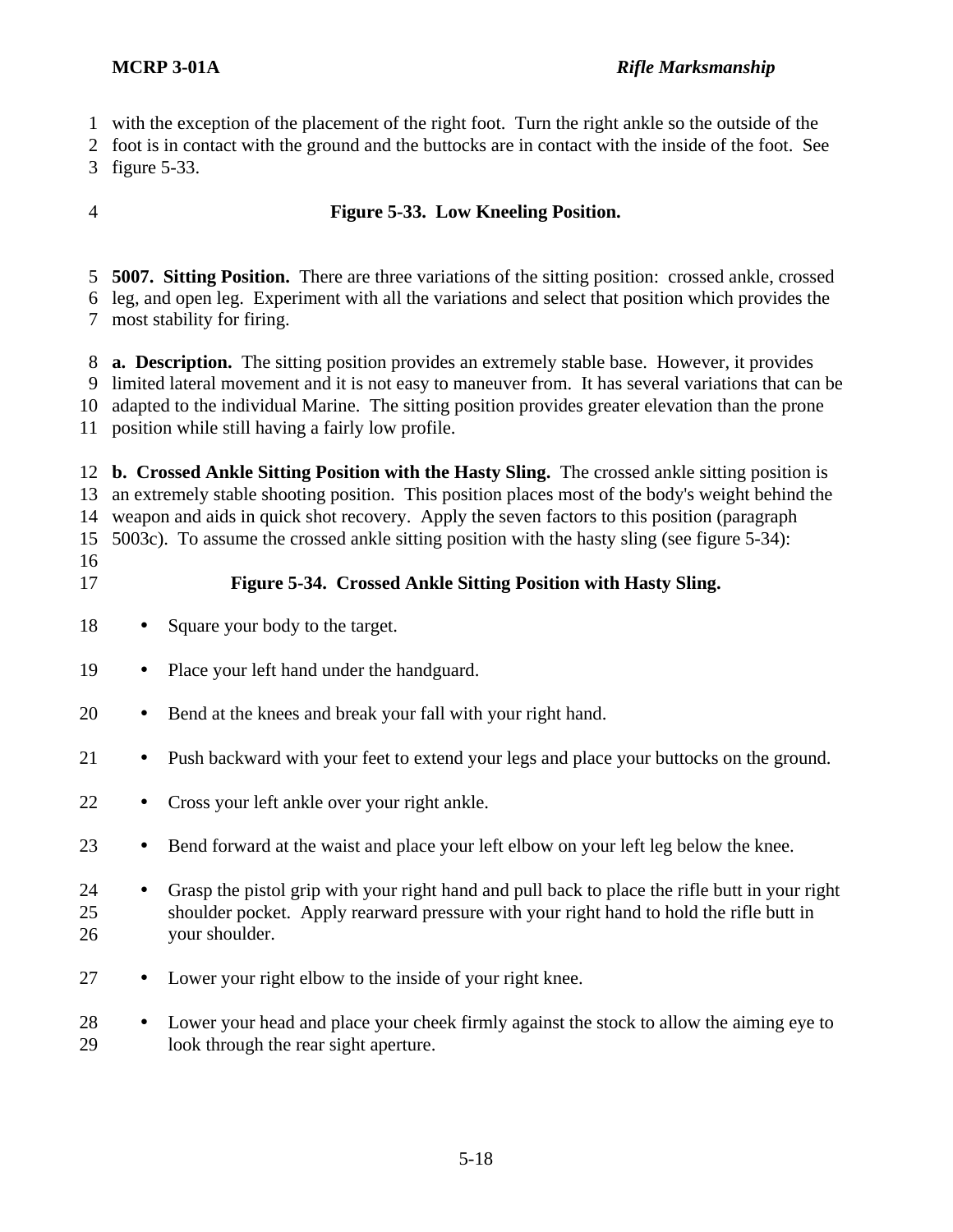1 2 3 4 5 6 7 8 9 10 11 12 **c. Crossed Ankle Sitting Position with the Loop Sling.** Apply the three elements and seven 13 factors to this position (paragraph 5004c and d). To assume the crossed ankle sitting position 14 with the loop sling (see figure 5-35): 15 16 17 18 19 20 21 22 23 24 25 26 27 28 29 Adjust your position to adjust sling tension. Widening your stance and moving your left elbow out tighten the sling. ü At the same time, move your left hand to a location under the handguard which allows the sling to support the weapon and the front sight to be centered in the rear sight aperture. To adjust for elevation: • Move the left hand rearward or forward on the handguards (moving the hand rearward elevates the muzzle). • Open or close the "V" of the left hand for small adjustments (closing the "V" elevates the muzzle). To adjust for a cant in the rifle, rotate the handguard left or right in the "V" formed by the thumb and forefinger. **Figure 5-35. Crossed Ankle Sitting Position with Loop Sling.** • Position your body at approximately a 30-degree angle to the target. Place your left hand under the handguard. • Bend at the knees and break your fall with your right hand. ü Push backward with your feet to extend your legs and place your buttocks on the ground. • Cross your left ankle over your right ankle. ü Bend forward at the waist and place your left elbow on your left leg below the knee. Grasp the rifle butt with your right hand and place the rifle butt into your right shoulder pocket. • Lower your right elbow to the inside of your right knee. • Lower your head and place your cheek firmly against the stock to allow the aiming eye to look through the rear sight aperture. • Move your left hand to a location under the handguard which provides maximum bone support and stability of the weapon and allows the front sight post to be centered in the rear sight aperture. To adjust for elevation: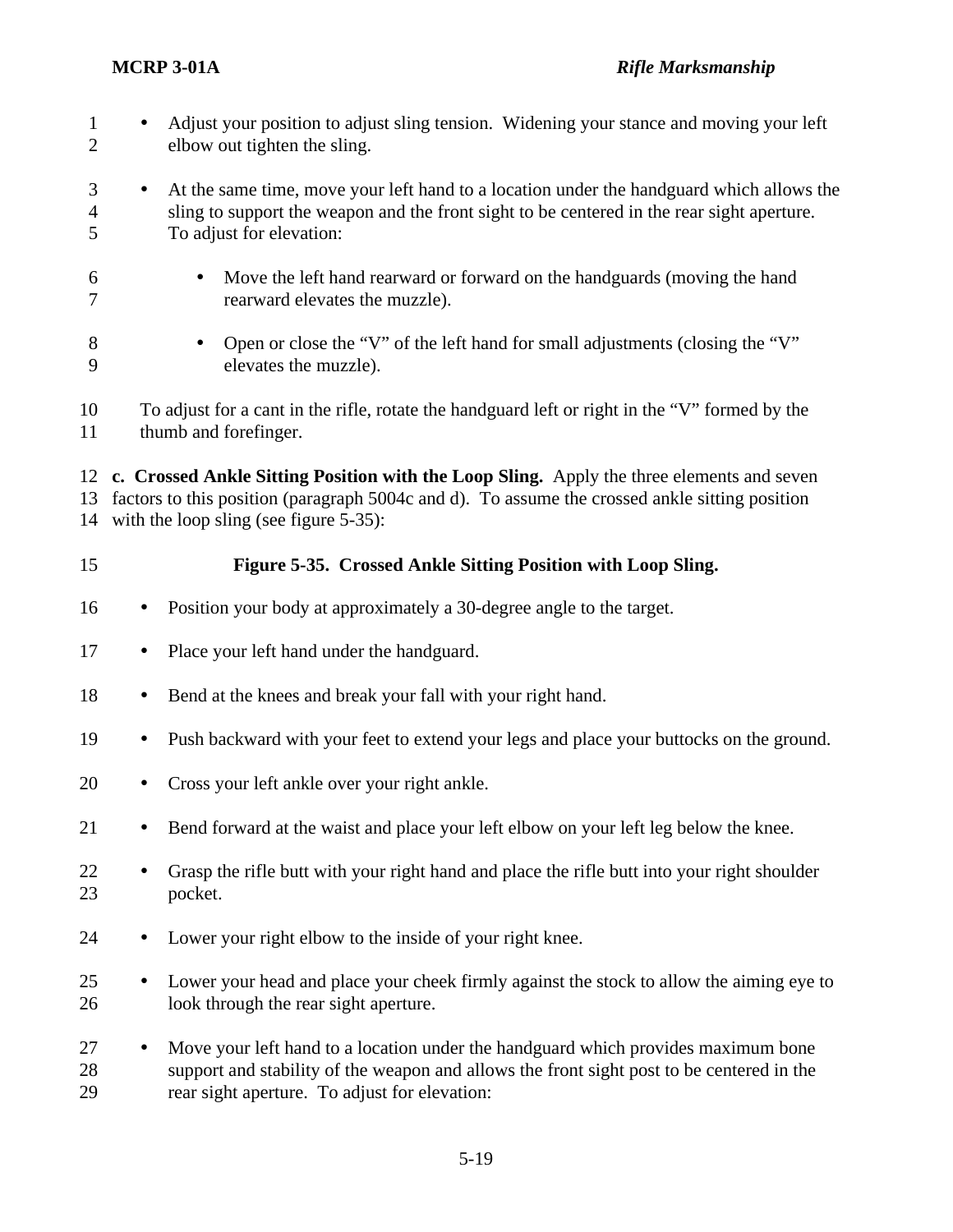| $\mathbf{1}$<br>$\overline{2}$ | Move the left hand rearward or forward on the handguards (moving the hand<br>rearward elevates the muzzle).                                                                                                                                                                                                                                                                 |
|--------------------------------|-----------------------------------------------------------------------------------------------------------------------------------------------------------------------------------------------------------------------------------------------------------------------------------------------------------------------------------------------------------------------------|
| 3<br>4                         | Open or close the "V" of the left hand for small adjustments (closing the "V"<br>elevates the muzzle).                                                                                                                                                                                                                                                                      |
| 5<br>6<br>7<br>8<br>9          | d. Crossed Leg Sitting Position with the Hasty Sling. The crossed leg sitting position<br>provides a medium base of support and places some of the body's weight behind the weapon for<br>quick recovery after each shot. Apply the seven factors to this position (paragraph 5003c). To<br>assume the crossed leg sitting position with the hasty sling (see figure 5-36): |
| 10                             | Figure 5-36. Crossed Leg Sitting Position with Hasty Sling.                                                                                                                                                                                                                                                                                                                 |
| 11                             | Square your body to the target.                                                                                                                                                                                                                                                                                                                                             |
| 12                             | Place your left hand under the handguard.<br>٠                                                                                                                                                                                                                                                                                                                              |
| 13                             | Cross your left leg over your right leg.<br>٠                                                                                                                                                                                                                                                                                                                               |
| 14                             | Bend at the knees while breaking your fall with your right hand.<br>$\bullet$                                                                                                                                                                                                                                                                                               |
| 15                             | Place your buttocks on the ground as close to your crossed legs as you comfortably can.<br>٠                                                                                                                                                                                                                                                                                |
| 16<br>17                       | Bend forward at the waist while placing your left elbow on your left leg into the bend of<br>$\bullet$<br>the knee.                                                                                                                                                                                                                                                         |
| 18<br>19<br>20                 | Grasp the pistol grip with your right hand and pull back to place the rifle butt in your right<br>٠<br>shoulder pocket. Apply rearward pressure with your right hand to hold the rifle butt in<br>your shoulder.                                                                                                                                                            |
| 21                             | Lower your right elbow to the inside of your right knee.                                                                                                                                                                                                                                                                                                                    |
| 22<br>23                       | Lower your head and place your cheek firmly against the stock to allow the aiming eye to<br>$\bullet$<br>look through the rear sight aperture.                                                                                                                                                                                                                              |
| 24<br>25                       | Adjust your position to adjust sling tension. Widening your stance or moving your left<br>$\bullet$<br>elbow out tightens the sling.                                                                                                                                                                                                                                        |
| 26<br>27<br>28                 | At the same time, move your left hand to a location under the handguard which allows the<br>$\bullet$<br>sling to support the weapon and the front sight to be centered in the rear sight aperture.<br>To adjust for elevation:                                                                                                                                             |
| 29<br>30                       | Move the left hand rearward or forward on the handguards (moving the hand<br>rearward elevates the muzzle).                                                                                                                                                                                                                                                                 |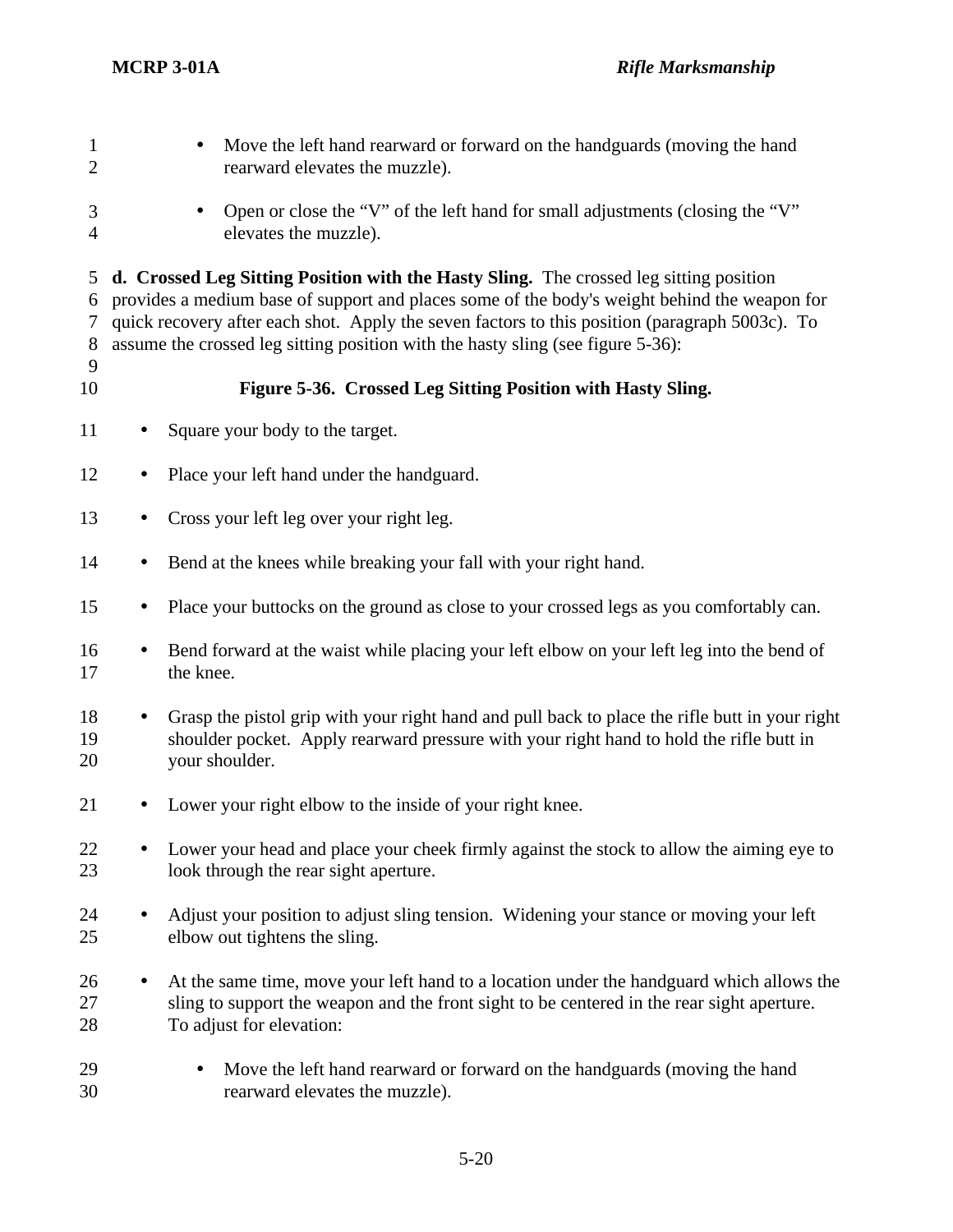1 2 3 4 5 **e. Crossed Leg Sitting Position with the Loop Sling.** Apply the three elements and seven 6 factors to this position (paragraph 5004c and d). To assume the crossed leg sitting position with 7 8 9 10 11 12 13 14 15 16 17 18 19 20 21 22 23 24 25 26 27 28 • Open or close the "V" of the left hand for small adjustments (closing the "V" elevates the muzzle). To adjust for a cant in the rifle, rotate the handguard left or right in the "V" formed by the thumb and forefinger. the loop sling (see figure 5-37): **Figure 5-37. Crossed Leg Sitting Position with Loop Sling.** • Position your body at a 45- to 60-degree angle to the target. Place your left hand under the handguard. • Cross your left leg over your right leg. • Bend at the knees while breaking your fall with your right hand. Place your buttocks on the ground as close to your crossed legs as you comfortably can. • Bend forward at the waist while placing your left elbow on your left leg into the bend of the knee. Grasp the rifle butt with your right hand and place the rifle butt into your right shoulder pocket. Lower your right elbow to the inside of your right knee. • Lower your head and place your cheek firmly against the stock to allow the aiming eye to look through the rear sight aperture. Move your left hand to a location under the handguard which provides maximum bone support and stability of the weapon and allows the front sight post to be centered in the rear sight aperture. To adjust for elevation: ü Move the left hand rearward or forward on the handguards (moving the hand rearward elevates the muzzle). • Open or close the "V" of the left hand for small adjustments (closing the "V" elevates the muzzle).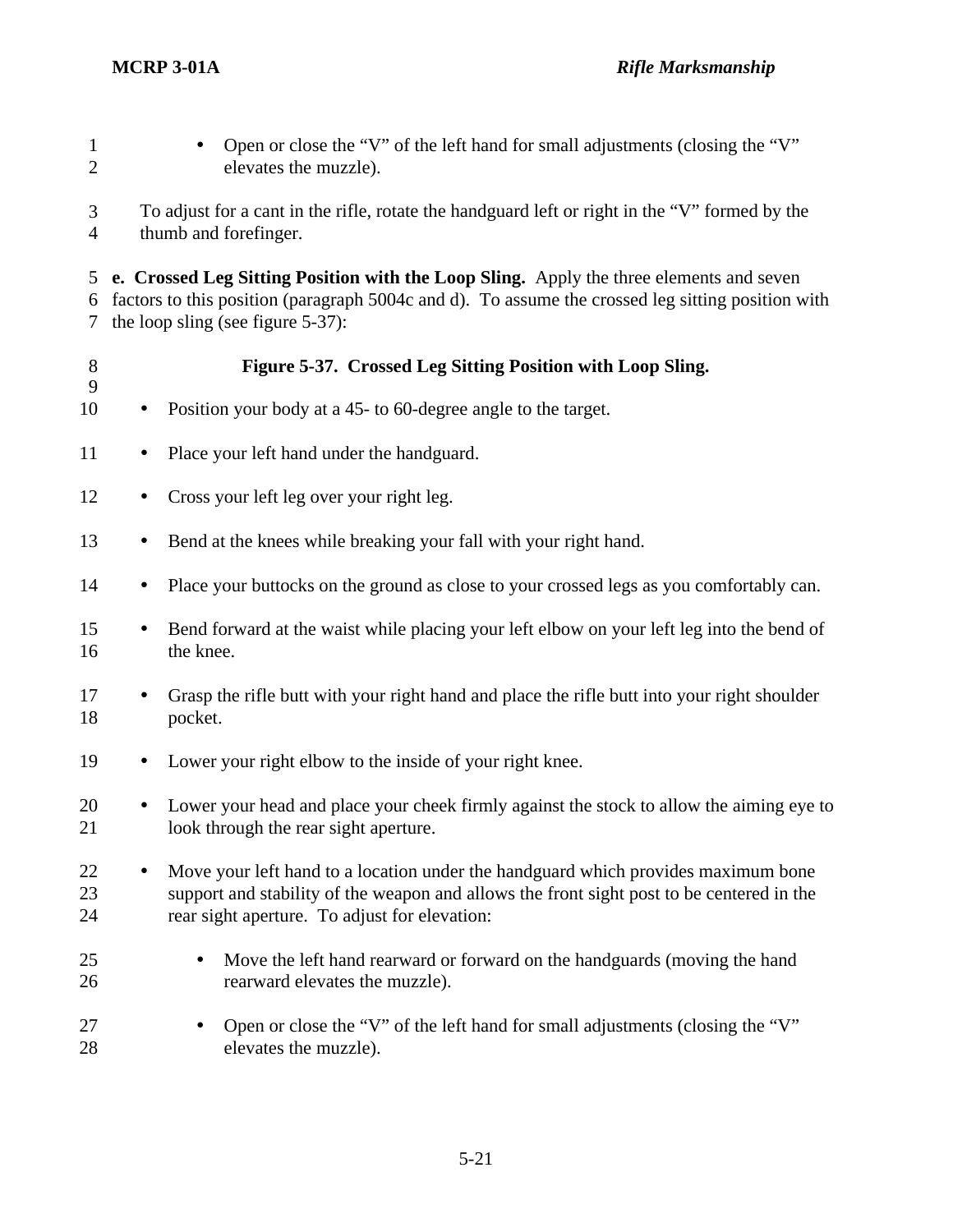#### **MCRP 3-01A** *Rifle Marksmanship*

5

 **f. Open Leg Sitting Position with the Hasty Sling.** The open leg sitting position provides a medium base of support and is most commonly used when firing from a forward slope. Apply the seven factors to this position (paragraph 5003c). To assume the open leg sitting position with the hasty sling (see figure 5-38):

**Figure 5-38. Open Leg Sitting Position with Hasty Sling.**

6 7 8 9 10 11 12 13 14 15 16 17 18 19 20 21 22 23 24 25 26 • Square your body to the target. • Place your feet approximately shoulder width apart. • Place your left hand under the handguard. • Bend at the knees while breaking your fall with your right hand. • Push backward with your feet to extend your legs and place your buttocks on the ground. • Place your left elbow on the inside of your left knee. ü Grasp the pistol grip with your right hand and pull back to place the rifle butt in your right shoulder pocket. Apply rearward pressure with your right hand to hold the rifle butt in your shoulder. • Lower your right elbow to the inside of your right knee. • Lower your head and place your cheek firmly against the stock to allow the aiming eye to look through the rear sight aperture. ü At the same time, move your left hand to a location under the handguard which allows the sling to support the weapon and the front sight to be centered in the rear sight aperture. To adjust for elevation: ü Move the left hand rearward or forward on the handguards (moving the hand rearward elevates the muzzle). • Open or close the "V" of the left hand for small adjustments (closing the "V" elevates the muzzle). To adjust for a cant in the rifle, rotate the handguard left or right in the "V" formed by the thumb and forefinger.

27 28 29 **g. Open Leg Sitting Position with the Loop Sling.** Apply the three elements and seven factors to this position (paragraph 5004c and d). To assume the open leg sitting position with the loop sling (see figure 5-39):

30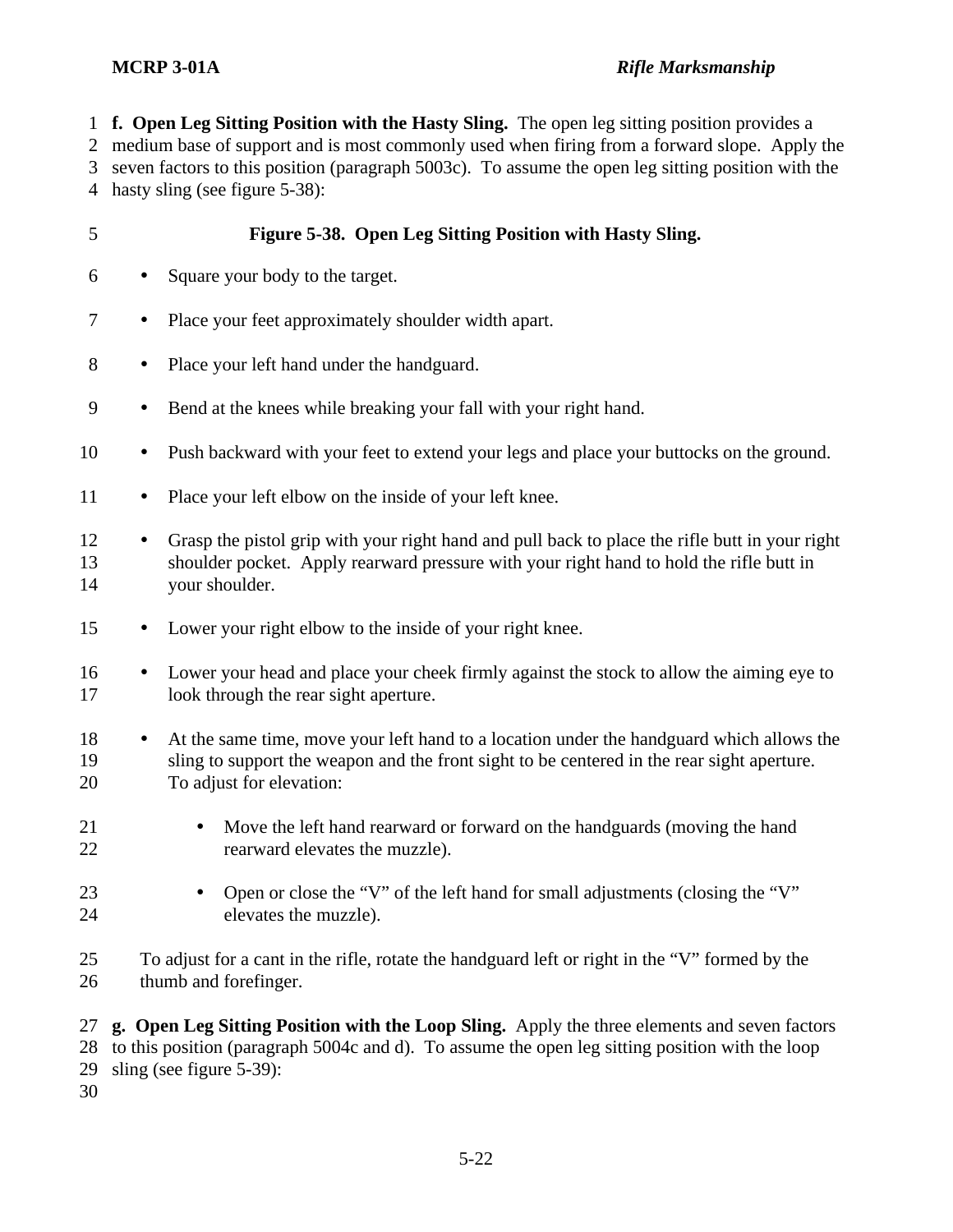| $\mathbf{1}$   | Figure 5-39. Open Leg Sitting Position with Loop Sling.                                                                                                                                                                            |
|----------------|------------------------------------------------------------------------------------------------------------------------------------------------------------------------------------------------------------------------------------|
| $\overline{2}$ | Position your body at approximately a 30-degree angle to the target.<br>٠                                                                                                                                                          |
| 3              | Place your feet approximately shoulder width apart.<br>٠                                                                                                                                                                           |
| 4              | Place your left hand under the handguard.<br>٠                                                                                                                                                                                     |
| 5              | Bend at the knees while breaking your fall with your right hand.<br>٠                                                                                                                                                              |
| 6              | Push backward with your feet to extend your legs and place your buttocks on the ground.<br>٠                                                                                                                                       |
| 7              | Place your left elbow on the inside of your left knee.<br>٠                                                                                                                                                                        |
| 8<br>9         | Grasp the rifle butt with your right hand and place the rifle butt into your right shoulder<br>٠<br>pocket.                                                                                                                        |
| 10             | Lower your right elbow to the inside of your right knee.                                                                                                                                                                           |
| 11<br>12       | Lower your head and place your cheek firmly against the stock to allow the aiming eye to<br>$\bullet$<br>look through the rear sight aperture.                                                                                     |
| 13<br>14<br>15 | Move your left hand to a location under the handguard which provides maximum bone<br>٠<br>support and stability of the weapon. Slight muscle tension of the legs may be required to<br>support the rifle. To adjust for elevation: |
| 16<br>17       | Move the left hand rearward or forward on the handguards (moving the hand<br>rearward elevates the muzzle).                                                                                                                        |
| 18<br>19       | Open or close the "V" of the left hand for small adjustments (closing the "V"<br>elevates the muzzle).                                                                                                                             |

#### 20 **5008. Standing Position**

28

 **a. Description.** The standing position is the quickest position to assume and the easiest to maneuver from. It allows greater mobility than other positions. The standing position is often used for immediate combat engagement. The standing position is supported by the shooter's legs and feet and provides a small area of contact with the ground. In addition, the body's center of

25 gravity is high above the ground. Therefore, maintaining balance is critical in this position.

26 **b. Standing Position with the Hasty Sling.** Apply the seven factors to this position (paragraph 27 5003c). To assume the standing position with the hasty sling (see figure 5-40):

#### **Figure 5-40. Standing Position with Hasty Sling.**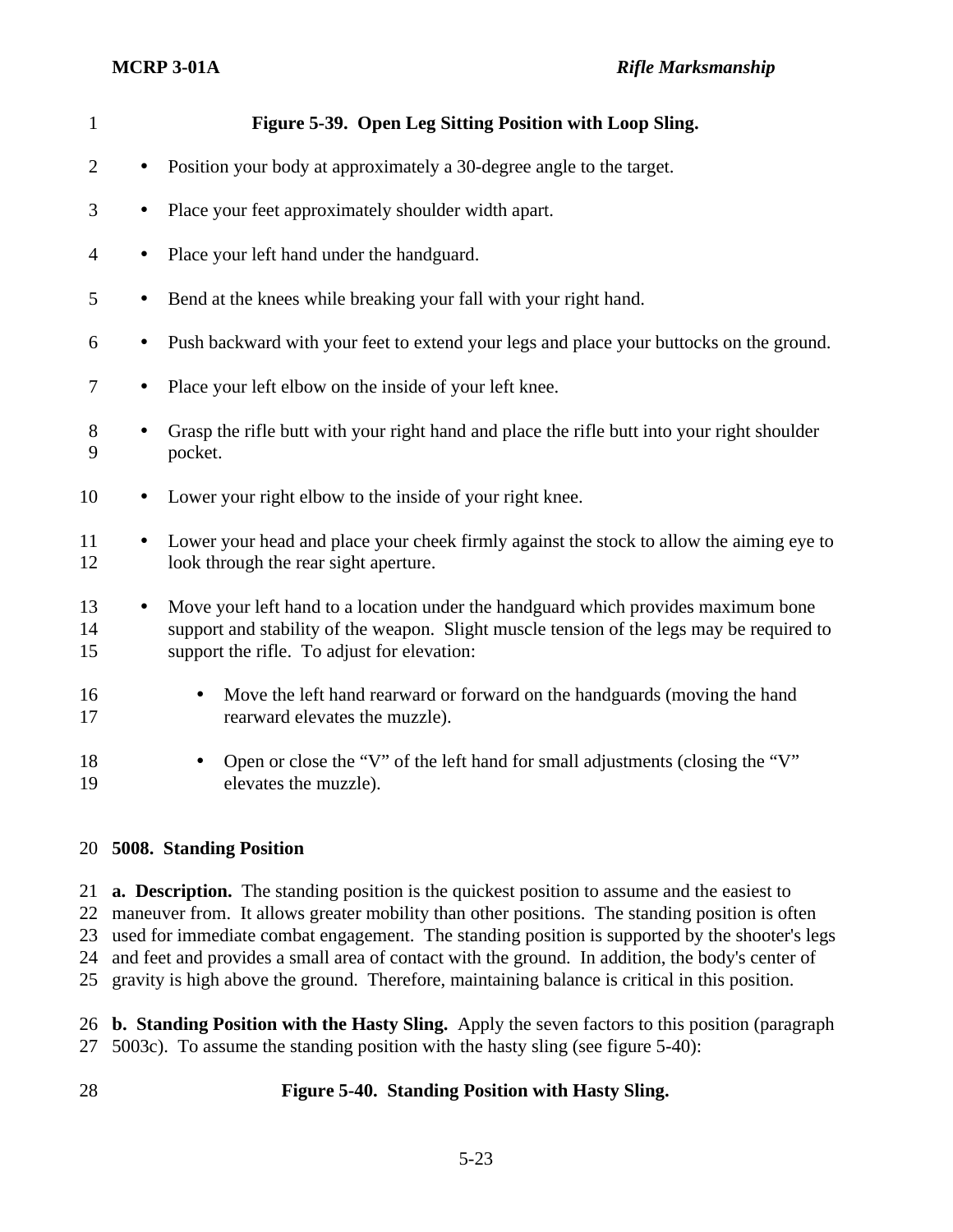- 1 • Square your body to the target.
- 2 3 ü Spread your feet apart to a comfortable distance with the left foot slightly in front of the right foot. This distance may be wider than shoulder width.
- 4 5 6 • Distribute your weight evenly over both feet and hips. Your legs should be slightly bent for balance. Balance will shift forward slightly to decrease recovery time and increase the stability of the hold.
- 7 • Place your left hand under the handguard.
- 8 9 10 ü Grasp the pistol grip with your right hand and pull back to place the rifle butt in your right shoulder pocket. Apply rearward pressure with your right hand to hold the rifle butt in your shoulder.
- 11 • Hold your right elbow in a natural position.
- 12 13 14 ü Bring the rifle sights up to eye level instead of lowering your head to the sights and place your cheek firmly against the stock. Ensure your head is erect so the aiming eye can look through the rear sight aperture.
- 15 16 17 • Move your left hand to a location under the handguard which allows the sling to support the weapon and the front sight to be centered in the rear sight aperture. To adjust for elevation:
- 18 19 • Move the left hand rearward or forward on the handguards (moving the hand rearward elevates the muzzle).
- 20 21 • Open or close the "V" of the left hand for small adjustments (closing the "V" elevates the muzzle).
- 22 23 To adjust for a cant in the rifle, rotate the handguard left or right in the "V" formed by the thumb and forefinger.
- 24 25 ü Adjust your position to adjust sling tension. Moving your left elbow out tightens the sling.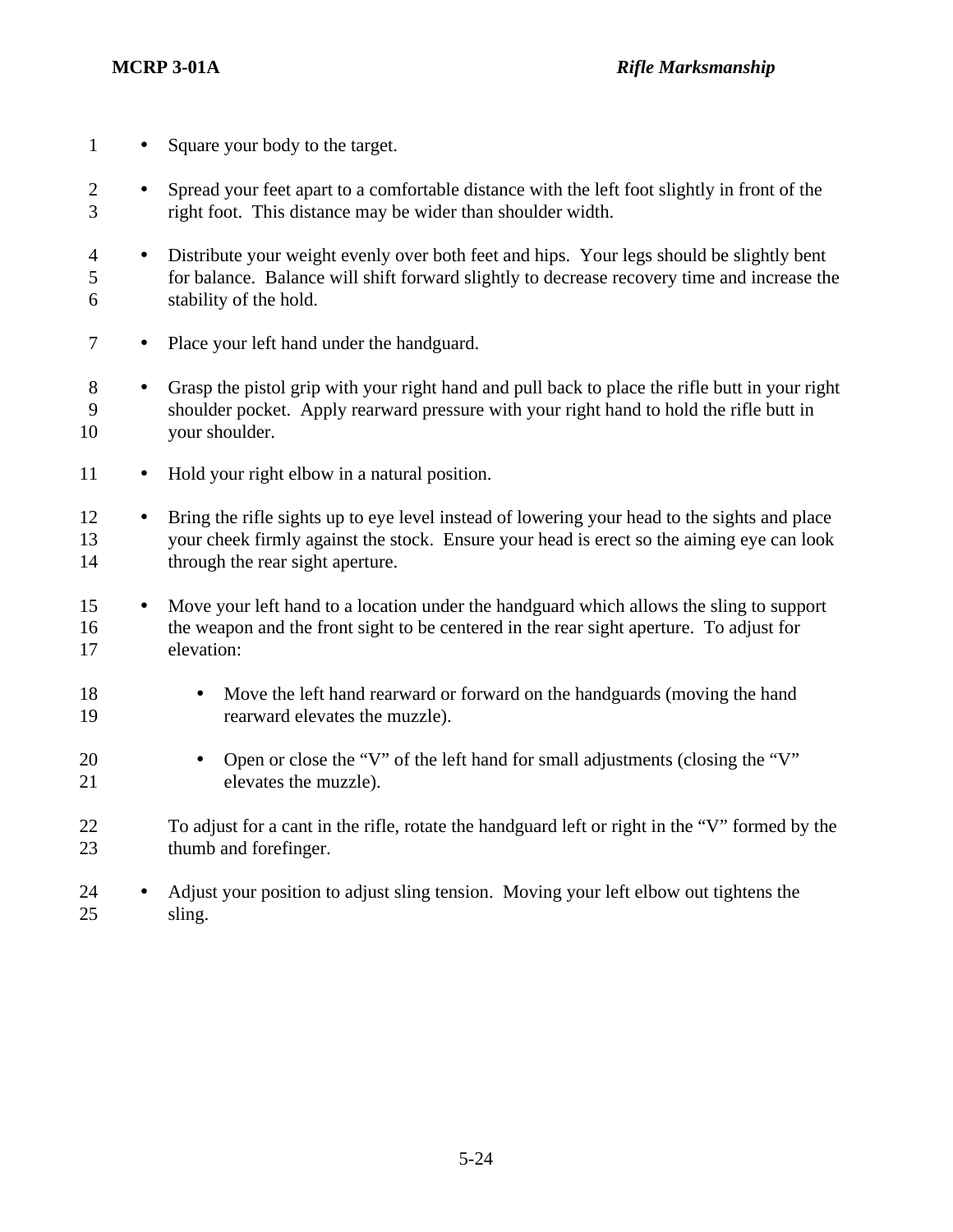# **Chapter 6 Use of Cover and Concealment**

#### **6001. Cover and Concealment**

In a combat environment, a Marine must be prepared to fire from any type of cover or concealment. Cover is anything that protects a Marine from enemy fire. Cover may be an existing hole, a hastily dug shelter, or a well-prepared fighting position with overhead protection. Concealment is anything that hides a Marine from enemy view, but it may not afford protection. Concealment can be obtained from buildings, trees, crops, and skillful use of ground contours. A Marine can use any object or terrain feature that protects him from enemy fire, hides him from enemy view, allows him to observe the enemy, and provides support for a firing position.

#### **a. Types of Cover**

**(1) Frontal Cover.** A firing position should have frontal cover that provides protection from small arms fire and indirect fire fragments. Ideally, frontal cover should be thick enough to stop small arms fire, high enough to provide protection from enemy fire, and wide enough to provide cover when firing to the left or right edge of a sector of fire.

**(2) Ideal Cover.** The ideal cover provides:

- ü Overhead, flank, and rear protection from direct and indirect fire.
- Free use of personal weapons.
- Concealment from enemy observation.
- A concealed route in and out.
- An unobstructed view of a wide and deep area of fire.

**b. Common Cover Materials.** Any material that protects a Marine from small arms fire can be used for cover. Some common materials include sandbags, trees, logs, and cinder blocks. Table 6-1 presents some common materials and their minimum thickness required for protection from small arms fire.

| <b>Material</b>       | <b>Minimum Thickness</b><br>(in inches) |
|-----------------------|-----------------------------------------|
| Concrete              |                                         |
| Broken stone (rubble) |                                         |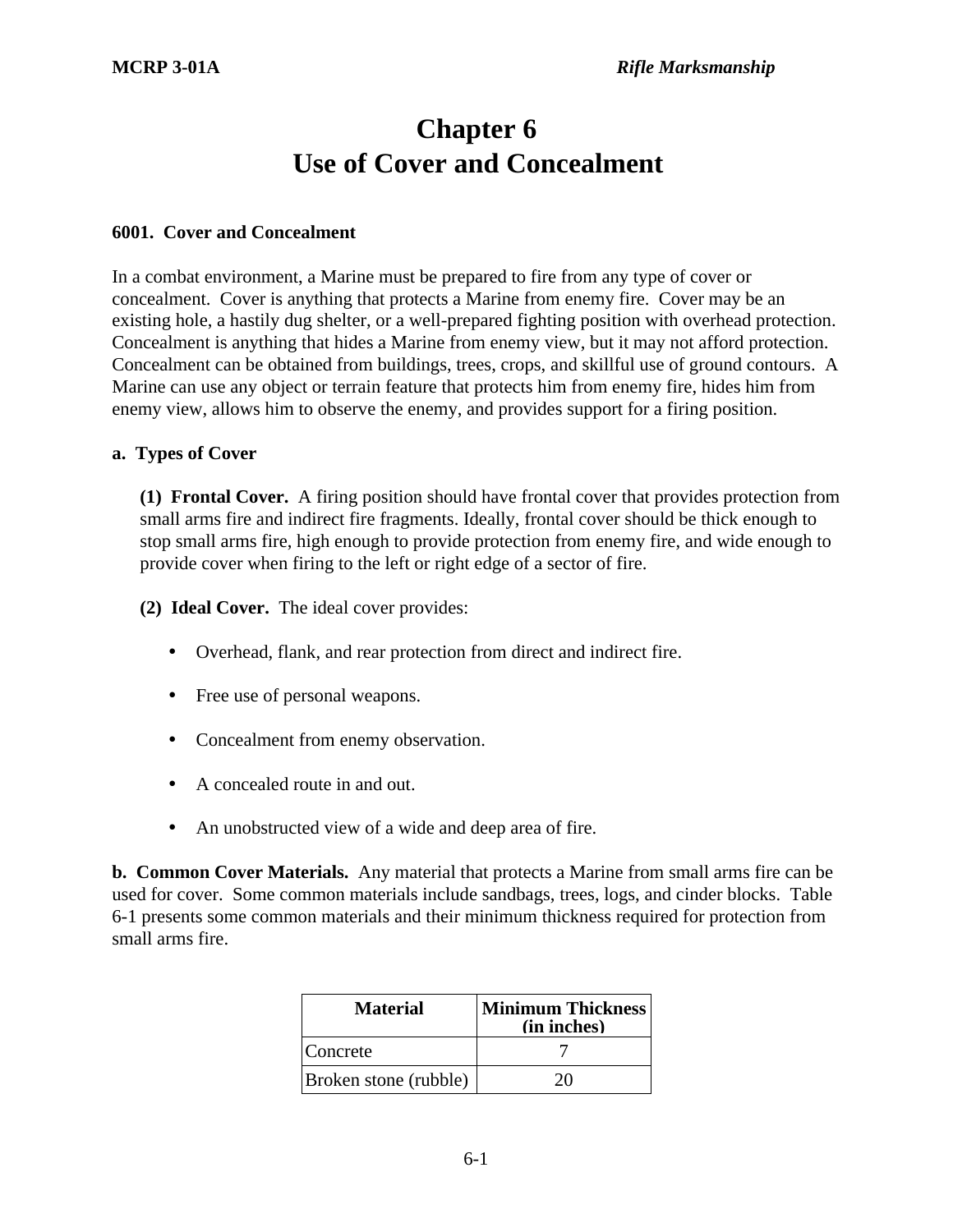| Dry sand       | 24 |
|----------------|----|
|                | 35 |
| Wet sand       |    |
| Logs (oak)     | 40 |
| Earth (packed) | 48 |

#### 1

 $\mathcal{L}$ 

#### **Table 6-1. Minimum Thickness for Protection Against Small Arms.**

3 4 5 6 7 **(1) Sandbags.** Cover can be improved and positions can be fortified by filling sandbags with dirt/sand and placing them around the position. Sandbags should be tightly packed because bullets can easily penetrate moist or loosely packed sandbags. Overlapping sandbags increase protection and decrease the bullet's ability to penetrate the sandbag. A minimum thickness of three sandbags is required to stop small arms fire.

8 9 10 11 12 **(2) Trees/Logs.** Wood is a relatively dense material and offers good cover and protection. Bullets have a tendency to fragment when they penetrate wood. Live trees have a greater resistance to bullet penetration than dead trees. Wood that has been treated with creosote, such as telephone poles and railroad ties, offers better protection from projectiles than untreated wood, but it still does not ensure positive protection from small arms fire.

13 14 15 **(3) Cinder Blocks.** Cinder blocks are not impenetrable cover. Although they are made of a dense material, the composition of a cinder block is so brittle that a bullet can shatter the block upon impact. This can cause injury to a Marine by secondary fragmentation.

16 **c. Firing From Specific Types of Cover.** Effective cover allows a Marine to engage enemy 17 18 protection, and concealment and do not interfere with target engagement. A Marine must adapt 19 firing positions to the type of cover available. targets while protecting himself from enemy fire. Several types of cover provide support,

20 21 22 **(1) Fighting Hole.** A Marine should use fighting holes if available. See figure 6-1. After a Marine enters the fighting hole, he adds or removes dirt, sandbags, or other supports to fit his height. To assume a firing position, a Marine performs the following steps:

- 23 • Place the right foot to the rear as a brace.
- 24 • Lean forward until the chest is against the forward wall of the fighting hole.
- 25 26 ü Extend the left arm and elbow over the forward side of the fighting hole so the left forearm rests against the back of the parapet.
- 27 28 ü Place the rifle butt into the pocket of the right shoulder and grasp the pistol grip with the right hand.
- 29 30 • Place the right elbow on solid support using the elbow rest of the fighting hole or sandbags placed around the fighting hole.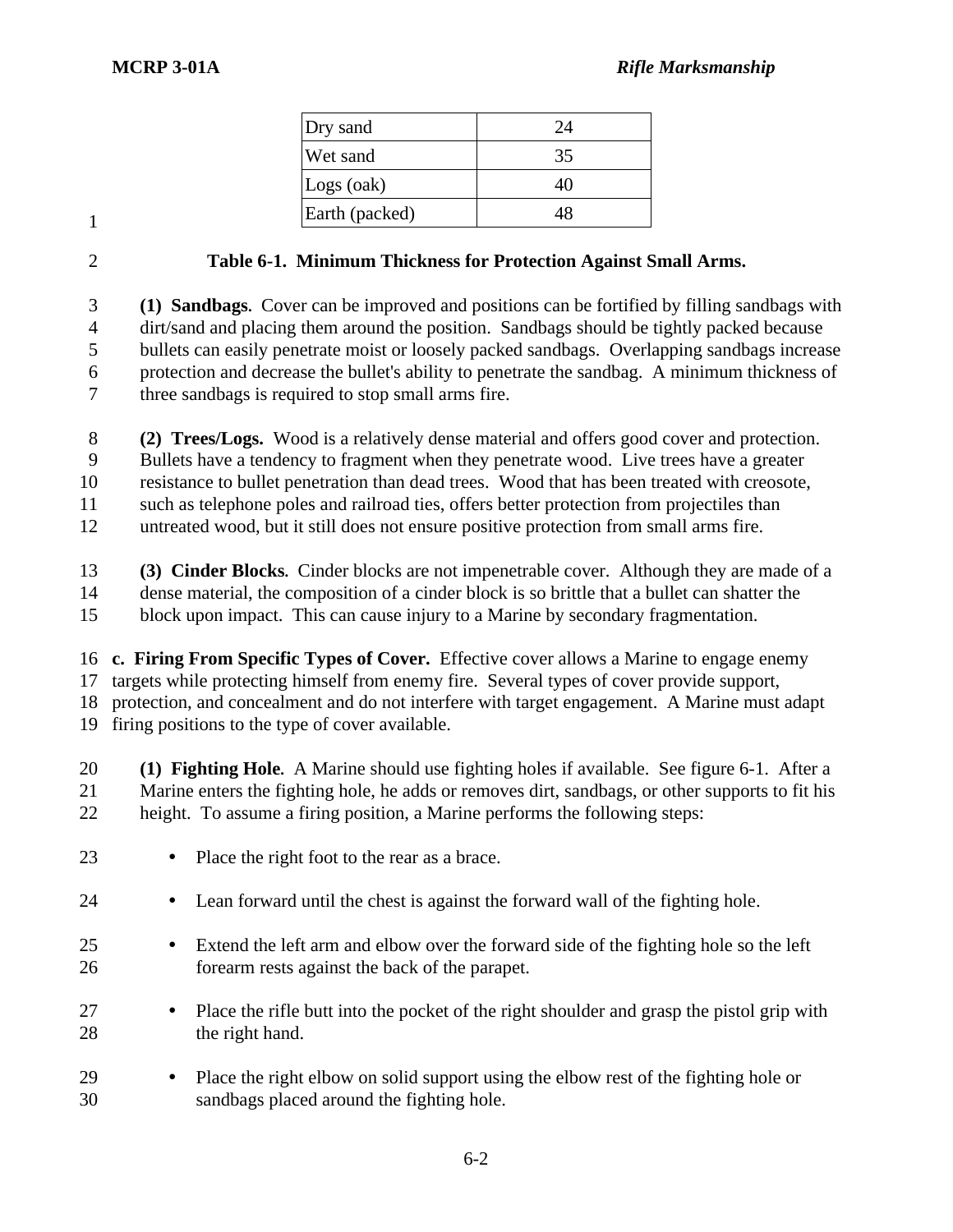| $\mathbf{1}$                                    | Figure 6-1. Fighting Hole Position.                                                                                                                                                                                                                                                                                                                                                                                                              |
|-------------------------------------------------|--------------------------------------------------------------------------------------------------------------------------------------------------------------------------------------------------------------------------------------------------------------------------------------------------------------------------------------------------------------------------------------------------------------------------------------------------|
| $\overline{2}$<br>3<br>$\overline{4}$<br>5<br>6 | (2) Rooftop. If possible, a Marine's entire body should be positioned behind the apex of the<br>rooftop, using the apex to support the rifle. See figure 6-2. If the body cannot be positioned<br>behind the apex, place the left arm over the apex of the roof to hold the weight of the body.<br>Only expose as little of the head and shoulders as possible. See figure 6-3.                                                                  |
| $\boldsymbol{7}$                                | Figure 6-2. Rooftop Position Supported by the Apex.                                                                                                                                                                                                                                                                                                                                                                                              |
| 8                                               | Figure 6-3. Rooftop Position Behind the Apex.                                                                                                                                                                                                                                                                                                                                                                                                    |
| 9<br>10<br>11<br>12                             | (3) Window. The Marine can establish a supported or unsupported position from a window.<br>(a) Unsupported. A Marine can establish an unsupported position back from the<br>opening of the window so that the muzzle does not protrude and interior shadows provide<br>concealment so as not to provide a silhouette to the enemy. See figure 6-4.                                                                                               |
| 13                                              | Figure 6-4. Unsupported Window Position.                                                                                                                                                                                                                                                                                                                                                                                                         |
| 14<br>15<br>16                                  | (b) Supported. When additional stability is needed, a Marine can establish a supported<br>position by placing the rifle handguards or his forearm in the "V" formed by the side and<br>bottom of the window sill. See figure 6-5.                                                                                                                                                                                                                |
| 17                                              | Figure 6-5 and 6-5a. Supported Window Position.                                                                                                                                                                                                                                                                                                                                                                                                  |
| 18<br>19                                        | (4) Vehicle. In many combat situations, particularly in urban environments, a vehicle may be<br>the best form of cover.                                                                                                                                                                                                                                                                                                                          |
| 20<br>21<br>22<br>23<br>24                      | (a) When using a vehicle for cover, the engine block provides the most protection from<br>small arms fire. The Marine should establish a position behind the front wheel so the<br>engine block is between him and the target (see figure 6-6). From this position, the<br>Marine may fire over, under, or around the vehicle. This is a particularly effective position<br>for larger vehicles that are high off the ground.                    |
| 25                                              | Figure 6-6 and 6-6a. Using the Front of a Vehicle for Cover.                                                                                                                                                                                                                                                                                                                                                                                     |
| 26<br>27<br>28<br>29<br>30                      | (b) The Marine can establish additional support for the rifle by positioning himself behind<br>the door jamb (frame of door) and placing the rifle against the "V" formed by the open<br>door and door frame (see figure 6-7). From this position, the Marine may fire over the<br>hood of the vehicle while using the engine block for protection. However, this position<br>limits lateral mobility and it is more difficult to maneuver from. |
| 31                                              | Figure 6-7 and 6-7a. Establishing a Supported Position in a Vehicle.                                                                                                                                                                                                                                                                                                                                                                             |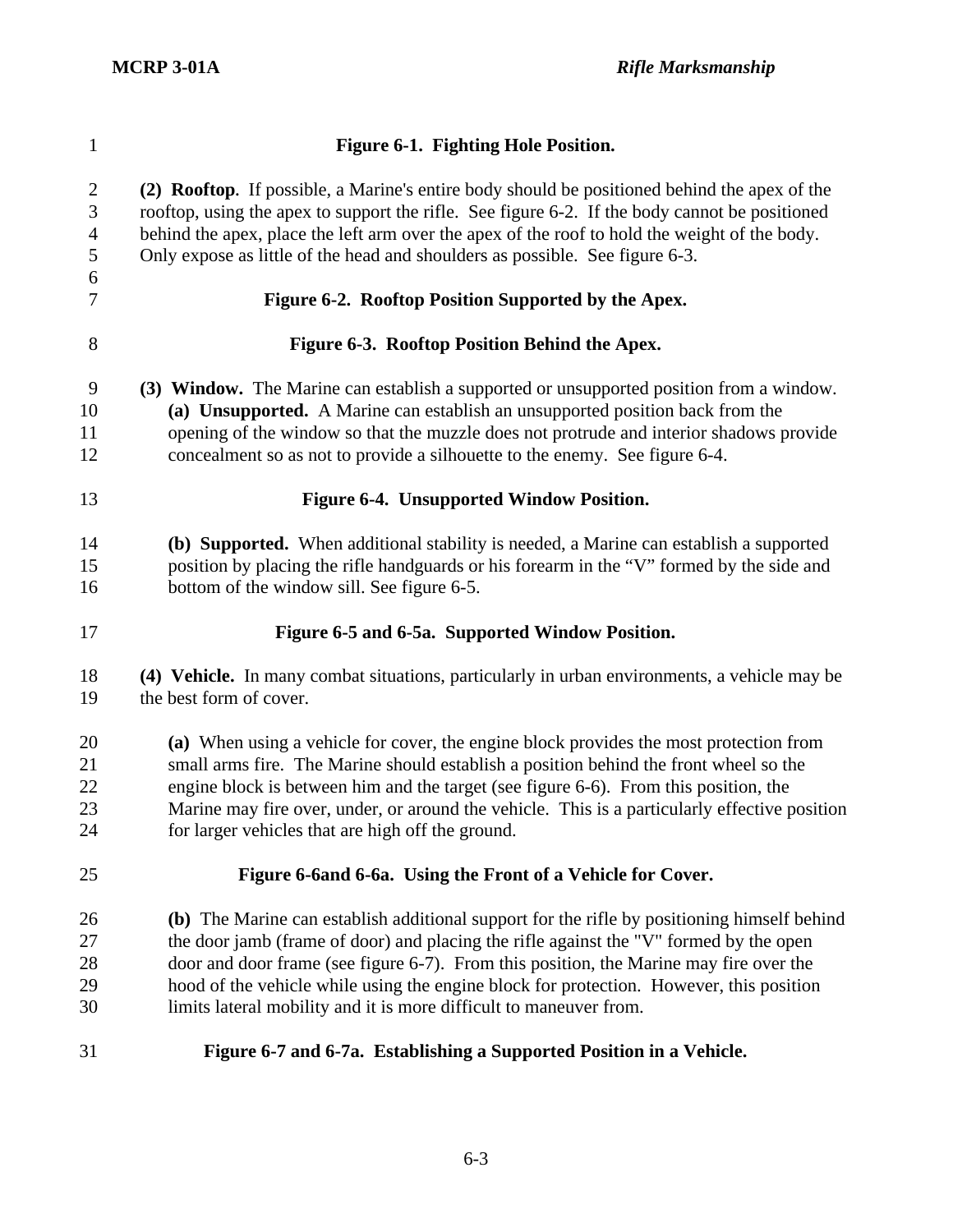1 2 3 **(c)** At the back of the vehicle, the only cover is provided by the axle and the wheel. If the Marine must shoot from the back of the vehicle, he must position himself directly behind the wheel as much as possible (see figure 6-8).

4

### **Figure 6-8. Using the Back of a Vehicle for Cover.**

 **6002. Supported Firing Positions.** Supports are foundations for positions; positions are foundations for the rifle. To maximize the support the position provides, the firing position 7 position, such as balance and stability, must be incorporated and adjusted to fit the situation and type of cover. A supported firing position should minimize exposure to the enemy, maximize the stability of the rifle and protection from enemy fire, and provide observation of the enemy. A Marine can use any available support (e.g., logs, rocks, sandbags, or walls) to stabilize his firing position. The surrounding combat environment dictates the type of support and position used. **a. Firing Position Considerations When Using Cover and Concealment.** Regardless of the combat environment (e.g., urban, desert, jungle), the uses are the same for different types of cover of like height and width. For example, cover is used to support the weapon and position in the same manner behind a tree or a telephone pole; behind a berm, or a wall, or a vehicle; or behind a should be adjusted to fit or conform to the shape of the cover. Elements of a sound firing

17 log or a curb; etc.

18 19 20 21 22 **(1) Adjusting the Shooting Position.** The proper use of cover provides protection from enemy fire. Cover and concealment should provide additional support for the position. The type of cover can dictate which firing position (e.g., standing, kneeling, sitting, prone) will be the most effective. For example, a Marine's height in relation to the height of the cover aids in the selection of a firing position.

- 23 **(a)** The firing position selected should be adjusted to fit the type of cover to:
- 24 25 ü Provide stability. The position should be adjusted to cover to stabilize the rifle sights and allow the management of recoil to recover on target.
- 26 27 • Permit mobility. The position should be adjusted to cover to permit lateral engagement of dispersed targets and movement to other cover.
- 28 ü Allow observation of the area/enemy while minimizing exposure to the enemy.
- 29 30 31 **(b)** The firing position is adjusted to fit the type of cover by adjusting the seven factors (i.e., left hand, pocket of shoulder, right elbow, stock weld, grip of right hand) to support the rifle or the position.

32 33 34 **(2) Keeping the Entire Body Behind Cover.** A Marine should minimize exposure of any part of his body to fire. Be especially aware of the head, right elbow, knees, or any other body part that may extend beyond the cover.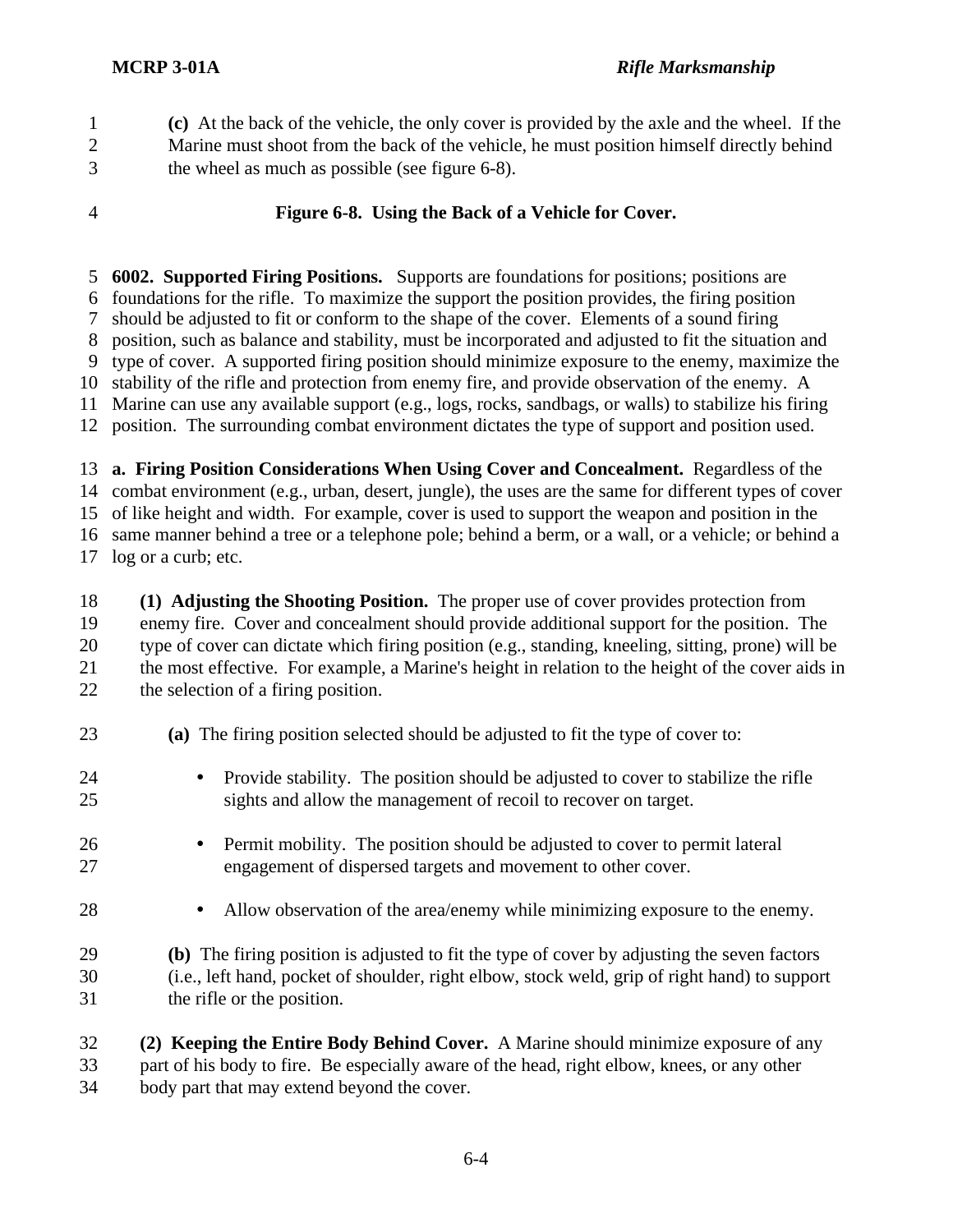#### 1 2 3 4 5 6 7 8 9 10 11 12 13 14 15 16 17 18 19 20 21 22 23 24 25 26 27 28 29 30 31 **(3) Firing From the Right or Left Side of Cover. (a)** To minimize exposure and maximize the cover's protection, a right-handed Marine should fire from the right side of cover and a left-handed Marine should fire from the left side, if possible (see figure 6-9). **Figure 6-9. Firing from the Right Side of Cover. (b)** If, however, a right-handed Marine must fire from the left side of cover, he fires right-handed but adjusts his position behind cover and uses the rollout technique (see paragraph 6003b) to engage the target. See figure 6-10. **Figure 6-10. Firing from the Right Side of Cover. (4) Firing Over the Top of Cover.** Firing over the top of cover provides a wider field of view and lateral movement. When firing over the top of cover, the position may be supported and stabilized by resting the handguard or the left forearm on the cover (see figure 6-11). The Marine should keep as low a profile as possible; the rifle should be as close to the top of cover as possible. **Figure 6-11. Firing Over the Top of Cover. (5) Maintaining Muzzle Awareness.** When firing over the top of cover, a Marine must remain aware of the location of his muzzle and remember that the sights are higher than the barrel. Therefore, a Marine must maintain a position that ensures the muzzle is high enough to clear the cover (e.g., window sill, top of wall) as he obtains sight alignment/sight picture on the target (see figure 6-12). **Figure 6-12. Clearing Cover with the Muzzle. (6) Clearing the Ejection Port.** Ensure the cover does not obstruct the ejection port. If the ejection port is blocked, the obstruction can interfere with the ejection of the spent cartridge case and cause a stoppage. **(7) Resting the Magazine.** The bottom, front, or side of the rifle magazine can rest on or against support to provide additional stability (see figures 6-13, 6-14, and 6-15). However, the back of the magazine should not be pulled back against support because it can cause a stoppage by not allowing a round to feed from the magazine. **Figure 6-13. Bottom of Magazine on Support. Figure 6-14. Front of Magazine on Support. Figure 6-15. Side of Magazine on Support.**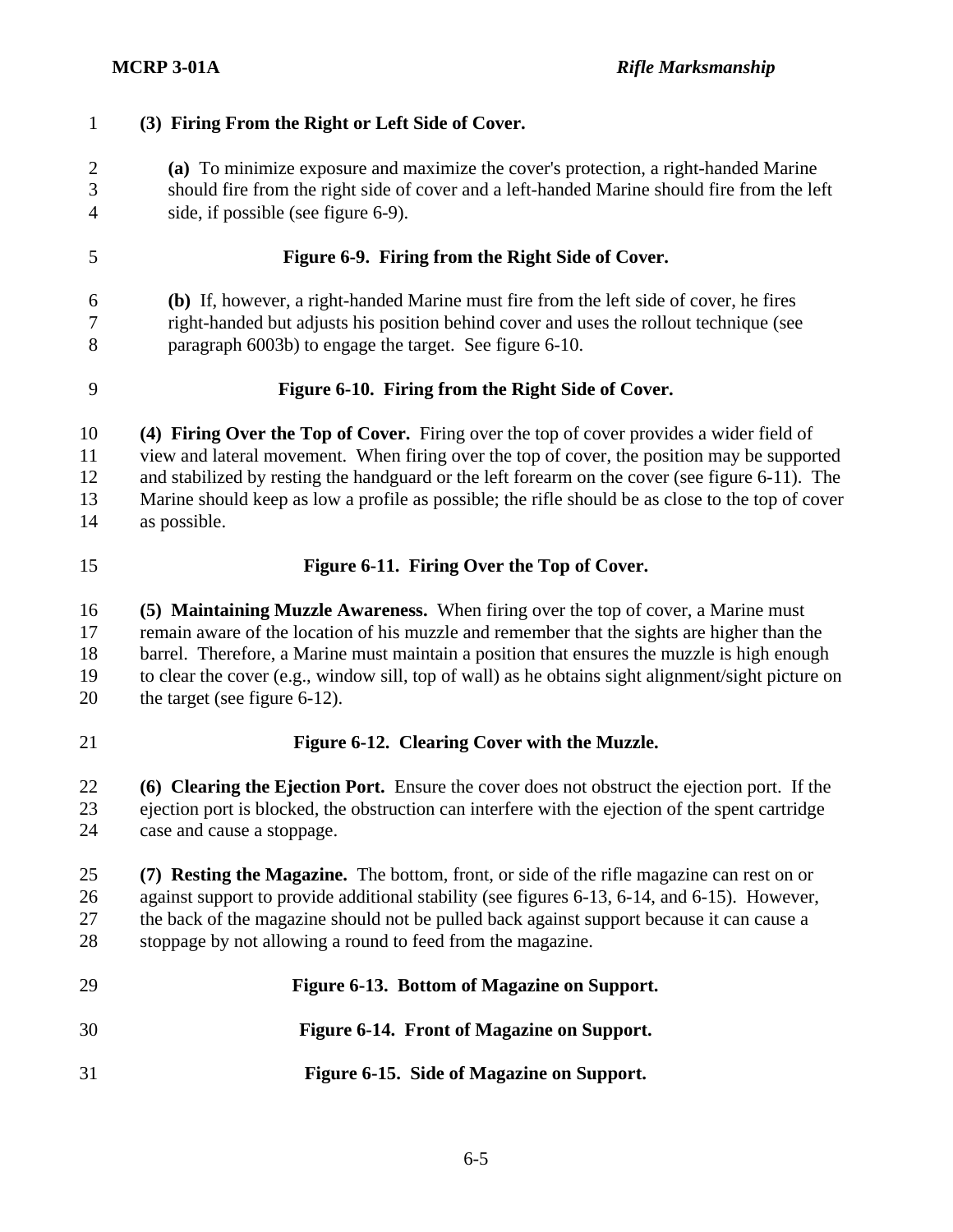| 1<br>2<br>3<br>$\overline{4}$ | b. Seven Factors. The seven factors are applied when firing from cover, however, some may<br>have to be modified slightly to accommodate the artificial support provided the rifle and position.<br>(1) The Left Hand. The support should be used to help stabilize both the firing position and<br>the rifle to enable the Marine to maintain sight alignment and sight picture.                       |
|-------------------------------|---------------------------------------------------------------------------------------------------------------------------------------------------------------------------------------------------------------------------------------------------------------------------------------------------------------------------------------------------------------------------------------------------------|
| 5<br>6<br>7                   | The forearm or hand can contact the support to stabilize the weapon. Rest the<br>٠<br>forearm or the meaty portion of the bottom of the left hand on the support and rest the<br>rifle in the "V" formed by the thumb and forefinger of the left hand (see figure 6-16).                                                                                                                                |
| 8                             | Figure 6-16. Forearm Resting on Cover.                                                                                                                                                                                                                                                                                                                                                                  |
| 9<br>10<br>11<br>12           | The rifle's handguards may rest on the support, but the barrel may not (see figure<br>$\bullet$<br>6-17). Placement of the left hand on the handguard may have to be adjusted forward<br>or back to accommodate the cover and the additional support provided by the rifle<br>resting on the cover.                                                                                                     |
| 13                            | Figure 6-17. Handguards Resting on Cover.                                                                                                                                                                                                                                                                                                                                                               |
| 14<br>15                      | If the handguards are resting on the cover, the left hand can pull down on the<br>$\bullet$<br>handguards to further stabilize the weapon.                                                                                                                                                                                                                                                              |
| 16<br>17<br>18<br>19          | (2) Rifle in the Pocket of the Shoulder. Regardless of the combat situation or the height of<br>the cover, the butt of the rifle must remain in the pocket of the shoulder to manage the effects<br>of recoil, stabilize the rifle, and maintain the rifle's battlesight zero (see figure 6-18). The<br>firing position must be adjusted behind cover to enable the rifle to be placed in the shoulder. |
| 20                            | Figure 6-18. Rifle in Pocket of Shoulder from Behind Cover.                                                                                                                                                                                                                                                                                                                                             |
| 21<br>22<br>23                | (3) Stock Weld. Regardless of the cover, the firing position must be adjusted to allow stock<br>weld to be achieved (see figure 6-19). Proper stock weld provides quick recovery between<br>shots and keeps the aiming eye centered in the rear sight aperture.                                                                                                                                         |
| 24                            | Figure 6-19. Stock Weld from Behind Cover.                                                                                                                                                                                                                                                                                                                                                              |
| 25<br>26<br>27                | (4) Right Elbow. The right elbow can be placed on or against support to stabilize the<br>weapon and the position (see figure 6-20). Ensure the elbow is not extended beyond cover to<br>telegraph the position to the enemy.                                                                                                                                                                            |
| 28                            | Figure 6-20. Right Elbow Resting on Cover.                                                                                                                                                                                                                                                                                                                                                              |
| 29<br>30<br>31                | (5) Grip of the Right Hand. If the rifle handguards, the forward hand, or the forearm rest<br>on cover for support, the grip of the right hand should pull back and down on the pistol grip<br>to further stabilize the weapon in the shoulder and on the support.                                                                                                                                      |
| 32                            | (6) Breathing. Breathing does not change when firing from a supported position.                                                                                                                                                                                                                                                                                                                         |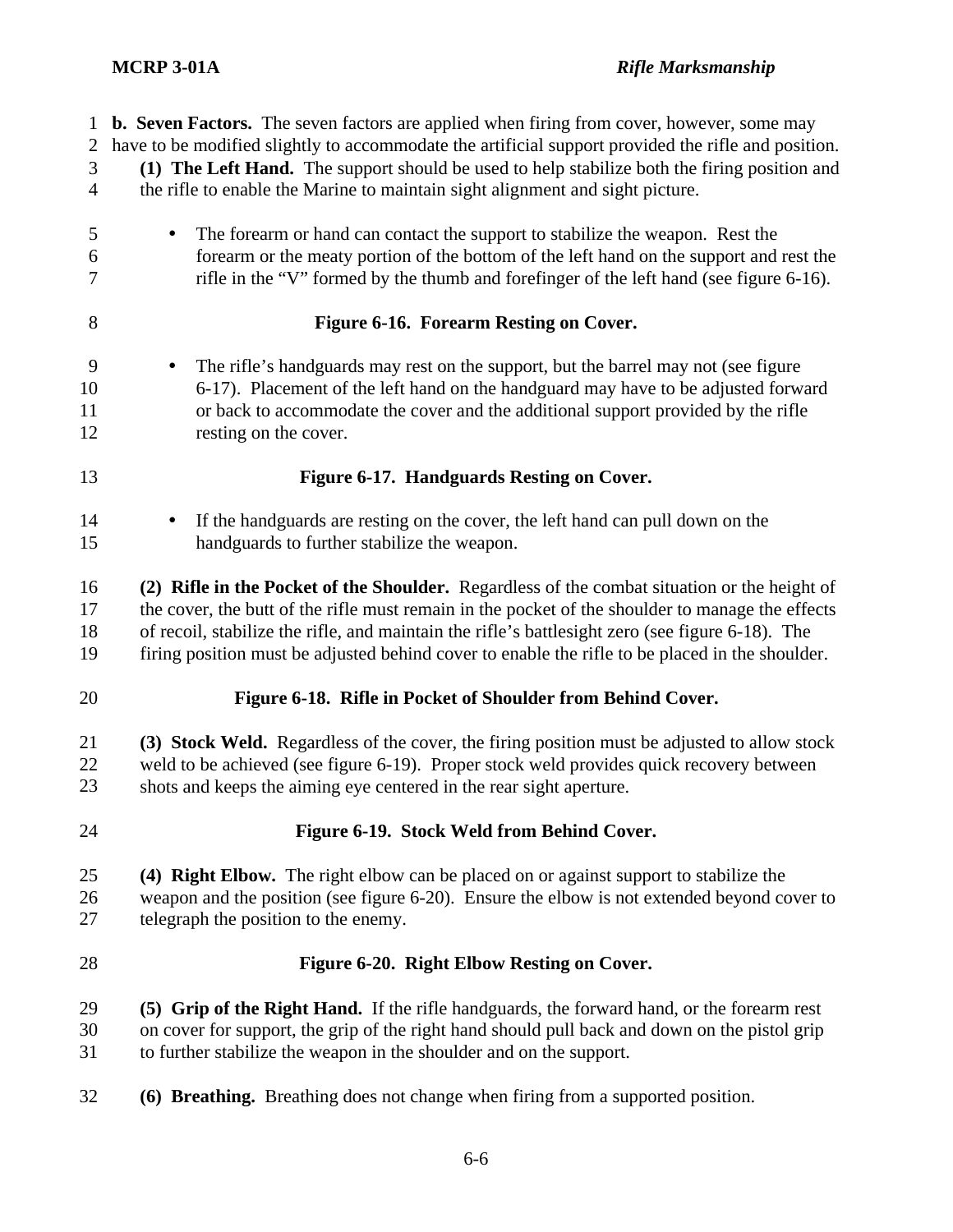1 2 3 4 5 **b. Types of Supported Positions** 6 7 8 9 10 11 12 13 14 15 16 17 18 19 20 21 22 23 24 25 26 27 28 29 30 31 32 33 34 **(7) Muscular Tension**. To create balance and support for the position, the Marine may shift his body weight into or against support (see figure 6-21). This enables the Marine to use cover to support his body weight, reducing the need for muscular tension. **Figure 6-21. Shifting Body Weight Into Cover. (1) Supported Prone.** If possible, a Marine should use the supported prone position when firing from behind cover. It is the steadiest position and provides the lowest silhouette. This position provides maximum protection from enemy fire. **(a)** Support the position by placing the handguards, the forearm, or the magazine on or against support (see figure 6-22). **Figure 6-22. Supported Prone. (b)** The prone position can be assumed behind a tree, a wall, a log, or almost any type of cover. It is flexible and allows shooting from all sides and from cover of varying sizes. **(c)** The body must be adjusted to conform to the cover. For example, if the cover is narrow, keep the legs together. The body should be in line with the rifle and directly behind the rifle (see figure 6-23). This presents a smaller target to the enemy and provides more body mass to absorb recoil. **Figure 6-23 and 6-23a. Supported Prone Behind Narrow Cover. (2) Supported Kneeling.** When the prone position cannot be used because of the height of the support, the supported kneeling position may be appropriate. The kneeling position provides additional mobility over the prone position. **(a)** The kneeling position allows shooting from all sides and from cover of varying sizes. This position may be altered to maximize the use of cover or support by assuming a variation of the kneeling position (high, medium, or low). **(b)** In the kneeling position, the Marine must not telegraph his position behind the cover with his knee. When shooting around the sides of cover, the Marine should strive to keep his right knee in line with his left foot so as not to telegraph the knee. See figure 6-24. **Figure 6-24. Supported Kneeling. (c)** Support the position by placing the handguards, the forearm, or the magazine on or against support. In addition, the position (e.g., a knee, the side of the body) may rest against support (see figure 6-25).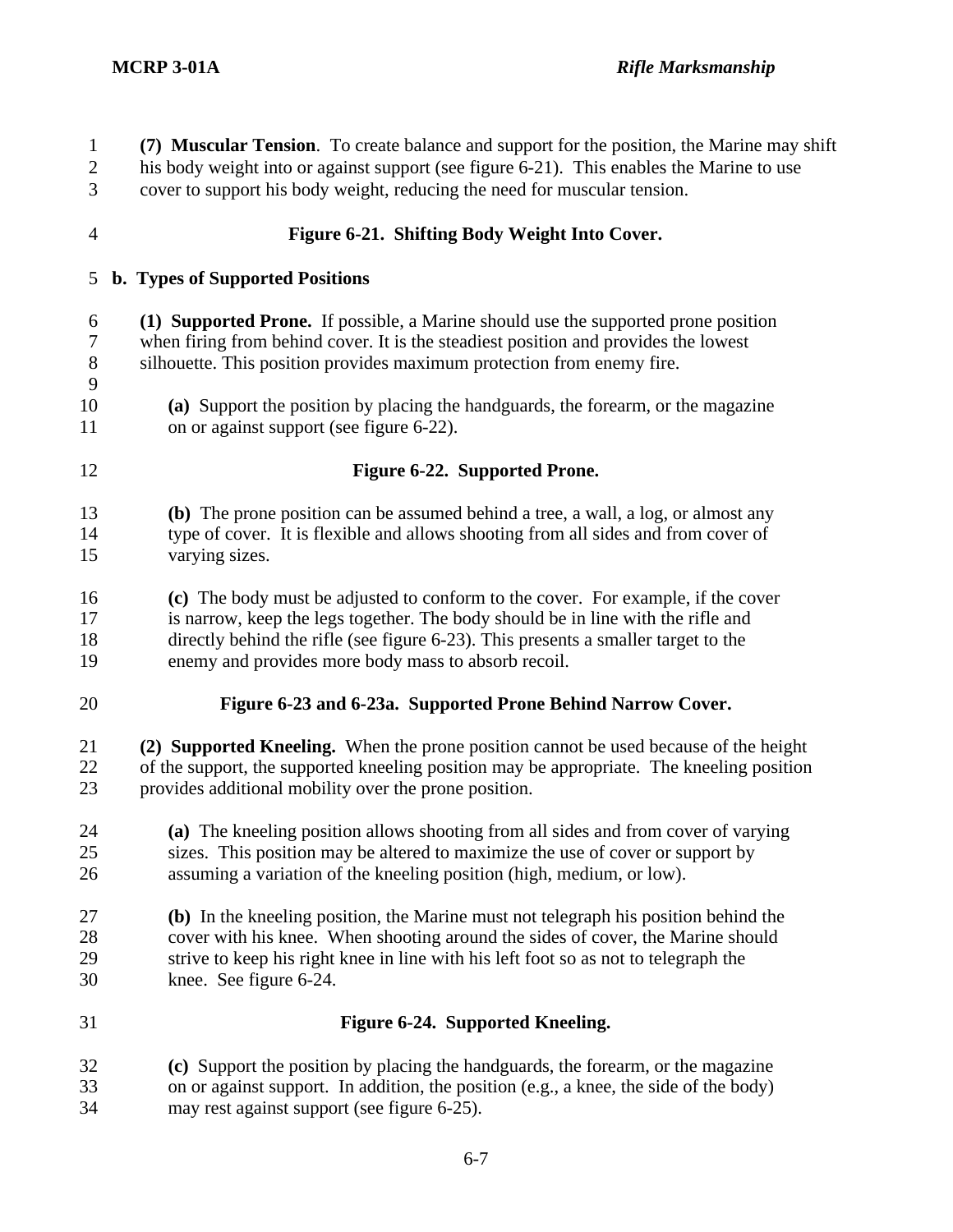| $\mathbf{1}$   | Figure 6-25. Supported Kneeling with Body Against Support.                                  |
|----------------|---------------------------------------------------------------------------------------------|
| $\mathbf{2}$   | (d) If the rifle is resting on support, the Marine may not need to stabilize the            |
| 3              | weapon by placing his left elbow on his knee (see figure 6-26).                             |
| $\overline{4}$ | Figure 6-26. Supported Kneeling with Rifle Resting on Support.                              |
| 5              | (3) Supported Sitting. A supported sitting position may be used to fire over the top of     |
| 6              | cover when mobility is not as critical. A sitting position can be comfortably assumed for a |
| $\tau$         | longer period of time than a kneeling position and it can conform to higher cover when a    |
| 8              | prone position cannot be used.                                                              |
| 9              | (a) Support the position by placing the handguards, the forearm, or the magazine on or      |
| 10             | against support (see figure 6-27).                                                          |
| 11             | Figure 6-27. Supported Sitting.                                                             |
| 12             | (b) If the rifle is resting on support, the Marine may not need to stabilize the weapon by  |
| 13             | placing his left or right elbows on his legs (see figure 6-28).                             |
| 14             | Figure 6-28. Supported Sitting with Rifle on Support.                                       |
| 15             | (4) Supported Standing. The supported standing position provides greater mobility           |
| 16             | than the other positions and usually provides greater observation of the enemy. The         |
| 17             | supported standing position is effectively used behind high cover (e.g., window, over a     |
| 18             | wall) or narrow cover (e.g., tree, telephone pole).                                         |
| 19             | (a) To assume the supported standing position, the Marine leans his body forward            |
| 20             | or against support to stabilize the weapon and the position.                                |
| 21             | (b) Support the position by placing the handguards, the forearm, or the magazine            |
| 22             | on or against support. In addition, the position (e.g., the side of the body) may           |
| 23             | rest against support (see figure 6-29).                                                     |
| 24             | Figure 6-29. Supported Standing.                                                            |

# 25 **6003. Searching for Targets and Engaging Them From Behind Cover**

 To locate targets when behind cover or to ensure the area is clear before moving, the Marine must expose as little of himself as possible to the enemy. Additionally, the Marine must be ready to fire if a target is located. There are two techniques that can be used to locate and engage targets from behind cover: the pie and rollout techniques. These techniques minimize the Marine's exposure to enemy fire while placing the Marine in a position to engage targets or to move to another location if necessary. These techniques are also used to enter a building or structure. Both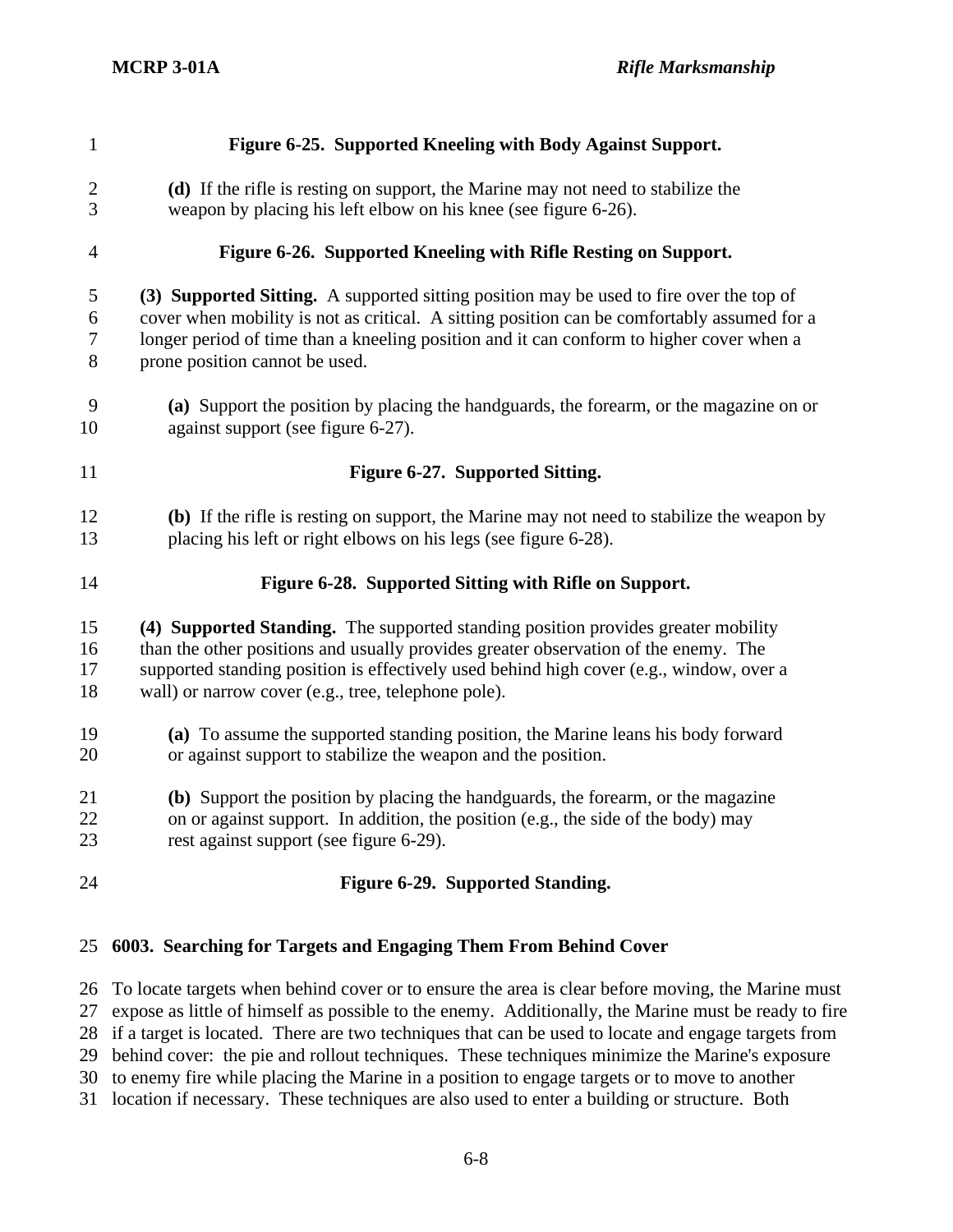1 techniques are used in the kneeling and standing positions. To be accurate in engaging targets

2 using either technique, the seven factors must be applied, i.e., the grip of the right hand must pull

3 the weapon into the shoulder, the butt of the rifle must be firmly placed in the shoulder, stock

4 weld must be established to allow the aiming eye to look through the rear sight.

5 **a. Pie Technique.** To perform the pie technique:

6 7 8 9 10 11 ü Staying behind cover, move back and away from the leading edge of the cover. The surroundings and situation will dictate the distance you should move back and away from the cover. Generally, the further back the Marine is from cover, the greater his area of observation; staying too close to cover decreases the area of observation (see figure 6-30). However, if the Marine is too far back from cover, he can come off the leading edge of cover and it is difficult to know how much of his body is being exposed to the enemy.

- 12 **Figure 6-30. Area of Observation Using the Pie Technique.**
- 13 14 15 ü Assume a firing position and lower the rifle sights enough to have a clear field of view, orienting the muzzle on the leading edge of the cover. (In a building, the baseboards serve as a reference point for the muzzle of the rifle when searching for targets.)
- 16 17 18 19 • Taking small side steps, slowly move out from behind the cover, covering the field of view with the aiming eye and muzzle of the weapon. Wherever the eyes move, the muzzle should move (eyes, muzzle, target). The muzzle should remain on the leading edge of cover, serving as a pivot point when moving out. See figure 6-31.
- 20

# **Figure 6-31. Pie Technique.**

- 21 22 • Continue taking small side steps and moving out from cover until a target is identified or the area is found to be clear.
- 23 24 ü When a target is identified, sweep the safety, place the finger on the trigger, and engage the target.
- 25 **b. Rollout Technique.** To perform the rollout technique:
- 26 27 ü Staying behind cover, move back and position the body so it is in line with the leading edge of the cover, ensuring that no part of the body extends beyond the cover.
- 28
- 29 30 ü Assume a firing position and come to the Ready, ensuring the muzzle is just behind the cover.
- 31 32 33 • Canting the head and weapon slightly, roll the upper body out to the side just enough to have a clear field of view and allow the muzzle to clear the cover. Keeping the feet in place, push up on the ball of one foot to facilitate rolling out. See figure 6-32.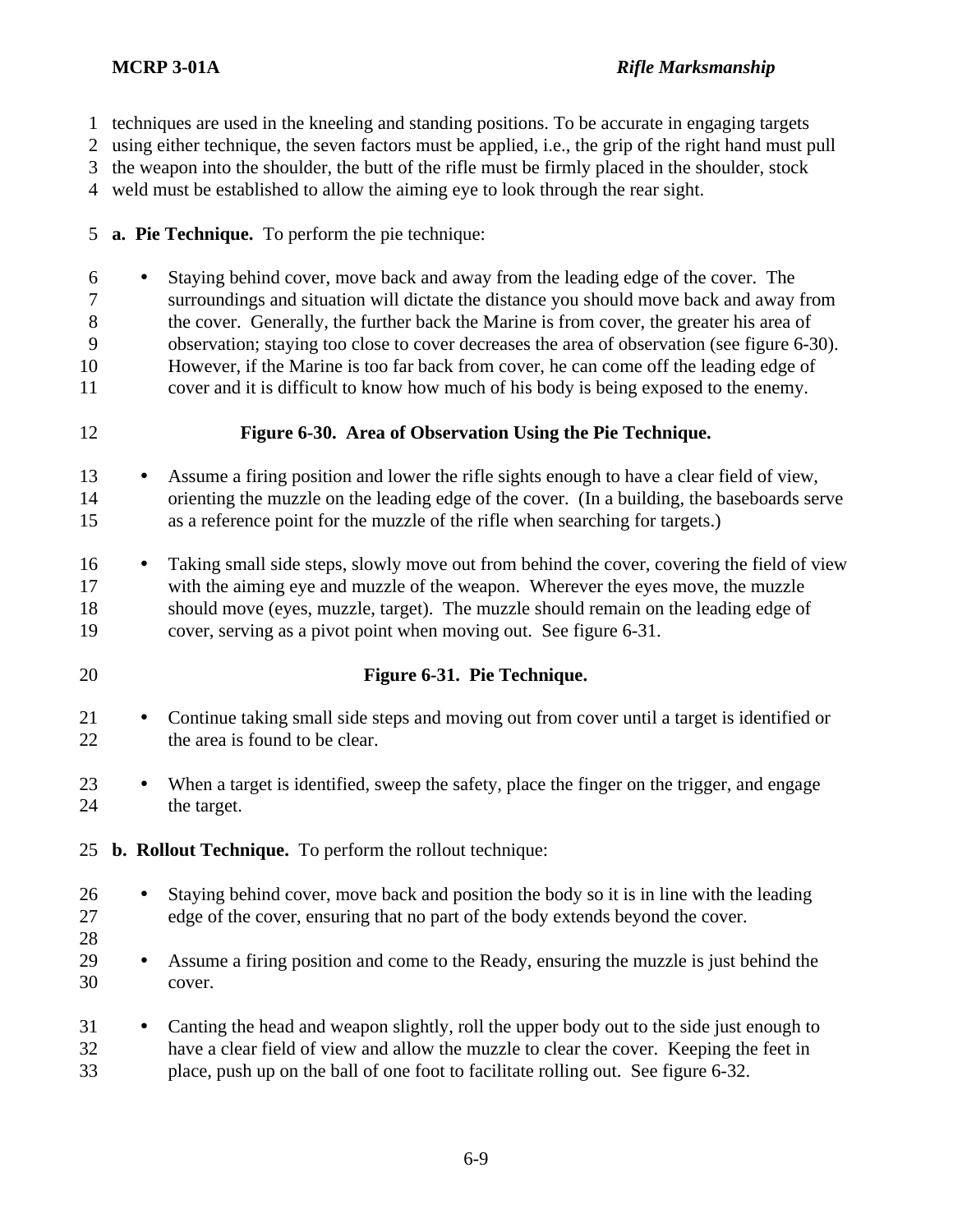1 2 3 4 5 6 7 **c. Combining the Pie and Rollout Techniques.** In some situations, it may be necessary to 8 utilize both the pie and rollout technique in order to search an entire area for targets (e.g., corner 9 of a building, a doorway). Changing from one technique to another may permit the Marine to 10 minimize his exposure to the enemy and reduce the time that he is exposed to enemy fire. **Figure 6-32. Rollout Technique.** ü Continue rolling out from cover until a target is identified or the area is found to be clear. ü When a target is identified, sweep the safety, place the finger on the trigger, and engage the target. ü If a target is identified before moving out from cover, the rifle should be taken off safe before moving out using the rollout technique.

11 **6004. Moving Out From Behind Cover.** A Marine must be constantly aware of his 12 surroundings and available cover should a threat appear. He should avoid obvious danger areas 13 and move quickly through danger areas that cannot be avoided.

 $14 \cdot$ 15 16 17 When moving from cover to cover, the Marine should select the next cover location and plan his route before moving from his present position. This is done by quickly looking from behind cover to ensure the area is clear, ensuring the head and eyes are exposed for as short a time as possible.

18 • If necessary, the Marine should conduct a Condition 1 reload before moving from cover.

19 • 20 Once the Marine is committed to moving, all focus should be on moving until cover is reassumed.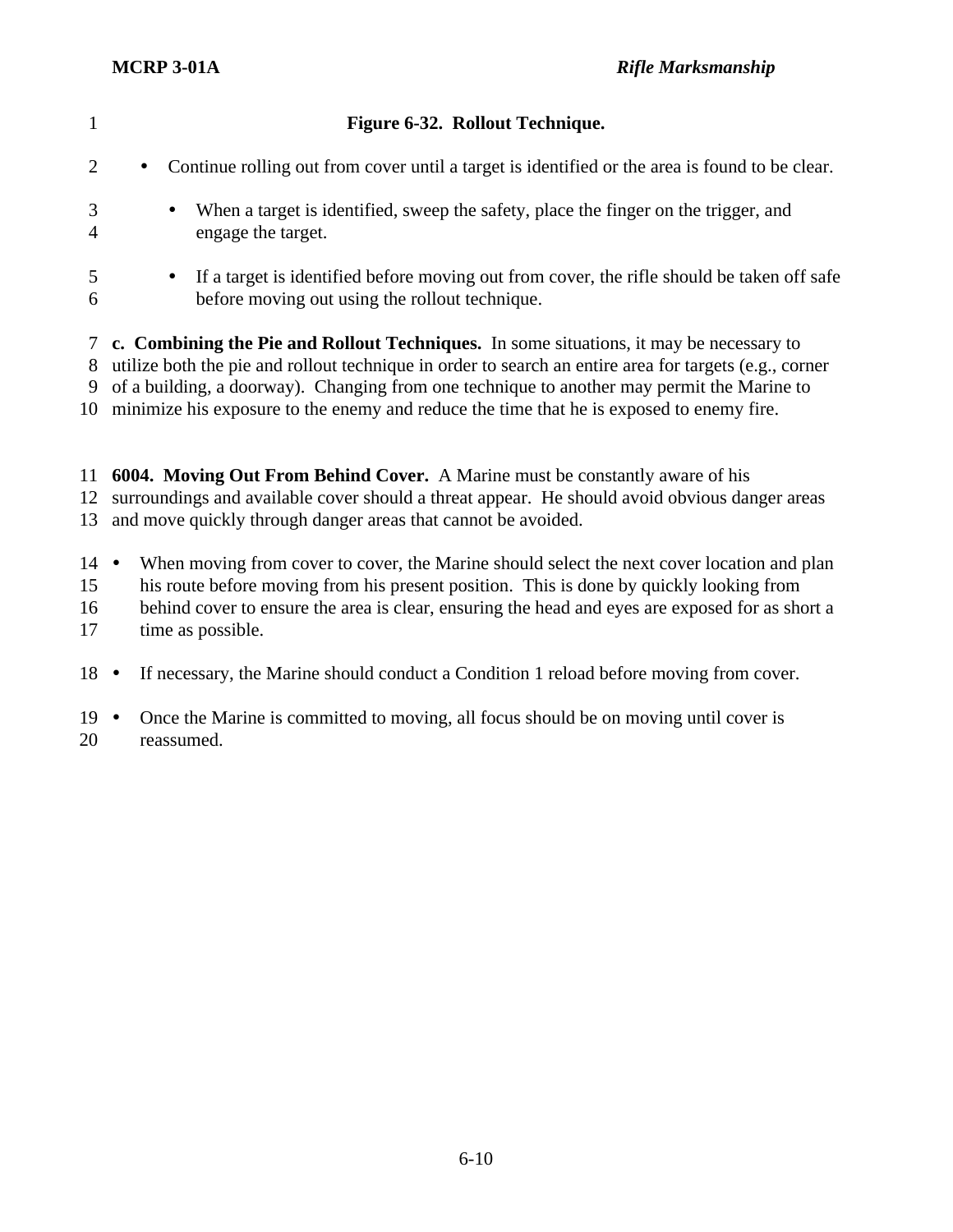| <b>Chapter 7</b>          |
|---------------------------|
| <b>Rifle Presentation</b> |

# 3 **7001. Presentation of the Rifle**

4 In a combat environment, targets may present themselves with little or no warning. To maintain

5 an advantage, the Marine carries his weapon in a position appropriate to the threat level that

6 permits the rifle to be easily carried but also presented as quickly as possible. A carry is also

7 established based on the situation such as moving in a close quarter environment, moving over or

8 under objects, etc.

 **a. Presenting the Rifle From the Tactical Carry.** At the Tactical Carry, no immediate threat is present. This carry permits the rifle to be easily carried for long periods of time, but it does not permit the quickest presentation to a target. If the situation changes and a target presents itself, a Marine performs the following steps to present the rifle from the Tactical Carry once a target 13 appears:

| 14<br>15 | Extend the rifle toward the target keeping the muzzle slightly up so the buttstock clears all<br>$\bullet$<br>personal equipment. Continue to look at the target.              |
|----------|--------------------------------------------------------------------------------------------------------------------------------------------------------------------------------|
| 16<br>17 | At the same time, place the rifle in Condition 1. There are two methods of placing the<br>$\bullet$<br>rifle in Condition 1 if it is in Condition 3:                           |
| 18<br>19 | Grip the pistol grip firmly with the right hand. Pull the charging handle with the left<br>hand to its rearmost position and release (see figure 7-1).                         |
| 20       | Figure 7-1. Pulling Charging Handle with Left Hand.                                                                                                                            |
| 21<br>22 | Grip the hand guards firmly with the left hand. Pull the charging handle with the right<br>hand to its rearmost position and release (see figure 7-2).                         |
| 23       | Figure 7-2. Pulling Charging Handle with Right Hand.                                                                                                                           |
| 24<br>25 | As the rifle is being presented, take the rifle off safe and place the trigger finger on the<br>trigger (see figure 7-3).                                                      |
| 26       | Figure 7-3, 7-3a, and 7-3b. Sweeping the Safety.                                                                                                                               |
| 27<br>28 | Level the rifle while pulling it firmly into the pocket of the shoulder to obtain proper stock<br>$\bullet$<br>weld. Do not move the head down to meet the stock of the rifle. |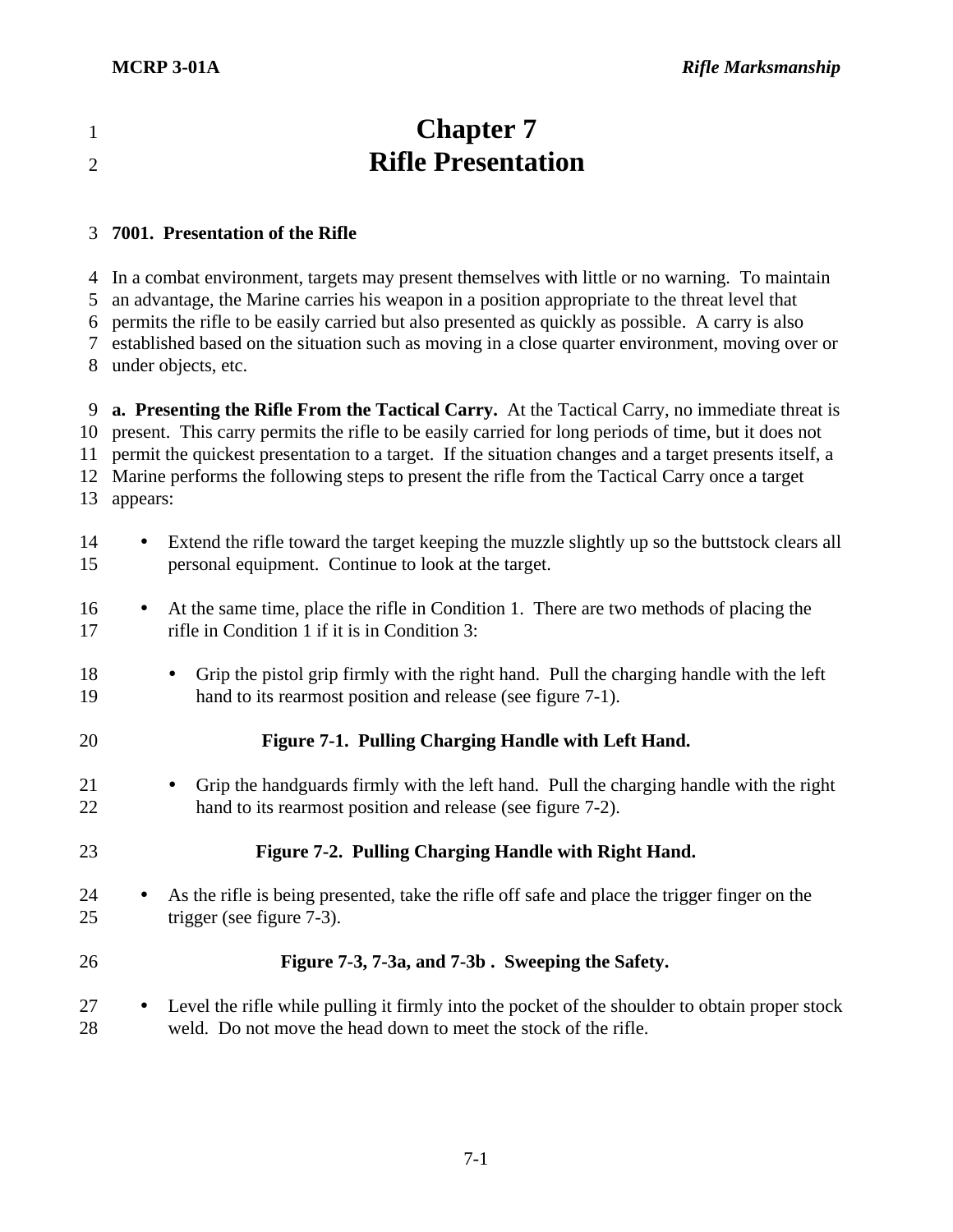| 1                    | <b>Note</b>                                                                                                                                                                                                                                                                                                                  |
|----------------------|------------------------------------------------------------------------------------------------------------------------------------------------------------------------------------------------------------------------------------------------------------------------------------------------------------------------------|
| $\overline{c}$       | If the rifle is in the shoulder properly, the aiming eye will                                                                                                                                                                                                                                                                |
| 3                    | be able to look through the rear sight as soon as                                                                                                                                                                                                                                                                            |
| $\overline{4}$       | the stock makes contact with the cheek.                                                                                                                                                                                                                                                                                      |
| 5<br>6<br>7<br>8     | As the sights become level with the aiming eye, visually locate the target through the rear<br>$\bullet$<br>sight aperture. As the rifle sights settle, shift the focus back to the front sight post to<br>obtain sight alignment, and place the tip of the post center mass on the target to obtain<br>sight picture.       |
| 9<br>10<br>11<br>12  | <b>b. Presenting the Rifle From the Alert.</b> At the Alert, enemy contact is likely. The Alert is also<br>used for moving in urban or other restrictive terrain where targets present themselves in close<br>quarters. To present the rifle from the Alert, a Marine performs the following steps once a target<br>appears: |
| 13<br>14<br>15       | While looking at the target, bring the muzzle up by raising the left hand, allowing the rifle<br>$\bullet$<br>butt to pivot in the shoulder. At the same time, pull the rifle firmly into the pocket of the<br>shoulder.                                                                                                     |
| 16<br>17             | As the rifle is being presented, take the rifle off safe and place the trigger finger on the<br>trigger (see figure 7-4).                                                                                                                                                                                                    |
|                      |                                                                                                                                                                                                                                                                                                                              |
| 18                   | Figure 7-4, 7-4a, and 7-4b. Sweeping the Safety.                                                                                                                                                                                                                                                                             |
| 19<br>20             | As the stock makes contact with the cheek, level the rifle to obtain proper stock weld. Do<br>not move the head down to meet the stock of the rifle.                                                                                                                                                                         |
|                      |                                                                                                                                                                                                                                                                                                                              |
| 21                   | <b>Note</b>                                                                                                                                                                                                                                                                                                                  |
| 22                   | If the rifle is in the shoulder properly, the aiming eye will                                                                                                                                                                                                                                                                |
| 23<br>24             | be able to look through the rear sight as soon as<br>the stock makes contact with the cheek.                                                                                                                                                                                                                                 |
| 25<br>26<br>27<br>28 | As the sights become level with the aiming eye, visually locate the target through the rear<br>sight aperture. As the rifle sights settle, shift the focus back to the front sight post to<br>obtain sight alignment, and place the tip of the post center mass on the target to obtain<br>sight picture.                    |
| 29<br>30             | c. Presenting the Rifle From the Ready. At the Ready, enemy contact is imminent. To present<br>the rifle from the Ready, a Marine performs the following steps once a target appears:                                                                                                                                        |

33 shoulder.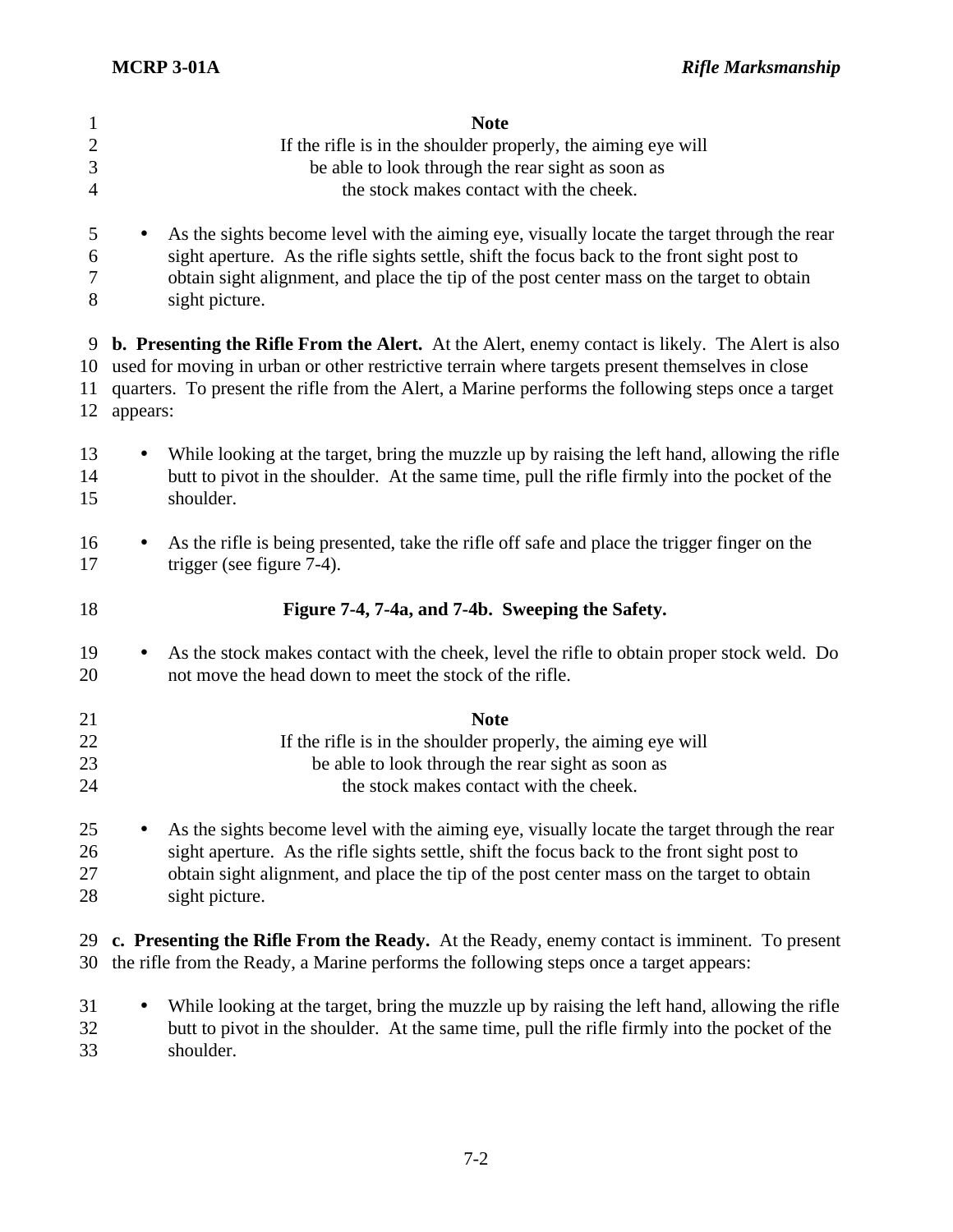| $\mathbf{1}$<br>$\overline{2}$<br>$\overline{3}$ | As the rifle is being presented, take the rifle off safe and place the trigger finger on the<br>trigger (see figure 7-5).<br>Figure 7-5, 7-5a, 7-5b. Sweeping the Safety.                                                                                                                                              |
|--------------------------------------------------|------------------------------------------------------------------------------------------------------------------------------------------------------------------------------------------------------------------------------------------------------------------------------------------------------------------------|
| $\overline{4}$<br>5                              | As the stock makes contact with the cheek, level the rifle to obtain proper stock weld. Do<br>$\bullet$<br>not move the head down to meet the stock of the rifle.                                                                                                                                                      |
| 6<br>$\boldsymbol{7}$<br>8<br>9                  | <b>Note</b><br>If the rifle is in the shoulder properly, the aiming eye will<br>be able to look through the rear sight as soon as<br>the stock makes contact with the cheek.                                                                                                                                           |
| 10<br>11<br>12<br>13                             | As the sights become level with the aiming eye, visually locate the target through the rear<br>$\bullet$<br>sight aperture. As the rifle sights settle, shift the focus back to the front sight post to<br>obtain sight alignment, and place the tip of the post center mass on the target to obtain<br>sight picture. |
| 15                                               | 14 d. Presenting the Rifle From the Strong Side Sling Arms Transport. To present the rifle<br>from Strong Side Sling Arms, a Marine performs the following steps once a target appears:                                                                                                                                |
| 16<br>17                                         | While looking at the target, lean forward slightly to facilitate removal of the rifle from the<br>$\bullet$<br>shoulder.                                                                                                                                                                                               |
| 18<br>19<br>20                                   | Reach under the right arm with the left hand between the sling and the body and grasp the<br>$\bullet$<br>handguards (see figure 7-6). At the same time, pull down on the sling and raise the right<br>elbow out and parallel to the deck.                                                                             |
| 21                                               | Figure 7-6. Grasping the Handguards.                                                                                                                                                                                                                                                                                   |
| 22<br>23<br>24                                   | Roll the right shoulder forward and release the sling from the right hand once the<br>$\bullet$<br>handguards have cleared the elbow. At the same time, pull the rifle forward off the<br>shoulder with the left hand.                                                                                                 |
| 25<br>26<br>27<br>28                             | Continue pulling the rifle forward with the left hand while rotating the rifle parallel to the<br>deck; when the right arm is free of the sling and the rifle clears all personal gear, grasp the<br>charging handle with the right hand (see figure 7-7) and pull it to its rearmost position and<br>release.         |
| 29                                               | Figure 7-7. Clearing Gear and Grasping the Charging Handle.                                                                                                                                                                                                                                                            |
| 30<br>31                                         | Establish a firing grip with the right hand while keeping the trigger finger straight along<br>the receiver.                                                                                                                                                                                                           |
| 32                                               | Take the rifle off safe and place the trigger finger on the trigger (see figure 7-8).                                                                                                                                                                                                                                  |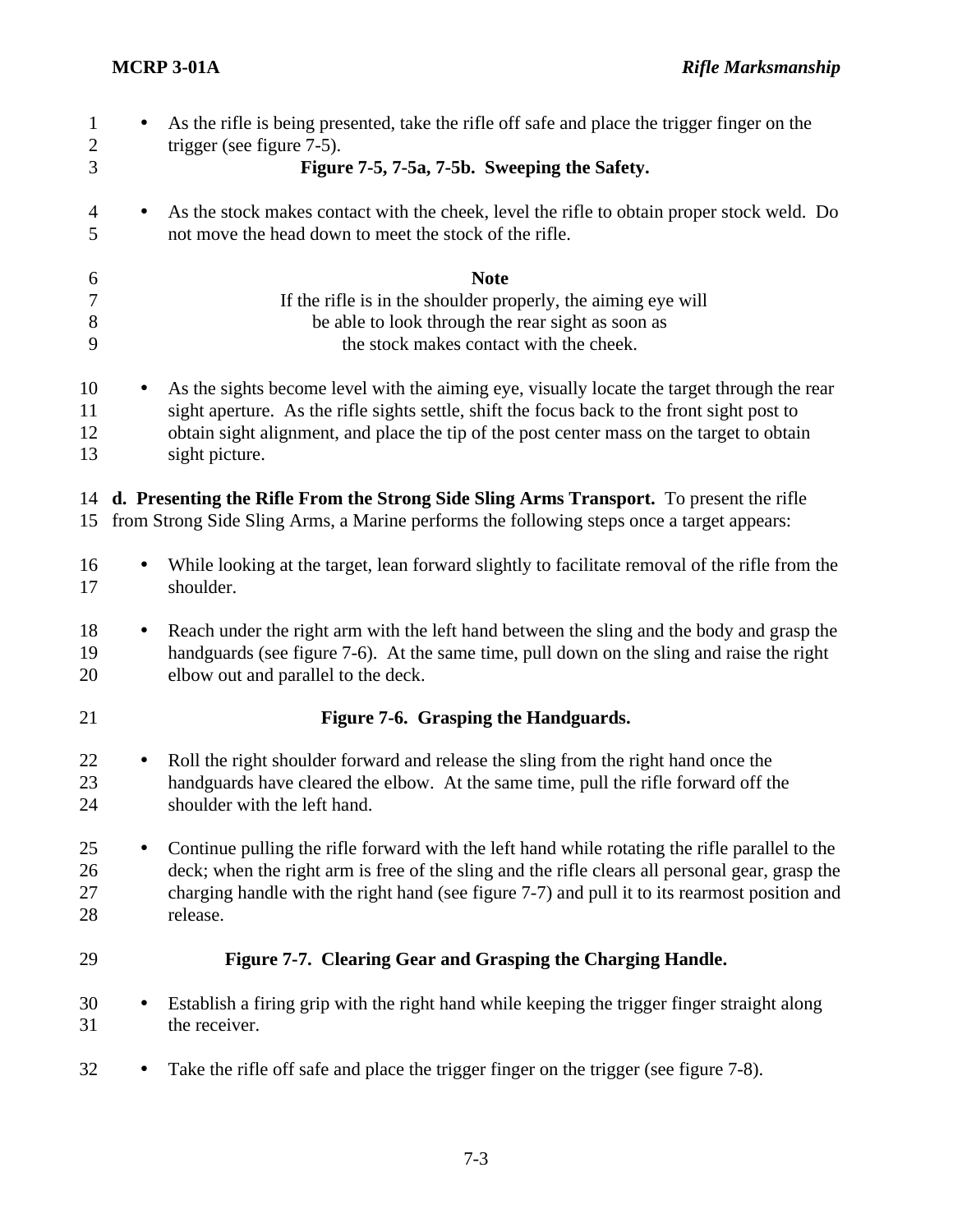| $\mathbf{1}$             | Figure 7-8, 7-8a, and 7-8b. Sweeping the Safety.                                                                                                                                                                                                                                                          |
|--------------------------|-----------------------------------------------------------------------------------------------------------------------------------------------------------------------------------------------------------------------------------------------------------------------------------------------------------|
| $\overline{c}$<br>3<br>4 | Level the rifle while pulling it firmly into the pocket of the shoulder to obtain proper stock<br>$\bullet$<br>weld. Do not move the head down to meet the stock of the rifle.                                                                                                                            |
| $\mathfrak s$            | <b>Note</b>                                                                                                                                                                                                                                                                                               |
| 6                        | If the rifle is in the shoulder properly, the aiming eye will                                                                                                                                                                                                                                             |
| $\boldsymbol{7}$<br>8    | be able to look through the rear sight as soon as<br>the stock makes contact with the cheek.                                                                                                                                                                                                              |
|                          |                                                                                                                                                                                                                                                                                                           |
| 9<br>10<br>11<br>12      | As the sights become level with the aiming eye, visually locate the target through the rear<br>sight aperture. As the rifle sights settle, shift the focus back to the front sight post to<br>obtain sight alignment, and place the tip of the post center mass on the target to obtain<br>sight picture. |
| 13<br>14<br>15           | e. Presenting the Rifle From the Weak Side Sling Arms Transport. The hasty sling should<br>be maintained while presenting the rifle from this transport. To present the rifle from Weak Side<br>Sling Arms, a Marine performs the following steps once a target appears:                                  |
| 16<br>17                 | While looking at the target, lean forward slightly to facilitate removal of the rifle from the<br>shoulder.                                                                                                                                                                                               |
| 18                       | Grasp the sling with the right hand to prevent the rifle from falling off the shoulder.                                                                                                                                                                                                                   |
| 19<br>20                 | Grasp the handguards with the left hand (the index finger points toward the muzzle). See<br>figure 7-9.                                                                                                                                                                                                   |
| 21                       | Figure 7-9. Grasping the Handguards.                                                                                                                                                                                                                                                                      |
| 22<br>23                 | Rotate the rifle counterclockwise (until the magazine rests on the left forearm) while<br>$\bullet$<br>extending the muzzle toward the target.                                                                                                                                                            |
| 24                       | Continue extending the rifle toward the target to ensure the rifle clears all personal gear.                                                                                                                                                                                                              |
| 25<br>26                 | Grasp the charging handle with the right hand and pull it to its rearmost position and<br>$\bullet$<br>release (see figure 7-10).                                                                                                                                                                         |
| 27                       | Figure 7-10. Clearing Gear and Grasping the Charging Handle.                                                                                                                                                                                                                                              |
| 28<br>29                 | Establish a firing grip with the right hand while keeping the trigger finger straight along<br>$\bullet$<br>the receiver.                                                                                                                                                                                 |
| 30                       | Take the rifle off safe and place the trigger finger on the trigger (see figure 7-11).<br>٠                                                                                                                                                                                                               |
| 31                       | Figure 7-11, 7-11a, and 7-11b. Sweeping the Safety.                                                                                                                                                                                                                                                       |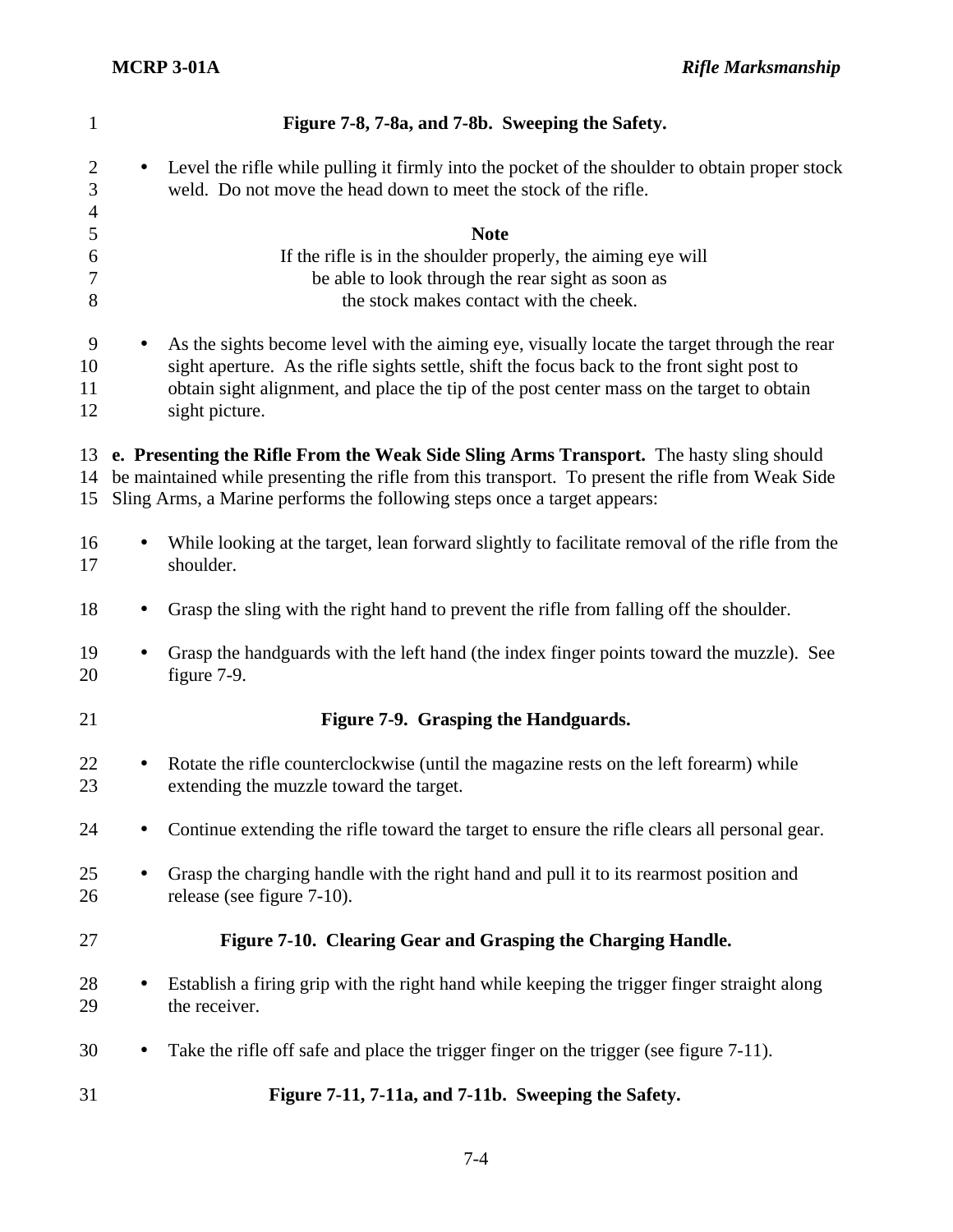Level the rifle while pulling it firmly into the pocket of the shoulder to obtain proper stock weld. Do not move the head down to meet the stock of the rifle.

|               | <b>Note</b>                                                                                              |
|---------------|----------------------------------------------------------------------------------------------------------|
| 4             | If the rifle is in the shoulder properly, the aiming eye will                                            |
|               | be able to look through the rear sight as soon as                                                        |
| $\mathfrak b$ | the stock makes contact with the cheek.                                                                  |
|               | As the sights become level with the aiming eye, visually locate the target through the rear<br>$\bullet$ |
| 8             | sight aperture. As the rifle sights settle, shift the focus back to the front sight post to              |
| Q             | obtain sight alignment, and place the tip of the post center mass on the target to obtain                |
| 10            | sight picture.                                                                                           |

### **7002. Search and Assess**

 After a Marine engages a target, he must immediately search the area and assess the results of his engagement. Searching and assessing enables the Marine to avoid tunnel vision that can restrict

the focus so that an indication of other targets is overlooked.

 **a. Purpose.** The Marine searches the area for additional targets or for cover. The Marine assesses the situation to determine if he needs to re-engage a target, engage a new target, take

cover, assume a more stable position, cease engagement, etc.

 **b. Technique.** The Marine moves only as fast as he is capable of delivering well-aimed shots on target. The speed of engagement should not exceed physical abilities. To search and assess, a Marine performs the following steps:

- 
- • Lower the rifle to look over the sights.
- • Place the trigger finger straight along the receiver.
- 

# **Figure 7-12. Straight Trigger Finger.**

- ü Search the area and assess the situation/threat by moving the head, eyes, and rifle left and right to cover the immediate area. The muzzle moves with the head and eyes in one fluid motion while searching. Keep both eyes open to increase the field of view.
- ü Once a Marine determines the area is clear of enemy threat, he places the rifle on safe.

 **c. Searching and Assessing to a Higher Profile**. Depending on the tactical situation, the Marine may choose to increase his area of observation by searching and assessing to a higher profile position.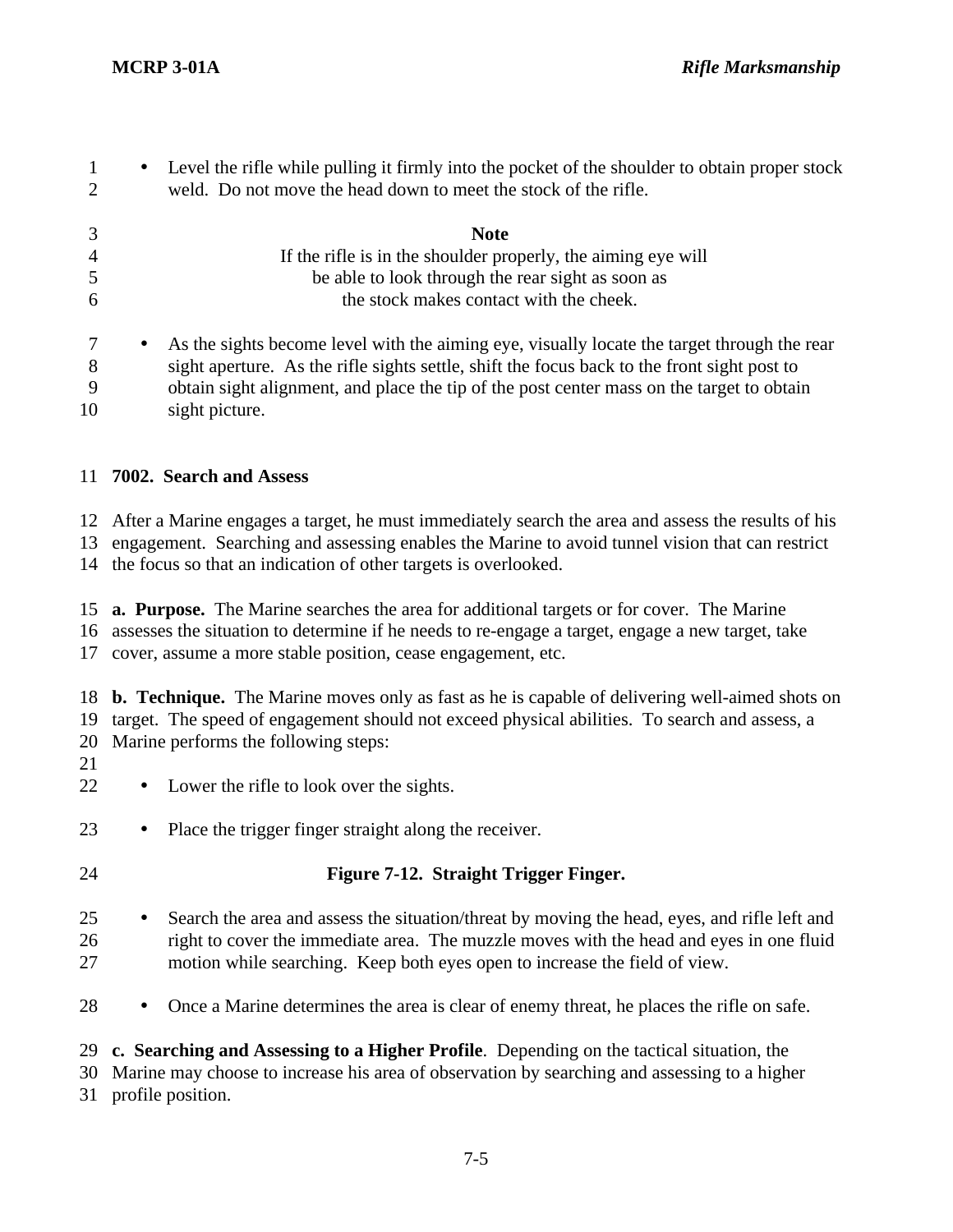| 1<br>$\mathbf{2}$   | (1) Prone to Kneeling. After searching and assessing at the prone position, move to a<br>kneeling position by performing the following steps:                                                                             |
|---------------------|---------------------------------------------------------------------------------------------------------------------------------------------------------------------------------------------------------------------------|
| 3                   | While maintaining control of the pistol grip, lower the rifle butt out of the shoulder.<br>٠                                                                                                                              |
| $\overline{4}$<br>5 | Drop the left hand to the deck and, bringing it back, push up off the deck to both knees<br>$\bullet$<br>(see figure $7-13$ ).                                                                                            |
| 6                   | Figure 7-13 and 7-13a. Pushing Up Off the Deck to Both Knees.                                                                                                                                                             |
| 7<br>8              | Grasp the handguard with the left hand and place the rifle butt in the pocket of the<br>٠<br>shoulder.                                                                                                                    |
| 9                   | Assume a kneeling position and search and assess (see figure 7-14).<br>٠                                                                                                                                                  |
| 10                  | Figure 7-14. Kneeling Search and Assess.                                                                                                                                                                                  |
| 11<br>12            | (2) Sitting to Kneeling. After searching and assessing at the sitting position, move to a<br>kneeling position by performing the following steps:                                                                         |
| 13                  | Maintain control of the rifle with the rifle butt in the pocket of the shoulder.<br>٠                                                                                                                                     |
| 14                  | Uncross the legs to an open leg position.<br>٠                                                                                                                                                                            |
| 15<br>16            | Tuck the right foot underneath the left thigh, as close to the buttocks as possible (see<br>٠<br>figure $7-15$ ).                                                                                                         |
| 17                  | Figure 7-15. Tucking the Right Foot.                                                                                                                                                                                      |
| 18<br>19            | Lean forward and to the right and roll on to the right knee to a kneeling position and<br>$\bullet$<br>search and assess (see figure 7-16).                                                                               |
| 20<br>21<br>22      | <b>Note</b><br>It may be necessary to release the rifle with the right hand and push<br>off the deck with the right hand to assist in rolling up to a kneeling position.                                                  |
| 23                  | Figure 7-16. Rolling Up to a Kneeling Position.                                                                                                                                                                           |
| 24<br>25<br>26      | (3) Kneeling to Standing. After searching and assessing at the kneeling position, maintain<br>control of the rifle with the rifle butt in the pocket of the shoulder, and stand while continuing<br>to search and assess. |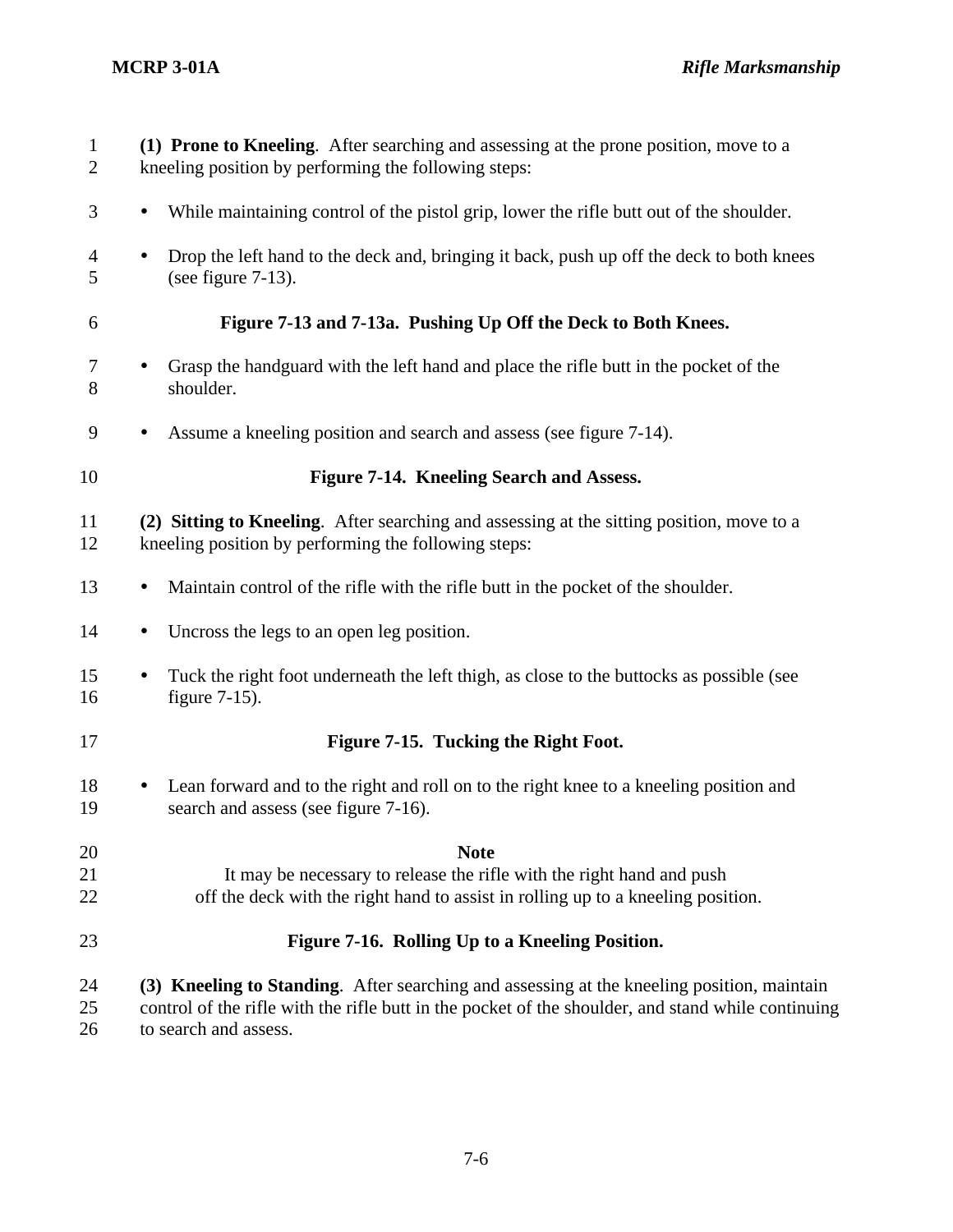|   | <b>Chapter 8</b>                                                                                       |
|---|--------------------------------------------------------------------------------------------------------|
| 2 | <b>Effects of Weather</b>                                                                              |
|   |                                                                                                        |
|   | 3 Wind, temperature, and precipitation can affect the trajectory of the bullet. In addition, all       |
|   | 4 weather conditions have a physical and psychological effect on Marines. Marines must use             |
|   | 5 techniques to offset the effects of wind, light, temperature, and precipitation (snow, sleet, rain). |
|   | 6 Through proper training, Marines can develop the confidence required to reduce the physical and      |
|   | 7 psychological effects of weather so that they may offset the effects of weather during combat        |

situations.

#### **8001. Physical Effects of Wind on the Bullet**

 **a. Physical Effects.** The weather condition that presents the greatest problem to shooting is the wind. Wind affects a bullet's trajectory. The effect of wind on the bullet as it travels down range is referred to as deflection. The wind deflects the bullet laterally in its flight to the target (see figure 8-1).

#### **Figure 8-1. Deflection of a Bullet.**

The bullet's exposure time to the wind determines the amount the bullet is deflected from its

original trajectory. Deflection increases as the distance to the target increases. There are three

factors that affect the amount of deflection of the bullet: velocity of the wind, range to the target,

- and velocity of the bullet.
- • The greater the velocity of the wind, the more the bullet will be deflected.
- ü As the distance to the target increases, the speed of the bullet slows allowing the wind to have a greater effect on shot placement.
- • A bullet with a high muzzle velocity will not be affected by the wind as much as a bullet with a low muzzle velocity.

 **b. Determining Windage Adjustments to Offset the Effects of Wind.** The velocity and direction of the wind in relationship to the bullet must be determined to offset the wind's effects.

If Marines can classify wind values and determine velocity within 5 mph, they can effectively

engage targets in windy conditions.

 **(1) Wind Direction.** Determine wind direction by observing the direction vegetation is moving, by feeling the wind blow against the body, or by observing the direction of a flag (in training).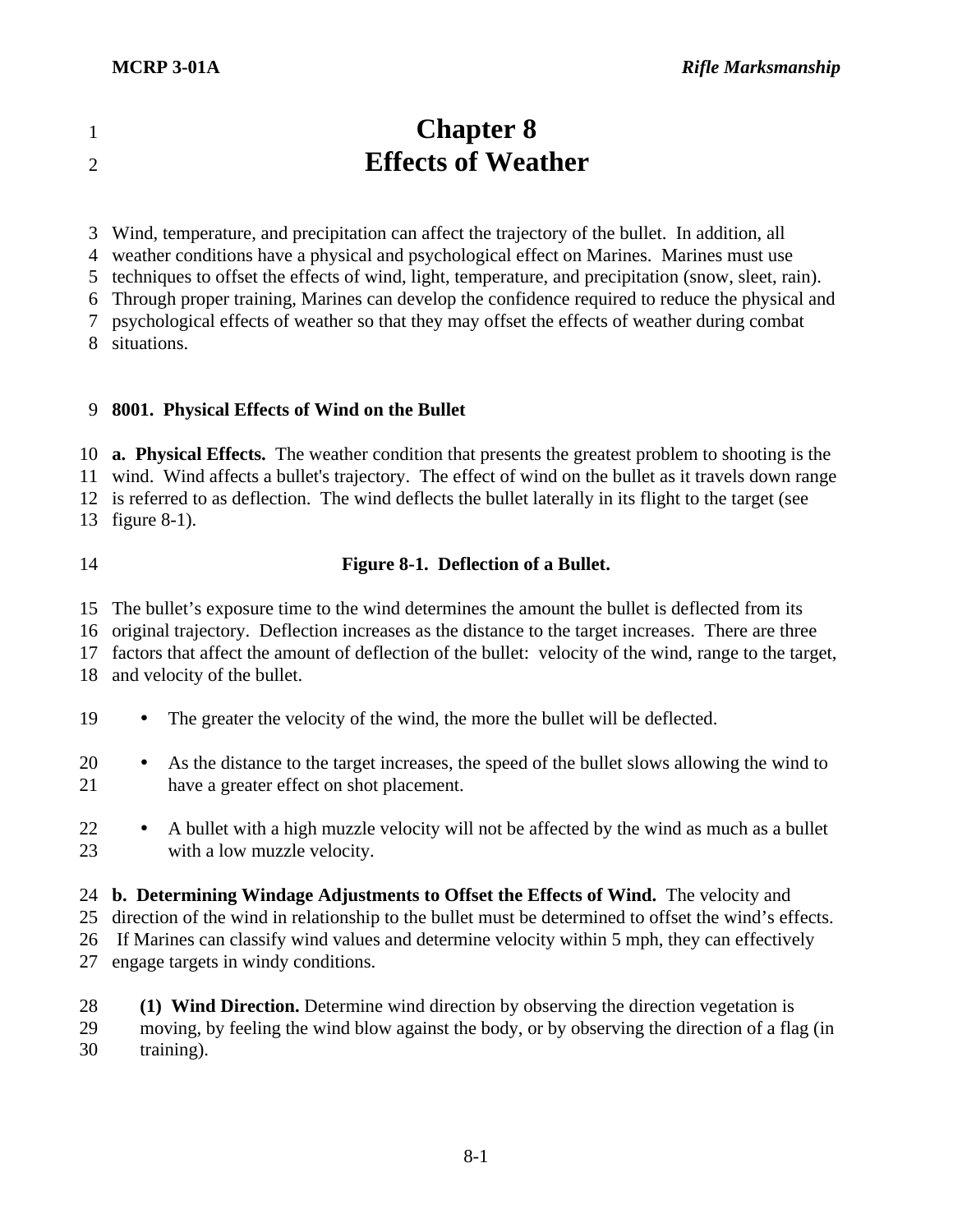1 2 3 4 5 6 7 8 9 10 11 12 13 14 15 16 17 18 19 20 21 22 23 24 25 26 27 28 29 **(2) Wind Value Classifications.** Winds are classified according to the direction from which they are blowing in relation to the direction of fire. The clock system indicates wind direction and value (see figure 8-2). Winds can be classified as half value, full value, or no value. The target is always located at 12 o'clock. **Figure 8-2. Clock System. (3) Wind Velocity.** There are two methods used to determine wind velocity: observation and flag. The flag method is used as a training tool to learn the observation method. This method teaches Marines to relate the effect a given wind condition has on the natural surroundings in order to develop the base of knowledge used during the observation method. The observation method is the primary method used during a tactical situation. **(a) Observation Method.** The observation method is the primary method used to determine wind velocity and direction in a tactical situation. The following are guidelines used during the observation method: ü Under 3 miles per hour (mph) the wind can hardly be felt on the face. The presence of a slight wind can be detected by drifting smoke. • 3-5 mph winds can be felt lightly on the face. ü 5-8 mph winds keep leaves in a constant motion. • 8-12 mph winds raise dust and loose paper. • 12-15 mph winds cause small trees to sway. • 20-25 mph winds cause large trees to sway. **(b) Flag Method.** The flag method is the primary method used on the KD range. Perform the following steps to determine wind velocity in miles per hour: • Determine the angle created between the flag pole and the flag in degrees. ü Divide the angle by four to determine wind velocity in miles per hour. See figure 8-3. **Note** Information given is based on a dry flag. A wet flag is heavy and gives a false reading. **Figure 8-3. Flag Method.**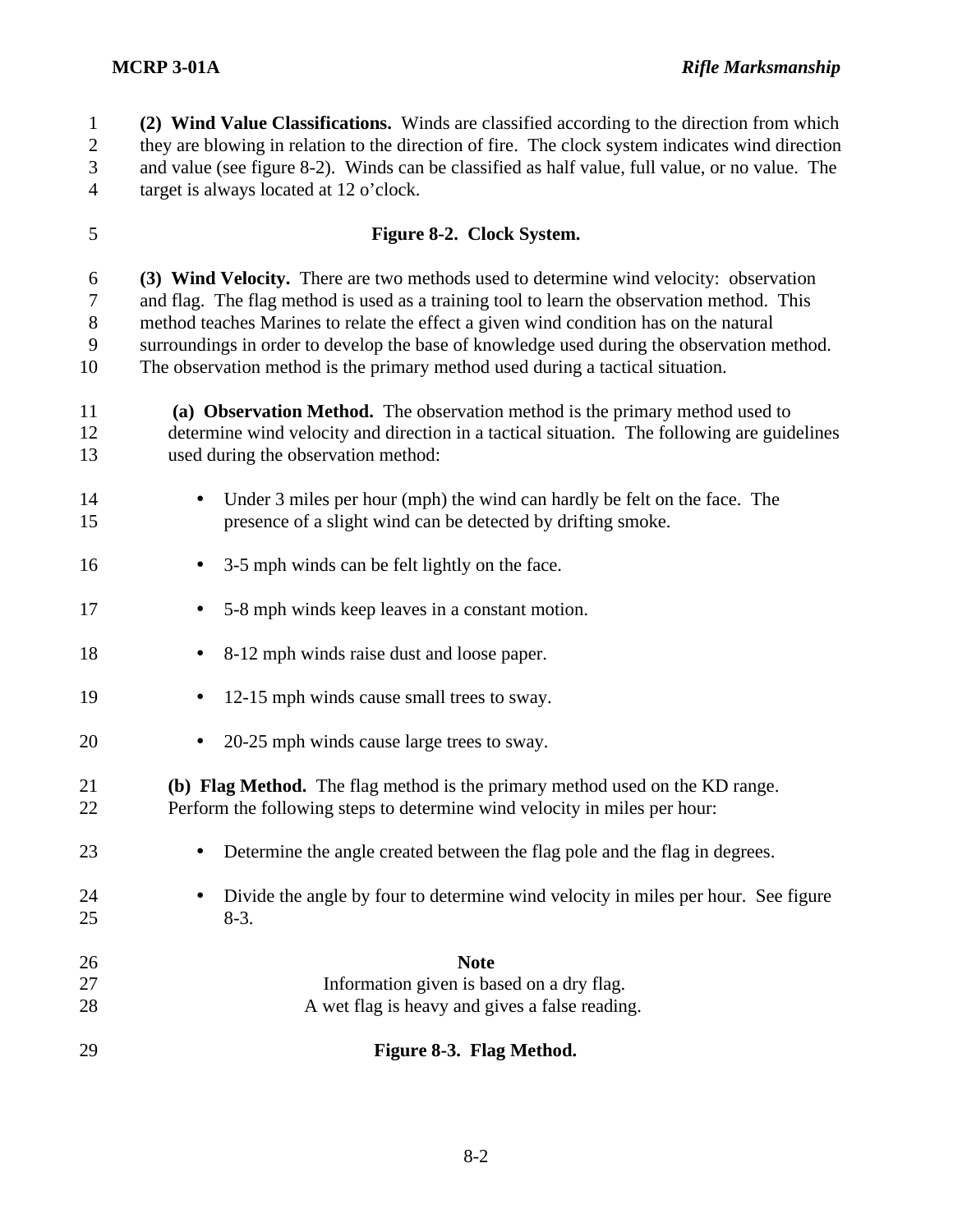1 2 3 **(4) Windage Adjustments.** After identifying wind direction, wind classification, and wind velocity, determine the windage adjustments needed to enable the bullet to strike the target. Determine windage adjustments in the following ways:

- 4 5 6 **(a) Observation Method.** Use the windage chart provided in figure 8-4. Match the wind velocity, wind direction, and range to the target to the information in the chart to determine the correct number of clicks to apply to the windage knob.
- 7

17

# **Figure 8-4. Windage Click Chart for the Observation Method.**

8 9 10 11 12 13 **(b) Windage and Elevation Rules.** Apply the windage and elevation rules to the known strike of the round. Moving the front sight post, elevation knob, or windage knob one graduation or notch is referred to as moving one "click" on the sight. The windage and elevation rules define how far the strike of the round will move on the target for each click of front and rear sight elevation or rear sight windage for each 100 yards of range to the target.

- 14 15 16 ü **Front Sight Elevation Rule.** One click of front sight elevation adjustment will move the strike of the round on the target approximately 1 ¼ inches for every 100 yards of range to the target.
- 18 19 20 ü **Rear Sight Elevation Rule.** One click of rear sight elevation adjustment will move the strike of the round on the target approximately 1 inch for every 100 yards of range to the target.
- 21 22 23 ü **Windage Rule.** One click of windage adjustment will move the strike of the round on the target approximately 1/2 inch for every 100 yards of range to the target.
- 24 25 26 **(c) Flag Method.** Use the windage chart provided in figure 8-5. Match the wind velocity, wind direction, and range to the target to the information in the chart to determine the correct number of clicks to apply to the windage knob.
- 27

# **Figure 8-5. Windage Click Chart for the Flag Method.**

28 29 Once the number of windage clicks is determined, turn the windage knob causing the rear sight aperture to move into the direction of the wind. (See chapter 9.)

#### 30 **8002. Physical Effects of Temperature and Precipitation on the Bullet and the Rifle**

#### 31 **a. Temperature**

32 33 **(1)** Extreme changes in temperature cause fluctuation in the rifle's chamber pressure. This fluctuation is caused by changes in the propellant's temperature. In cold weather, as rifle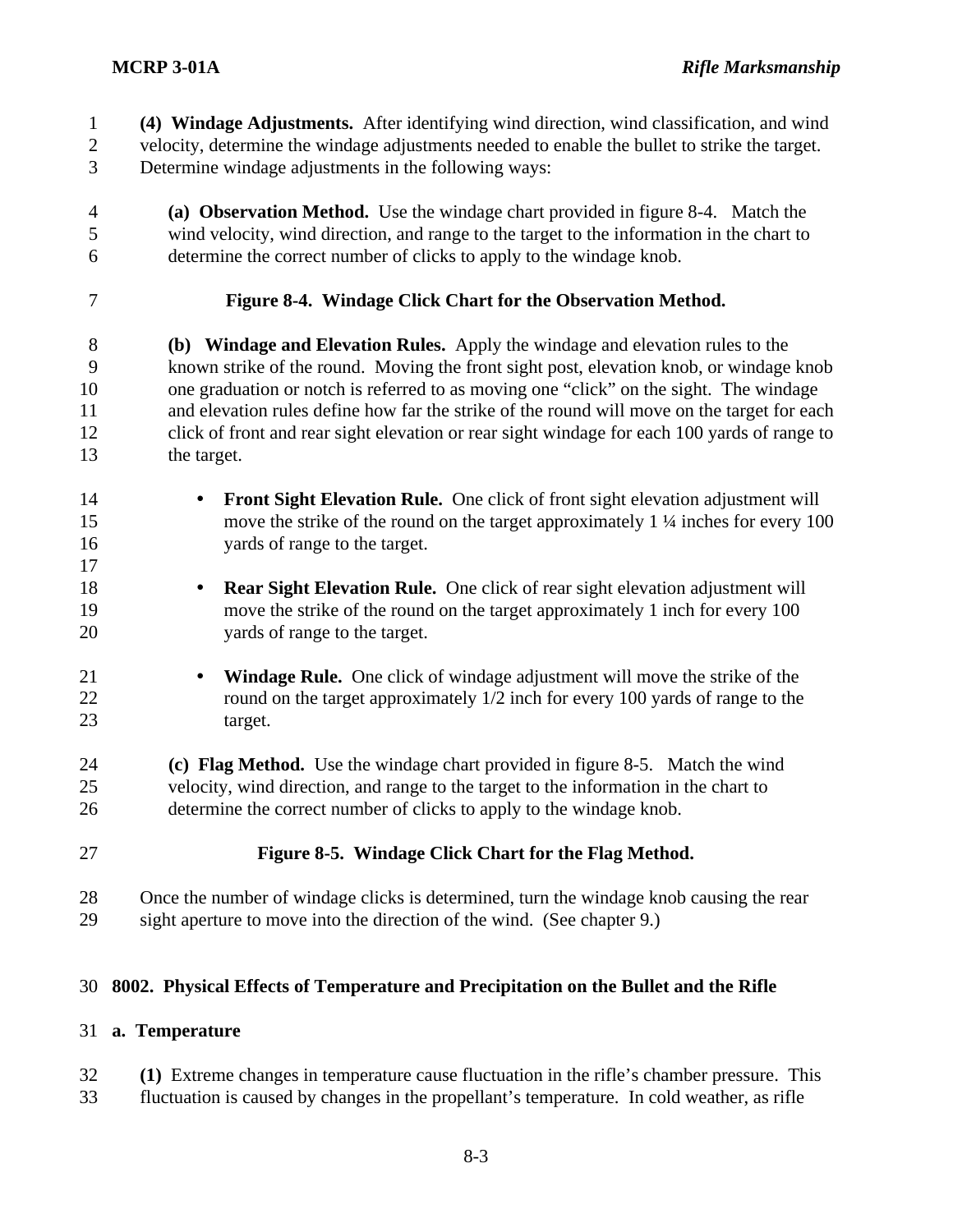1 chamber pressure decreases, the bullet exits the muzzle at a lower velocity, and the bullet

- 2 impacts the target below the point of aim. In extreme heat, the rifle's chamber pressure
- 3 increases causing the bullet to exit the muzzle at a higher velocity and impact the target above
- 4 the point of aim. Hot air is less dense than cool air and provides less resistance to the bullet;
- 5 this allows the bullet to travel faster and experience less deflection from the wind. Cold air is
- 6 7 dense and provides the bullet with more resistance; this causes the bullet to travel slower and experience greater deflection from the wind. Once the rifle is zeroed, a change in temperature
- 8 of 20 degrees or more can cause the bullet to strike above or below the point of aim.
- 9 Therefore, if the temperature changes 20 degrees or more, a Marine should rezero the rifle.
- 10 **(2)** If the rifle is exposed to below freezing temperatures, it should not be brought
- 11 immediately into a warm location. Condensation may form on and in the rifle, and it may
- 12 freeze if re-exposed to the cold. Ice that forms inside the rifle may cause it to malfunction.
- 13 Ice can form on the rear sight aperture due to condensation, making it impossible to acquire
- 14 sight alignment.

15 **b. Precipitation.** Freezing rain and other types of precipitation may make the rifle difficult to

16 handle, foul the rifle and cause stoppages, or build up in the barrel or compensator and cause

17 erratic shots. The bullet veers off its trajectory if it strikes water droplets on its way out the

18 barrel. Care should be taken to keep the barrel and muzzle free of water. If the rifle has been

19 submerged, ensure the bore is drained before firing. To drain the bore, pull the charging handle

20 slightly to the rear and hold for a few seconds while the muzzle points down. Once the barrel has

21 been drained, turn the rifle muzzle up to allow the water to drain out of the stock.

# 22 **8003. Physical and Psychological Effects of Weather on Marines**

23 **a. Wind.** Marines can shoot effectively in windy conditions if they apply a few basic techniques 24 and develop the proper mental attitude. The Marine can combat the wind in a number of ways:

- 25 26 **(1)** Make subtle changes to the basic shooting positions, such as increasing muscular tension, to reduce movement of the rifle.
- 27 **(2)** Seek support to stabilize the rifle.
- 28 **(3)** Hold the shot and apply the fundamentals during a lull in the wind.
- 29 **(4)** Fire one well-aimed shot rather than two.

# 30 **b. Temperature**

31 **(1) Extreme Heat.** In extreme heat, a Marine may experience rapid fatigue. Heat can cause

32 muscle cramps, heat exhaustion, heat stroke, blurred vision, and reduced concentration levels

- 33 that result in inaccurate shooting. Increased fluid intake and good physical condition can
- 34 offset the effects of extreme heat. Sweat running into the eyes can cause irritation and make it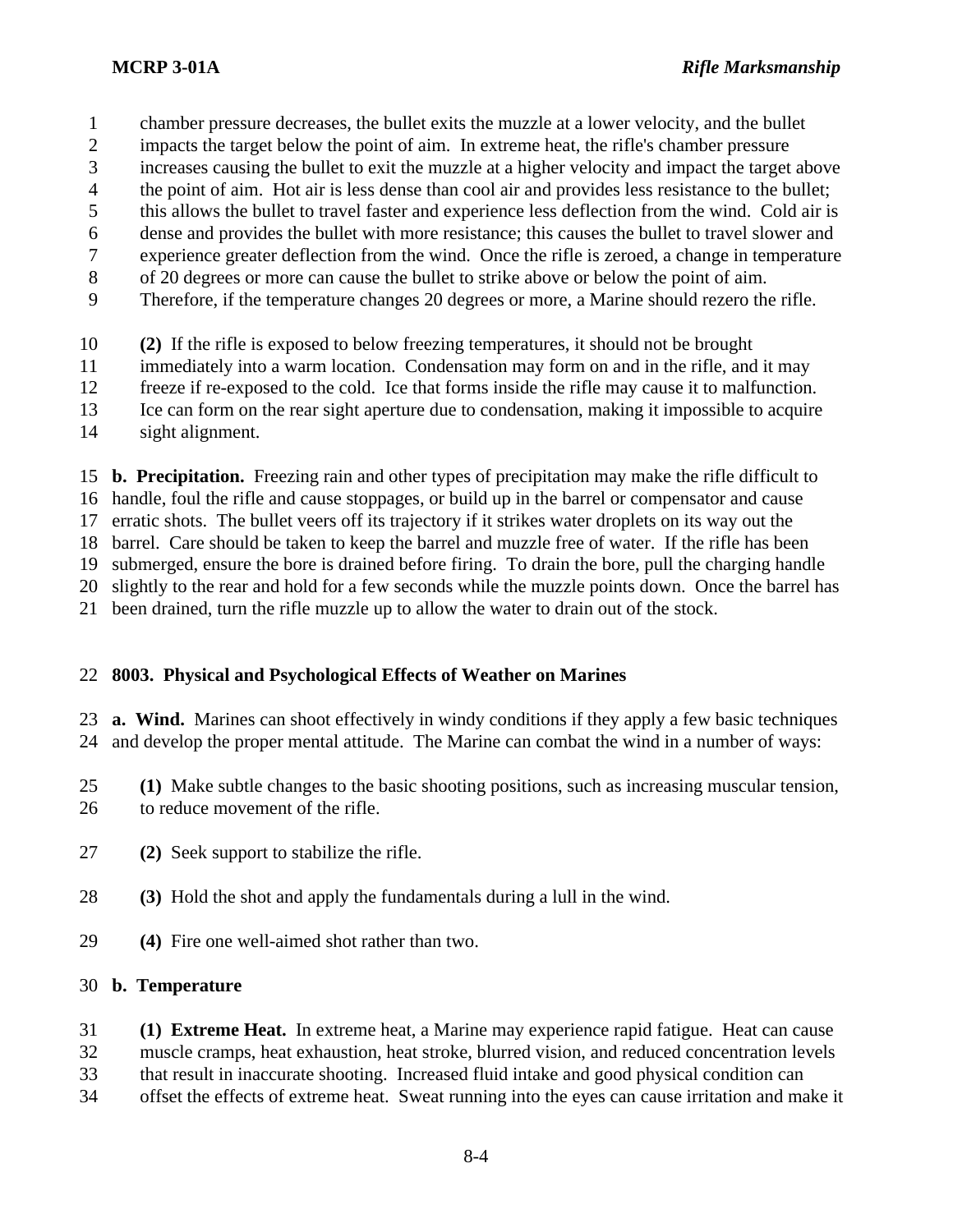1 difficult to see the sights. Extreme heat also can create ground mirages that cause a target to

2 appear indistinct and to drift from side to side. Heat waves or mirages may also distort the

3 4 target shape or the appearance of the front sight post. A mirage created by the heat of the

5 barrel reduces a Marine's ability to see the sight clearly. To overcome the effects of heat and accurately engage a target, a Marine should maintain a center of mass hold.

6 7 8 9 10 11 12 **(2) Extreme Cold.** Extreme cold may affect a Marine's ability to concentrate. If a Marine's hands are numb, he will have difficulty holding a frigid rifle and executing effective trigger control. To protect the hands in a cold environment, a Marine should wear arctic mittens or gloves. To operate the rifle while wearing arctic mittens or gloves, a Marine depresses the trigger guard plunger to open the trigger guard. This allows easier access to the trigger. See figure 8-6. The hasty sling can assist in holding the hand in place on the hand guards so the hand does not slip while wearing mittens.

13

# **Figure 8-6. Open Trigger Guard.**

14 **c. Precipitation.** Precipitation (rain, snow, hail, sleet) can affect target engagement, a Marine's

15 comfort level, and a Marine's ability to concentrate. The amount and type of precipitation may

16 obscure or completely hide the target and it may reduce a Marine's ability to establish an accurate 17 sight picture. Precipitation collecting on the rear sight aperture can make it difficult to establish

18 sight alignment and sight picture. Protect the sights as much as possible during periods of

19 precipitation. It is easy to lose concentration when wet and uncomfortable. Proper dress reduces

20 the effects of precipitation on the Marine.

21 **d. Light.** Light conditions can change the appearance of a target. Light affects each Marine

22 differently. Light can affect range estimation, visual acuity, or the placement of the tip of the

23 front sight on the target. By maintaining a center of mass hold, the effects of light can be

24 reduced.

25 26 27 28 **(1) Bright Light.** Bright light conditions exist under a clear blue sky with no fog or haze present to filter the sunlight. Bright light can make a target appear smaller and farther away. As a result, it is easy to overestimate range. Loss of visual acuity can cause surroundings to bleed into the actual target making it seem indistinct. Maintaining a center of mass hold,

29 regardless of how indistinct the target appears, ensures the best chances for an effective shot.

30 **(2) Overcast.** An overcast condition exists when a solid layer of clouds obstructs the sun.

31 The amount of available light changes as the overcast thickens. Overcast conditions can

32 make a target appear larger and closer. As a result, it is easy to underestimate range. During

33 a light overcast, the target appears very distinct and the rifle sights appear very distinct,

- 34 making it easy to establish sight alignment. As the overcast thickens, it becomes difficult to
- 35 identify the target from the surroundings.

36 37 **(3) Haze.** Hazy conditions exist when fog, dust, humidity, or smoke are present. Hazy conditions can make a target appear indistinct making it difficult to establish sight picture.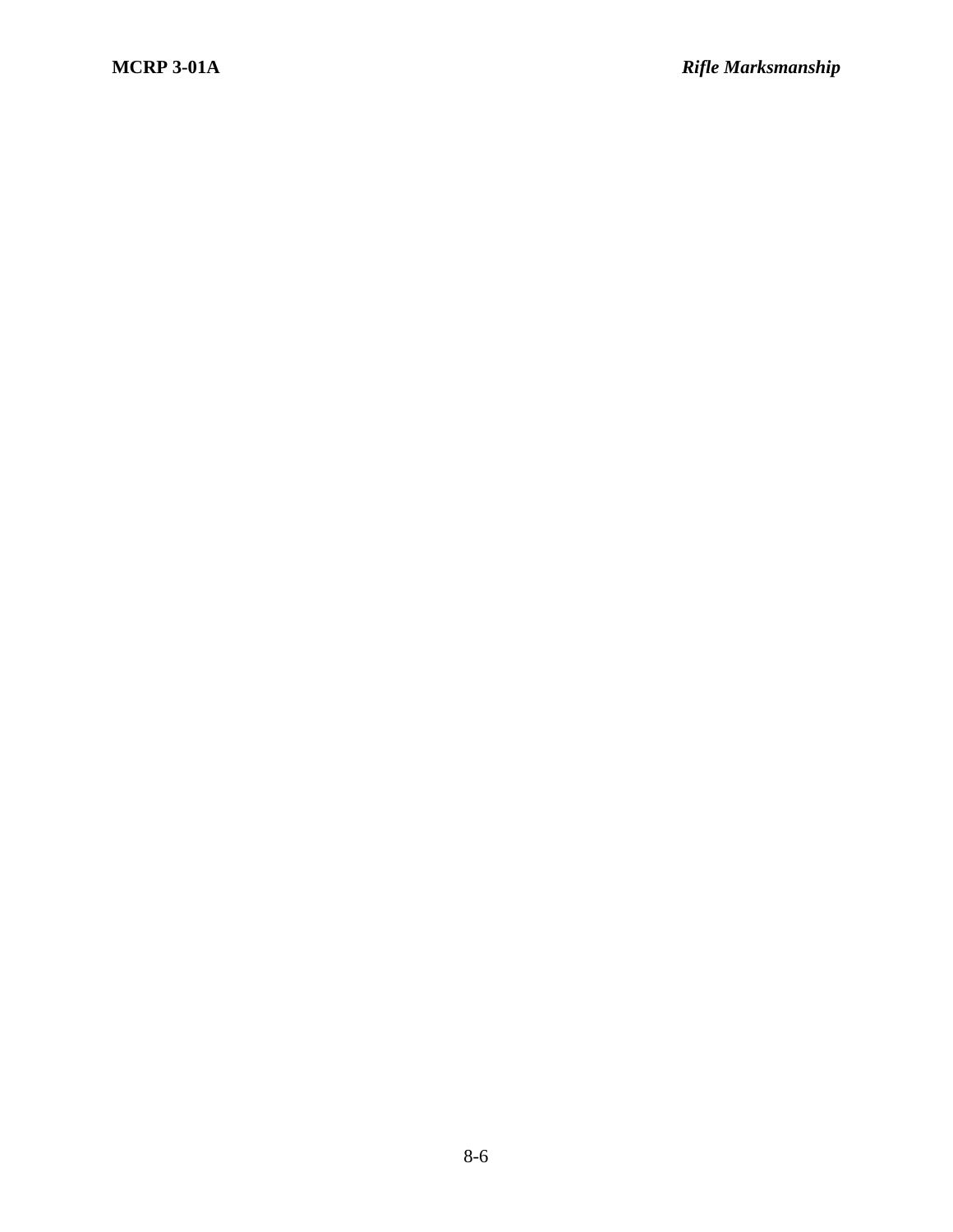| $\overline{2}$ | <b>Chapter 9</b><br><b>Zeroing</b>                  |   |
|----------------|-----------------------------------------------------|---|
| $\sim$<br>--   | $\sim$ $\sim$ $\sim$ $\sim$ $\sim$ $\sim$<br>$\sim$ | - |

 To be combat effective, it is essential for the Marine to know how to zero his rifle. Zeroing is adjusting the sights on the weapon to cause the shots to impact where the Marine aims. This must be done while compensating for the effects of weather and the range to the target. It is critical that Marines can zero their rifles and make the sight adjustments required to engage

targets accurately.

# **9001. Elements of Zeroing**

There are five basic elements involved in zeroing a rifle: line of sight, point of aim, centerline of

the bore, trajectory, and range. See figure 9-1.

# **Figure 9-1. Elements of Zeroing.**

**a. Line of Sight.** The line of sight is a straight line which begins at the center of the eye,

proceeds through the center of the rear sight aperture, and passes across the tip of the front sight

post to an aiming point on a target.

 **b. Aiming Point.** The aiming point is the precise point where the tip of the front sight post is placed in relationship to the target.

 **c. Centerline of the Bore.** Centerline of the bore is an imaginary straight line beginning at the chamber end of the barrel, proceeding out of the muzzle, and continuing indefinitely.

**d. Trajectory.** In flight, a bullet does not follow a straight line but travels in a curve or arc

which is called trajectory. Trajectory is the path a bullet travels to the target. As the bullet exits

the muzzle it travels on an upward path, intersecting the line of sight (because the sights are above

the muzzle). As the bullet travels farther, it begins to drop and intersects the line of sight again.

**e. Range.** Range is the known distance from the rifle to the target.

# **9002. Battlesight Zero (BZO)**

BZO is the elevation and windage settings required to engage point targets from 0-300

yards/meters under ideal weather conditions (i.e., no wind). This means that the rifle sight are

adjusted so the bullet's trajectory and the line of sight intersect at a range of 300 yards/meters.

When zeroing in windy conditions, the adjustments for windage to offset the effects of wind must

be removed to establish a BZO.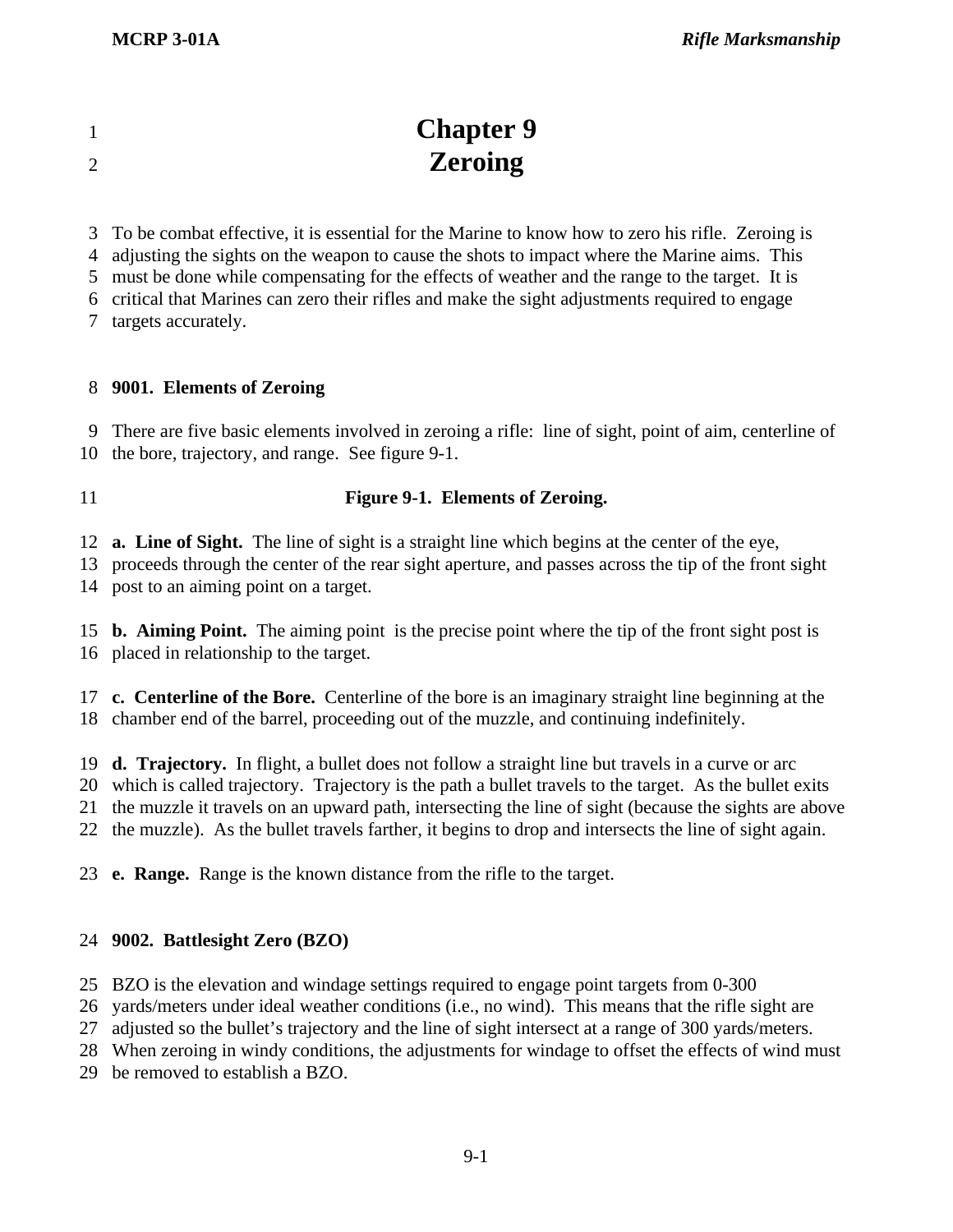# 1 **9003. M16A2 Sighting System**

2 The sighting system of the M16A2 service rifle consists of a front sight post and two rear sight 3 apertures.

 **a. Front Sight.** The front sight post is used to adjust for elevation. The front sight consists of a square, rotating sight post with a four-position, spring-loaded detent (see figure 9-2). To adjust for elevation, use a pointed instrument (or the tip of a cartridge) to depress the detent and rotate the front sight post (see figure 9-3).

- 8 9 ü To raise the strike of the bullet, rotate the post clockwise (in the direction of the arrow marked UP) or to the right.
- 10 11 • To lower the strike of the bullet, rotate the post counterclockwise (in the opposite direction of the arrow) or to the left.
- 12 **Figure 9-2. Front Sight.**
- 13 **Figure 9-3. Front Sight Adjustment.**

14 **b. Rear Sight.** The rear sight consists of two sight apertures, a windage knob, and an elevation

15 knob. See figure 9-5. The large aperture marked 0-2 is used for target engagement during

16 limited visibility, when a greater field of view is desired, or for engagements of targets closer than

17 200 yards. The unmarked aperture (small aperture) is used for zeroing and normal firing

- 18 situations.
- 19 **Figure 9-4. Rear Sight.**

20 21 22 23 24 **(1) Elevation Knob.** The rear sight elevation knob is used to adjust the sight for a specific range to the target. The elevation knob is indexed as shown in figure 9-5. Each number on the knob represents a distance from the target in 100-meter increments. To adjust for range to the target, rotate the elevation knob so the desired setting is aligned with the index on the left side of the receiver.

- 25 26 27 28 29 **Figure 9-5. Elevation Knob. (a)** If the elevation knob is turned so the number 8/3 aligns with the elevation index line, the 3 indicates 300 yards/meters (see figure 9-6) **Figure 9-6. Rear Sight Elevation Knob Set for 300 Meters. (b)** When the rear sight elevation knob is set on 8/3 for 800 yards/meters, there will be a
- 30 31 considerable gap (1/4 inch) between the rear sight housing and the upper receiver (see figure 9-7).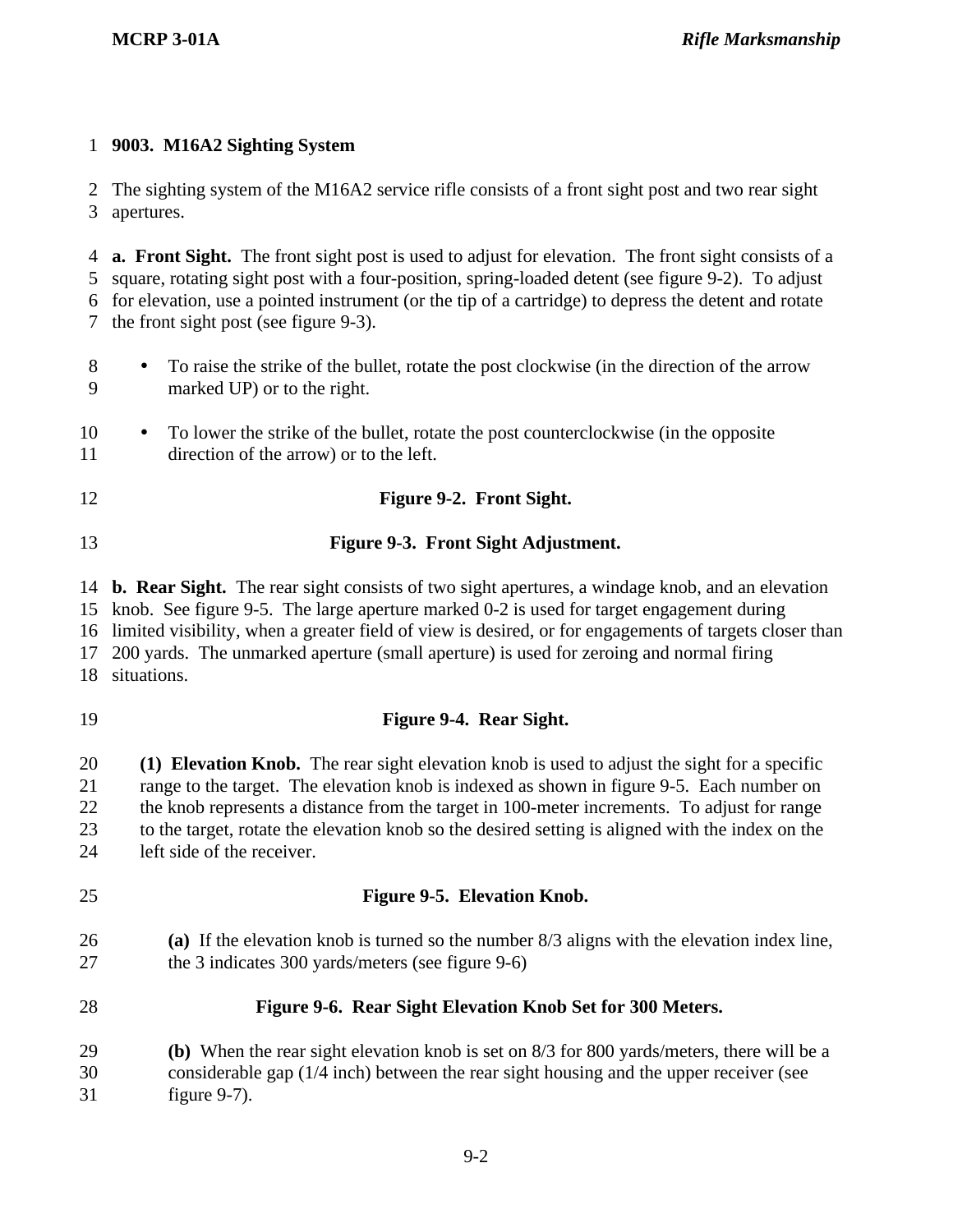| 1              | Figure 9-7. Rear Sight Elevation Knob Set for 800 Meters.                                    |
|----------------|----------------------------------------------------------------------------------------------|
| $\overline{2}$ | (c) A hasty sight setting is the setting placed on the rear sight elevation knob to engage   |
| 3              | targets beyond 300 yards/meters. Hasty sight settings for ranges of 400 to 800               |
| $\overline{4}$ | yards/meters are applied by rotating the rear sight elevation knob to the number that        |
| 5              | corresponds with the engagement distance of the enemy. Aligning the number 4, 5, 6, or       |
| 6              | 7 with the elevation index line places the elevation BZO for 400, 500, 600, or 700           |
|                | yards/meters, respectively. If a clockwise rotation is continued, the number 8/3 appears     |
| 8              | for the second time on the elevation index line and indicates an 800 yard/meter elevation    |
| 9              | BZO.                                                                                         |
| 10             | (2) Windage Knob. The windage knob is used to adjust the strike of the round right or left.  |
| 11             | The windage knob is marked with an arrow that shows the direction the strike of the round is |
| 12             | being moved. See figure 9-8.                                                                 |
| 13             | Figure 9-8. Windage Knob.                                                                    |

- • To move the strike of the round to the right, rotate the windage knob clockwise (in the direction of the arrow marked R).
- • To move the strike of the round to the left, rotate the windage knob counterclockwise.

# **9004. Windage and Elevation Rules**

Moving the front sight post, elevation knob, or windage knob one graduation or notch is referred

to as moving one "click" on the sight. The windage and elevation rules define how far the strike

of the round will move on the target for each click of front and rear sight elevation or rear sight

windage for each 100 yards of range to the target.

**a. Front Sight Elevation Rule.** One click of front sight elevation adjustment will move the

 strike of the round on the target approximately 1 ¼ inches for every 100 yards of range to the target.

- 
- **b. Rear Sight Elevation Rule.** One click of rear sight elevation adjustment will move the strike of the round on the target approximately 1 inch for every 100 yards of range to the target.

 **c. Windage Rule.** One click of windage adjustment will move the strike of the round on the target approximately 1/2 inch for every 100 yards of range to the target.

# **9005. Initial Sight Settings**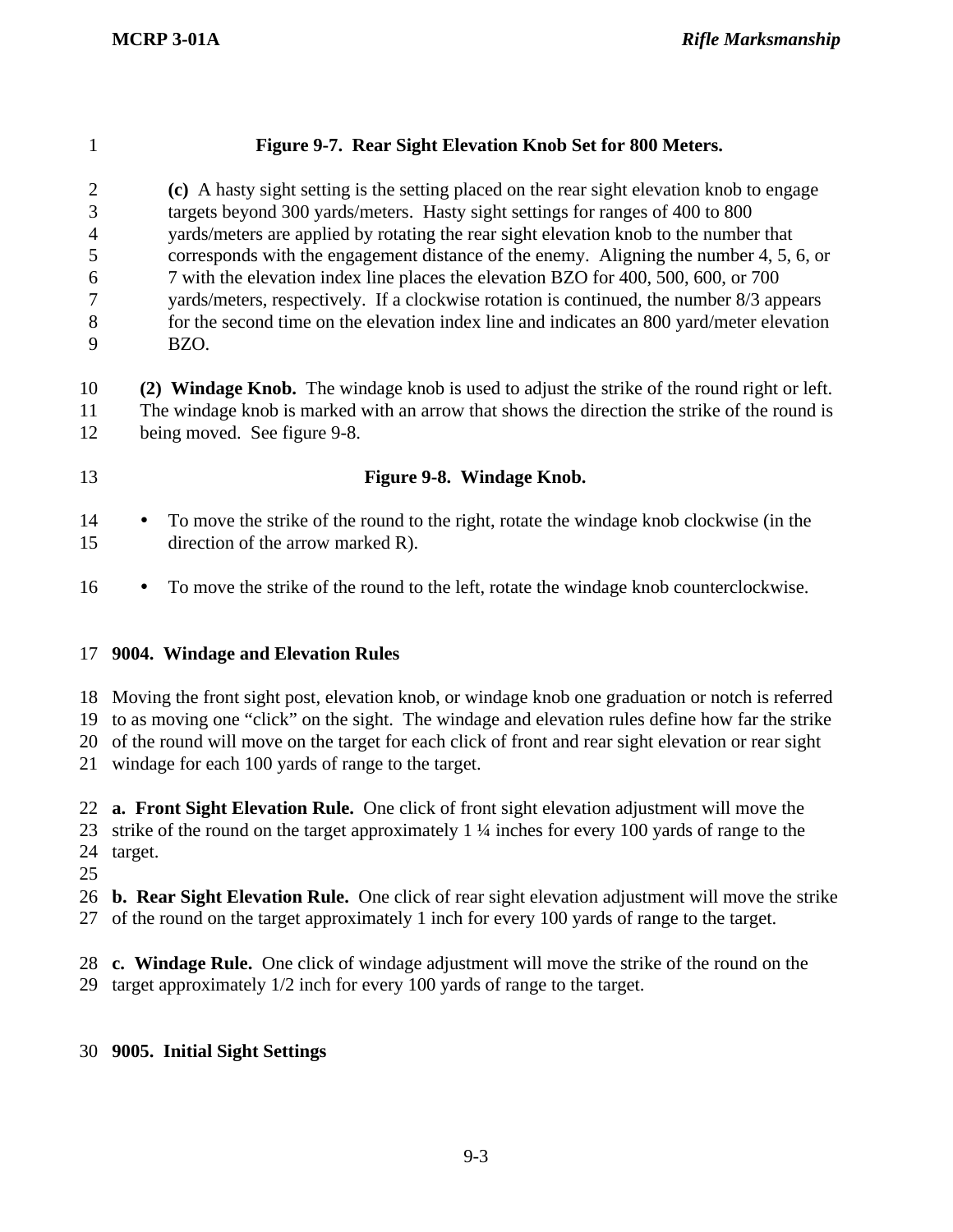Initial sight settings are those settings that serve as the starting point for initial zeroing from which

all sight adjustments are made. If the Marine already has a BZO established on his rifle, he may

begin the zeroing process by using the previously established BZO sight settings. To set the

sights to initial sight settings:

**a. Front Sight Post.** To set the front sight post to initial sight setting, depress the front sight

detent and rotate the front sight post until the base of the front sight post is flush with the front

sight housing.

 **b. Rear Sight Elevation Knob.** To set the elevation knob at the initial sight setting, perform the following:

 **c. Windage Knob.** To set the windage knob to initial sight setting, rotate the windage knob until the index line located on the top of the large rear sight aperture aligns with the centerline on the windage index scale located on the moveable base of the rear sight assembly. See figure 9-11. ü Rotate the rear sight elevation knob counterclockwise until the moveable rear sight housing is bottomed out on the upper receiver. See figure 9-9. **Figure 9-9. Bottoming Out Elevation Knob. Note** Once bottomed out, the rear sight elevation knob should be three clicks counterclockwise from 8/3. If the sight fails to move three clicks counterclockwise from 8/3, it must be adjusted by a qualified armorer. • Rotate the rear sight elevation knob clockwise until the number 8/3 aligns with the index mark located on the left side of the upper receiver. See figure 9-10. **Figure 9-10. Elevation Knob Set at 8/3.**

**Figure 9-11. Aligning Index Line.**

# **9006. Zeroing Process**

 During the zeroing process, all elevation adjustments are made on the front sight post. Once a BZO is established, the front sight post should never be moved, except when rezeroing the rifle. (The rear sight elevation knob is used for dialing in the range to the target.) Zeroing is conducted at a range of 300 yards/meters. To prepare a rifle for zeroing, the rifle sights must be adjusted to the initial sight settings as outlined in paragraph 9005. Perform the following steps to zero the rifle:

 Fire a 3-shot group at the sustained rate of fire (12 to 15 rounds per minute).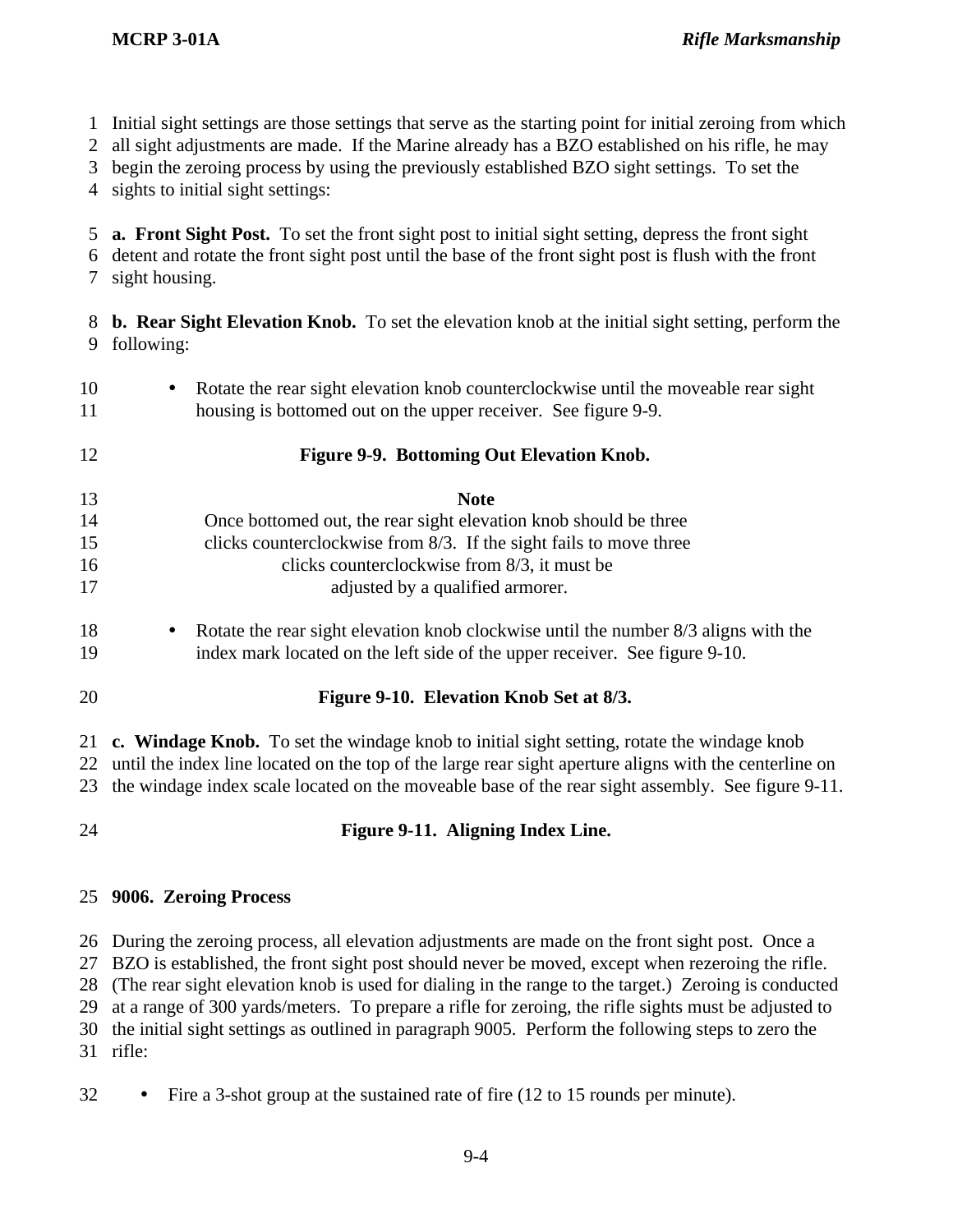| $\mathbf{1}$   |           | Triangulate the shot group to find the center. See figure 9-12.                                                                                                                                                                                          |  |  |
|----------------|-----------|----------------------------------------------------------------------------------------------------------------------------------------------------------------------------------------------------------------------------------------------------------|--|--|
| $\overline{2}$ |           | Figure 9-12. Triangulating Shot Group.                                                                                                                                                                                                                   |  |  |
| 3<br>4         |           | Determine the vertical distance in inches from the center of the shot group to the center of<br>the target. See figure 9-13.                                                                                                                             |  |  |
| 5              |           | Figure 9-13. Determining Vertical Distance.                                                                                                                                                                                                              |  |  |
| 6<br>7         |           | Make elevation adjustments on the front sight post to move the center of the shot group<br>to the center of the target.                                                                                                                                  |  |  |
| 8<br>9         | $\bullet$ | Determine the lateral distance from the center of the shot group to the center of the target.<br>See figure 9-14.                                                                                                                                        |  |  |
| 10             |           | Figure 9-14. Determining Lateral Distance.                                                                                                                                                                                                               |  |  |
| 11<br>12       |           | Make lateral adjustments on the windage knob to move the center of the shot group to the<br>center of the target.                                                                                                                                        |  |  |
| 13             |           | Repeat the preceding steps until the shot group is centered.                                                                                                                                                                                             |  |  |
| 14             | ٠         | Fire a 4-round shot group to confirm the sight setting.                                                                                                                                                                                                  |  |  |
| 15<br>16<br>17 | $\bullet$ | Once the sight setting is confirmed, determine the value and direction of the wind and<br>remove the number of clicks added to the windage knob (if necessary) to compensate for<br>current wind conditions. This becomes the BZO setting for the rifle. |  |  |

# 18 **9007. Field Expedient Battlesight Zeroing**

 BZO is the elevation and windage setting established at 300 yards that enables a Marine to engage point targets from 0-300 yards under ideal weather conditions. If a 300-yard range is not available, a field expedient BZO can be established at a reduced range of 36 yards. When a rifle is zeroed for 300 yards, the bullet crosses the line of sight twice. It first crosses the line of sight on its upward path of trajectory at 36 yards, and again farther down range at 300 yards (see figure 9-15). Therefore a rifle's BZO may be established at a distance of 36 yards and the same BZO will be effective at 300 yards. If a BZO at 300 meters is desirable, the distance to zero the rifle for a field expedient BZO is 30 meters.

27 **Figure 9-15. Bullet Crossing the Line of Sight Twice.**

28 To establish a field expedient BZO at 36 yards or 30 meters when a 300-yard/meter range is not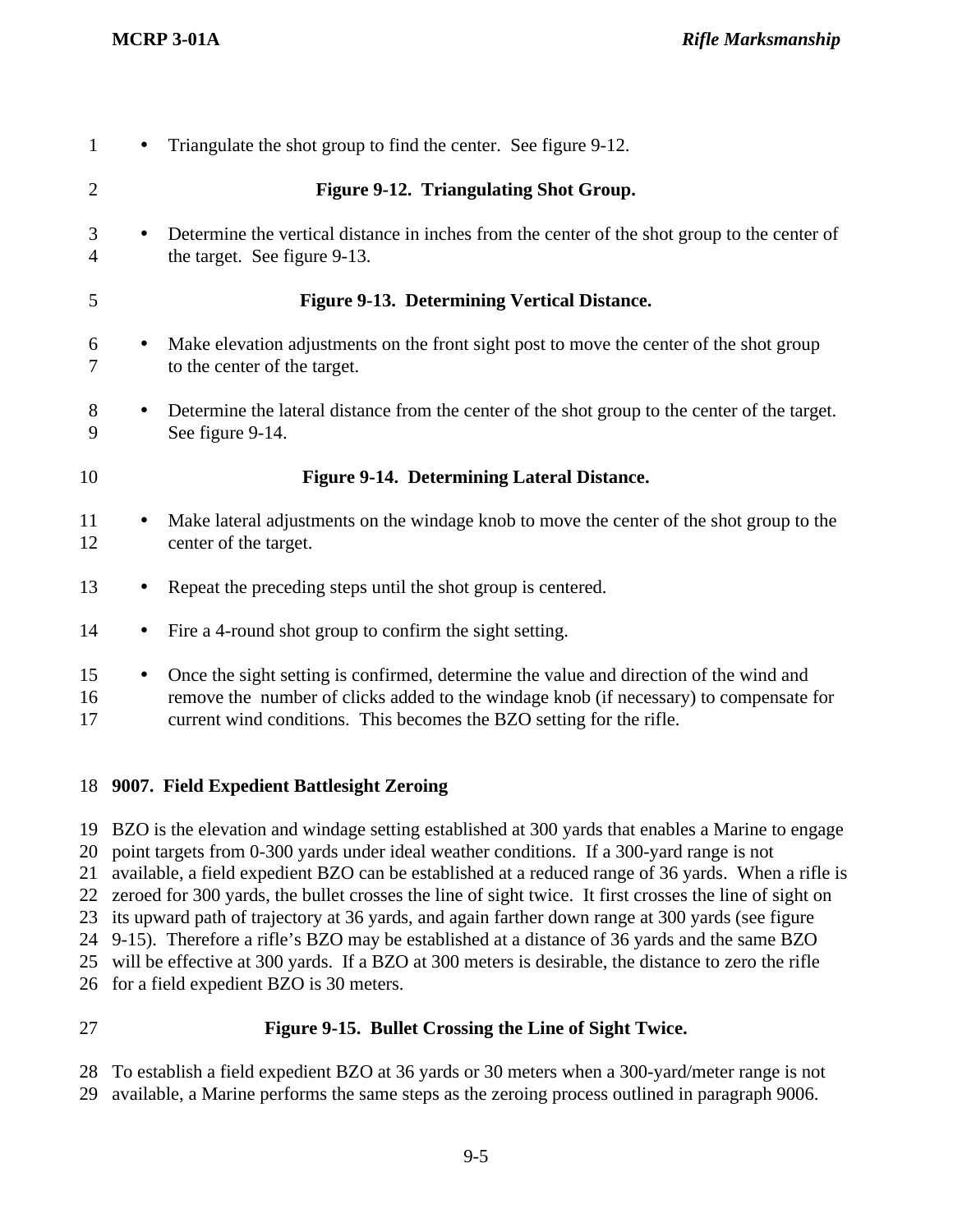However, since wind does not affect the round at 36 yards/30 meters, windage is not removed

from the windage knob after confirming the BZO. To be accurate, the target must be placed

exactly 36 yards (or 30 meters) from the muzzle of the rifle.

# **9008. Factors Causing a BZO to be Reconfirmed**

Marines are responsible for maintaining a BZO on their rifles at all times. Many factors influence

the BZO of a rifle. If operating in a combat environment, Marines should confirm their BZO as

often as possible. Atmospheric conditions, humidity, and temperature can cause BZOs to change

on a daily basis. To confirm a BZO, a Marine may begin the zeroing process by using the

previously established BZO sight settings rather than placing the sights at initial sight setting. The

following factors cause a BZO to be reconfirmed.

**a. Maintenance.** It is possible for the BZO to change if ordnance personnel perform

maintenance on a rifle. If maintenance was performed, it is critical that the rifle be rezeroed as

soon as possible.

**b. Temperature.** An extreme change in temperature (i.e., 20 degrees or more) will cause the

elevation BZO to change. Changes in temperature cause chamber pressure to increase when hot

and decrease when cold. This causes shots to impact the target high in hot temperatures and low

in cold temperatures.

**c. Climate.** Changing climates (i.e., moving from a dry climate to a tropical climate) can mean

changes in air density, moisture content, temperature, or barometric pressure. Any of these

elements can affect the rifle's BZO.

**d. Ammunition.** Inconsistencies in the production of ammunition lots can change a rifle's BZO.

 **e. Ground Elevation.** Drastic changes in ground elevation can create changes in air density, moisture content, temperature, or barometric pressure. Any of these elements can affect the rifle's BZO.

**f. Uniform.** If Marines zero their rifle in the utility uniform and fire in full battle gear their BZO

will change. The wearing of full battle gear changes eye relief, placement of the rifle in the

shoulder pocket, and the way the rifle is supported on the handguard. Marines must establish

their BZOs while wearing the uniform and equipment they will be wearing while engaging targets.

# **9009. Factors Affecting the Accuracy of a BZO**

Anything the Marine changes from shot to shot affects the accuracy of his BZO. The following

factors, when applied inconsistently, diminish the accuracy of a BZO: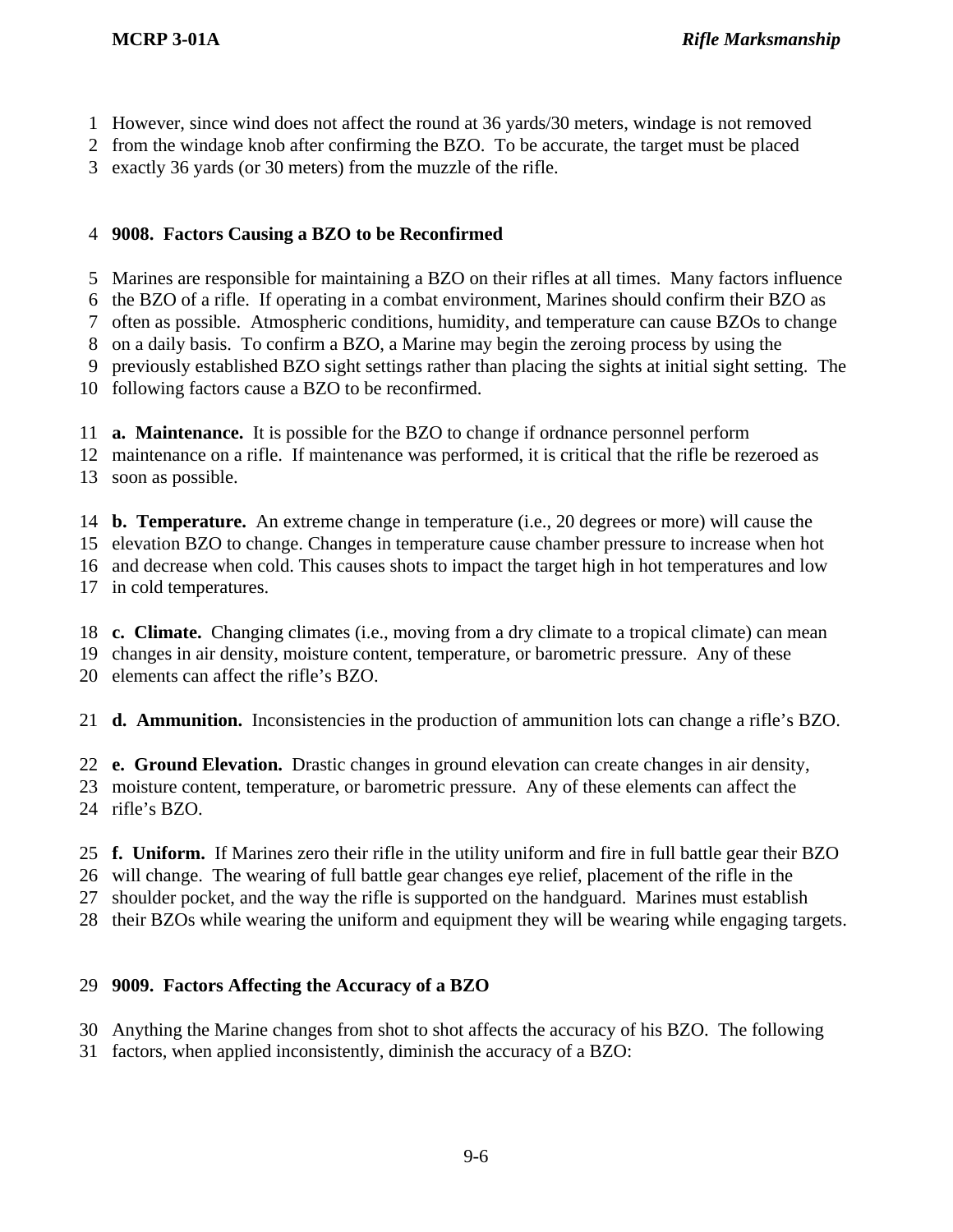- 1 2 ü Any of the seven factors (forward hand, grip, right elbow, stock weld, rifle butt in the pocket of the shoulder, relaxation, breathing).
- 3 Sling tension.
- 4 Trigger control.
- $5 \bullet$ Sight picture.

6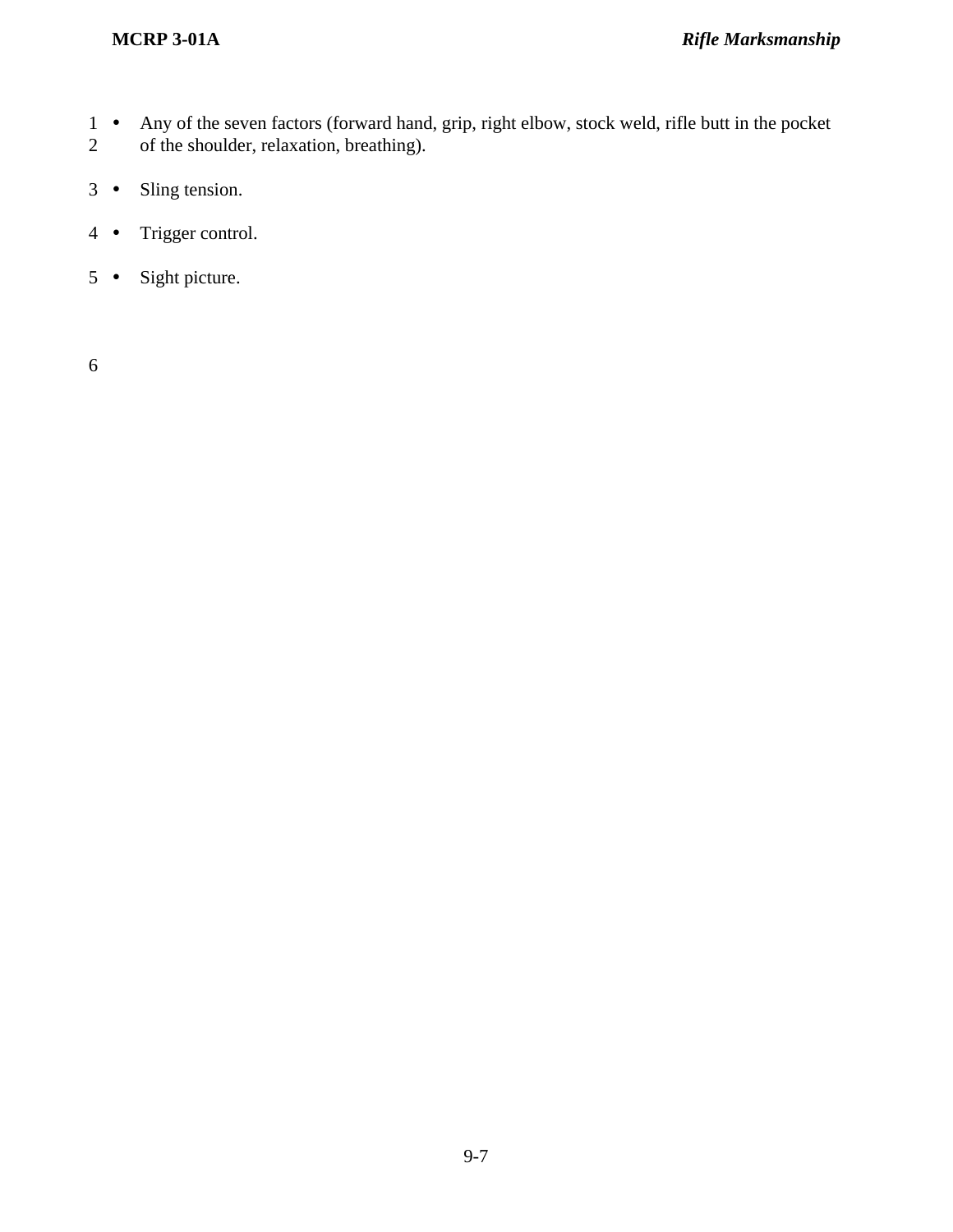# **Chapter 10 Engagement Techniques**

- 
- 

 A Marine must maintain the ability to react instinctively in a combat environment—day or night. He must possess a combat mindset that eliminates any hesitation, fear, or uncertainty of action, allows him to engage the enemy rapidly, and allows him to focus on the actions required to fire well-aimed shots. A Marine must remember that speed alone does not equate to effective target engagement. He should fire only as fast as he can fire accurately. He should never exceed his physical capability to engage a target effectively. To be effective in combat, a Marine must train to perfect the physical skills of target engagement (such as presenting the weapon and assuming a shooting position) until they become instinctive. In addition, a Marine must employ effective engagement techniques that enable the acquisition and engagement of a variety of targets in diverse combat conditions.

# **10001. Target Detection**

To be proficient, a Marine rifleman must be able to detect targets, determine the range to targets,

and accurately engage the targets. There are many variables affecting a Marine's ability to detect

and determine the range to combat targets. An enemy rarely fails to use some type of cover or

concealment when he is in the vicinity of Marine units. Enemy targets on the battlefield may be

single or multiple, stationary or moving, or completely hidden from view. Success in locating an

enemy target will depend upon the observer's position, his skill in searching an area, and his

ability to recognize target indicators.

 **a. Target Indicators.** Most combat targets are detected at close range by smoke, flash, dust, noise, or movement, and are usually seen only momentarily. Target indicators are anything that reveal an individual's position to the enemy. These indicators are grouped into three general areas; movement, sound, and improper camouflage.

 **(1) Movement.** The human eye is attracted to movement, especially sudden movement. The Marine need not be looking directly at an object to notice movement. The degree of difficulty in locating moving targets depends primarily on the speed of movement. A slowly moving target will be harder to detect than one with quick jerky movements.

 **(2) Sound.** Sound can also be used to detect an enemy position. Sound may be made by movement, rattling equipment, or talking. Sound provides only a general location of the enemy, making it difficult to pinpoint a target by sound alone. However, sound can alert the Marine to the presence of a target and increase his probability of locating it through other indicators.

 **(3) Improper Camouflage.** There are three indicators caused by improper camouflage: shine, outline, and contrast with the background. Most targets on the battlefield are detected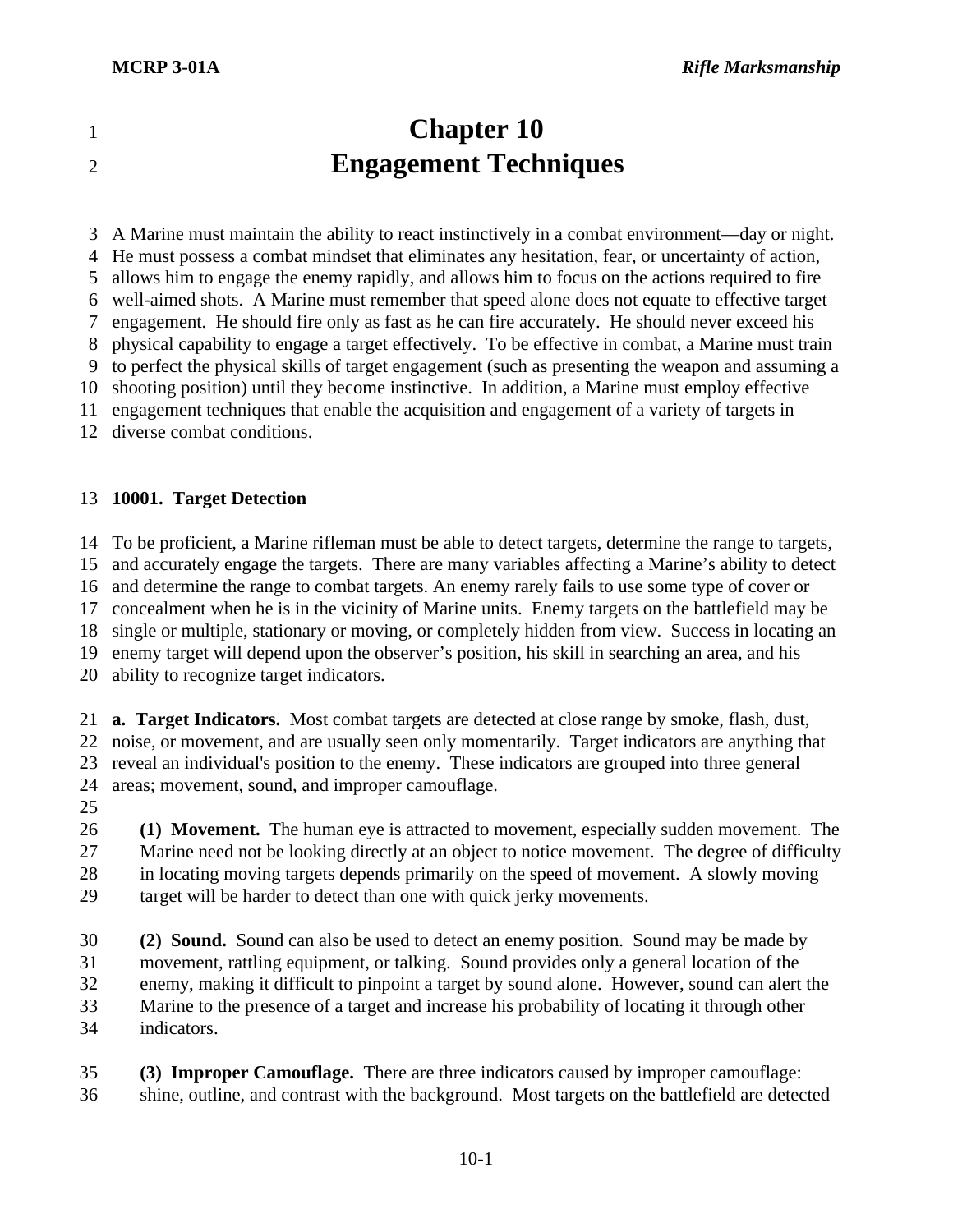1 2 3 due to improper camouflage. However, many times an observation post or enemy firing position will blend almost perfectly with the natural background. Only through extremely careful, detailed searching will these positions be revealed.

4 5

6 7 **(a) Shine.** Shine is created from reflective objects such as metal or glass. It may also come from pools of water and even the natural oils from the skin. Shine acts as a beacon to the target's position.

8 9 10 11 12 **(b) Outline.** Most enemy soldiers will camouflage themselves, their equipment, and their positions. The outline of objects such as the body, head and shoulders, weapons, and web gear are recognizable even from a distance. The human eye will often pick up a recognizable shape and concentrate on it even if the object cannot be identified right away. The reliability of this indicator depends upon visibility and the experience of the observer.

13 14 15 16 17 18 19 20 **(c) Contrast With the Background.** Indicators in this category include objects that stand out against (contrast with) a background because of differences in color, surface, and shape. For instance, a target wearing a dark uniform would be clearly visible in an area of snow or sand. Geometric shapes, such as helmets or rifle barrels, can be easy to detect in a wooded area. Fresh soil around a fighting hole contrasts with the otherwise unbroken ground surface. While observing an area, take note of anything that looks out of place or unusual and study it in more detail. This will greatly increase your chances of spotting a hidden enemy.

#### 21 **b. Identifying Target Location**

#### 22 **(1) Observation Position**

23 24 25 26 **(a)** A good position is one that offers maximum visibility of the area while affording cover and concealment. The optimal observation position should allow the Marine to scan all the areas of observation and offer enough concealment to prevent his position from being detected.

27 28 29 **(b)** The Marine should avoid positions that are obvious or stand out, such as a lone tree in a field or a pile of rocks on a hill. These positions may be ideal points for easy observation, but they will also make it easier for the enemy to locate the Marine.

30 31 32 **(2) Methods for Searching an Area.** In searching an area, the Marine will be looking for target indicators. There are two techniques for searching an area: the hasty search and the detailed search.

33 34 35 **(a) Hasty Search.** When a Marine moves into a new area, he must quickly check for enemy activity which may pose an immediate danger. This search is known as the hasty search and should take about 30 seconds.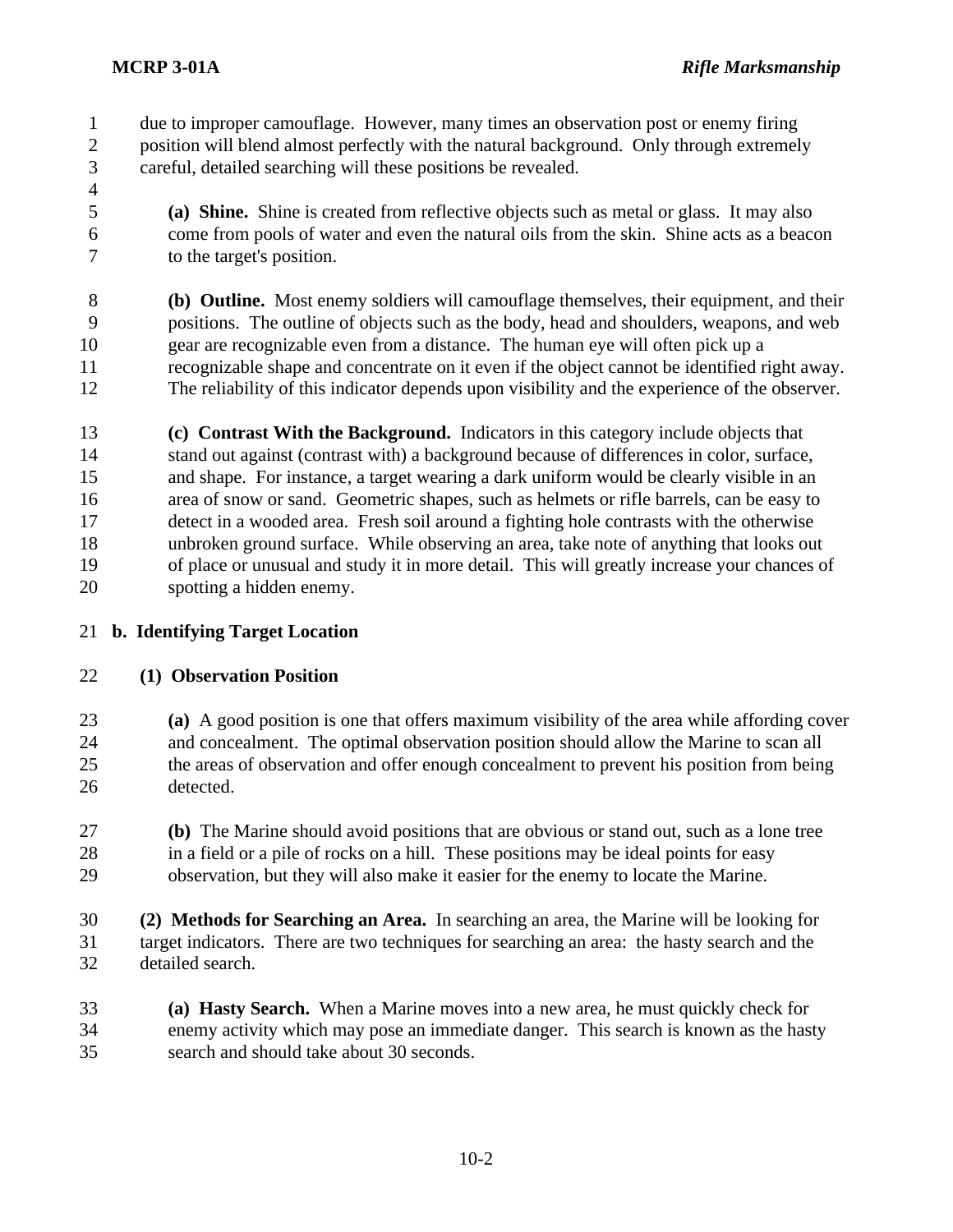1 2 3 4 5 6 7 8 9 10 11 12 13 14 15 16 17 18 19 20 21 22 23 24 25 26 27 28 29 30 ü Quickly glance at various points throughout the area rather than sweeping the eyes across the terrain in one continuous movement. Search the area nearest you first since it poses the greatest potential for danger. ü This method of search is effective because it takes advantage of peripheral vision. Peripheral vision enables you to detect any movement in a wide area around the object being observed. For this technique to be effective, the eyes must be focused briefly on specific points (i.e., areas that may provide cover or concealment for the enemy). **(b) Detailed Search.** A detailed search is a systematic examination of a specific target indicator or of the entire observation area. • A detailed search should be conducted immediately on target indicators located during the hasty search. The detailed search should be made from top to bottom or side to side, observing the entire object in exact detail. If multiple indicators were observed during the hasty search, the detailed search should begin with the indicator that appears to pose the greatest threat. ü After a thorough search of target indicators, or if no indicators were located during the hasty search, a detailed search should be made of the entire observation area. The 50-meter overlapping strip method of search is used. ü Normally, the area nearest the observer offers the greatest potential danger and should be searched first. Begin the search at one flank, systematically searching the terrain at the front in 180 degree arcs, searching everything in exacting detail, 50 meters in depth. See figure 10-1. • After reaching the opposite flank, systematically cover the area between 40 and 90 meters from your position. The second search of the terrain includes about 10 meters of the area examined during the first search. This technique ensures complete coverage of the area. • Continue the overlapping strip search method for as far as you can see. **Figure 10-1. Searching the Terrain in Overlapping Strips.**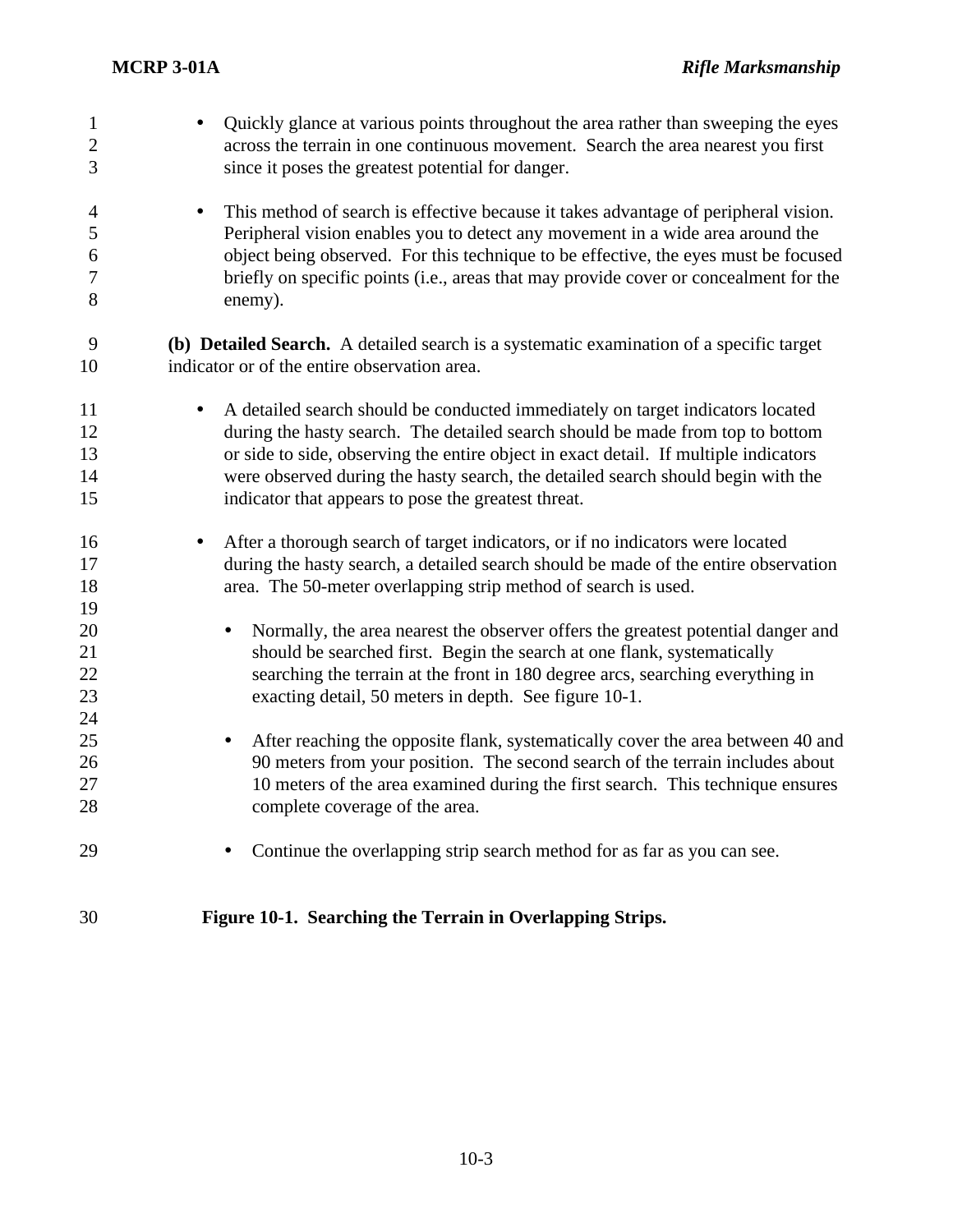# **c. Maintaining Observation**

 **(1) Method.** The combat situation will dictate the method of maintaining observation of an area. Generally, the method will include a combination of hasty and detailed searches.

 **(2) Sequence of Observation.** Observation is often conducted by a two-man team. One team member should constantly observe the entire area using the hasty search technique and the other team member should conduct a detailed overlapping strip search. If you are observing as an individual, devise a plan to ensure that the area of observation is completely covered. When entering a new area, immediately conduct a hasty search. Since a hasty search may fail to detect some indicators, periodically conduct a detailed search of the area. A detailed search should also be conducted any time your attention has been diverted from the search area.

 **d. Remembering Target Location.** Most targets are seen only briefly and most areas contain multiple targets. Once you have located a target indicator, you will need to remember its location to engage it successfully. To help remember the location of a target, select a known feature and use it as a reference point to determine the distance and general direction to the target.

 **e. Preparing a Range Card.** When the pace of battle slows or you move into a defensive posture, an observation log or range card can be maintained to record the location of targets, terrain features, etc. This information can be recorded on a sheet of paper or a locally produced form. Recording information is helpful if you will observe from the same position over a period of time or if the area has numerous terrain features or multiple target locations. A range card is a rough sketch of an observer's area of responsibility. It depicts the range and direction from the observer's position to easily recognizable objects, terrain features, avenues of approach, and possible enemy positions (see figure 10-2). When a potential threat appears, its range can be quickly determined by its relative position to the reference points on the range card. To prepare a range card, the Marine estimates ranges to various dominant terrain features, buildings, and other reference points in his sector and plots them on the range card in their proper places. The Marine draws avenues of approach and dead space, as appropriate. Drawings are made as if the Marine is looking straight down over his observation area. The Marine then draws a line from his position to each object or feature on the card and records the range to each object.

#### **Figure 10-2. Range Card.**

# **10002. Range Estimation**

To engage targets at unknown distances, a Marine must determine the distance from his location

- to a known point. This is known as range estimation. The ability to determine range is a skill
- that must be developed if a Marine is to successfully engage targets at unknown distances.
- Precise range estimation enhances accuracy, enhances the chance of survival, and determines if a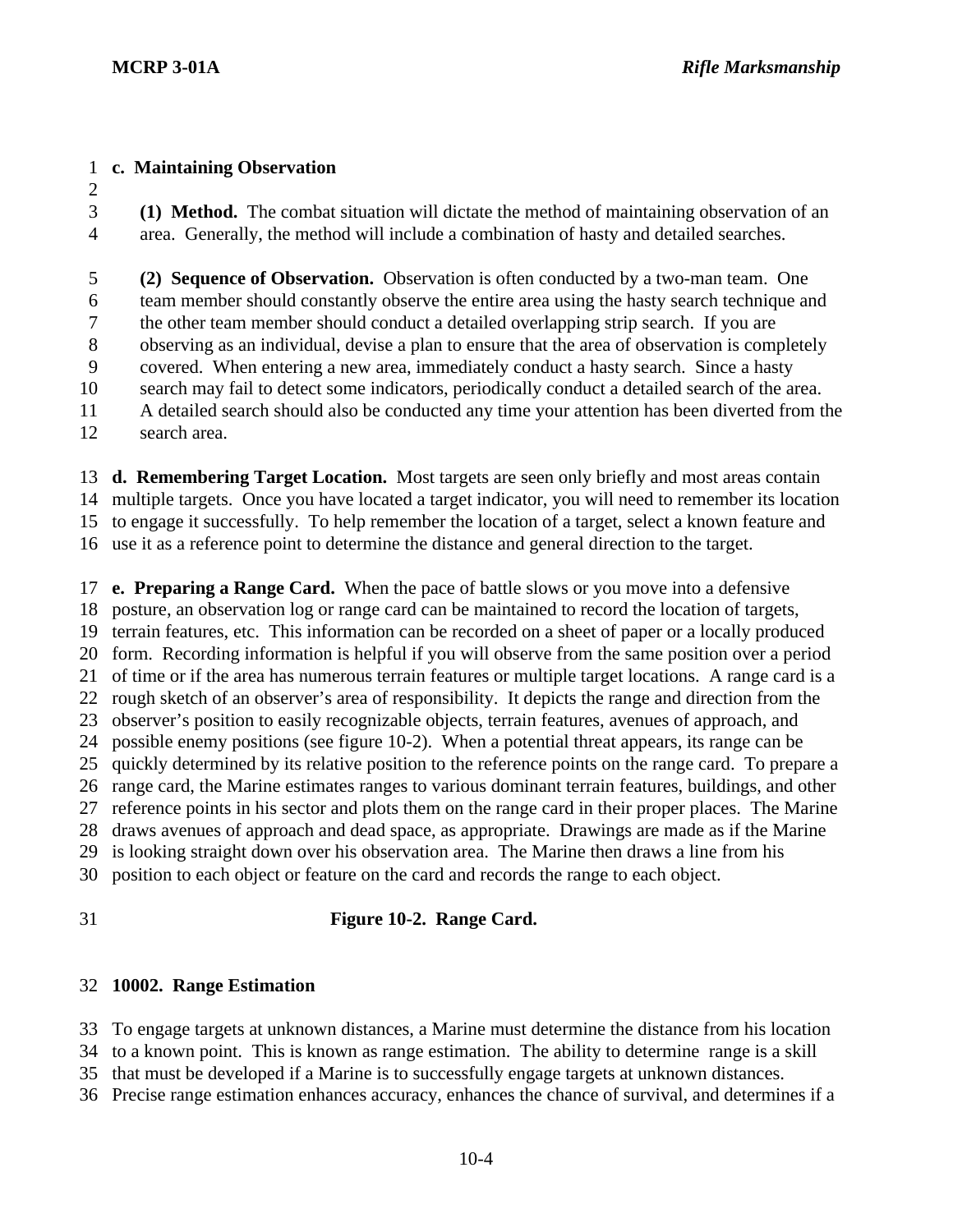1 target can be effectively engaged using the rifle's existing BZO or if a new sight setting or point of

2 aim is required.

# 3 **a. Range Estimation Methods**

4 5 6 7 8 9 10 11 12 **(1) Unit of Measure Method.** To use this method, a Marine visualizes a distance of 100 yards/meters on the ground, and then estimates how many of these units will fit between him and the target. This determines the total distance to the target. See figure 10-3. The greatest limitation of this method is that its accuracy is related to the amount of visible terrain. For example, if a target appears at a range of 500 yards/meters or more and only a portion of the ground between a Marine and the target can be seen, it becomes difficult to use the unit of measure method to estimate range accurately. A Marine must practice this method frequently to be proficient. Whenever possible, a Marine should select an object, estimate the range, and then verify the actual range by either pacing or using another accurate measurement.

#### 13 **Figure 10-3. Unit of Measure Method.**

(2) IF ront Sight Post Method. The area of the target covered by the rifle's front sight post can be used to ekfimate range to a target. A Marine notes the appearance of the front sight post on a known-distance target. A Marine then uses this as a guide to determine range over an unknown distance. Because the apparent size of the target changes as the distance to the target changes, the amount of the target covered by the front sight post varies based on the range. In addition, a Marine's eye relief and perception of the front Desight post affect the amount of the target that is visible. To use this method, a Marine must apply the 200 llowing guidelines:

The front sight post covers the width of a man's chest or body at approximately 300 yards/meters.

| 22<br>23<br>24<br>25<br>26<br>27<br>28 | If the target is less than the width of the front sight post, the target is in excess of 300<br>$\bullet$<br>yards/meters. Therefore, the rifle's BZO cannot be used effectively.<br>If the target is wider than the front sight post, the target is less than 300 yards/meters<br>$\bullet$<br>and can be engaged point of aim/point of impact using the rifle's BZO. |
|----------------------------------------|------------------------------------------------------------------------------------------------------------------------------------------------------------------------------------------------------------------------------------------------------------------------------------------------------------------------------------------------------------------------|
| 29                                     | See figure 10-4.                                                                                                                                                                                                                                                                                                                                                       |
| 30                                     | Figure 10-4. Front Sight Post Method.                                                                                                                                                                                                                                                                                                                                  |
| 31                                     | (3) Visible Detail Method. The amount of detail seen at various ranges can provide a                                                                                                                                                                                                                                                                                   |
| 32                                     | Marine with an estimate of the target's distance. To use this method, a Marine must be                                                                                                                                                                                                                                                                                 |
| 33                                     | familiar with the size and various details of personnel and equipment at known distances.                                                                                                                                                                                                                                                                              |
| 34                                     | Visibility limits (such as weather, smoke, or darkness) the effectiveness of this method. A                                                                                                                                                                                                                                                                            |
| 35                                     | Marine should observe a man while he is standing, kneeling, and in the prone position at                                                                                                                                                                                                                                                                               |
| 36                                     | known ranges of 100 to 500 yards/meters. He should note the man's size, characteristics/size                                                                                                                                                                                                                                                                           |
| 37                                     | of his uniform and equipment, and any other pertinent details. The Marine then uses this as a                                                                                                                                                                                                                                                                          |
| 38                                     | guide to determine range over an unknown distance. A Marine also should study the                                                                                                                                                                                                                                                                                      |
|                                        |                                                                                                                                                                                                                                                                                                                                                                        |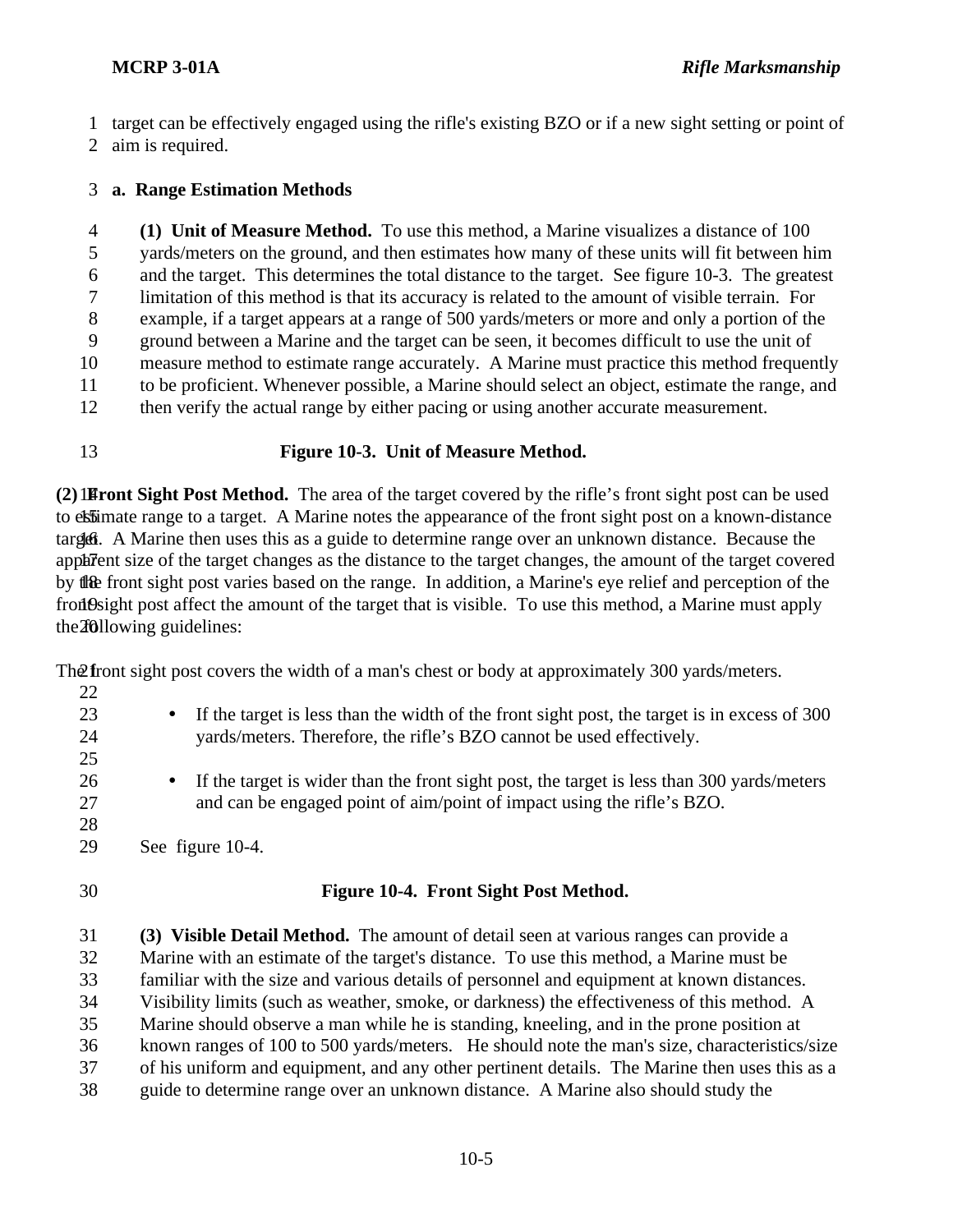| $\mathbf{1}$<br>2 | appearance of other familiar objects such as rifles and vehicles. To use this method, a Marine<br>applies the following general guidelines: |  |  |
|-------------------|---------------------------------------------------------------------------------------------------------------------------------------------|--|--|
| 3                 | At 100 yards/meters, the target can be clearly observed in detail and facial features can                                                   |  |  |
| $\overline{4}$    | be distinguished                                                                                                                            |  |  |
| 5                 |                                                                                                                                             |  |  |
| 6                 | At 200 yards/meters, the target can be clearly observed. There is a loss of facial detail.<br>$\bullet$                                     |  |  |
| 7                 | The color of the skin and equipment are still identifiable.                                                                                 |  |  |
| 8                 |                                                                                                                                             |  |  |
| 9                 | At 300 yards/meters, the target has a clear body outline, face color usually remains<br>$\bullet$                                           |  |  |
| 10                | accurate, but remaining details are blurred.                                                                                                |  |  |
| 11                |                                                                                                                                             |  |  |
| 12                | At 400 yards/meters, the body outline is clear but remaining detail is blurred.                                                             |  |  |
| 13                |                                                                                                                                             |  |  |
| 14                | At 500 yards/meters, the body shape begins to taper at the ends. The head becomes<br>$\bullet$                                              |  |  |
| 15                | indistinct from the shoulders.                                                                                                              |  |  |
| 16                |                                                                                                                                             |  |  |
| 17                | At 600 yards/meters, the body is wedge-shaped with no head.<br>$\bullet$                                                                    |  |  |
| 18                | (4) Bracketing Method. This method of range estimation estimates the shortest possible                                                      |  |  |
| 19                | distance and the greatest possible distance to the target. For example, a Marine estimates that                                             |  |  |
| 20                | a target may be as close as 300 yards/meters but it could be as far away as 500 yards/meters.                                               |  |  |
|                   |                                                                                                                                             |  |  |

21 22 The estimated distances are averaged to determine the estimated range to the target. For example, the average of 300 yards/meters and 500 yards/meters is 400 yards/meters.

23 24 25 26 27 **(5) Halving Method.** This method of range estimation judges ranges out to 800 yards/meters. To use this method, a Marine estimates the distance halfway between him and the target, then doubles that distance to get the total distance to the target. A Marine must take care when judging the distance to the halfway point, any error made in judging the halfway distance is doubled when estimating the total distance.

28 29 30 31 32 **(6) Combination Method.** The methods previously discussed require optimal conditions with regard to the target, terrain, and visibility in order to obtain an accurate range estimation. A Marine should estimate the range using two methods and then compare the estimates, or two Marines can compare their estimates. The average of the two estimates should be close to the actual range to the target.

33 **b. Factors Affecting Range Estimation.** There are specific factors that will affect the accuracy 34 of estimation. A Marine must be aware of these factors and attempt to compensate for their 35 effects.

#### 36 **(1) Nature of the Target**

37 38 • An object with a regular outline such as a steel helmet, rifle, or vehicle on a clear day will appear to be closer than one with an irregular outline such as a camouflaged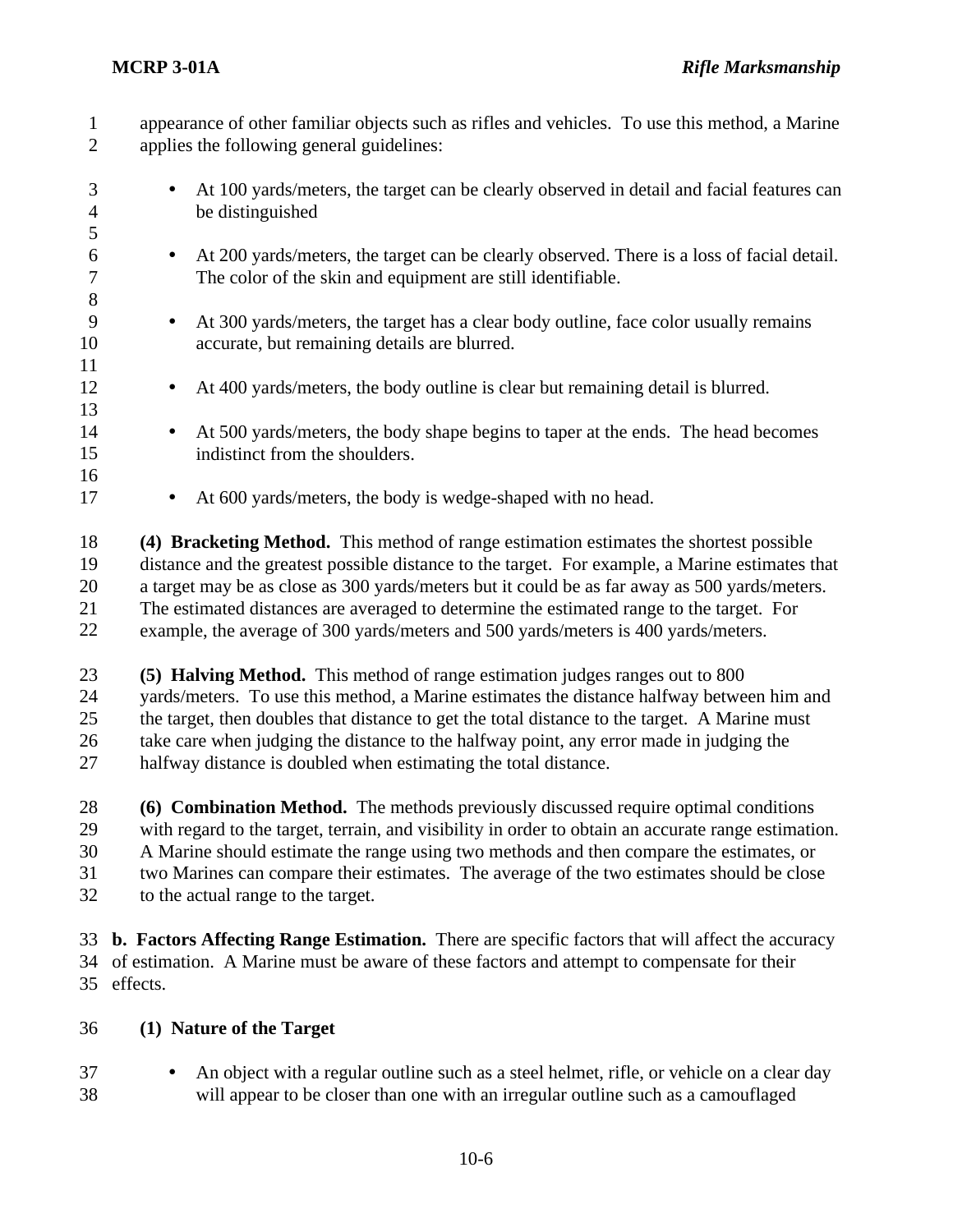| 1                           |                                                                               | object.                                                                                                                                                                                                                                           |
|-----------------------------|-------------------------------------------------------------------------------|---------------------------------------------------------------------------------------------------------------------------------------------------------------------------------------------------------------------------------------------------|
| $\mathbf{2}$<br>3<br>4<br>5 |                                                                               | A target that contrasts with its background will appear to be closer than one that<br>blends in with its background.                                                                                                                              |
| 6<br>7                      | $\bullet$                                                                     | A partially exposed object will appear to be farther away than it is.                                                                                                                                                                             |
| 8<br>9                      |                                                                               | A target will appear to be farther away if the target is smaller than the objects<br>surrounding it.                                                                                                                                              |
| 10                          |                                                                               | (2) Nature of Terrain                                                                                                                                                                                                                             |
| 11<br>12                    |                                                                               | Upward sloping terrain gives the illusion of shorter distance.                                                                                                                                                                                    |
| 13<br>14                    | Downward sloping terrain gives the illusion of greater distance.<br>$\bullet$ |                                                                                                                                                                                                                                                   |
| 15<br>16                    |                                                                               | Terrain with dead space makes the target appear to be closer.                                                                                                                                                                                     |
| 17                          | $\bullet$                                                                     | Smooth terrain such as sand, water, or snow gives the illusion of greater distance.                                                                                                                                                               |
| 18                          |                                                                               | (3) Light Conditions                                                                                                                                                                                                                              |
| 19<br>20                    |                                                                               | The more clearly a target can be seen, the closer it appears to be.                                                                                                                                                                               |
| 21<br>22                    | ٠                                                                             | A target in full sunlight appears to be closer than one observed at dawn or dusk.                                                                                                                                                                 |
| 23<br>24<br>25              |                                                                               | Smoke, fog, rain, or anything else that obscures vision will give the illusion of greater<br>distance.                                                                                                                                            |
| 26<br>27<br>28              |                                                                               | The position of the sun affects estimation by the eye. If the sun is behind the viewer, it<br>lights the target better so the target appears closer. If the sun is directly beyond the<br>target, the glare makes the target appear farther away. |
|                             |                                                                               |                                                                                                                                                                                                                                                   |

# **10003. Offset Aiming**

 The conditions of rifle fire in combat may not permit mechanical adjustments of the sights. To engage a target during combat, a Marine may be required to aim his rifle at a point on the target other than center mass. This is known as offset aiming. Offset aiming is used to compensate for the distance and size of the target, wind, and speed and angle of a moving target. There are two primary techniques for offset aiming: point of aim technique and known strike of the round.

 **a. Point of Aim Technique.** The point of aim technique is the shifting of the point of aim (sight picture) to a predetermined location on or off the target to compensate for a known condition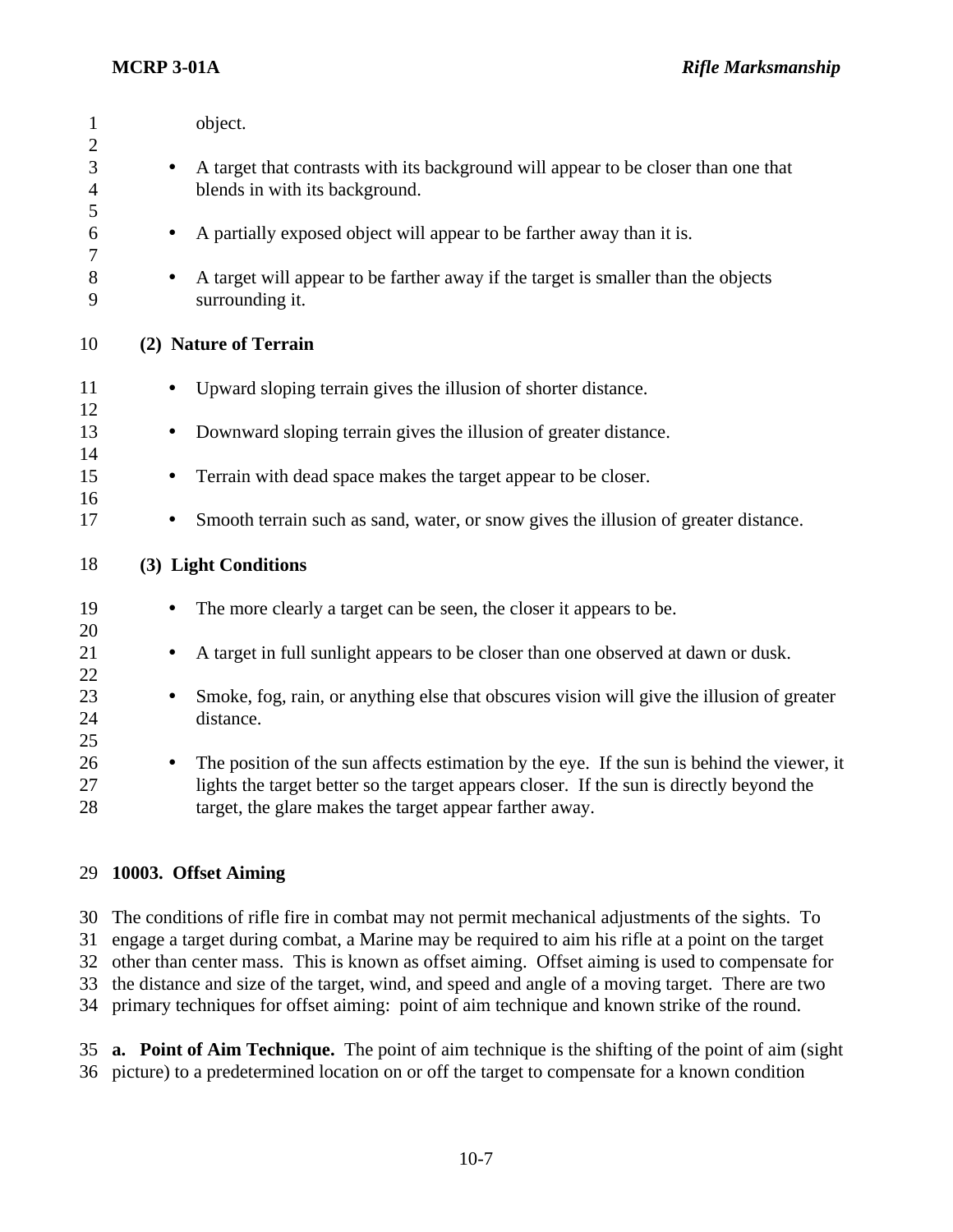(i.e., wind, distance, movement). Each predetermined location is known as a point of aim (see figure 10-5).

### **Figure 10-5. Points of Aim for Elevation.**

**(1) Elevation.** Predetermined points of aim sector the target horizontally. The tip of the front sight post held at shoulder level is considered one point of aim; the tip of the front sight post held at the top of the target's head is considered two points of aim. These points of aim are used to compensate for the elevation required to engage a target beyond the BZO capability of the rifle or to engage a small target inside the BZO of the weapon.

**(a) Beyond the BZO.** To use the point of aim technique to engage a target beyond the BZO of the rifle, a Marine must apply the following guidelines:

- When range to the target is estimated to be beyond 300 yards/meters out to 400 meters, hold one point of aim.
- ü When the range to the target is estimated to be beyond 400 yards/meters out to 500 meters, hold two points of aim.

**(b) Inside the BZO.** If the rifle is properly zeroed for 300 yards/meters, the trajectory (path of the bullet) will rise approximately 4 1/2 inches above the line of sight at a distance of approximately 175 yards/meters. At other distances, the strike of the bullet will be less than 4 1/2 inches above the point of aim. Only at 36 yards/30 meters and 300 yards/meters does the point of impact coincide with the point of aim. If only a portion of the target is visible (e.g., the head of an enemy soldier), the trajectory of the bullet may have to be taken into consideration when firing at a distance other than 300 yards/meters. If a Marine does not consider trajectory, he may shoot over the top of the target if the target is small and at a distance other than 300 yards/meters. See figure 10-6.

# **Figure 10-6. Trajectory and Point of Aim/Point of Impact.**

**(2) Windage.** Predetermined points of aim sector the target vertically (see figure 10-7). The tip of the front sight post centered on the leading edge of the target is considered one point of aim; the trailing edge of the front sight post held on the leading edge of the target is considered two points of aim. The same units of measure are applied off the target for holds of additional points of aim. These points of aim are used to compensate for wind affecting the strike of the round and when there is no time to adjust the rifle's sights, or when a lead is required to engage a moving target (points of aim for moving targets are discussed in paragraph 10007b3). Figure 10-8 provides points of aim for full value winds.

**Figure 10-7. Points of Aim for Windage.**

|      |                 | <b>Points of</b> |
|------|-----------------|------------------|
| Wind | <b>Distance</b> | Aim              |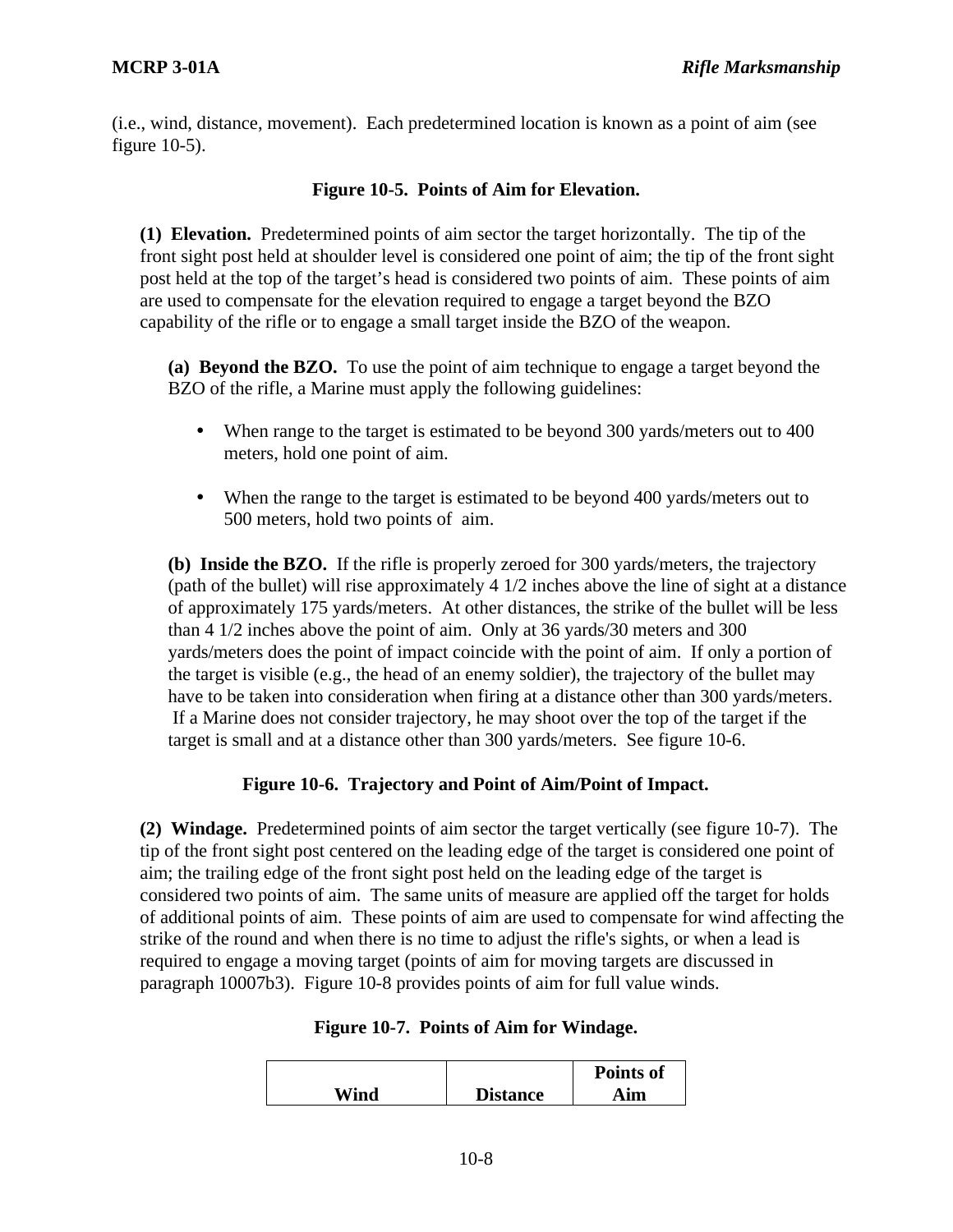| Light $(0-5$ mph)            | $0-300$ yd/m     |  |
|------------------------------|------------------|--|
| Strong $(16-25 \text{ mph})$ | $0-200$ yd/m     |  |
| Medium $(6-15$ mph)          | $200 - 300$ yd/m |  |
| Strong $(16-25 \text{ mph})$ | $200 - 300$ yd/m |  |

# 

#### **Figure 10-8. Points of Aim for Full Value Winds.**

**b. Known Strike of the Round.** This offset aiming technique shifts the point of aim (sight

picture) to compensate for rounds that strike off target center. The known strike of the round

method is used if the strike of the round is known. To engage a target using this method, a

Marine aims an equal distance from center mass opposite the known strike of the round. For

example, if the round strikes high and left, a Marine aims an equal and opposite distance low and

right.

# **10004. Techniques of Fire**

The size and distance to the target should dictate the technique of fire.

**a. Two-Shot Technique.** In combat, an effective technique for eliminating a threat is to rapidly

fire more than one shot on the target. Two shots fired in rapid succession will increase the trauma

(i.e., shock, blood loss) on the target, increasing the Marine's chances of quickly eliminating the

threat. Firing two shots enables the Marine to break out of the tunnel vision often associated with

firing in combat and then assess the situation to determine follow-on action. To execute the

two-shot technique, the Marine acquires sight picture for each shot fired (each pull of the trigger).

 **b. Single Shot Technique.** If the target is at a long range or it is small (i.e., partially exposed), it can best be engaged with a single, precision shot. Stability of hold and sight alignment are more critical to accurate engagement of long-range or small targets. To engage a target with the single shot technique, the Marine must slow down the application of the fundamentals and place one

well-aimed shot on target.

**c. Sustained Rate of Fire**. An effective method for delivering suppressive fire is to fire at the

 sustained rate of 12 to 15 rounds per minute. Management of recoil is critical to bring the sights back on target after shot is fired.

 **d. Three-Round Burst Technique.** When set on burst, the design of the rifle permits three shots to be fired from a single trigger pull. The rounds fire as fast as the weapon will function and cause the muzzle to climb during recoil. The ability to manage recoil is extremely important when firing the rifle on burst. To achieve the desired effect (i.e., 3 rounds on target), the Marine must control the jump angle of the weapon to maintain the sights on target. At short ranges (i.e., 25 meters or less), firing on three-round burst can be an effective technique to place rounds on a man-sized target quickly to increase trauma on the target. To execute the three-round burst

technique, the Marine places the selector lever on burst, aims center mass, and acquires sight

picture once for the single trigger pull.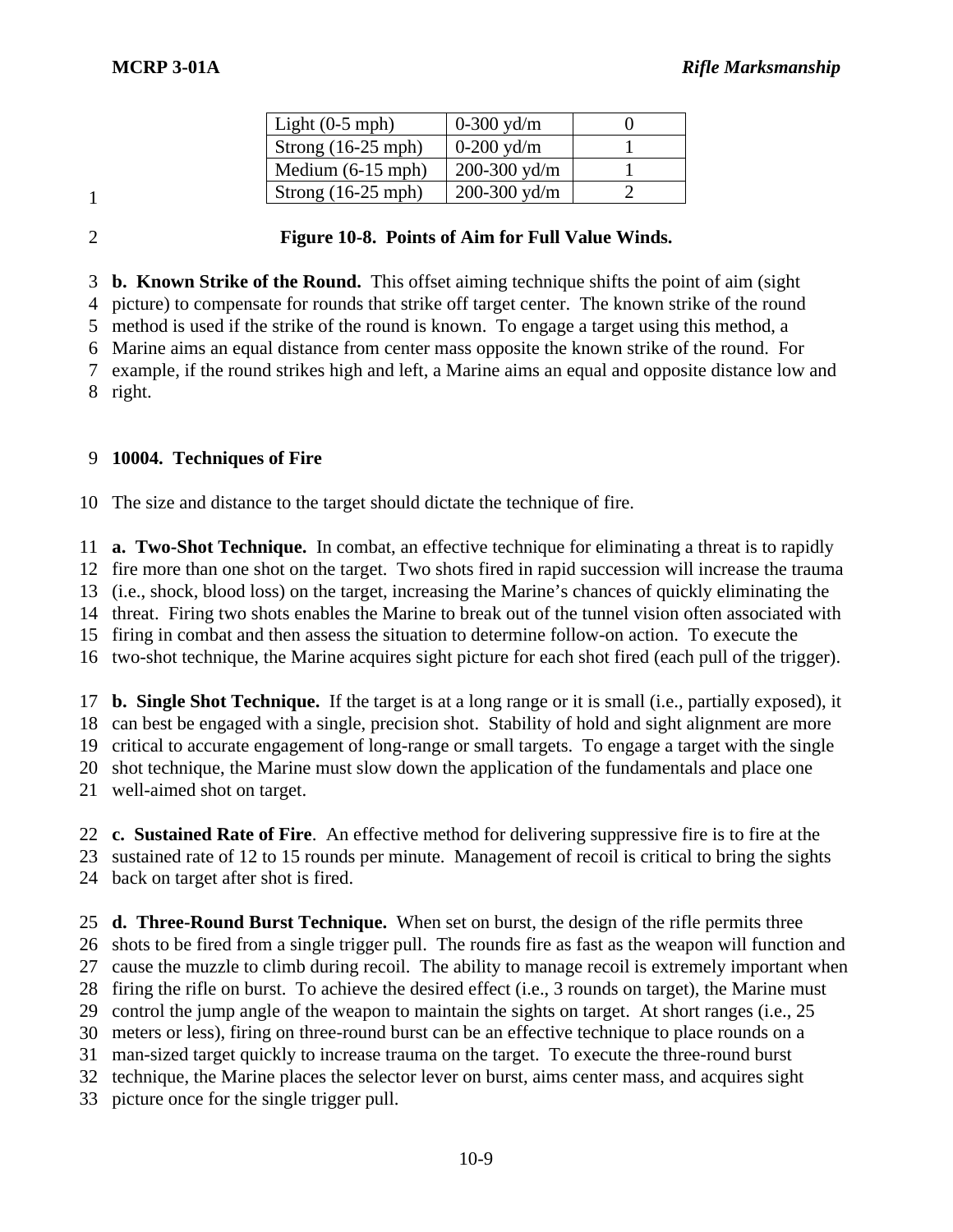#### **10005. Engaging Immediate Threat Targets**

Immediate threat target engagement is characterized by short-range engagement (i.e., less than 50

meters) with little or no warning which requires an immediate response to engage an enemy. This

type of engagement is likely in an urban, jungle, or close quarters environment. If this type of

engagement is likely, the large rear sight aperture (0-2) should be placed up to provide a wider

field of view and detection of targets. Marksmanship skills include quick presentation and

compression of the fundamentals (i.e., quick acquisition of sight picture, uninterrupted trigger

control). At close ranges, perfect sight alignment is not as critical to accuracy on target.

However, the front sight post must be in the rear sight aperture; proper sight alignment is always

the goal.

#### **10006. Engaging Multiple Targets**

When engaging multiple targets, a Marine must prioritize targets and carefully plan his

engagements to ensure successful target engagement. Mental preparedness and the ability to make

split-second decisions are the key to successful engagement of multiple targets. The proper

mindset allows a Marine to react instinctively and to control the pace of the battle rather than just

reacting to the threat.

After the first target is engaged, a Marine must immediately engage the next target and continue

to engage targets until they are eliminated. While engaging multiple targets, a Marine must be

aware of his surroundings and not fixate on just one target. He must rapidly prioritize the targets,

establish an engagement sequence, and engage the targets. A Marine also must maintain constant

awareness and continuously search the terrain for additional targets.

**a. Prioritizing Targets.** The combat situation will usually dictate the order of multiple target

engagement. Target priority is based on factors such as proximity, threat, and opportunity, and

no two situations will be the same. The principal method is to determine the level of threat for

each target so all may be engaged in succession from the most threatening to the least threatening.

The target that poses the greatest threat (e.g., closest, greatest firepower) should be engaged first.

Prioritizing targets is an ongoing process. Changes in threat level, proximity, or the target itself

may cause a Marine to revise his priorities. Therefore, a Marine must remain alert to changes in a

target's threat level and proximity and other target opportunities as the battle progresses.

 **b. Technique of Engagement.** To engage multiple targets, the Marine performs the following steps:

 **(1)** Engage the first target with two rounds.

 **(2)** The recoil of the rifle can be used to direct the recovery of the weapon on to the next

 target. As the weapon is coming down in its recovery, the Marine physically brings the sights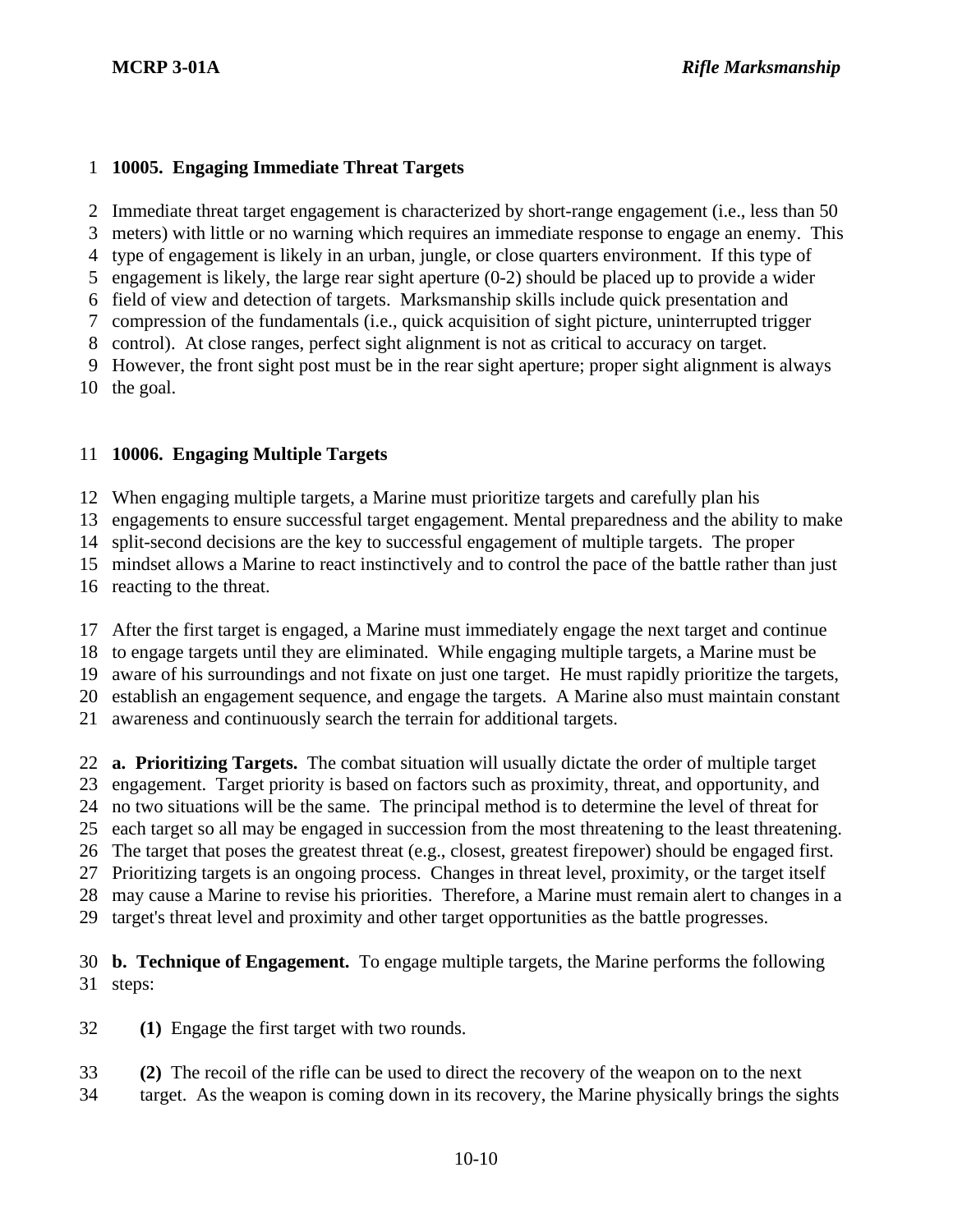1 onto the desired target. Pressure is maintained on the trigger throughout recovery and trigger

- 2 control is applied at a rate consistent with the Marine's ability to establish sight picture on the
- 3 desired target.
- 4 5 **(3)** When possible, such as when all targets are of equal threat, the Marine should engage targets in a direction that maximizes support and control of the weapon.
- 6 **(4)** The preceding steps are repeated until are targets are engaged.

 **c. Firing Position.** The selection and effective use of a firing position is critical to the successful engagement of multiple targets. A Marine should make a quick observation of the terrain and select a firing position that provides good cover and concealment, as well as the flexibility to engage multiple targets. If enemy targets are widely dispersed, the selected position must provide the Marine with flexibility of movement. The more restrictive the firing position, the longer it will take a Marine to eliminate multiple targets.

13 14 15 **(1) Prone.** The prone position limits left and right lateral movement and is, therefore, not recommended for engaging short-range targets. This adjustment occurs because the elbows are firmly placed on the ground and they restrict upper body movement.

16 **(2) Sitting.** Like the prone position, the sitting position allows limited lateral movement.

- 17 This makes engagement of widely-dispersed multiple targets difficult. To ease engagement,
- 18 19 the forward arm can be moved by pivoting on the elbow, but this movement disturbs the stability of the position.
- 20 21 22 **(3) Kneeling.** The kneeling position provides a wider, lateral range of motion since only one elbow is used for support. A Marine moves from one target to another by rotating at the waist to move the forward arm in the direction of the target, either right or left.

23 **(4) Standing.** The standing position allows maximum lateral movement. Multiple targets

24 are engaged by rotating the upper body to a position where the sights can be aligned on the

25 desired target. If severe or radical adjustments are required to engage widely dispersed

26 targets, a Marine moves his feet to establish a new position rather than give up maximum

27 stability of the rifle. This avoids poorly placed shots that can result from an unstable position.

### 28 **10007. Engaging Moving Targets**

29 In combat, it is unlikely that a target will remain stationary. The enemy will move quickly from

30 cover to cover, exposing himself for the shortest possible time. Therefore, a Marine must quickly

31 engage a moving target before it disappears.

32 **a. Types of Moving Targets.** There are two types of moving targets: moving targets and stop 33 and go targets. Moving targets move in a consistent manner and remain in a Marine's field of

34 vision. A walking or running man is an example of a moving target. A stop and go target appears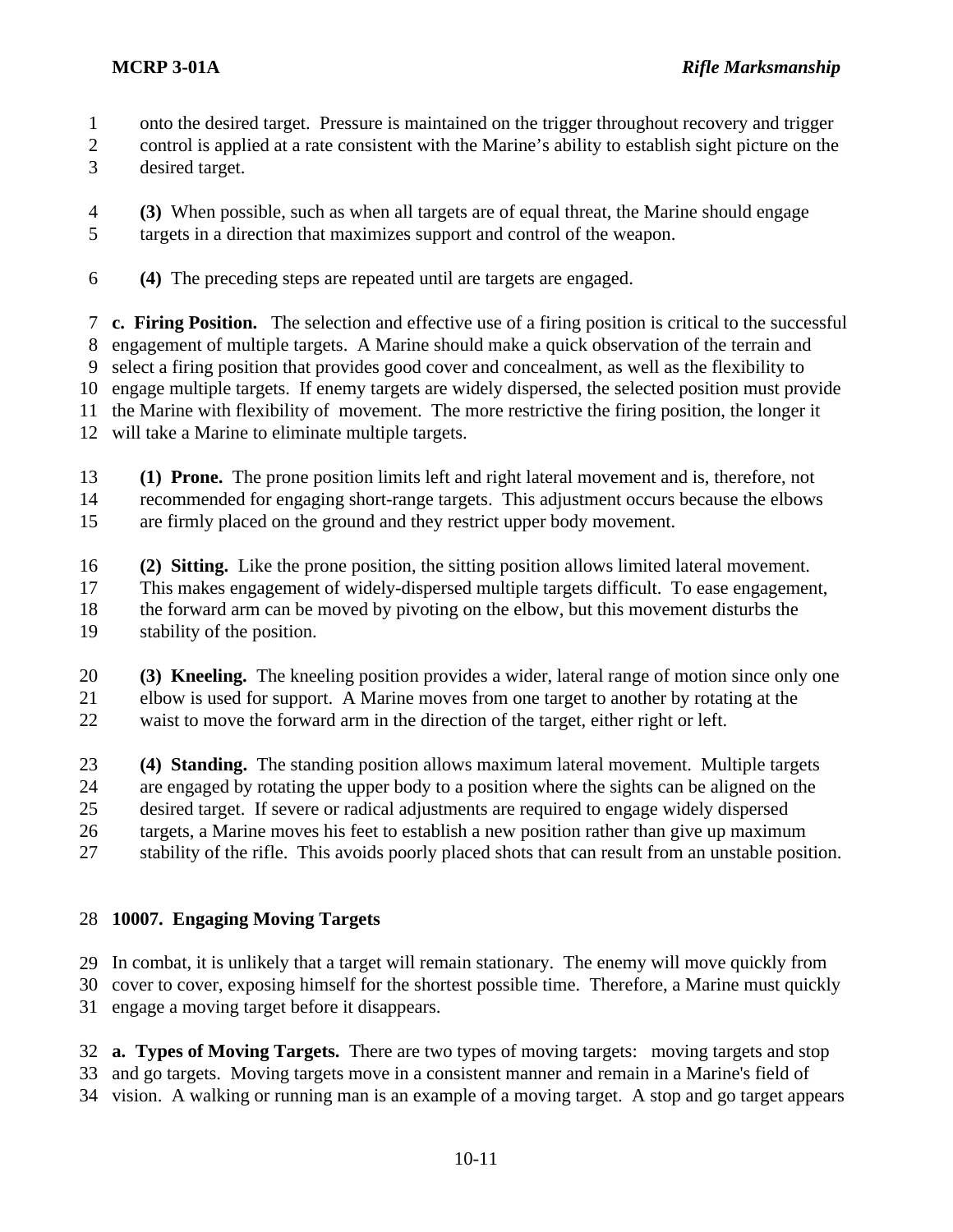1 and disappears during its movement. A stop and go target will present itself for only a short time

2 before it reestablishes cover. An enemy moving from cover to cover is an example of a stop and

3 go target. This target is most vulnerable to fire at the beginning and end of its movement to new

4 cover because the target must gain momentum to exit its existing cover and then slow to avoid

5 overrunning the new cover position.

6 **b. Leads.** When a shot is fired at a moving target, the target continues to move during the time 7 the bullet is in flight. Therefore, a Marine must aim in front of the target, otherwise, the shot will 8 fall behind the target. This is called taking a lead. Lead is the distance in advance of the target 9 that the rifle sights are placed to accurately engage the target when it is moving.

10 11 **(1) Amount of Lead Required.** Factors that affect the amount of lead are the target's range, speed, and angle of movement.

- 12 13 14 15 **(a) Range.** Lead is determined by the rifle's distance to the target. When a shot is fired at a moving target, the target continues to move during the time the bullet is in flight. This time of flight could allow a target to move out of the bullet's path if the round was fired directly at the target. Time of flight increases as range to the target increases.
- 16 17 18 **(b) Speed.** If a man is running, a greater lead is required because the man will move a greater distance while the bullet is in flight.
- 19 20 **(c) Angle of Movement.** The angle of movement across the line of sight relative to the flight of the bullet determines the type (amount) of lead.
- 21 **(2) Types of Leads.** There are three types of leads.
- 22 23 24 **(a) Full Lead.** The target is moving straight across a Marine's line of sight with only one arm and half the body visible. This target requires a full lead because it will move the greatest distance across a Marine's line of sight during the flight of the bullet.
- 25 26 27 28 **(b) Half Lead.** The target is moving obliquely across a Marine's line of sight (at a 45-degree angle). One arm and over half the back or chest are visible. This target requires half of a full lead because it will move half as far as a target moving directly across a Marine's line of sight during the flight of the bullet.
- 29 30 31 32 **(c) No Lead.** The target is moving directly toward or away from a Marine and presents a full view of both arms and the entire back or chest. No lead is required. A Marine engages this target as if it were a stationary target because it is not moving across his line of sight.

33 34 35 **(3) Point of Aim Technique.** See paragraph 10003a for a detailed discussion on the point of aim technique. The following guidelines apply if a Marine uses the point of aim technique to establish a lead for a moving target at various ranges and speeds (see figure 10-9). These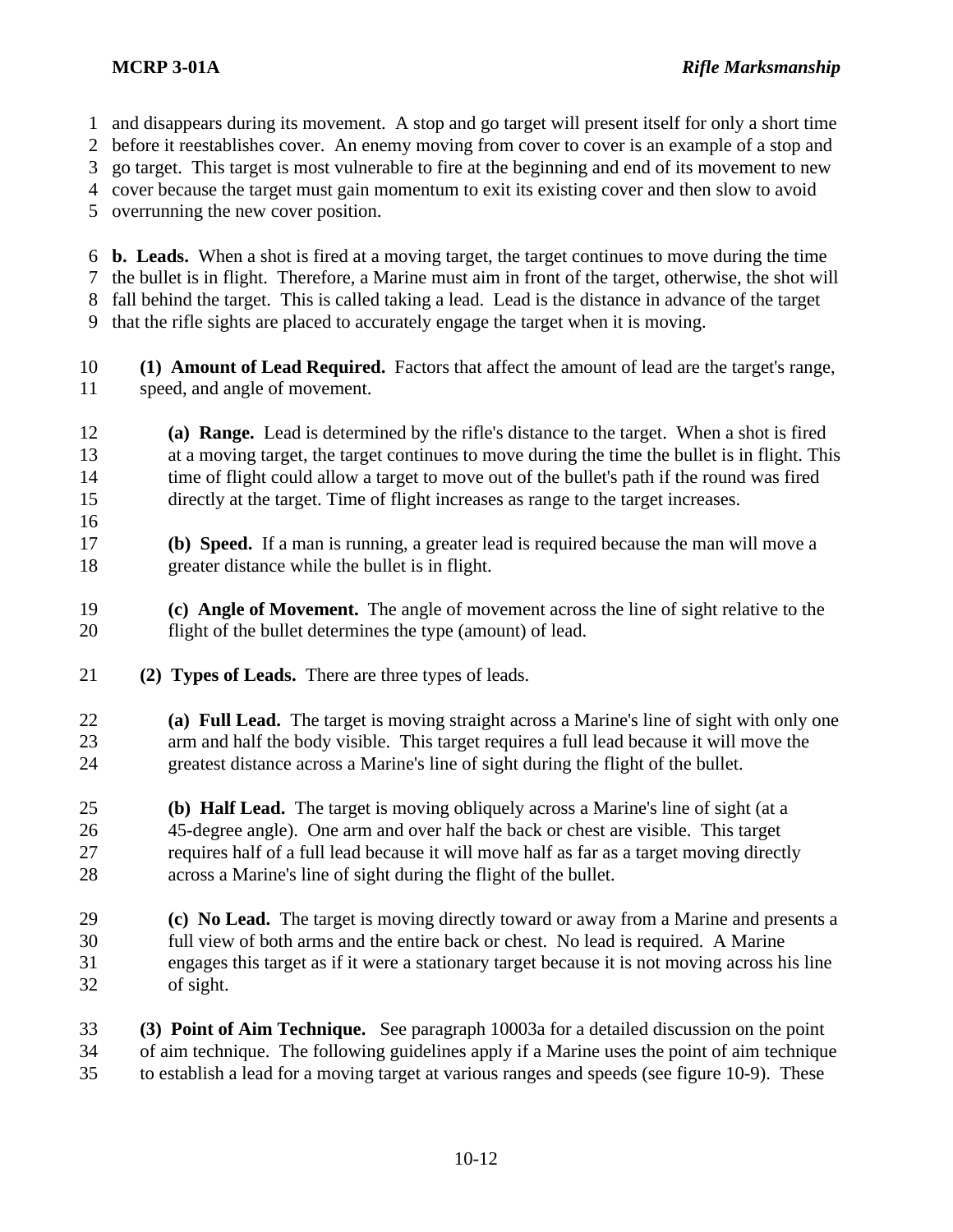| 1              | guidelines do not consider wind or other effects of weather. Body width in these examples is            |  |  |  |
|----------------|---------------------------------------------------------------------------------------------------------|--|--|--|
| $\overline{2}$ | considered to be 12 inches (side view of the target).                                                   |  |  |  |
| 3              | Figure 10-9. Points of Aim for Windage.                                                                 |  |  |  |
| $\overline{4}$ | (a) For a slow walking target (approximately 2-2.5 mph) moving directly across the line                 |  |  |  |
| 5              | of sight (full lead):                                                                                   |  |  |  |
| 6              | At a range of 200 yards/meters or less, no lead is required.                                            |  |  |  |
| 7              | $\bullet$                                                                                               |  |  |  |
| 8              | At a range of 300 yards/meters, hold one point of aim in the direction the target is                    |  |  |  |
| 9              | moving.                                                                                                 |  |  |  |
| 10             | (b) For a fast walking target (approximately 4 mph) moving directly across the line of                  |  |  |  |
| 11             | sight (full lead):                                                                                      |  |  |  |
| 12<br>13<br>14 | At a range of 200 yards/meters or less, hold one point of aim in the direction the<br>target is moving. |  |  |  |
| 15             | At a range of 300 yards/meters, hold two points of aim in the direction the target is                   |  |  |  |
| 16             | moving.                                                                                                 |  |  |  |
| 17             | (c) For a target running (approximately 6 mph) directly across the line of sight (full lead):           |  |  |  |
| 18<br>19<br>20 | At a range of 100 yards/meters or less, hold one point of aim in the direction the<br>target is moving. |  |  |  |
| 21<br>22<br>23 | At a range of 200 yards/meters, hold two points of aim in the direction the target is<br>moving.        |  |  |  |
| 24             | (d) For a target moving at a 45-degree angle (an oblique target) across the line of sight,              |  |  |  |
| 25             | the lead is one half that required for a target moving directly across the line of sight.               |  |  |  |
|                | 26 c. Engagement Methods. Moving targets are the most difficult targets to engage. However,             |  |  |  |

27 they can be engaged successfully by using the tracking or the ambush method.

28 29 30 31 32 33 34 **(1) The Tracking Method.** The tracking method is used for a target that is moving at a steady pace over a well determined route. If a Marine uses the tracking method, he tracks the target with the rifle's front sight post while maintaining sight alignment and a point of aim on or ahead of (leading) the target until the shot is fired. When establishing a lead on a moving target, the rifle sights will not be centered on the target and instead will be held on a lead in front of the target. See figure 10-10. To execute the tracking method, a Marine performs the following steps:

35 • Present the rifle to the target.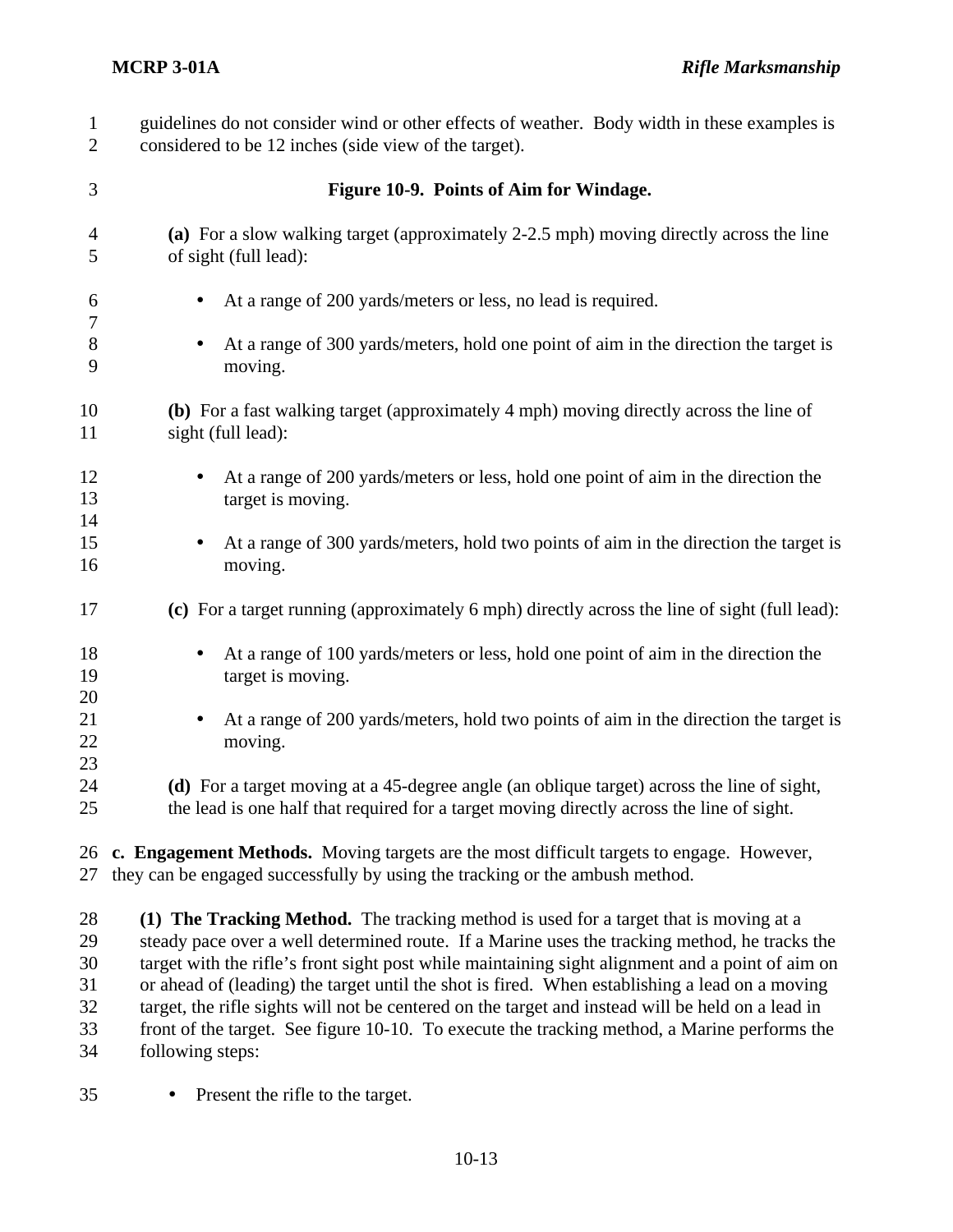| 1<br>$\overline{2}$<br>3<br>4    | Swing the muzzle of the rifle through the target (from the rear of the target to the<br>front) to the desired lead (point of aim). The point of aim may be on the target or<br>some point in front of the target depending upon the target's range, speed, and angle<br>of movement.                                                                                                                                                                                                                                                            |  |  |  |
|----------------------------------|-------------------------------------------------------------------------------------------------------------------------------------------------------------------------------------------------------------------------------------------------------------------------------------------------------------------------------------------------------------------------------------------------------------------------------------------------------------------------------------------------------------------------------------------------|--|--|--|
| 5<br>6<br>7<br>8                 | Track and maintain focus on the front sight post while acquiring the desired sight<br>picture. It may be necessary to shift the focus between the front sight post and the<br>target while acquiring sight picture, but the focus must be on the tip of the front sight<br>post when the shot is fired.                                                                                                                                                                                                                                         |  |  |  |
| 9                                | Engage the target once sight picture is acquired while maintaining the proper lead.                                                                                                                                                                                                                                                                                                                                                                                                                                                             |  |  |  |
| 10                               | Follow-through so the lead is maintained as the bullet exits the muzzle.                                                                                                                                                                                                                                                                                                                                                                                                                                                                        |  |  |  |
| 11                               | Continue to track in case a second shot needs to be fired on the target.                                                                                                                                                                                                                                                                                                                                                                                                                                                                        |  |  |  |
| 12                               | Figure 10-10. Tracking Method.                                                                                                                                                                                                                                                                                                                                                                                                                                                                                                                  |  |  |  |
| 13<br>14<br>15<br>16<br>17<br>18 | (2) The Ambush Method. The ambush method is used when it is difficult to track the target<br>with the rifle, as in the prone or sitting position. The lead required to effectively engage the<br>target determines the engagement point. With the sights settled, the target moves into the<br>predetermined engagement point and creates the desired sight picture. See figure 10-11. The<br>trigger is pulled simultaneously with the establishment of sight picture. To execute the<br>ambush method, a Marine performs the following steps: |  |  |  |
| 19<br>20                         | Select an aiming point ahead of the target.                                                                                                                                                                                                                                                                                                                                                                                                                                                                                                     |  |  |  |
| 21<br>22                         | Obtain sight alignment on the aiming point.<br>٠                                                                                                                                                                                                                                                                                                                                                                                                                                                                                                |  |  |  |
| 23<br>24<br>25                   | Hold sight alignment until the target moves into vision and the desired sight picture is<br>established.                                                                                                                                                                                                                                                                                                                                                                                                                                        |  |  |  |
| 26<br>27                         | Engage the target once sight picture is acquired.                                                                                                                                                                                                                                                                                                                                                                                                                                                                                               |  |  |  |
| 28<br>29                         | Follow-through so the rifle sights are not disturbed as the bullet exits the muzzle.<br>A variation of the ambush method can be used when engaging a stop and go target. A                                                                                                                                                                                                                                                                                                                                                                      |  |  |  |
| 30<br>31                         | Marine should look for a pattern of exposure; e.g., every 15 seconds. Once a pattern is<br>determined, a Marine establishes a lead by aiming at a point in front of the area in which                                                                                                                                                                                                                                                                                                                                                           |  |  |  |
| 32                               | the target is expected to appear, then he fires the shot at the moment the target appears.                                                                                                                                                                                                                                                                                                                                                                                                                                                      |  |  |  |
| 33                               | Figure 10-11. Ambush Method.                                                                                                                                                                                                                                                                                                                                                                                                                                                                                                                    |  |  |  |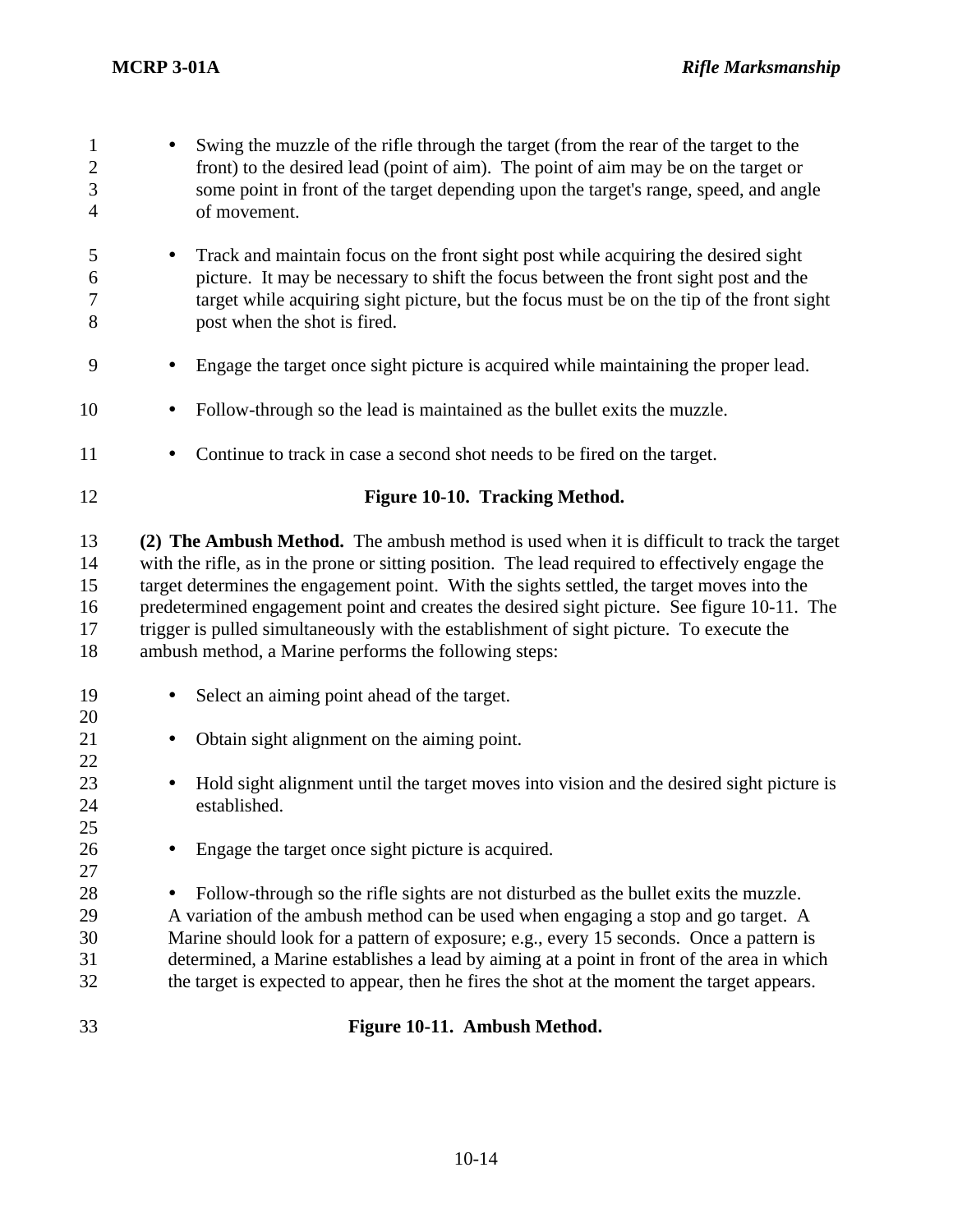**d. Marksmanship Fundamentals.** Engaging moving targets requires concentration and adherence to the fundamentals of marksmanship. The following modifications to the fundamentals of marksmanship are critical to the engagement of moving targets.

 **(1) Sight Picture.** Typically, sight picture is the target's center of mass. If a Marine engages a moving target, he bases his sight picture on the target's range, speed, and angle of movement, i.e., sight alignment may be established on a point of aim in front of the target.

 **(2) Trigger Control.** As with any target engagement, trigger control is critical to the execution of shots that do not disturb sight alignment or sight picture. A Marine can apply pressure on the trigger prior to establishing sight picture, but there should be no rearward movement of the trigger until sight picture is established. Interrupted trigger control is not recommended because the lead will be lost or have to be adjusted to reassume proper sight picture. When using the tracking method, continue tracking as trigger control is applied to ensure the shot does not impact behind the moving target.

 **(3) Follow-through.** If a Marine uses the tracking method to engage moving targets, he continues to track the target during follow-through so the desired lead is maintained as the bullet exits the muzzle. Continuous tracking also enables a second shot to be fired on target if necessary.

 **(4) Stable Position.** To engage moving targets using the tracking method, the rifle must be moved smoothly and steadily as the target moves. A stable position steadies the rifle sights while tracking. Additional rearward pressure may be applied to the pistol grip to help steady the rifle during tracking and trigger control. The elbows may be moved from the support so the target can be tracked smoothly.

## **10008. Engaging Targets at Unknown Distances**

 **a. Hasty Sight Setting.** While a BZO is considered true for 300 yards/meters, a Marine must be capable of engaging targets beyond this distance *or to compensate for wind*. The rifle's sighting system allows sight settings for distances out to 800 yards/meters in 100-yard/meter increments. If a Marine must establish a BZO for extended ranges, it is referred to a hasty sight setting. To achieve a hasty sight setting, a Marine dials the appropriate range numeral on the rear sight elevation knob that corresponds to the range to the target. For example, if the rear sight elevation knob is set at 8/3 and a target appears at 500 yards/meters, rotate the knob to the 5 setting (see

figure 10-12).

## **Figure 10-12. Hasty Sight Setting.**

**b. Point of Aim Technique.** If the distance to the target is beyond the BZO capability of the

 rifle and time does not permit adjustment of the sights, a Marine can use offset aiming techniques to apply a point of aim for elevation to engage the target. See paragraph 10003a.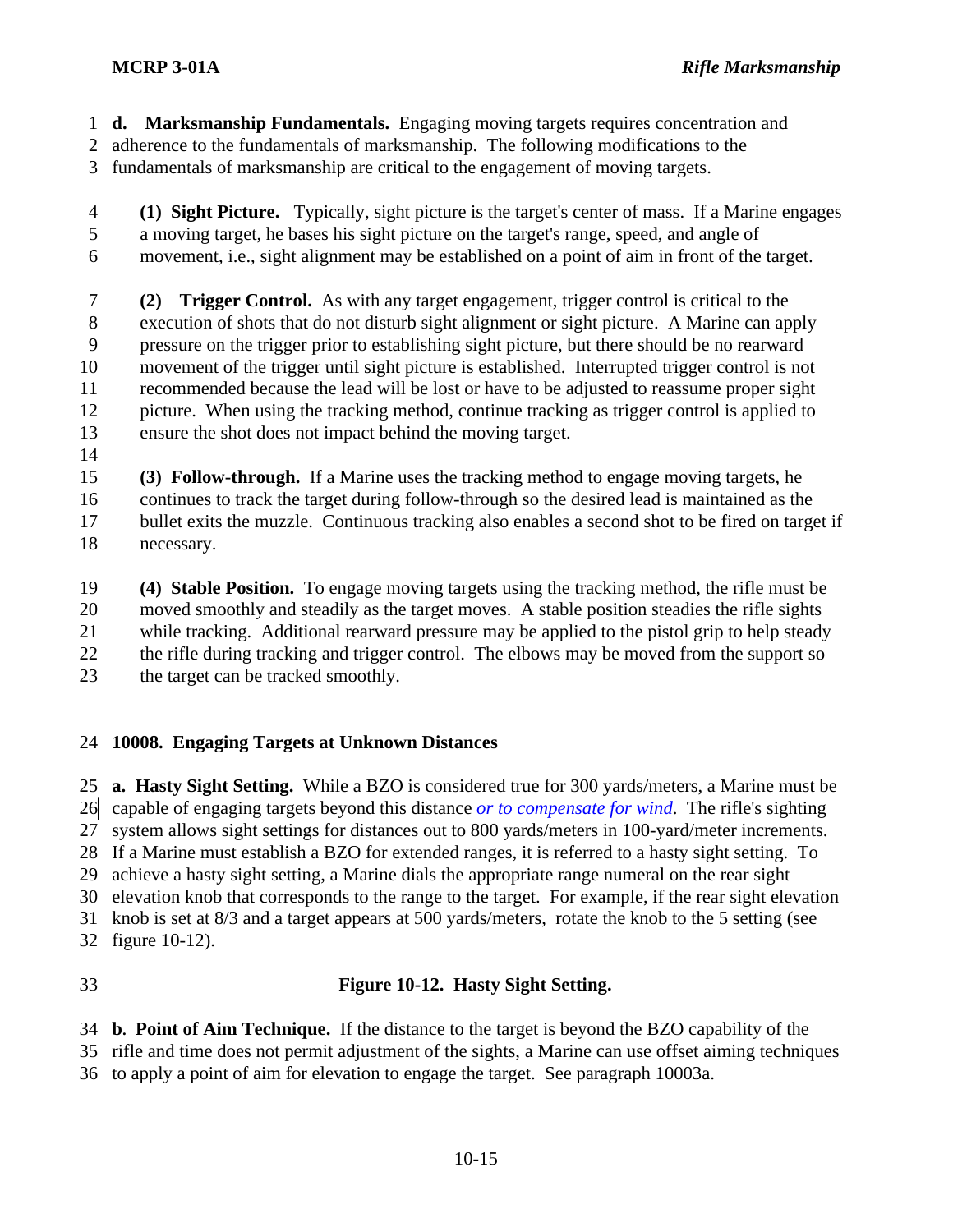### 1 **10009. Engaging Targets During Low Light and Darkness**

2 Combat targets are frequently engaged during periods of darkness or under low-light conditions. 3 Basic marksmanship fundamentals do not change, however, the principles of night vision must be

4 applied and target detection is applied differently. During periods of darkness or low light, a

5 Marine's vision is extremely limited. A Marine must apply the techniques of night observation in

6 order to detect potential targets, and he must develop skills that allow him to engage targets

7 under these conditions.

8 **a. Night Vision.** A Marine can improve his ability to see during periods of darkness or low light 9 by obtaining and maintaining night vision. Since adapting to night vision is a slow and gradual 10 process, steps should be taken to protect night vision once it is obtained.

11 12 13 14 15 16 17 18 **(1) Obtaining Night Vision**. There are two methods used to obtain night vision. The first method is to remain in an area of darkness for about 30 minutes. This area can be indoors or outdoors. The major disadvantage of this approach is that an individual is not able to perform any tasks while acquiring night vision in total darkness. The second method is to remain in a darkened area under low intensity red light (similar to the light used in a photographer's darkroom) for about 20 minutes, followed by about 10 minutes in darkness without the red light. This method produces almost complete night vision adaptation while permitting the performance of some tasks during the adjustment period.

19 20 **(2) Maintaining Night Vision**. Because the eyes take a long time to adjust to darkness, it is important to protect night vision once it is acquired. To maintain night vision:

- 21 22 ü Avoid looking at any bright light. Bright light will reactivate the cones in the eye and deactivate the rods, eliminating night vision and requiring readaptation.
- 23 • Shield the eyes from parachute flares, spotlights, or headlights.
- 24 • When using a flashlight to read a map or other material:
- 25 26 ü Put one hand over the glass to limit the area illuminated and the intensity of the light. Keeping one eye shut will reduce the amount of night vision lost.
- 27 • Cover the light with a red filter to help reduce the loss of night vision.
- 28 • Minimize the time spent using a flashlight.

29 30 31 **(3) Factors Affecting Night Vision.** Some physical factors may affect your night vision and reduce your ability to see as clearly as possible in low light or darkness. These factors include:

32 • Fatigue.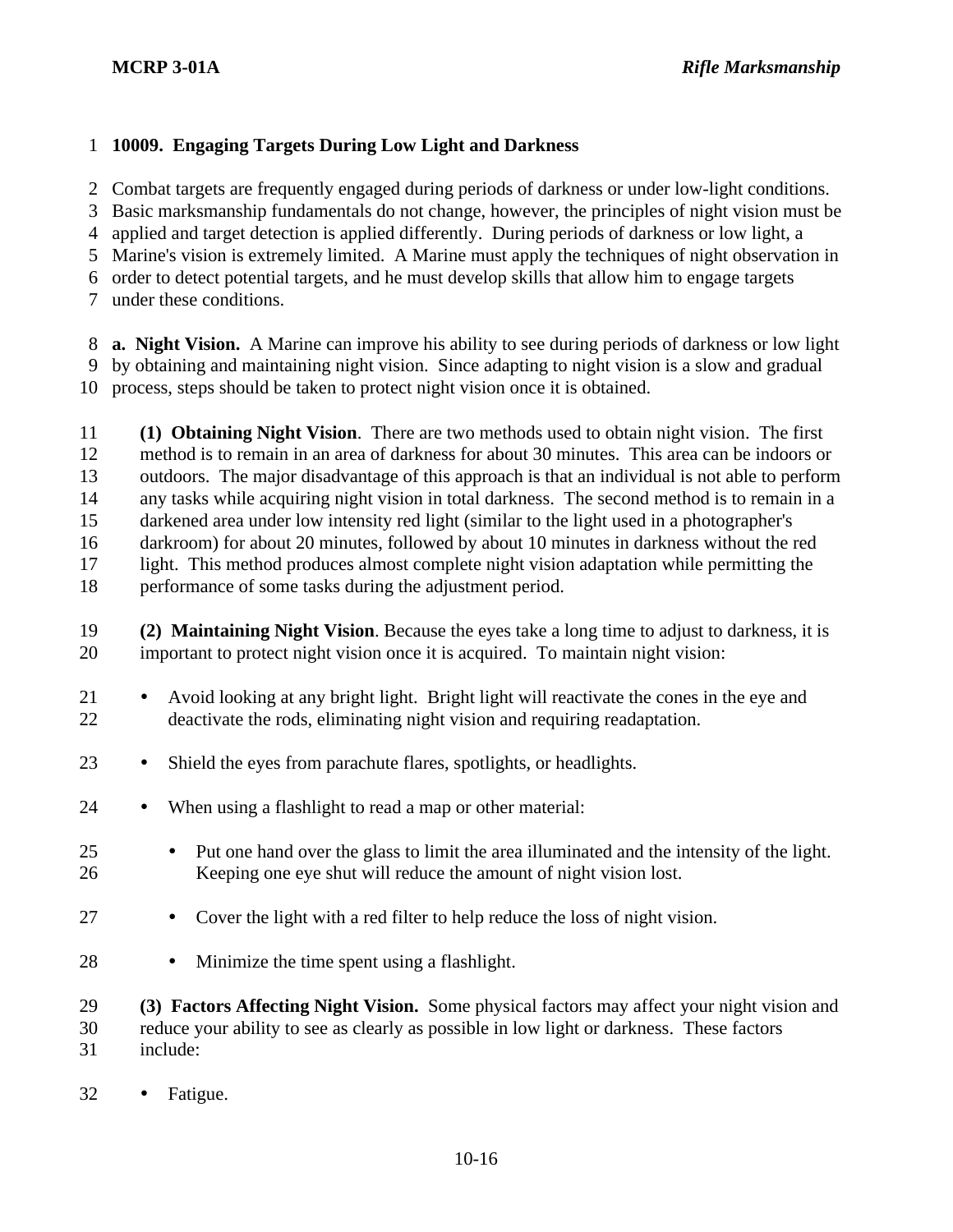- 1 • Lack of oxygen.
- 2 Long exposure to sunlight.
- 3 Heavy smoking.
- 4 • Drugs.
- 5 • Headaches.
- 6 • Illness.
- 7 • Consumption of alcohol within the past 48 hours.
- 8 • Improper diet.

9 10 11 **b. Searching Methods**. Once night vision has been acquired, the Marine can located targets. Some daylight observation techniques (e.g., searching for target indicators) also apply during periods of darkness or low light.

12

13 14 15 16 17 18 **(1) Off-center Vision**. Off-center vision is the technique of keeping the attention focused on an object without looking directly at it (see figure 10-13). To search for targets using off-center vision, never look directly at the object you are observing. You will see the object much better by using off-center vision. Look slightly to the left, right, above, or below the object. Experiment and practice to find the best off-center angle for you. For most people, it is about 6 to 10 degrees away from the object, or about a fist's width at arm's length.

- 19 20 21 22 23 24 25 26 27 28 29 30 31 **Note** Staring at a stationary object in the dark may make it appear to be moving. This occurs because the eye has nothing on which to reference the exact position of the object. This illusion can be prevented by visually aligning the object against something else, such as a finger at arm's length. **Figure 10-13. Off-center Vision. (2) Scanning/Figure Eight Scan.** Scanning is the use of off-center vision to observe an area or object and involves moving the eyes in a series of separate movements across the objective area. • A common method is to move the eyes in a figure eight pattern (see figure 10-14). The eyes are moved in short, abrupt, irregular movements over and around the area. Once a target indicator has been detected, your focus should be concentrated in that area, but not directly at it. Pause a few seconds at each point of observation since the eyes cannot focus on a still object while in motion. You must rest your eyes frequently when scanning
- 32 since the rods that produce night vision fatigue quickly, generally in about 4-10 seconds.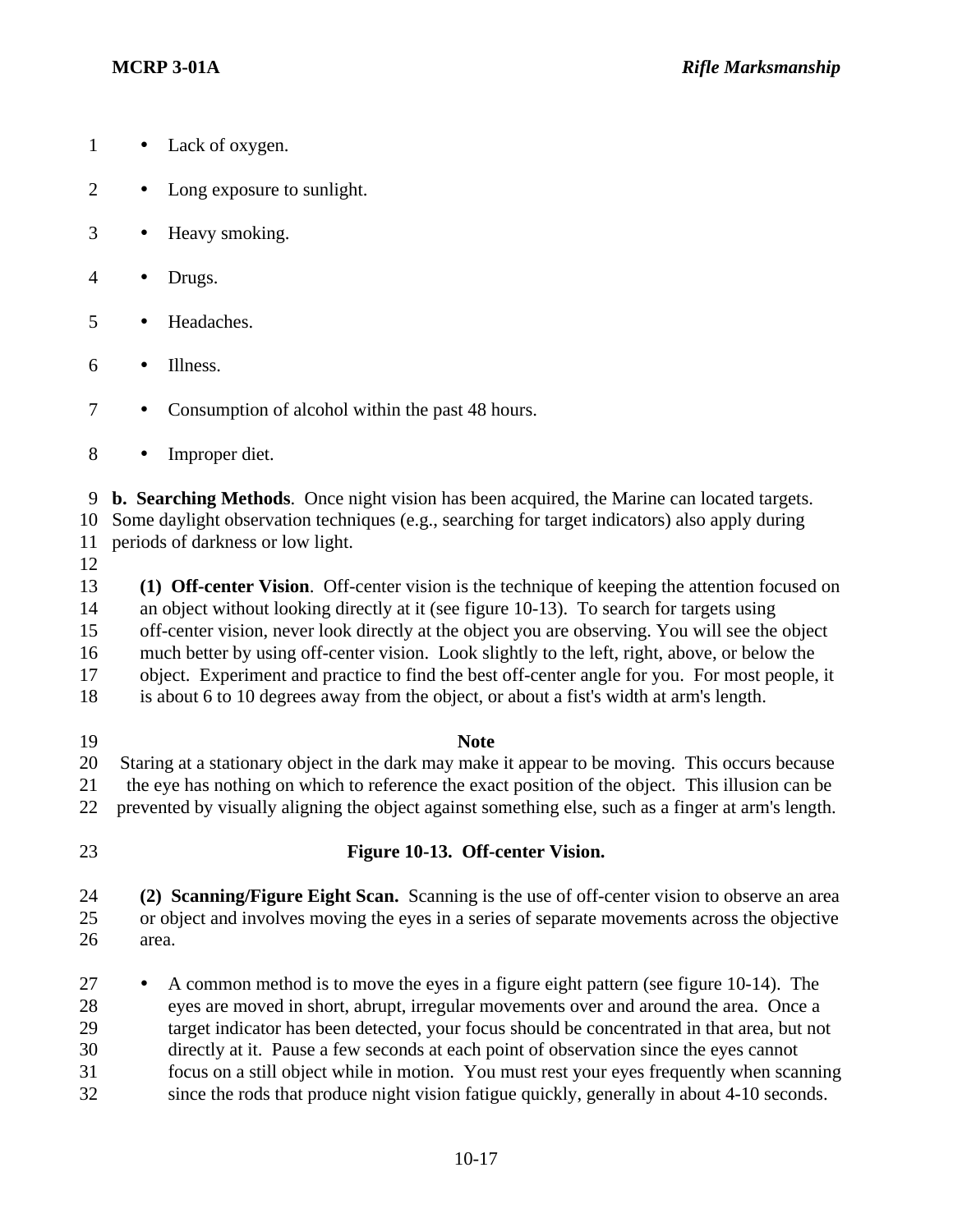| 1<br>$\overline{2}$<br>3 |           | While you are observing, there may be periodic blackouts of night vision due to simple<br>fatigue. This is normal and is not a cause for alarm. Night vision will quickly return<br>after the eyes are moved and blinked a few times. |
|--------------------------|-----------|---------------------------------------------------------------------------------------------------------------------------------------------------------------------------------------------------------------------------------------|
| 4                        | $\bullet$ | It is more effective to scan from a prone position or a position closer to the ground<br>than the object being observed. This will create a silhouetted view of the object.                                                           |
| 6                        |           | When scanning an area, look and listen for the same target indicators as in daylight:<br>movement, sound, and improper camouflage.                                                                                                    |
| 8                        |           | Objects in bright moonlight/starlight cast shadows just as in sunlight.<br>٠                                                                                                                                                          |
| 9                        |           | Sound always seems to be louder at night than during daylight.                                                                                                                                                                        |
| 10                       |           | Figure 10-14. Figure Eight Scan.                                                                                                                                                                                                      |

11 **c. Types of Illumination.** There are two types of illumination that assist engagement during low 12 light or darkness: ambient light and artificial illumination. Both ambient light and artificial

13 illumination can affect target perception (distance and size) and night vision capabilities.

- 14 **(1)** Ambient light is the light produced by natural means (i.e., the sun, moon, and stars).
- 15 16 Considerable variations occur in ambient light due to the time of day, time of year, weather conditions, terrain, and vegetation.
- 17 18 19 20 **(2)** Artificial illumination is the light produced by a process other than natural means. There are two types of artificial illumination used in combat: air and ground. Artificial light can be used to illuminate an area for target detection or to illuminate a specific target to pinpoint its position.
- 21 **d. Effects of Illumination**. In some combat situations, ambient light and artificial illumination 22 may assist a Marine in locating targets. However, this light can affect perception of the target and 23 disrupt night vision. The introduction of artificial light requires the eyes to make a sudden, drastic 24 adjustment to the amount of light received. This can cause a temporary blinding because night 25 vision was abruptly interrupted. Ambient light also can cause a blinding effect; e.g., a Marine may 26 experience temporary blindness or reduced night vision if a bright moon suddenly appears from 27 behind the clouds.
- 28 29 **(1)** Light behind a Marine or light between the Marine and a target illuminates the front of the target and makes it appear closer than it is.
- 30 31 **(2)** Light beyond the target displays the target in silhouette and makes it appear farther away than it is. If the target is silhouetted, it is easier to see and easier to engage.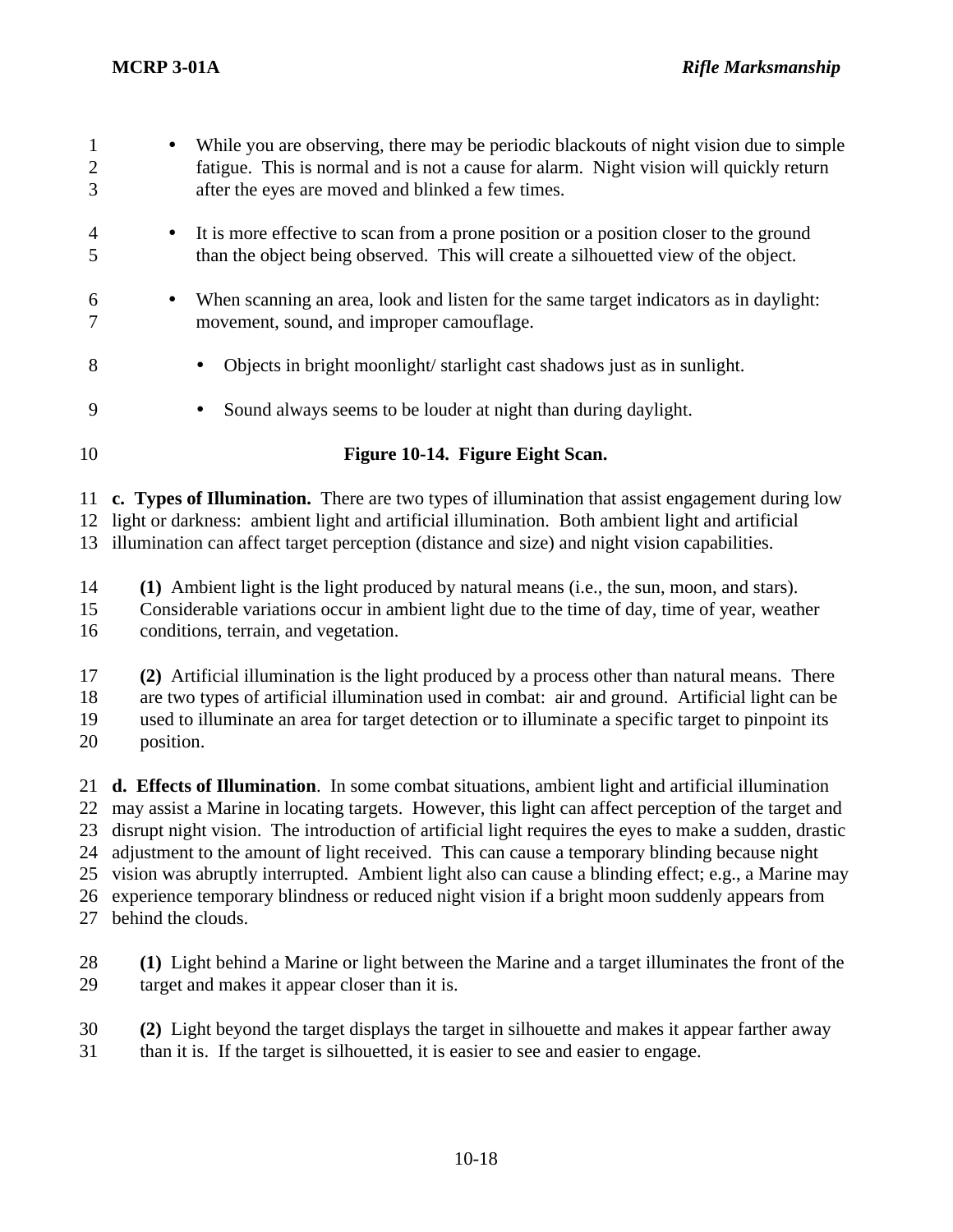**(3)** Air illumination devices are in constant motion as they descend to the ground. This

 movement creates changing shadows on any illuminated target, causing a stationary target to

 appear as if it is moving.

### **10010. Engaging Targets While Wearing the Field Protective Mask**

While engaging targets in a combat environment, a Marine is under considerable stress caused by

fear, fatigue, and the noise of battle. His stress is further aggravated by the fear and uncertainty

 associated with a nuclear, biological, and chemical (NBC) threat. However, a Marine must be

able to operate under any battlefield condition, including an NBC environment. If a Marine wears

 the field protective mask, its bulk and reduced visibility can affect his firing position which in turn affects the rifle's zero and his ability to engage the target. A Marine must make adjustments to

his firing position and the application of marksmanship fundamentals to counter the additional

gear worn in an NBC environment. Therefore, a Marine should practice wearing his field

 protective mask when he is not in a combat environment. This allows him to overcome any

restrictions caused by the mask, develop confidence in his ability to execute well-aimed shots

while wearing the mask, and develop a plan of action. This plan should address how the rifle is

presented to the target, how long the mask is worn, and the likelihood of enemy contact. If a

 Marine expects to wear the mask for an extended period and enemy contact is likely, he should

consider adjusting the rifle sights so that his first rounds are on target.

 **a. Marksmanship Fundamentals.** Wearing the field protective mask requires a Marine to make modifications to his aiming and breath control techniques.

 **(1) Aiming.** Wearing the field protective mask affects the aiming process and the ability to locate targets. The bulk of the mask may require an adjustment to stock weld, eye relief, head position, and placement of the buttstock in the shoulder.

 **(2) Breath Control.** Wearing the field protective mask affects breath control because

 breathing may be harder. Temporary fogging of the lens also may be experienced. If fogging occurs, a Marine should take a deep breath and fire while holding a full breath of air (inhaling clears the fog).

**b. Firing Position.** A good firing position provides balance, control, and stability during firing.

The field protective mask's added bulk and other restrictions may require a Marine to make

changes to his firing position. The adjustments are unique to each Marine and based on his body

size and shape and his ability to adapt to the mask. Adjustments should be minor. However, all

firing positions will be affected in the following areas:

 **(1) Stock Weld.** Changing the placement of the cheek on the stock may affect the rifle's

 zero. Therefore, if an NBC attack is possible, a Marine should obtain a zero for the rifle in

 full MOPP gear. Stock weld will not be as comfortable or feel as solid as it does without the

 field protective mask. The loss of sensitivity between the cheek and the stock, due to the

 mask, may cause the cheek to be pressed too firmly against the stock. Pressing the cheek too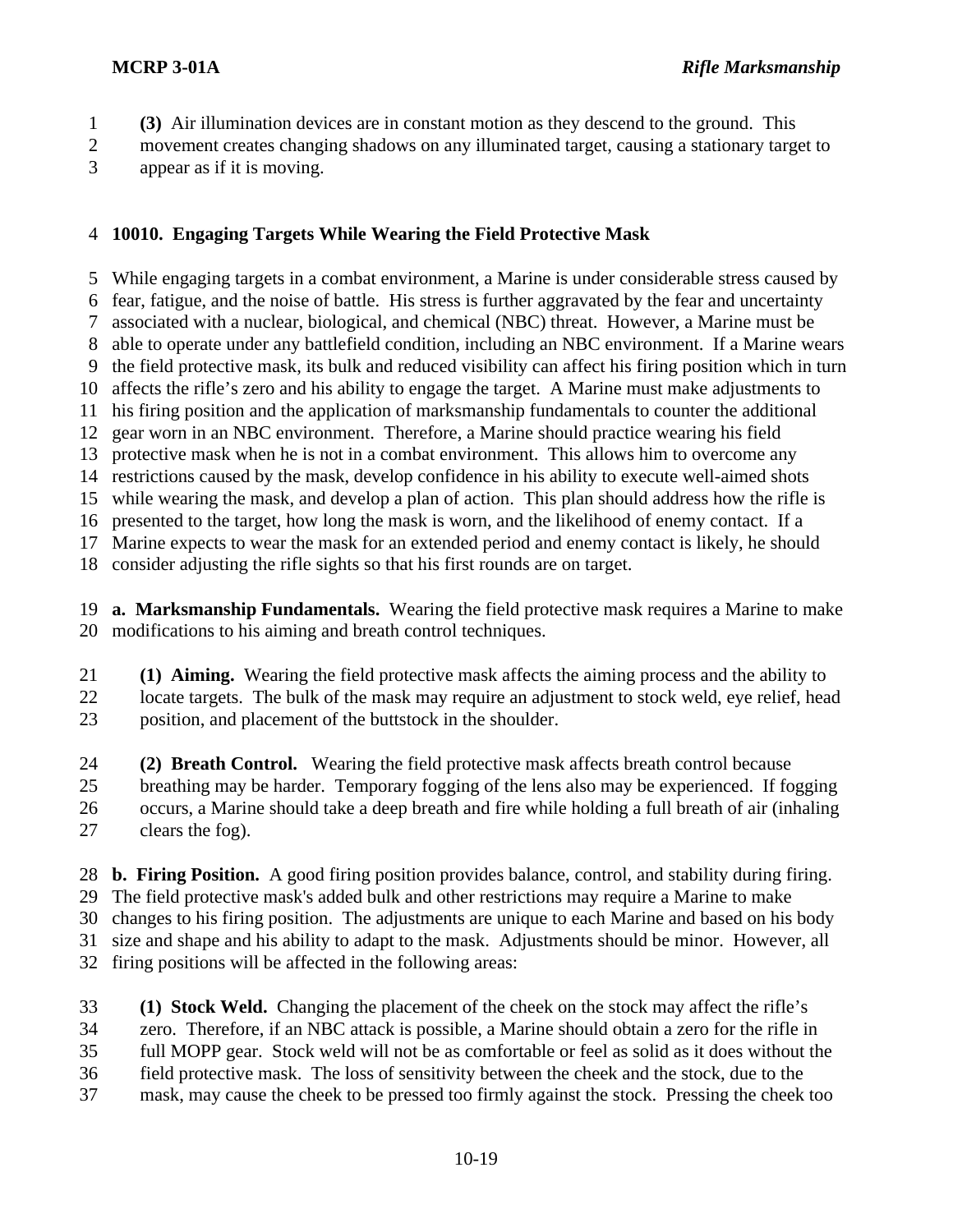1 firmly against the stock can cause the seal of the field protective mask to break. If this occurs,

2 quickly clear the mask and resume a firing position. If the lens of the field protective mask

3 fogs up while in a firing position, this indicates that the mask's seal has been broken. Clear the

4 mask and resume the firing position.

5 6 7 8 **(2) Eye Relief.** The added bulk of the field protective mask may increase eye relief because the head is farther back along the stock. If the eye is too far from the rear sight aperture it may be difficult to acquire the target and to maintain a precise aiming point; if the eye is too close, the rear sight can hit the mask, possibly breaking a lens or its seal.

9 10 11 12 **(3) Head Position.** The mask's shape and bulk can make sight alignment difficult to achieve. The restrictive vision caused by the mask may force a Marine to roll or tilt his head over the stock to achieve sight alignment. The Marine should keep his head as erect as possible while maintaining sight alignment.

13 14 15 16 17 18 19 20 21 22 23 24 25 **(4) Placement of the Buttstock in the Shoulder.** Placement of the buttstock in the shoulder pocket may have to be altered due to the mask's added bulk. If the rifle is canted, a Marine may place the buttstock of the rifle just outside of the pocket to achieve sight alignment. Holding the rifle straight is the preferred method of obtaining sight alignment. However, if sight alignment cannot be achieved in this position, a Marine may alter the hold of the rifle to bring the aiming eye in line with the sights. Canting the rifle drastically affects the rifle's zero. A Marine should cant the rifle only as much as is needed to obtain a good stock weld and proper sight alignment. If the rifle is canted, the point of impact may not coincide with the point of aim. For example, when wearing the mask, a right-handed Marine's point of impact is usually high and to the left of center mass (for a left-handed Marine, high and to the right of center mass). Therefore a Marine has to offset aim an equal and opposite distance low and to the right. See paragraph 10003a for a discussion on offset aiming and the known strike of the round technique.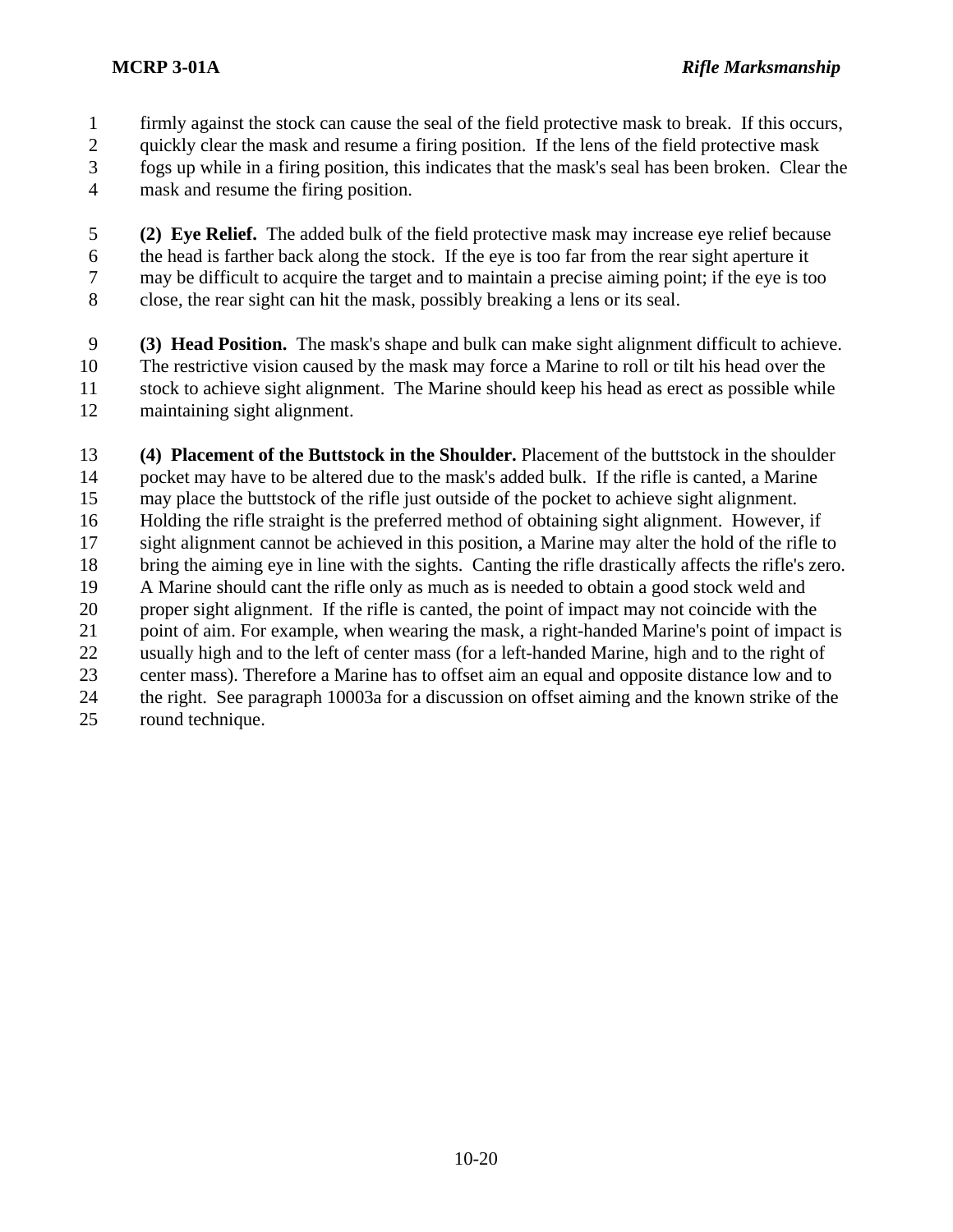# **Appendix A**

# **Glossary**

#### **A**

**aiming point.** The aiming point is the precise point where the tip of the front sight post is placed in relationship to the target.

**alibi.** Any condition caused by the weapon, ammunition, or range operation that causes the shooter not to have an equal opportunity to complete a string of fire as all other shooters on the range.

#### **B**

**battlesight zero (BZO).** The elevation and windage settings required to engage point targets from 0-300 yards/meters under ideal weather conditions (i.e., no wind).

**bone support.** The body's skeletal structure supporting the rifle's weight.

**breath control.** Procedure used to fire the rifle at the moment of least movement in the body and the rifle.

**burst.** With the rifle's selector lever in the burst position, the rifle will fire a maximum of three rounds each time the trigger is pulled.

#### **C**

**canting.** An angular deviation of the weapon to the left or right from a vertical position during firing.

**center of mass.** A point that is horizontally and vertically centered on the target.

**center of mass hold.** The placement of the tip of the front sight on the target center of mass prior to the shot breaking.

**centerline of the bore.** An imaginary straight line beginning at the chamber end of the barrel and proceeding out of the muzzle.

**chamber check.** Procedure used to determine a weapon's condition.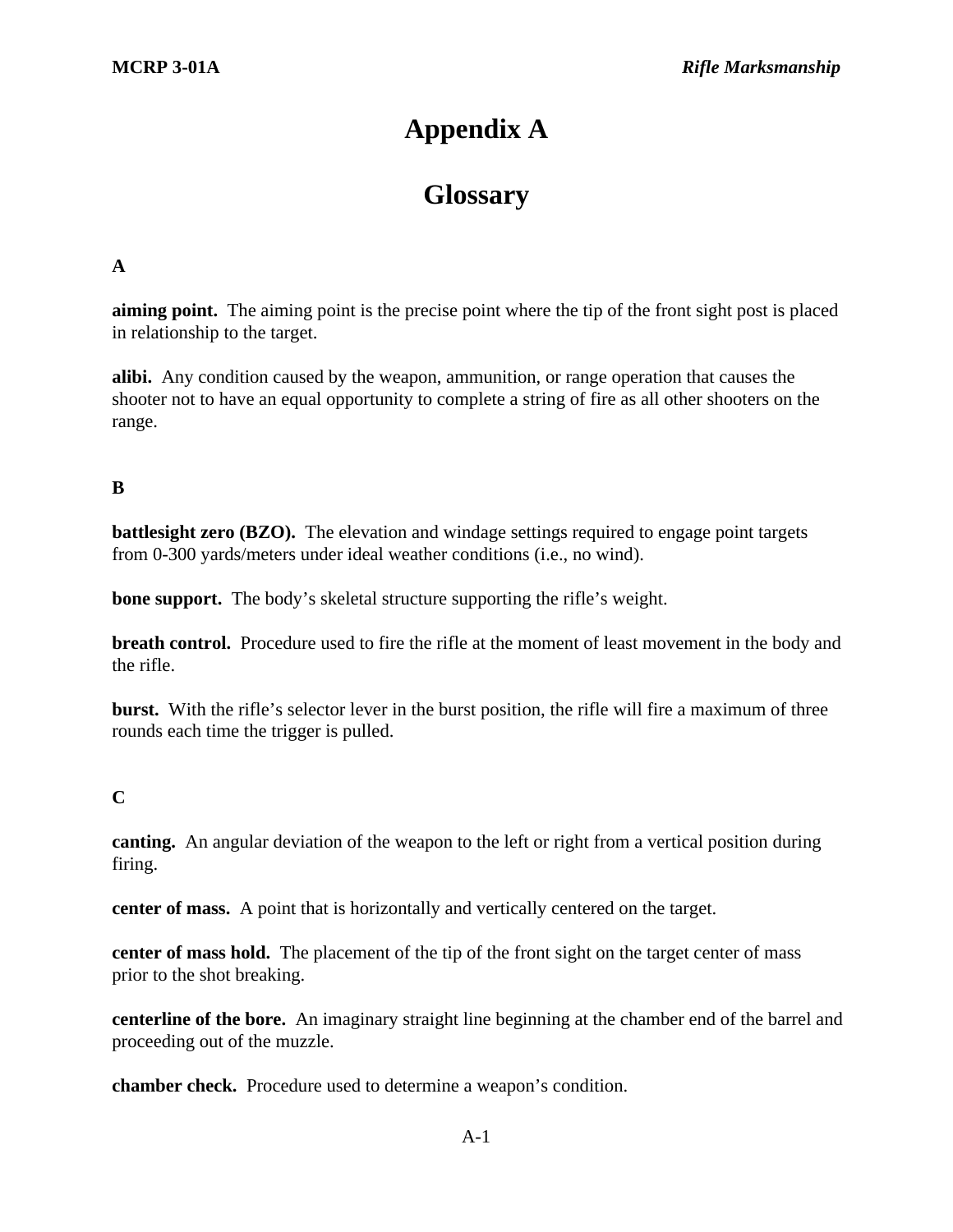#### **D**

**double feed.** The attempted simultaneous feeding of multiple rounds from the magazine.

**dry fire.** Aiming, cocking, and squeezing the trigger of an unloaded rifle in order to practice firing.

**detailed search.** Method for conducting a systematic search of an area for specific target indicators.

#### **E**

**eye relief.** The distance between the rear sight aperture and the aiming eye.

### **F**

**function check.** Procedure used to ensure the rifle operates properly.

**flag method.** Procedure used to determine wind velocity and direction on a Known Distance (KD) range.

**field expedient battlesight zeroing.** Process used to zero the rifle at 36 yards when a 300-yard range is not available.

### **G**

**gas operated.** A self-loading firearm that utilizes the expanding force of the propellant's powder gases to extract a fired cartridge case and insert a fresh cartridge while cocking the gun and making it ready to fire.

### **H**

**hasty search.** Method for quickly searching an area for enemy activity.

**hasty sight setting.** An adjustment in sight settings from the BZO to compensate for range or wind.

### **I**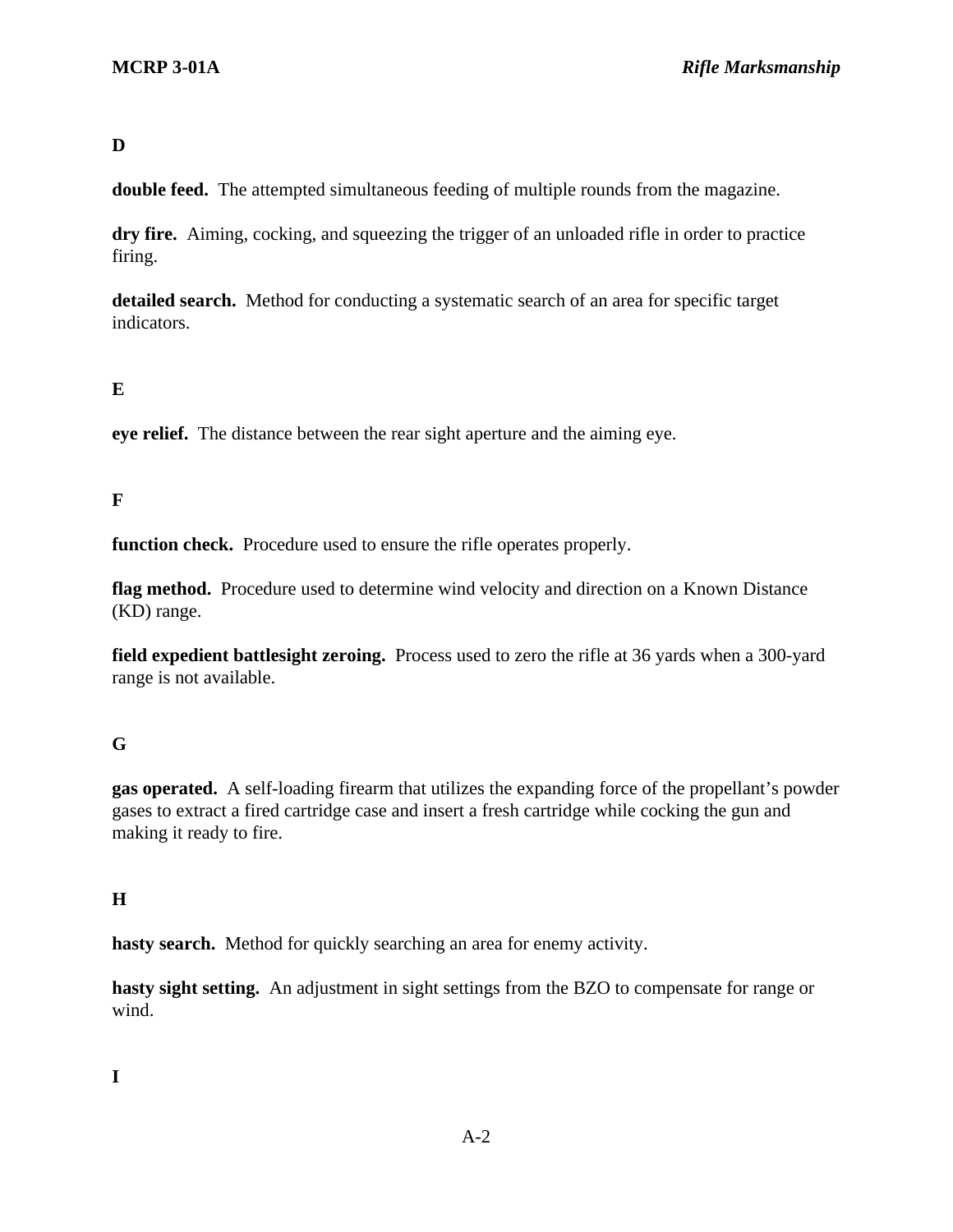**immediate threat target.** A target that presents itself at a range anywhere from 0 to 50 yards that requires an immediate engagement to reduce the threat.

**initial sight setting.** Sight setting placed on a rifle that serves as the starting point from which all sight adjustments are made for the initial zeroing process.

**L**

**limited technical inspection.** An inspection performed by an armorer on a weapon to determine its operational status; deals with safety and function, not accuracy. Also called LTI.

**line of sight.** An imaginary line extending from the shooter's eye through the rifle's sights and onto an aiming point on a target.

**load.** Procedure used to take a weapon from Condition 4 to Condition 3.

#### **M**

**magazine fed.** A mechanical, automatic means of supplying a firearm with ammunition to be chambered.

make ready. Procedure used to take a weapon from Condition 3 to Condition 1.

**muscular relaxation.** The state of tension required to properly control the rifle. The shooter's muscles are in a relaxed state of control - tightened but not tensed.

### **N**

**natural point of aim.** The location at which the rifle's sights settle if bone support and muscular relaxation are achieved.

#### **O**

**observation method.** Procedure used to determine wind velocity and direction in a tactical situation.

### **R**

**range.** 1. A place where shooting is practiced. 2. The distance traveled by a projectile to a specified target.

A-3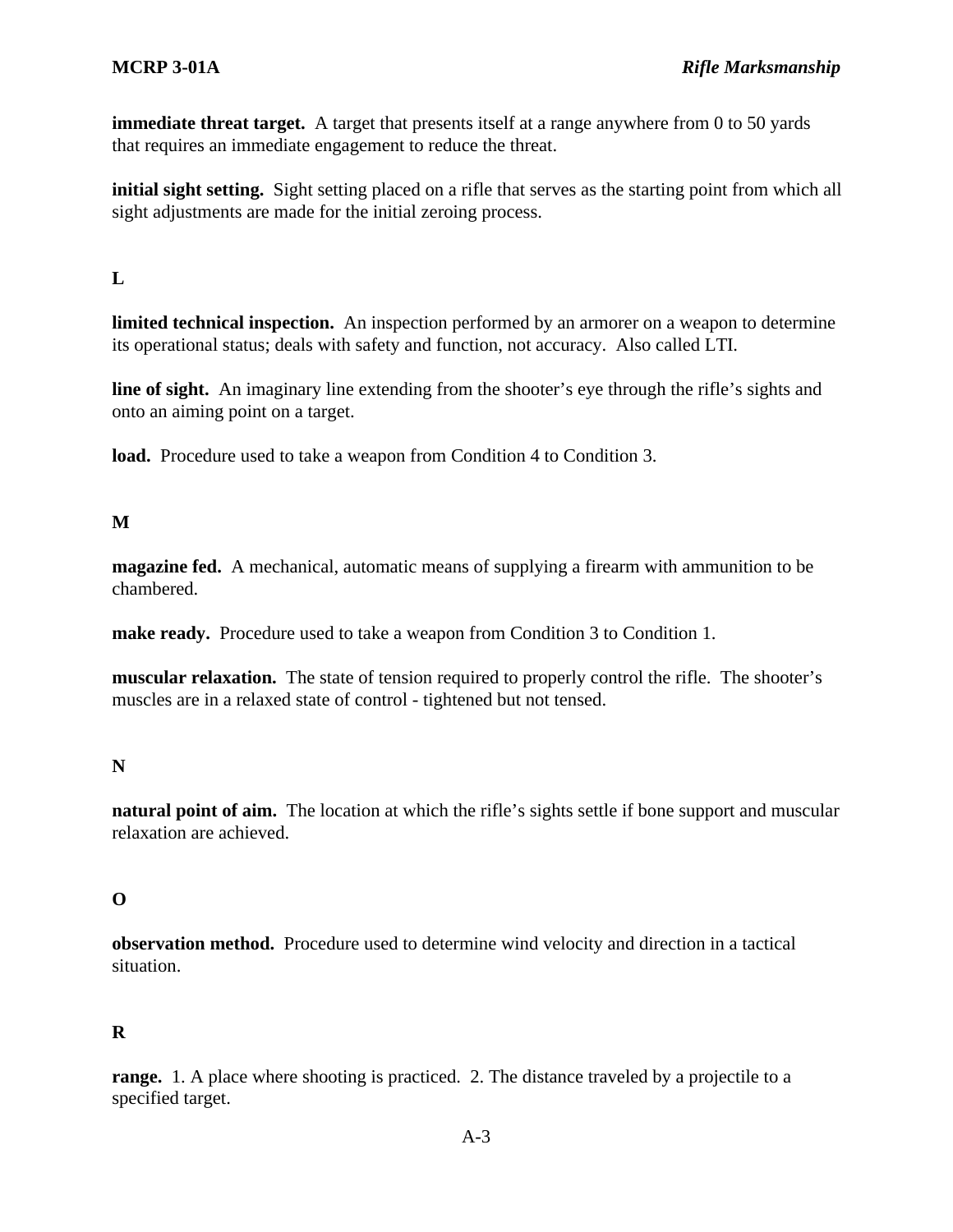**range card.** A rough sketch of an observer's area of responsibility depicting the range and direction to recognizable objects, terrain features, avenues of approach, and possible enemy positions.

#### **S**

**semiautomatic.** 1. Partially automatic. 2. Ejection of the used shell and chambering of the succeeding round of ammunition after the trigger is pulled. With the rifle's selector lever on semiautomatic, the rifle will fire one round each time the trigger is pulled.

**shooter error.** Any action generated by the shooter that causes the weapon to fail to fire.

**sight alignment.** The placement of the tip of the front sight post in the center of the rear sight aperture.

**sight picture.** The placement of the tip of the front sight post in the center of the target while maintaining sight alignment.

**stock weld.** The firm, consistent contact of the cheek with the weapon's buttstock.

**stoppage.** Any condition that causes the rifle to fail to fire.

**T**

**target indicators.** Anything that reveals an individual's position to the enemy.

**trajectory.** The path of a projectile through the air and to a target.

**triangulation process.** Process used to determine the vertical and horizontal sight adjustments that must be made to center a shot group.

**trigger control.** The skillful manipulation of the trigger that causes the rifle to fire without disturbing sight alignment or sight picture.

#### **U**

**unload.** Procedure used to take a weapon from any condition to Condition 4.

unload, show clear. Procedure used to take a weapon from any condition to Condition 4 while requiring a second individual to check the weapon to verify that no ammunition is present.